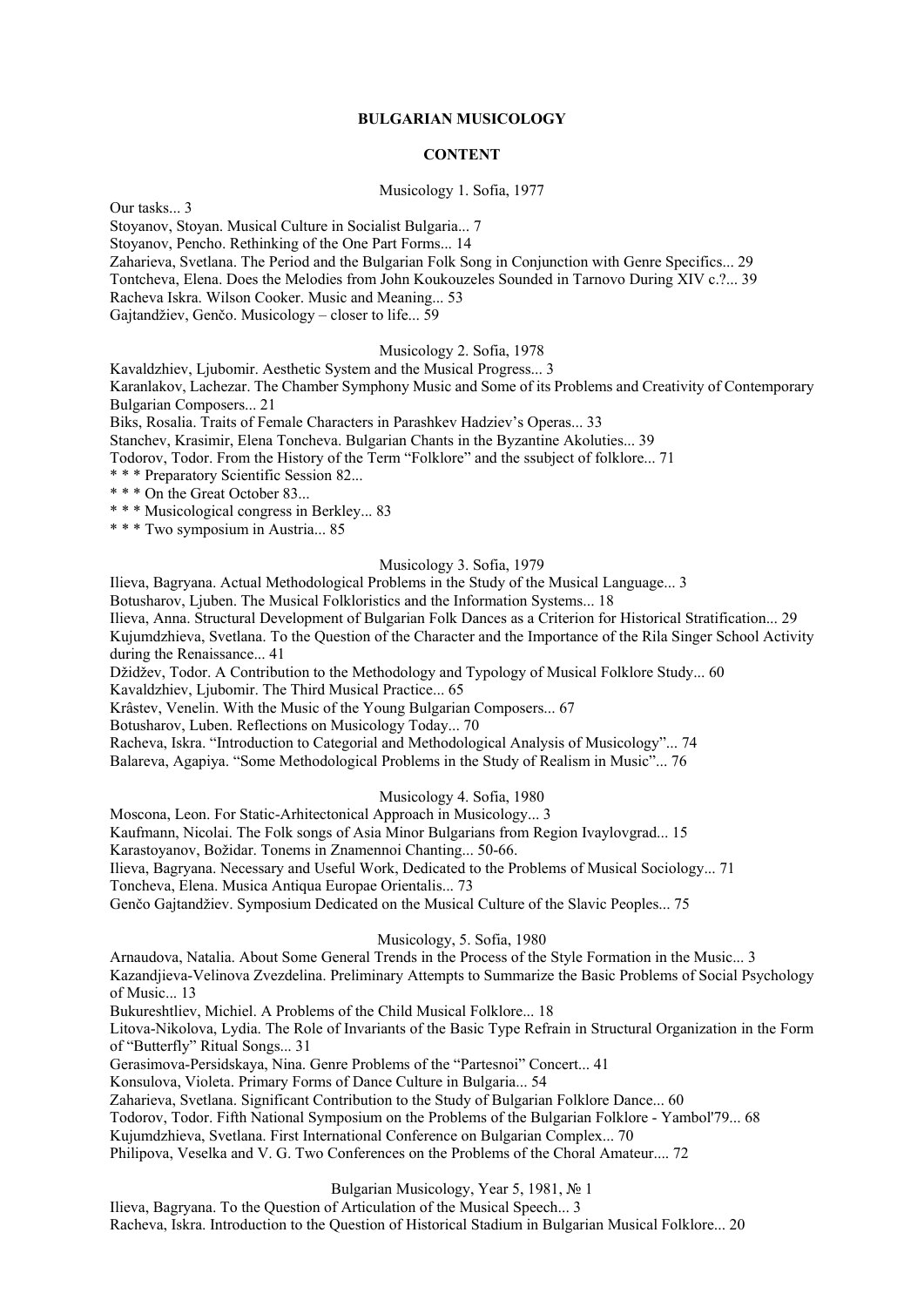Kazandjieva-Velinova, Zvezdelina. To the Problem of the Impact of Instrumental Music in Theory and Practice of the Media... 30

Levy, Clara. Nature, Objectives and Function of Contemporary Political Song as a Special Type of Phenomenon in the Field of the Culture... 49

Zaharieva, Svetlana. New Creative Peak... 65

Kujumdzhieva, Svetlana. "Problems of the Old Bulgarian Music".... 69

Miladinova, Milka. National Library "St. St. Cyril and .Methodius" and Bulgarian Musical Culture... 72

Kujumdzhieva, Svetlana. First International Seminar on Slavic Paleography and Diplomatics... 79

Vâlchinova, Elisaveta. Complex International Conference "Bulgarian Cultural Renaissance"... 80

Kavaldzhiev, Ljubomir. The Music and Harmonious Development of Personality... 82

Moscona, Leon. International Seminar in Prague... 83

### Bulgarian. Musicology, 1981, № 2

Neicheva, Svetlana. To the Question of Terminology in the Analysis of Thematic Category in Instrumental Music... 3

Arnaudova, Natalya. For the Process of Forming Notions of Musical Style... 17

Stoyanova, Svetla. Theoretical and Sociological Aspects of the Movement "Alen Mak"... 24 Zaharieva, Svetlana. Folklore and Music... 40

Botusharov Luben. Valuable Introduction in the Study of the Bulgarian Folk Song... 54

Krâstev, Venelin. Meeting and Symposium of the Unions of Composers from the Socialist Countries... 56

Toncheva, Elena. West German-Bulgarian Scientific Meeting... 57

Kujumdzhieva, Svetlana. "Moldavian manuscripts from the XVI century. — Great Vespers. Repertoire and Palaeographic-Textological Study (for the Music in Literary School of Patriarh Eutimios in Turnovo during XIV c.)".... 59

Zaharieva, Svetlana. Problems of Morphology in the Bulgarian Folk Dances... 61

Balareva, Agapiya. "Musical Work as a Means of Spiritual Communication"... 62

Bulgarian. Musicology, 1981, № 3

Krâstev, Venelin. Cultural Feat... 3

Katsarova, Raina. Our Collaboration [with Vasil Stoin]... 6

Stoin, Elena. Vasil Stoin in My Memories... 15

Kaufmann, Nicolai. Collections and Theoretical Works of Vasil Stoin... 19

Kachulev, Ivan. The Importance of Vasil Stoin for Study of Bulgarian Folk Instruments and Instrumental Music... 26

Todorov, Todor. The Problem of Modernity and Folklore in the Works of Vasil Stoin... 29 29

Džidžev, Todor. Musicsriber Vasil Stoin... 34

Zaharieva, Svetlana. Vasil Stoin and His Hypothesis of Bulgarian Origin of Diaphony... 38

Botousharov, Ljuben. In the Footsteps of Vasil Stoin... 41

Lyondev, Peter. Vasil Stoin and Irregular Parts in the Bulgarian Folk Music... 46

Zemtsovskiy, Izaliy. The Word for Vasil Stoin... 52

Kreydar, Barbara. Vasil Stoin – Collector of Bulgarian Folk Songs... 57

Kaufman, Dimitrina. Musical Form – Function of Method of Execution... 70

Moscona, Leon. For Procedural Dynamic Approach in the Musicology... 82

Toncheva, Elena. John Koukouzeles – Life, Work, Age... 96

Balareva, Agapiya. Third Complex International Conference "Modern Bulgaria"... 101

Todorov, Todor. Third Scientific Session "Rhodope Heroic Historical Folklore"... 103

Toncheva, Elena. Soviet-Bulgarian Conference... 103

Toncheva, Elena. "Svetlana Kujumdzhieva: The Rila Singer School During the Renaissance (An Attempt to Determine the Place, Role and Importance of Its Activity in the History of Bulgarian Music Culture)"... 105

Ganeva, Bozhanka. "The Development of the Folk Instrumental Dance Music in Northwestern Bulgaria During the Last Hundred Years"... 106

Bulgarian Musicology, 1981, № 4

Kaufman, Nicolai. Lamentations From Four Continents... 3

Samokovlieva, Maria. Mapping the Musical Dialect Boundary Between Thrace and Central Western Bulgaria in Pazardzhik... 29

Toncheva, Elena. For "Pletenie Sloves" in the Music of the Byzantine-Slavic Cultural Community in the Fourteenth Century... 41

Vâlchinova, Elisaveta. Czech Bandmasters and Their Contribution to the Development of Bulgarian Musical Culture... 53

Tsalova, Pavlina. Alexander Teodorov Balan and Bulgarian Musical Culture... 69

Miladinova, Milka. To the Biography of a Remarkable Collection of Folk... 78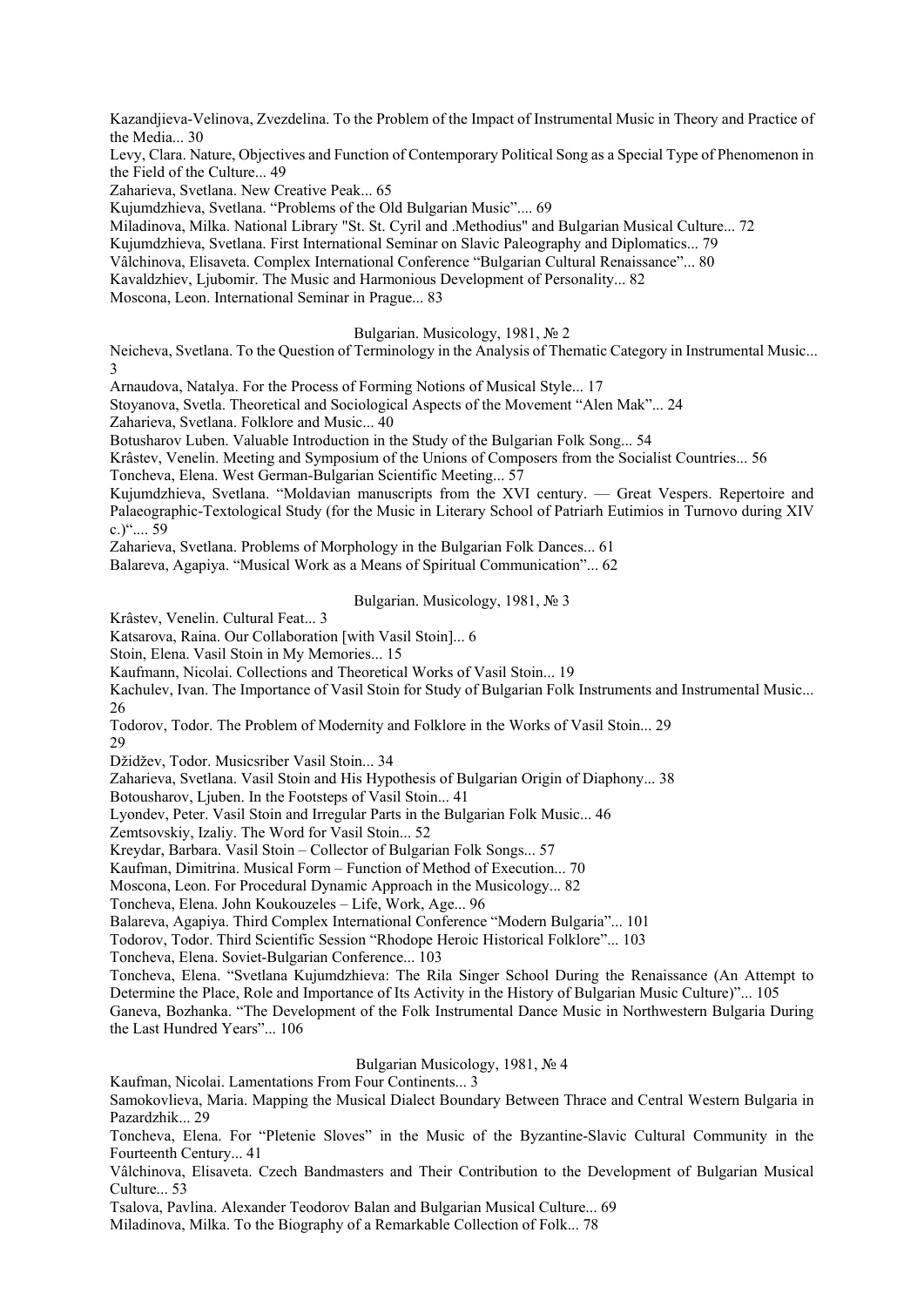Ilieva, Bagryana. The Need to Create a Theory of Music Associativity... 88

Koicheva, Elena. For Some Restored Principles of Bach Canonical Technique... 99

Vitanova-Staleva, Liliana. Experimental Studies on Coordination Between Music Listening and Motor activities Presented in Music-making in Primary School Age... 113

Kavaldzhiev, Ljubomir and Slav Kozhuharov. New Bulgarian Music '81 – Aesthetic Meditations and Some Estimates... 125

Stoyanov, Pentcho. Contribution to Contemporary Musicology... 132

Todorov, Todor. Musicological Study of Ukrainian Epic... 135

Ilieva, Bagryana. First International Congress of Bulgarian... 138

# Bulgarian musicology, Year 6, 1982, No 1

Editorial…. 4

Hannick, Christian. On the Problem of Modality In "Bolgarskii Rospev"…. 10

Konstantinova, Nina. Stylistic Peculiarities of the Partsinging Choral Arrangements of "Bolgarskii Rospev"…. 22 Vladishevskaya, Tatyana. "Bolgarskii Rospev" by the "Oldritualists" …. 26

Petrov, Stoyan. New Evidence about the Dissimination of "Bolgarskij Rospev"…. 37

Toncheva, Elena. "Bolgarskii Rospev" from the Monastery of "Skit Mare" …. 59

Tsalova, Pavlina. Early Evidence about "Bolgarskii Rospev"…. 67

Raasted, Jörgen. "Bogonachalnim manoveniem" in the Byzantine and in the Bulgarian Chant Practice…. 85

Protopopov, Vladimir. Polyphonic Versions of Melodies from "Bolgarskii Rospev" in the Russian Manuscripts from the 17lh Century…. 93

Konotop, Anatolii. Peculiarities of the Attributions of the Bulgarian and Other Local Chants in the Practice of the Ukrainian Art of Singing in the 16-17th Centuries…. 102

Kotseva, Elena. The Preface in two Heirmologlons from the 17th Century…. 106.

Karastoyanov, Božidar. Ornamentation in "Bolgarskii Rospev"…. 114

Dimitrova, Mariana. "Bolgarskii Rospev" in the Context of a Manuscript from the End of the 17th Century…. 120 Kujumdzhieva, Svetlana. "Bolgarskii Rospev". as Viewed by the First Bulgarian Musical and Public Figures after the Liberation and the Dispute about It…. 128

Kornii, Lidiya. "Bolgarskii Rospev" In the Ukraine at the End of the 16th – 17th Centuries…. 142

Diary of the Disscoussions of the Symposium "Bulgarian-Russian Musical Relations XIV—XVIII c. -"Bolgarskii Rospev"…. 143

Programme of the Symposium"Bulgarian-Russian Musical Relations XIV-XVIII c. – "Bolgarskii Rospev"…. 155

# Bulgarian musicology, 1982, No 2

Džidžev, Todor. Factors of the Musical-Folklore Dialects in Bulgaria…. 6

Zaharieva, Svetlana. About the Vocal-Instrumental "Dialogue" in the Traditional Bulgarian Folklore Wedding…. 24

Ilieva, Bagryana. Romanticism, Romance and Creative Work of Romantic Type in the Music about the Concepts "Romantic Artistic-Creative Work" and Romantic Trend in the Art")…. 41

Gajtandžiev, Genčo. The Musical Work of the children – an instrument and not a goal…. 49

Arnaudova, Nataliya. Style and Culture…. 55

Georgieva-Kujumdžhieva, Svetlana. The Weekly Herubic Songs in the Repertory from the 19th Century…. 71

Tsalova, Pavlina. Piano Music from the Middle of the 19th Century, Based Upon Bulgarian Foik Tunes…. 75 Stoyanov, Stoyan. Work About the Soviet Mass Song…. 79

Ganeva, Božanka. International Symposium to the Theme "The Historical Fate of the People and the Folk Art"…. 80

Toncheva, Elena. Musical Symposium Within the 16th Byzantologic Congress…. 82

Toncheva, Elena. Complex Scientific Session about the Rila Monastery…. 87

Alexandrova, Boryana. Scientific Conferrence to the Theme "Uniformity of the Bulgarian Folklore Culture" …. 89

Balareva, Agapia. "The Contemporary Bulgarian Popular Youth Song with Social-Political Motifs"…. 93 Bulgarian musicology, 1982, No 3

Ilieva, Bagryana. Romanticism, Romance and Creative Work of Romantic Type in the Music about the Concepts "Romantic Artistic-Creative Work" and "Romantic Trend in the Art")…. 14

Krâsteva, Neva. Polyphonic Techniques in the Creative Work of the First Bulgarian Composers…. 43

Statelova, Rozmary. About the Problem of the Essence of the Phenomenon "Musical-Intonational Environment" …. 60

Biks, Rozaiya. The "Maestro" and the Bulgarian Opera Theatre… 65

Vâlchinova, Elisaveta. About the Repertory of the Military Brass Band in Bulgaria from 1879 until 1944 and the Place of the Bulgarian Musical Creation in it…. 70

Zaharieva, Svetlana. At the Forefront of Science…. 76

Tsalova, Pavlina. Georgy Dimitrov and the Proletarian Musical Culture…. 72

Ganeva, Božanka. Raina Kacarova at the Age of 80…. 79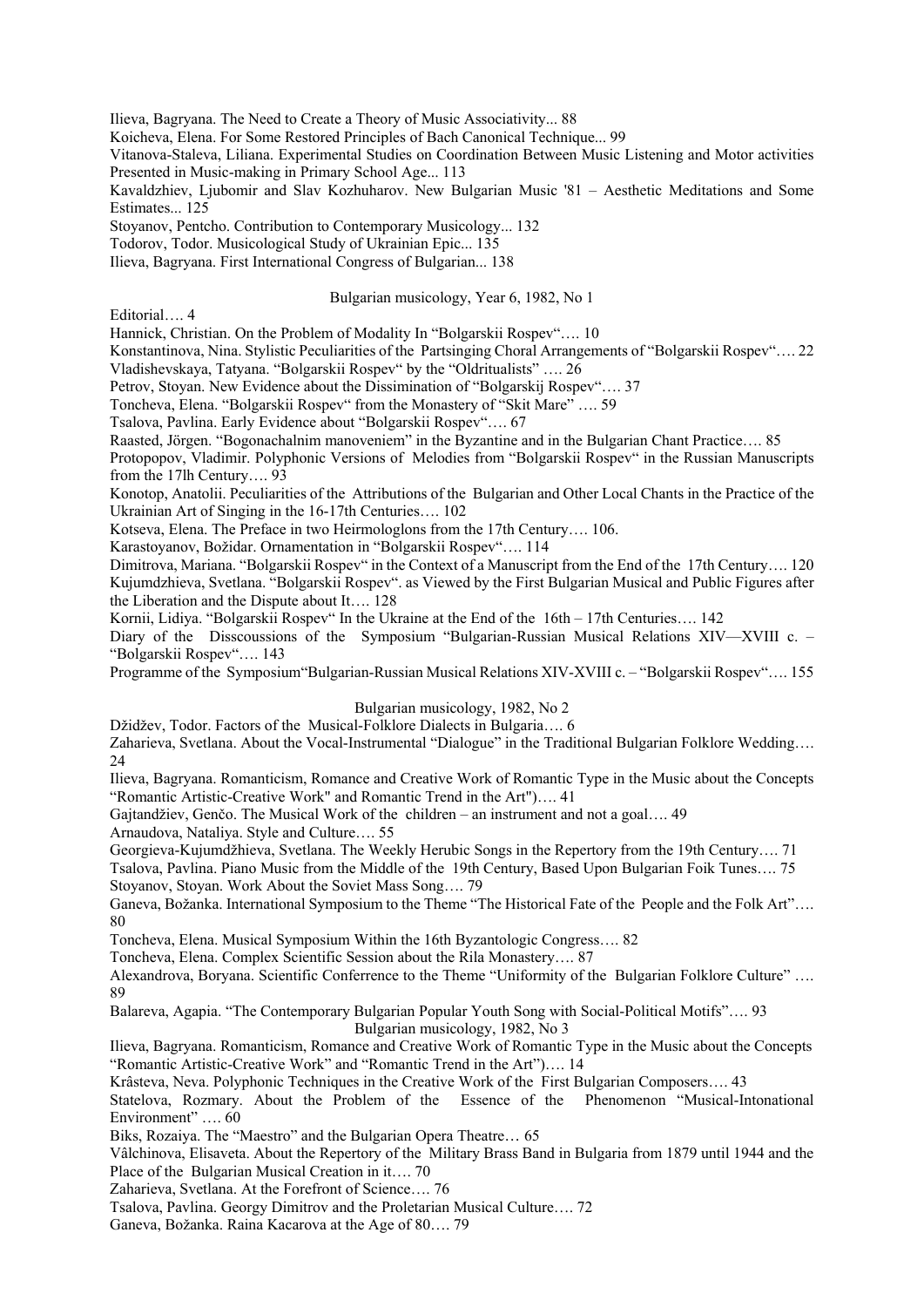### Bulgarian musicology, 1982, No 4

Toncheva, Elena. New Facts and Aspects of Research in the Musical Oldbulgaristics…. 30

Statelova, Rosemary. To the Problem of the Nature of the Phenomenon of the "Musical-Intonational Environment" .... 49

Bukureštliev, Mihail. About Certain Problems of the Contemporary Children's Song Folklore…. 58

Litova-Nikolova, Lidiya. The Role of the Refrains for the Differcntalion of the Basic Types of Christmas Song…. 68

Levy, Klara. Discussion ol the Bulgarian Musicology and Criticism…. 69

Bulgarian musicology, Year 7, 1983, No 1

Moskona, Leon. About the Pulse-genetic Approach in the Musicology…. 16

Balareva, Agapiya. Choral Activities During the Bulgarian National Revival…. 32

Zenginov, Dimitâr. The String Quartet in the Bulgarian Music until 1944 (Materials to a Research Work on the Genre)... 53

Vitanova-Staleva, Lilyana. Experimental Study on the Coordination Between the Musically-aural Concepts and the motive activities by music making at early school age (Motives of the specific cognitive and Nonspecific-Reflective Activities) …. 72

Kachulev, Ivan. Signal Giving Whistlings…. 82

Kaufman, Nikolai. Creative Works on Musical Folklore…. 83

Toncheva, Elena. Musica Anliqua Europe Orientalis '82 in Bidgosczc…. 90

Hristov, Dimitâr and Mihail Bukurestliev. ISME: Two Musical Scientific Events…. 93

Zaharieva, Svetlana. Folklore Music Mid the Creative Work of Composers (Parallels and Perspectives) …. 96 Dieva, Yordanka. International Folklore Festival Burgas '82…. 102

### Bulgarian musicology, 1983, No 2

Toncheva, Elena and Elena Kotseva. Musical Ascriptions from l5th Century in the Rila Monastery…. 36

Balareva, Agapiya. Choral Activities During the Bulgarian National Revival…. 70

Pitev, Hristo. Quant Octaves and Quant Numbers…. 81

Pugev, Petâr. A Wedding in the Village of Dren…. 83

Neicheva, Svelana. The "Young Bulgarian Music" in the town of Haskovo…. 95

Kaufman, Dimitrina. Traditional Instrumental Music from Southwest Bulgaria – the Pirln Region…. 100

Ganeva, Božanca. Bulgarian Children's Song Folklore…. 102

Yapova, Kristina. Problems of the Thematism in the Symphonic and Instrumental-Chamber Creative Work of the Bulgarian Composers from the Period of the Twenties and the Forties…. 104

### Bulgarian musicology, 1983, No 3

Kavaldziev, Ljubomir. Theory of the Musical Culture – Structure and Functions…. 19

Krâsteva, Neva. Polyphonic Vehicles in the Choral Music of Petko Stajnov…. 31

Arnaudova, Nataliya. Certain Movements in the Evolution of the Term "Style" in the West European Aesthetical Thought…. 47

Krâstev, Venelin. In memoriam…. 48

Stoyanov, Stoyan. Bulgarian Symphonic Music…. 56

Kaufman, Nikolai. Musical Folklore and History…. 65

Kolarov, Rumyan. The "Lazarian" Songs from the Region of Ruse…. 85

Džidžev, Todor. Filip Kutev and the State Ensamble lor Folk Songs and Dances…. 86

Bukureštliev, Mihail. Folk Songs of the Bulgarians from the Ukrainian and the Moldavian SSR…. 92

# Bulgarian musicology, 1983, No 4

Statelova, Rosemary. Contemporary Parameters of the Intonational Media (New Methodological Approaches to the Problem) …. 17

Suliteanu, Ghizela. Intra- and Interdisciplinar Researches in Ethnomusicology…. 31

Dimitrova, Mariana. Divine Services about Bulgarian Saints in the Old-Russian Musical Tradition…. 49

Ljondev, Petar. Inlonalional Process in the Mode Phrase in the Thracian Folk Instrumental Dance Melody…. 62 Mikov, Ljubomir. Easter Chain Dances…. 77

Bratanova, Radka. Dynamics of the Development of the Byphony in the Town of …. 87

Ivanov, Atanas. About the First Brass Band in Bulgaria…. 97

Moskona, Leon. A Great Achievement of the Theoretical Musicology…. 98

Zaharieva, Svetlana. The Institute ol Folklore Celebrates It's Tenth Anniversary…. 102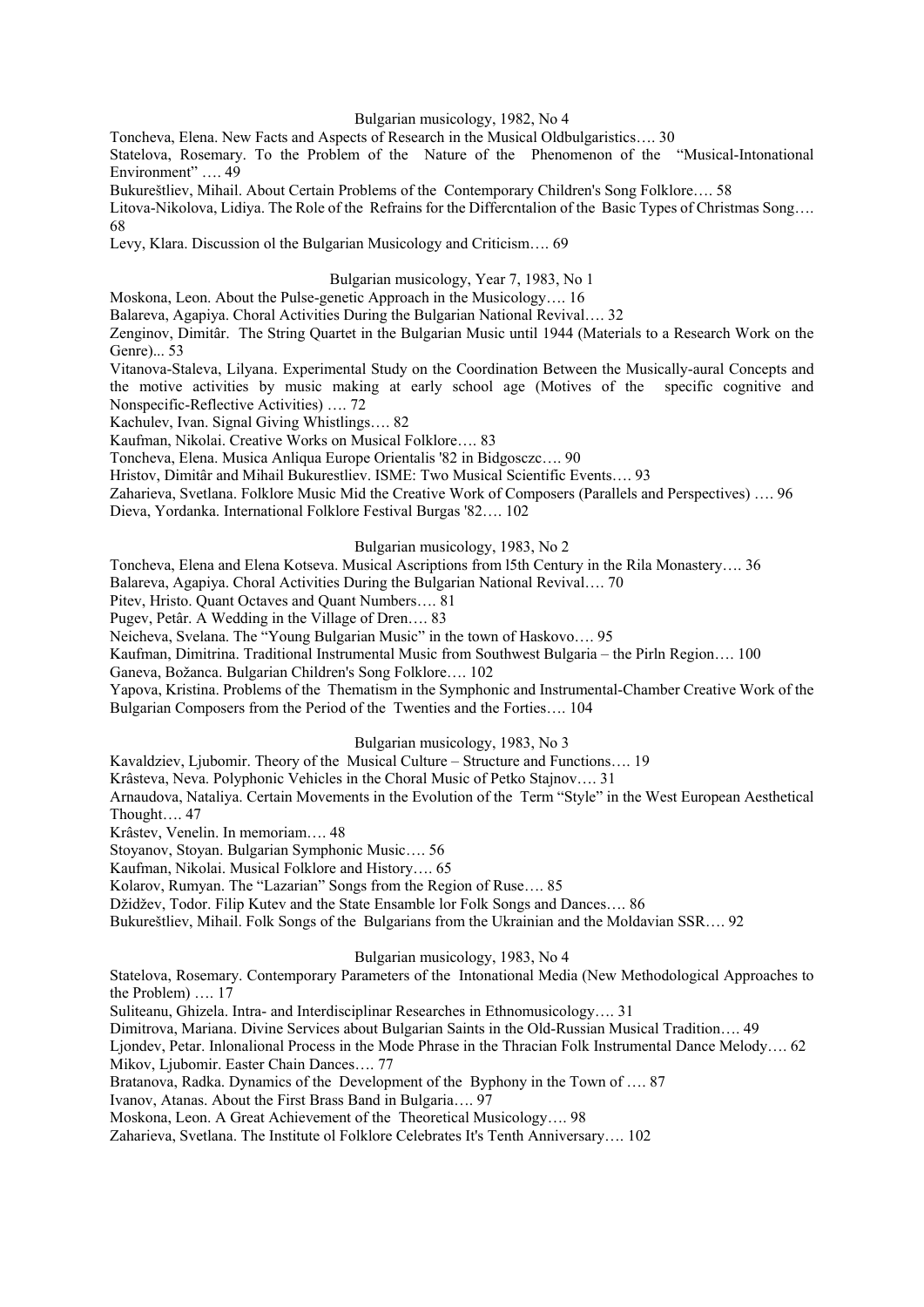#### Bulgarian musicology, Year 8, 1984, No 1

Krâstev, Venelin. A Historic Stage in the Re-creation of the Bulgarian Music and Dance Folklore…. 26 Kaufman, Dimitrina. The Music of Diko Iliev under the Eyes of the Folklorist…. 46 Hurcidze, Liya. On Some Peculiarities in the Sympho-Style of Pancho Vladigerov…. 60 Zaharieva, Svetlana. To the Question about the Origin of the Polyphony…. 75 Dončev, Dončo. Emanuil Manolov in the Memories of His Contemporaries…. 76 Statelova, Rosemary. Meditations upon a Topical Book…. 94 Editorial Note…. 104

### Bulgarian musicology, 1984, No 2

Leon Moskona. The Methodological Importance ol Marx's Outlook on Art…. 12 Neva Krâsteva. Liubomir Pipkov's Choral Polyphony…. 36 Rozalia Biks. Nikolai Ghiaourov in the World Opera Theatre…. 53 Violeta Konsulova. Maria Dimova's Creative Work During the 1920ies and '30ies…. 67 Božanka Ganeva. Intonations Similiarities of Some Spring Rituals…. 80 Nikolai Kaufman. :Muzika: Publishing House — 1983 Folklore Collections…. 81 Sveilana Zaharieva. A Look at the Present…. 86 Todor Todorov. The Folk Music Heritage of K. Vitka…. 89 Dimitrina Kaufman. V National Conference of Bulgarian Ethnographers…. 92

Tsenka Yordanova. National Conference on Folklore…. 94

### Bulgarian musicology, 1984, No 3

Elena Toncheva. A Neuly Founded Monument ol Medieval Music at the Bačkovo Monastery… 44

Nikolai Kaufman. Raina Kacarova and the Institute of Musicology…. 51

Todor Džidžev. Raina Kacarova and Vasil Stoin... 54

Todor Todorov. Raina Kacarova's Scientific Contribution... 60

Elena Stoin. Our Work Together with Raina Kacarova... 65

Anna Ilieva. Founder of the Science of Bulgarian Dance folklore... 70

Mihail Bukureštliev. Raina Kacarova's Contribution In Finding, Publishing and Studying Children's Folklore... 74 Dimitrina Kaufman. The Instrumental Folk Music in Raina Kacarova's Investigations... 77

Mira Peševa. Raina Kacarova about the Amateur Folklore Activities, the Fairs — Singing, Competitions and the First Steps of "Filip Kutev" State Folk Song and Dance Ensemble... 83

Geo Kukudov. My Mother... 85

Elisaveta Vâlchinova. "The Czech Bandmasters in Bulgaria"... 89

# Bulgarian musicology, 1984, No 4

Venelin Krâstev. Four Decades Socialist Musical Culture... 17

Dimitâr Hristov. Some Questions of Contemporary Bulgarian Creative. Work and the Fight for an Artistic Reflection of our Socialist Contemporaneity… 25

Agapia Balareva. On Genre Peculiarities of the Bulgarian Cantata and Oratorios and Some Intonations Phenomena and Proceses in Them... 31

Genčo Gajtandžiev. On Some Trendsin Contemporary Bulgarian Musicology… 42.

Rozalia Biks. The Opera Staging out of the Capital... 52

Todor Džidžev. The Folk Choirs and Ensembles... 61

Petâr Krumov. Formation and Development of the Folk lnsiruments Orchestra... 67

Rosemary Statelova. The Main Points in the Development of Bulgarian Variety and Jazz (1944-1984)... 77

Venelin Krâstev. Reflections on "New Bulgarian Music '84"…79

### Bulgarian musicology, Year 9, 1985, No 1

Neil Moran.The Plagal Second Mode in the Greek, Slavonic and Latin Chant.… 3

Neva Krâsteva. The Polyphony in Svetoslav Obretenov's Choral Work…. 29

Li1yana Vitanova-Staleva. Music Acts and Activities... 41

Violeta Konsulova. Soviet Balet-masters in Bulgaria…. 54

Yordanka Dieva. On the Track of a Forgotten Ritual in the Rhodopes…. 85

Iza1ii Zemcovskii. B. V. Asafiev's Ethnomusicological Conception…. 95

Svetlana Zaharieva. Let Us Listen, Think and Work like Asafiev…. 102

Iskra Raceva. Music Folklore and History... 111

Krasimira Mineva. Bulgarian Music Folklore in Phonograms, Notograms, Text and Film Materials in the Institute of Musicology Archives... 117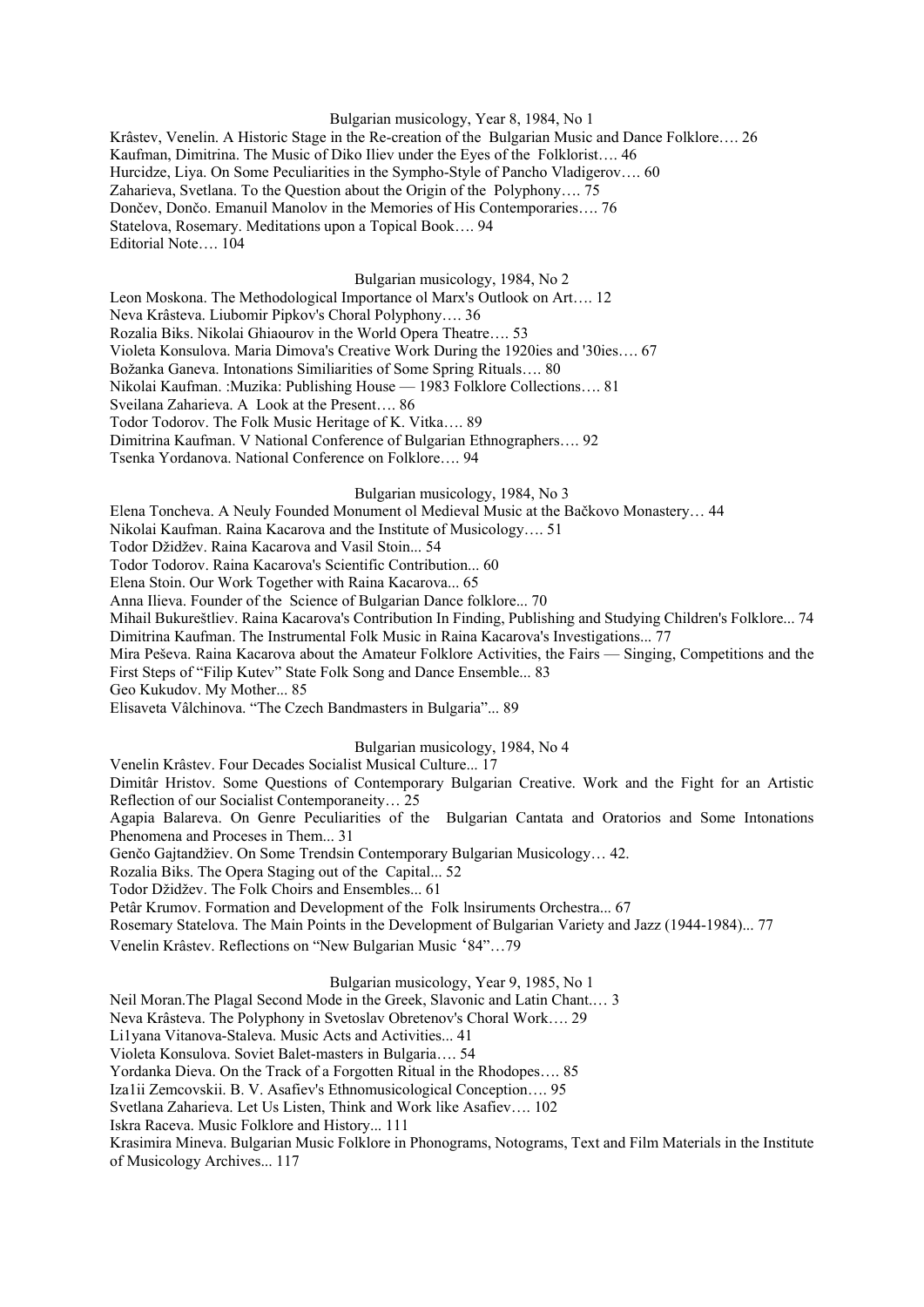### Bulgarian musicology, 1985, No 2

Božidar Karastoyanov. Two Newly Founded Music Sources in Slavonic for the Singing Practice during the 16th Century... 13

Agapiya Balareva. Union of the Bulgarian Folk Choirs (Bulgarian Singers Union)... 32

Rozalia Biks. Music in Bulgarian Drama Theatre (until 1944)... 45

Nikolai Kaufman. The Songs of the Singers of Satiric Songs Milenkov and Dzib... 60

Tsenka Yordanova. An Attempt of a Typological Analysis of the Sound Medium in the Rituals... 75

Nikola Yanev. Worker's Choirs and Orchestras... 76

Mira Peševa. "Popular Choreographic Art of the Northeastern Siberia Native Population"... 88

Bulgarian musicology, 1985, No 3

Elena Toncheva. Of Early Balkan's Polyeleos Practice (On Sources from XII -XIII cc.)... 28

Venelin Krâstev. "New Bulgarian Music'85"... 4l

Agapiya Balareva. Choral Performing In Bulgaria (1926-1944)... 60

Rosalia Biks. The Interaction between the Russian and the Soviet Producer's and Staging Thought and thc Bulgarian Opera Theatre... 71

Elena Kuteva. Some Principles of the Folklore Morphology in Contemporary Bulgarian Composer's Work... 88 Todor Todorov. Elena Stoin....89

Todor Džidžev. A Lifetime Dedicated to Music... 91

Venelin Krâstev. "History of the Russian Music, vols. I and 2"... 95

Tsenka Yordanova. "Musical Work and Asociativeness"... 99

Svetlana Kujumdzhieva. "Military Brass Bands in Bulgaria and Their Repertory – 1879-1944"... 101

### Bulgarian musicology, 1985, No 4

Vladimir Gosovskii. The Sociological Aspect of the Musical Ethnography…. 20

Maria Kostakeva. To the Methods of Analysing the Dramatic Structure of the Musical Theatre... 30

Venelin Krâstev. Stefan Makedonski... 50

Lidiya Lltova-Nikolova. Professional Folk Song and Dance Companies…. 64

Kaufman, Nikolaj. The Partisan Composer Marin Penkov... 66

Milka Miladinova. Asen Zlatarov and the Bulgarian Musical Culture…. 71

Kaufman, Dimitrina, Božanka Ganeva, Ruža Nejkova. 7th International Symposium on Folklore....75

Svetlana Nejčeva. "The Player in Folk Culture"…. 81

# Bulgarian musicology, Year 10, 1986, No 1

Svetlana Zaharieva. Folklore Art and Functioning... 15

Izalii Zemcovski. Reconstruction of the Concepts of the Folklore Genre Integrity (method an examples)....23

Ljubomir Kavaldzlev Kavaldziev. Non-Classical Approach and Topicality in the Attitude towards the Ancient Symbols of Musical Culture... 39

Božidar Karastoyanov. The Tunes of the Russian Znamennoj Raspev…. 50

Hrizanlema Pasunkova. Solo Violin Sonata and Suite in the Works of Bulgarian Composers... 59

Nikolaj Kaufman. New Data on Working-Class Songs... 86

Dimitrina Kaufman**.** Achievements and Trends of Development of Professional Folk Song and Dance Companies... 102

Violeta Naletova. Of Music Teaching at Ruse Schools (1878 — 1944)... 104

Svetlana Kujumdzhieva, Božidar Karastoyanov. International Congress on Ancient Music of the European East... 109

Boryana Aleksandrova. A Collection of Popular Folklore and Ethnography. Book LVIII. Populai Prose from the District of Blagoevgrad (New Recordings)... 114

# Bulgarian musicology, 1986, No 2

Venelin Krâstev. Bulgarian Music for the Last Three Decades... 17

Agapiya Balareva. On Some Problems of Choral Music and Performance... 26

Dimitrina Kaufman**.** The Work for Folklore Choirs and Ensembles... 33

Elena Toncheva. Bulgarian Historical Musicology: Problems and Trends (An Attempt at a Historical and Theoretical Construction)... 40

Svetlana Zaharieva. Folklore – Contemporaneity – History... 50

Svetlana Zaharieva. New Trends in the Development of Bulgarian Musical Theoretical Thought... 60

Rosalia Biks. … And in the Bulgarian Opera Theatre... 70

Nikolaj Kaufman. Bulgarian Folk Choirs and Ensembles... 77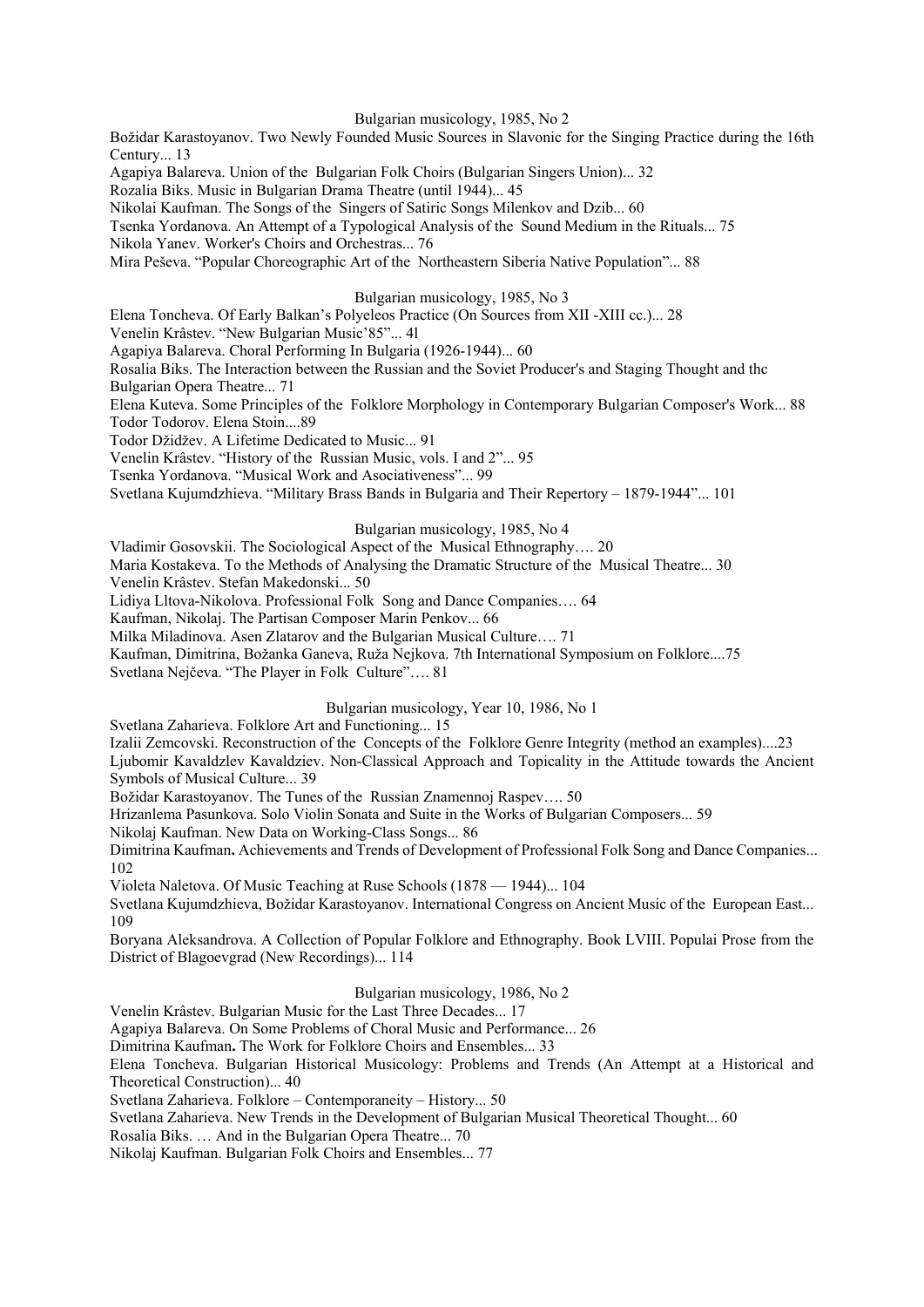### Bulgarian musicology, 1986, No 3

Venelin Krâstev. New Bulgarian Music '86... 33

Nikolaj Kaufman. A Glimpse at Bulgarian Satirical and Protest Songs... 61

Jörgen Raasted. Contents and Authors of the so-called Hagiopolites treatise... 62

Todor Todorov. Wandering Blind Singers in Bulgarian Popular Professional Musical Tradition... 76

Christian Hannik. Lada Braschowanowa; Die mittelalterliche bulgarische Musik und Joan Kukuzel... 78

Elena Toncheva. A New Bulgarian Publication about Joan Kukuzel in the German language... 81

# Bulgarian musicology, 1986, No 4

Božidar Abrašev. Einstein's Special Theory of Relativity and the Time and Space Continuum in Music... 13 Ivelina Nikolova. Musical Perception with Guido and Grocheo – a Stage of the Musical-Psychological Process of Notion Creation... 24

Božidar Karastoyanov. The Syllable – the Tiniest Vocal Meaningful Unit in Znamennoj Rospev... 34

Ruža Nejkova. St. Lazar's Sundays in South-Western Bulgaria... 50

Svetlana Zaharieva. A Book about Music and the Man Creating it... 61

Elena Toncheva. Gabriel Hieromonk and His Treatise on Church Music. A New Valuable Musical Byzantology Series... 56

Elena Toncheva. International Symposium to Commemorate Egon Wellesz...61

Hristo Hristozov. Computer Modelling of Musical Problems... 67

Božanka Ganeva, Božidar Karastoyanov, Elisaveta Vâlcinova, Svetlana Nejčeva. 2nd International Congress of Bulgarian Studies – Subsection Music... 67

10 Years of Bulgarian Musicology (1977-1986). Compiled byManya Ivanova... 78

# Bulgarian musicology, Year 11, 1987, No 1

Svetlana Zaharieva. Discoveries and Authorihip... 9

Ivelina Nikolova. Horizontal Course of the Intervals and Musical-Auditive Perception of Euphony and Dissonance in Medieval Theory (9-15 c.)... 20

Božidar Abrašev. Specific Manifestations of the Categories Time and Space in Music... 34

Kristina Yapova. Chamber-Instrumental Ensembles in Pancho Vladigerov's Work by 1944 (On the Issue of Interpreting the Genre)... 44

Milos Velimirovič (USA). The Melodies of the Ninth Century Kanon for St Demetrius... 62

Ruža Nejkova. About St. Lazar's Ritual Song in South-Western Bulgaria... 69

Liudmila Andonova. Essence and Significance of Typological and Comparative Method in Dialectological Studies of Vocal Folklore... 75

Dimitrina Kaufman. Reflection on Koprivstica'86... 77

Svetlana Zaharieva. Important Theoretical Study... 84

Bulgarian musicology, 1987, No 2

Agapiya Balareva. The Choral Ballads of Petko Stajnov... 9

Nikolaj Kaufman. Pelko Stajnov's Work and Folklore... 19

Svetlana Zaharieva. With a Humanitarian Approach to Folklore... 27

Rozalia Biks. Petko Stajnov's Publicism... 33

Gajtandžiev, Genčo. Petko Stajnov and the Problems of School Musical Education... 38

Liliya Gju1eva. Performer's Problems in Petko Stajnov's Choral Works... 43

Evgenii Avramov. Petko Stajnov's Harmonious Style... 59

Svetlana Nejčeva. Petko Stajnov's Symphony Work till September 9, 1944... 71

Božidar Spasov. Of Some Evident and Hidden Freatures of Orchestration in Petko Stajnov's Work... 79

Bagryana Ilieva. Petko Stajnov's Work as a "Romantic Type of Work"... 93

Yanina Bogdanova. New Elements in Petko Stajnov's Symphonic Music after September 9, 1944... 97

Elisaveta Valčinova. Petko Stajnov in Donco Petkov's Memoirs of the Musical Past of Kazanlâk... 98

Mi1ka Miladinova. Bulgarian Musicology for the Creator and Public Figure Petko Stajnov... 104

Bulgarian musicology, 1987, No 3

Venelin Krâstev. New Bulgarian Music '87… 13

Cristina Yapova. Bulgarian Chamber Music from the 20ies to 1944… 25

Stoyan Stoimenov. Interaction of Image and Music… 30

Božidar Karastoyanov. Stihera for Boris and Gleb "Plotskuju bogatiasha"– Remarcable Model of the Old Russian Art of Singing… 66

Nataliya Rashkova. Poetry and Rhytmical Types and Teritorial Occurance of St. Lazar's Day in Eastern Bulgaria… 80

Kosta Nikolov. Problems of Solfeggio Teaching… 86

Joanna Chobanova. Concepts for the development of mental and musical abilities of students through education... 93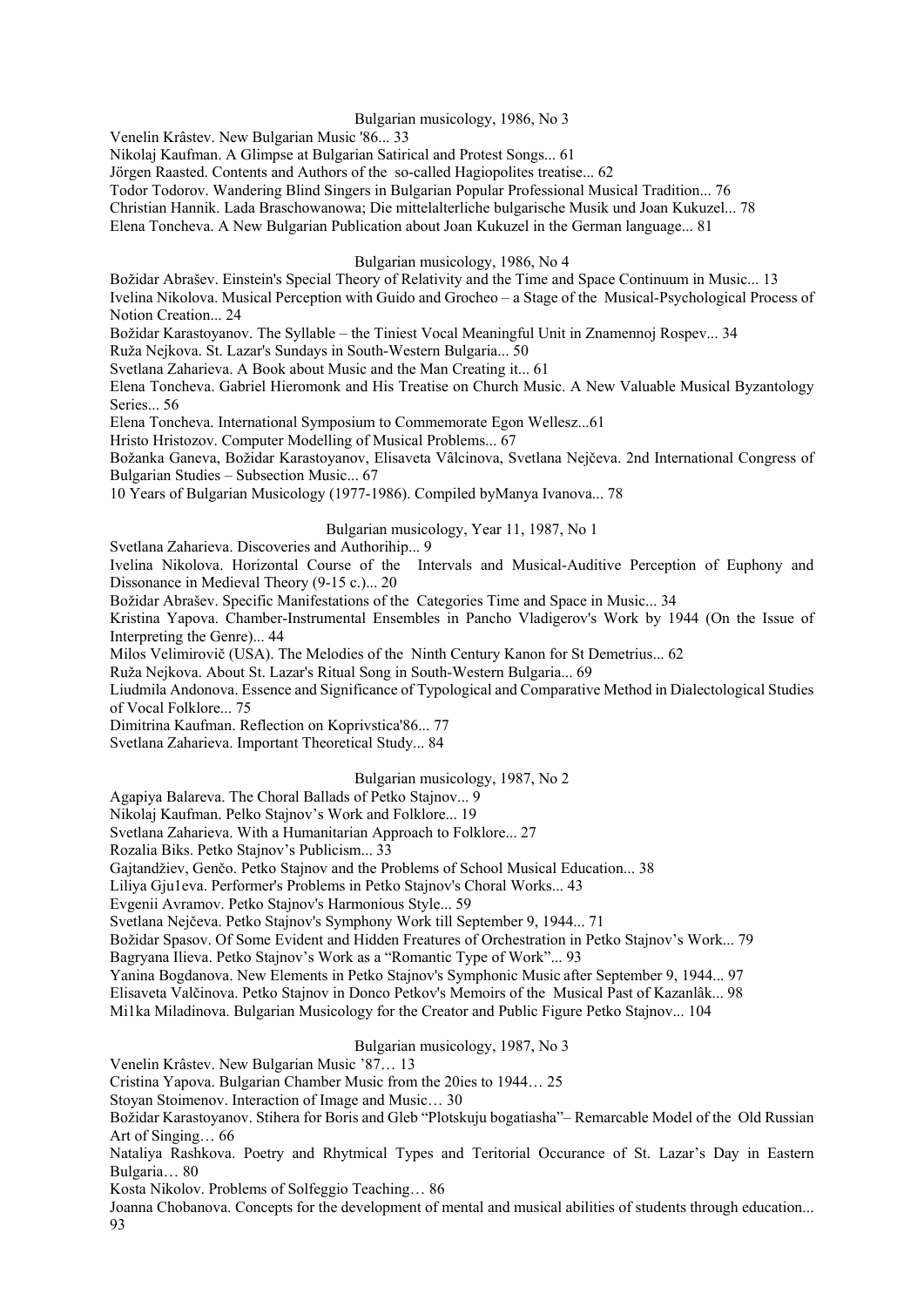Elka Bakalova . Singers in Late Byzantine and Slavonic painting... 94

Elena Toncheva. Contribution international musicological meeting … 98

Svetlana Kujumdzhieva . Choral work in Bulgaria since the middle of the XIX century to 9 IX in 1944… 100

### Bulgarian musicology, 1987, No 4

Venelin Krâstev. Taking a Look at the Bulgarian-Soviet Musical Cooperation... 16

Nikolaj Kaufman. The Russian and Soviet Song in the Anti-Fascist Strugle of the Bulgarians…32

Svetlana Nejčeva. The Soviet Theory of Musical the Present Stage (periodical "Problems of Musical Studies")...40 Rosalia Biks. The Soviet Opera in Bulgaria... 48

Violeta Konsulova. The Soviet Ballet in Bulgaria... 55

Mariya Kostakeva. Shostakovich's Operas in the Context of Russian-Soviet National Traditions... 65

Nikolaj Kaufman and Dimitâr Stojnov. The Songs of Vassil Levski... 87

Elena Toncheva. Kalophonic Verses by Master John Koukouzeles (from the Athene manuscript No 2458 from 1336).. 107

Valentina Dičeva. Space in the Musical Work... 129

Valentina Dičeva. An Attcmps to Obtain Musical and Psychological Knowledge from the Theory of the Middle Ages (IX-XVI Century)... 130

Elisaveta Valčinova. On Musical Space and Its Rationalization in Bulgarian Music in the First Half of the 80-ies... 132

### Bulgarian musicology, Year 12, 1988, No 1

Svet1ana Zaharieva. Folklore and Contemporary Ecological Consience science... 12

Todor Todorov. The Introduction of the Subject "Folk Music" in the Syllabus of the State Musical Academy... 20 Ljudmila Andonova. The Application of Melodic Models in the Intonational Characteristics of the Song Cycles... 26

Elena Kuteva. The Terminological Apparatus in the Melodic Concepts of Bulgarian... 44

Albena Najdcnova. Aspects of Modal Organization in Contemporary Bulgarian Music... 56

Rozalia Biks. The Bulgarian Opera Theatre Outside the Capital... 72

Asen Atanasov About the Author's Singings of Neofit Rilski (based on source data from the Church-Slavonic song

musical manuscripts from the 19-th century at the National Museum Library "Rilski Manastir"),,. 86

Svetlana Zaharieva. A Systematic View at White-Russian Song Folklor... 87

Elena Toncheva. A Valuable International Scientific Mcething... 90

Tsenka Yordanova. The Professionalism in Folk Music Practice... 93

Elena Toncheva. The Professionalism in Middle-Age Singer's Practice... 95

# Bulgarian musicology, 1988, No 2

Venelin Krâstev. The Annual Survey ("New Bulgarian Music 88")… 14

Agapia Balareva. Secular Vocal Music during the Lale Period of the Bulgarian Renaissance (On the problem of its inclusion in the context of the national spritual culture… 25

Božidar Spasov. An Attempt for a Comparative Characterization of Some Polyvalent Compositional Principles in Bulgarian and European Music in the First Half of the XX Century… 39

Elena Toncheva. The Musical Interpretation (exegsis) of the Balkan Melodies. The Scythian "Bulgarian Chant" (following the problem for the post-Byzantine musical exegesis in the Balkans during the XVII to the XVIII century)... 59

Nikolaj Kaufman and Dimitâr Stojnov. Vassil Levski's Songs... 85

Tsenka Yordanova. The Affective Vocalization of the Rituals... 98

Rosmari Statelova. Social and Phsycological Motives for the Pacticipation in Musical Amateur Activities... 106 Asen Atanasov. Neofit Rilski's Translated Chants (from source data of Church-Slavonic collections of singing manuscripts from the 19 th century at the Rila Monastery National Museum)... 111

Genčo Gajtandžiev. A Valuable Musical Pedagogical Document... 116

Bulgarian musicology, 1988, No 3

Svetlana Nejčeva. Lazar Nikolov's Third and Fourth Symphonies... 16

Dimitâr Zenginov. On Atanass Boyadjiev's Songs... 26

Nataliya Arnaudova. Artistic Style and his Functions in Culture... 35

Iliya Kožuharov. The Multi-Dimensional Space in the Musical Process... 50

Izalii Zemcovskii. Intonation as a Way of Homo Musician's Thinking... 61

Rumiyan Kolarov. The Lazar Original Bridegroom in North Eastern Bulgaria... 74

Rosemari Statelova, The Amateur (An Outline of the Portrait of the Participant in the Musical Amateur Activities)... 88

Krasimira Mineva. Bulgarian Folk Music at Radio Sofia (Ideas and observations)... 96

Hristo Hristozov. Contemporary Study of Musical Perception... 98

Elena Toncheva. Bulgarian Musical Culture During the National Revival Period... 103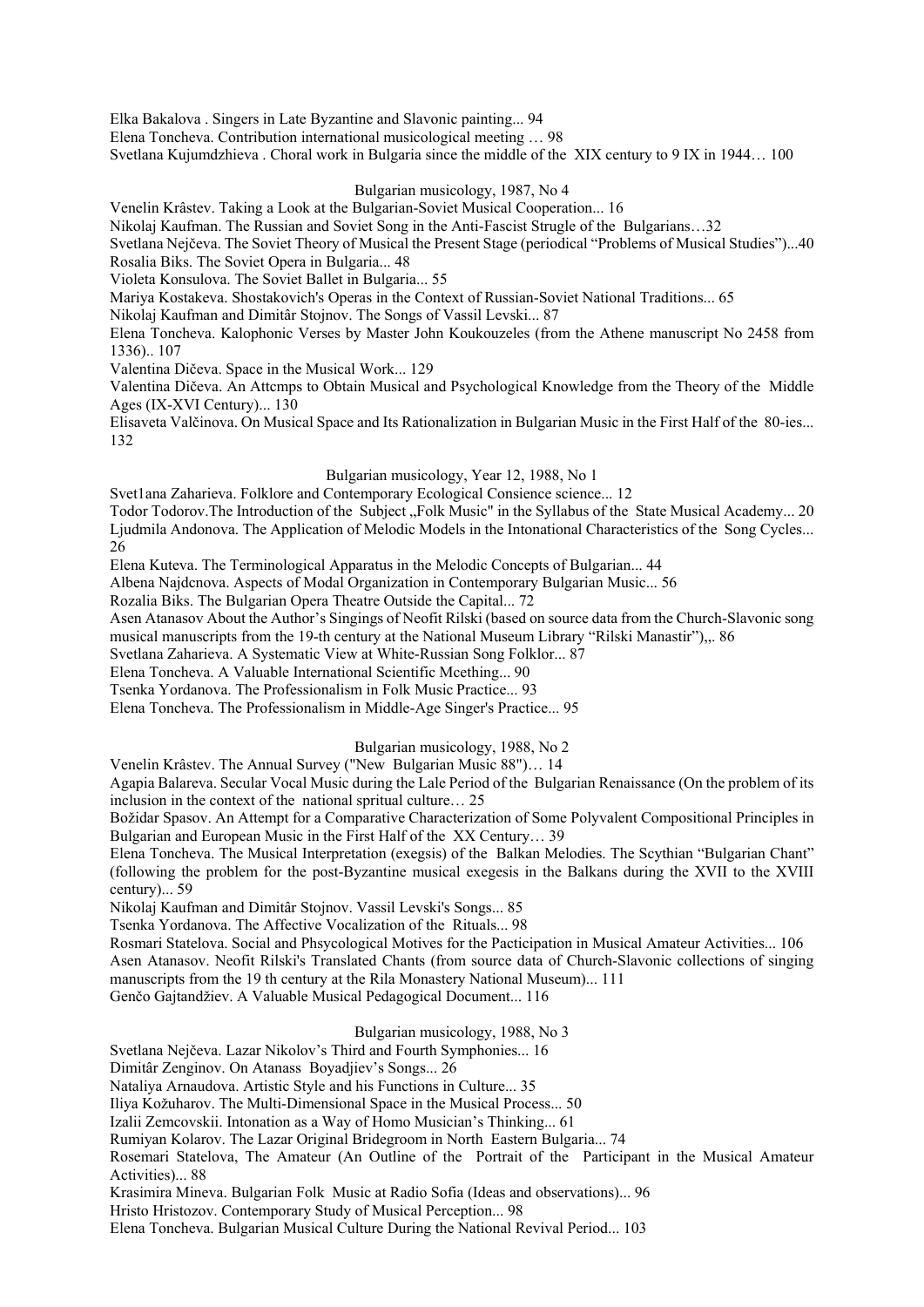Elisaveta Valčinova. "Chamber and Instrumental Ensembles in the Works of Bulgarian Composers from the 20ies to 1944"... 105

Radka Nikolova. "The Lazar Play in North-Eastern Bulgaria:... 108

### Bulgarian musicology, 1988, No 4

Venelin Krâstev. Fourtieth Anniversary of the Institute of Musicology... 3

Selected Bibliography. Compiled by Manya Ivanova... 7

Venelin Krâstev. On the Historical Development of Bulgarian Music... 40

Elena Stoyanova. Variational Proceses in A. Rajchev's Symphony No 4... 46

Natalia Arnaudova. The Stylistic Adjustment as a Necessary Component in the Perception of a Musical Work... 54 Ruzha Neikova. Sons-Refrains of "Big Lazaritsa" in the Pirin Region... 68

Krasimira Mineva. The Feed-Back in the Radio Propaganda of Bulgarian Musical Folklore... 80

Elena Toncheva. Half century Musica Antiqua Europae Orientalis – Bydgoszcz (Poland)... 81

Musica Antiqua Europae Orientalis. Bibliography of Bulgarian participation. Compiled by Asen Atanasov… 84

### Bulgarian musicology, Year 13, 1989, No 1

Venelin Krâstev. The Individual Model of Bulgarian Music after Bulgaria's Liberation from Ottoman Yoke... 17. Yanina Bogdanova. To the Question or the Typology of Bulgarian Symphony in the First Decade after September 9, 1944... 24.

Antonina Stojnova. The Religious and Empire Sanction on Music in the Light of Early Byzantine Culture... 33 Iskra Racheva. To the History of the Musical Beginning in Bulgarian Folklore Culture. Introduction in the Typology of the Archaic Layers... 47

Svetlana Nejčeva. To the Question of Individuality in New Music... 57

Zheni Yordanova. Time As a Cultural System... 66

Elena Stoyanova. Problems of the Big Form in Symphony No 3 "Onsets" by Al. Rajchev... 73

Iliya Kožuharov. A Possible Idea for a Unified Functional Theory... 90

Mira Peševa. An Attempt at a Typological Characterization of the West Rhodope Dances… 99

# Bulgarian musicology, 1989, No 2

Svetlana Zaharieva. In Search of a Proper Object of Study… 16

Svetlana Nejčeva. The Historical Preconditions for the Decentralized Classical Form of Music in the First Decades of the 20th Century... 26

Ljubomir Kavaldjiev. Knight at Sundown (An Essay with Questions and Answers about Theodor Adorno)... 49 Natalia Arnaudova. Style as an Artistic Value... 59

Mariana Dimitrova. The "Bolgarskii Rospev" Repertoire in Joseph Kreinitski's Collection from 1677... 75

Georgi Dyakovski. Characteristic Features on the Perception of Music by Students from the 1<sup>st</sup> to the 3rd Grade at School... 83

Mira Peševa. The Rhodope Folk Dances — in the Social and Cultural Layers of Time... 95

Milos Velimirovič. An Italian Musician in Bulgaria in the 18thc Century?...97

Božanka Ganeva, "Bulgarian Musical Folkloristics – Formation and Traditions"... 98

Rumyan Kolarov. "Metrorythmic and Functional and Intonational Typology in Bulgarian Folk Songs"... 101

# Bulgarian musicology, 1989, No 3

Venelin Krâstev. In the Days of the Successive Review of "New Bulgarian Music"... 15

Rositza Draganova. Polyphonic Phenomena and Imagery in Pancho Vladigerov's Piano Plays...34

Evgenii Avramov, The Harmonic Style of Lyubomir Pipkov... 47

Svet1ana Zaharieva. Teaching and Style... 54

Valcntina Dicheva. Some Notes on the Socio-Cultural Movement on the Term "Program Music"… 66

Yavor Konov. The Bulgarian Text Books On Counterpoint and the Development of the School Discipline Polyphony... 76

Stefka Kaleva. Communicational Abilities of the Musical Genres on the TV Screen...85

Ljubomir Kavaldjiev. "The Player in Folk culture"... 86

Svetlana Zaharieva. Third International Symposium on the Questions of the Folklore Dance... 89

Elisaveta Vâlchinova. "Bulgarian Opera Theatre Outside the Capital"... 91

Jheny Yordanova, "Cultural and Historic Problems or the Bulgarian Ritual System – the Lazar Dances in South-West Bulgaria"... 94

Krishna Yapova. "General Principles of Mode Formation in Bulgarian Folk Songs and the Works of Contemporary Compositors"...96

# Bulgarian musicology, 1989, No 4

Christina Yapova. The Formation of Bulgarian Musical Science – End of  $19<sup>th</sup>$ - 20ies of the  $20<sup>th</sup>$  Century... 16

Elisaveta Vâlchinova. City Orchestra Culture in Bulgaria before the Liberation... 38

Svetlana Nejčeva. Variation op. 30 by A. Vebern. Line and Classical Form... 57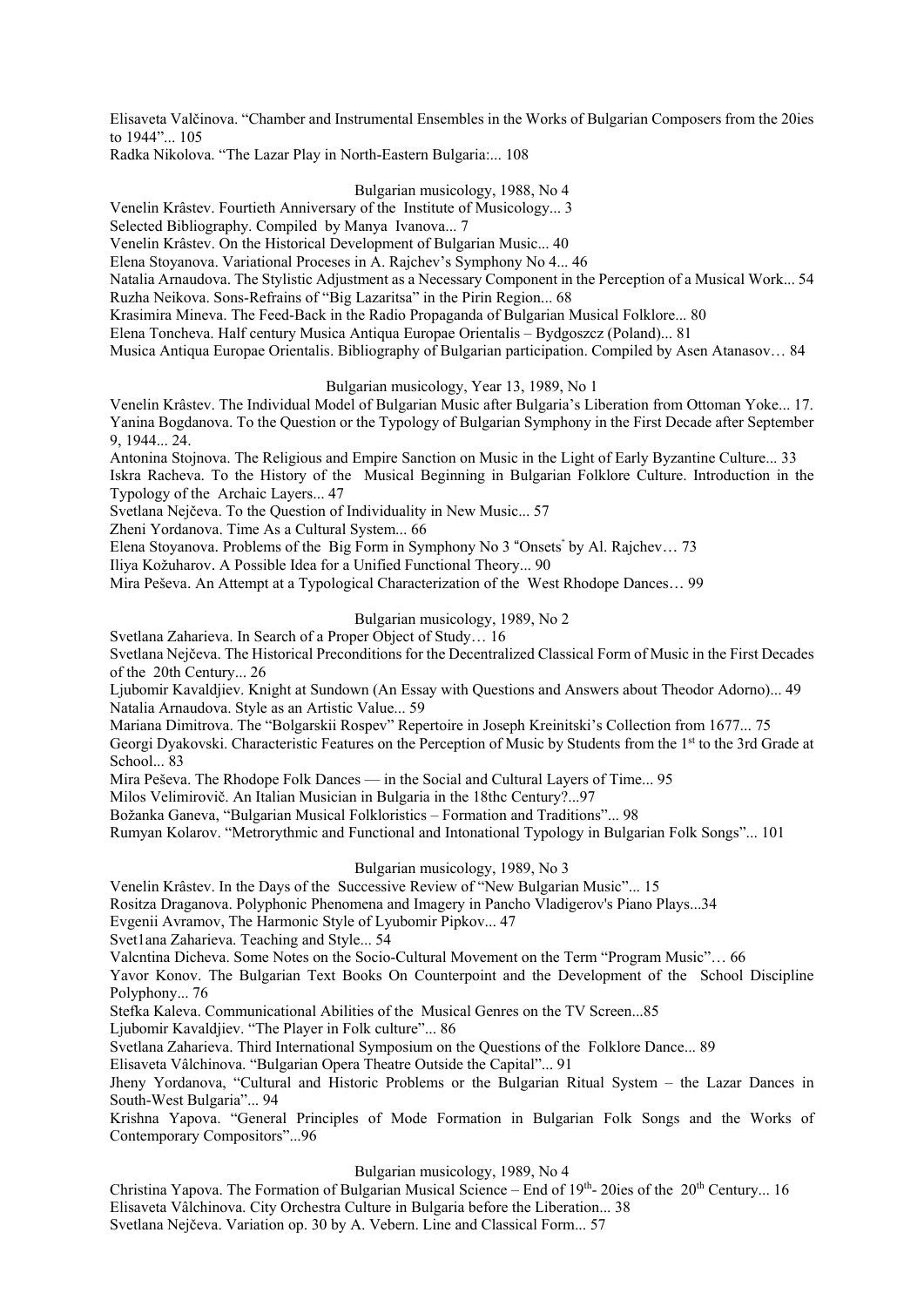Rosmary Statelova. From the History of Pop Music...73

Todor Todorov. 50 Years without Vassil Stoin... 92

Nikolaj Kaufman. Ivan Katchulev (1905-1989)… 94

Lidiya Lilova-Nikolova. A Valuable Contribution in the Investigation of Bulgarian Musical Folklore ..96

Ruža Nejkova. A New Musical-Folkloristic Collection... 99

Svetlana Zaharieva. "Bulgarian Folk Music"… 101

Dimiter Christoff. A New Encyclopedial Work in German... 103

# Bulgarian musicology, Year 14, 1990, No 1

Rosalia Biks. The Formation of an Opera Theatre in Bulgaria and Roumania. Parallels… 18

Stefan Lazarov. The Bogomils and an Old Musical Tradition in Western Europe… 32

Timothy Rice. Multiple Perceptions or Bulgarian Instrumental Folk Music…. 38

Iliya Kožuharov. A Musical Psychophysical Experiment… 67

Andrian Pervazov. The Fugue Theory in the First Half of the 18th Century… 85

Christo Christozov. Contemporary Studies o the Educational Process in Music… 93

Dimiter Christoff. 30 th International Conference of the International Council for Traditional Music… 100

### Bulgarian musicology, 1990, No 2

Svetla Stoyanova. Some Observations on Bulgarian Film Musk During the Period 1944 Up To the End of the 60ies… 15

Cler Levy. An Introduction to the Problem of Interactions in Rock Music… 28

Venelin Krâstev. Tsvetana Tabakova… 39

Boryana Mangova-Petkova. The "Lladder"in the Theoretic Expose of Boris Trichkov50

Agni Spohr-Rassidakis. Fünf Totenklagemelodien aus Kreta (Griechenland). Eine vergleichende Untersuchung… 65

Elena Toncheva. The Definition "Bulgarian" in the Musical Manuscripts of Byzantine-Slavonic Area… 71 Yordan Ganev. Problems Connected With the Old Modes… 77

Elena Toncheva. The Historically Unique in the Musical Figure Petar Dinev… 83

Stefan Hârkov. Petar Dinev About the Rclhgious Schools of Singing in Bulgaria During the Revival… 89

Albena Naidenova. On the theoretic Problems in the Sound Order and Mode in the East Orthodox Eight Echos… 96

100th Anniversary of Petâr Dinev's Birth. Scientific Studies and Musical Works (1922- 1979). Compiled by Asen Atanasov… 97

Elena Toncheva… The Problematics of Balkan Studies in Our Historical Study of Music… 113

Ljuben Botuscharov. Music as a Revolution of the Spirit… 115

### Bulgarian musicology, 1990, No 3

Еlisavеta Vâlchinova-Chendova. The City Orchestra Culture From the Liberation to the 20 ies of thе 20 th Century… 23

Božidar Spassov. Some Aspects of Contemporary polyvalency in B. A. Zimmerman's Works… 38

Andrei Andreev. The Worldly Musical Education In the Plovdiv School "St. St. Cyril and Methodius" During the 50ies and 70ies of the 19th Century… 58

Svetla Stoyanova. The Musical Medium in Bulgaria (1878-1944)… 81

Maria Dimitrova. B. L. Pasternak's World of Music… 87

Assen Atanassov. The Authors Singings of the Rila Musical Figures (based on source data from the Church-Slavonic song musical manuscripts from the 19th century in the library of the "Rila Monastery" National Museum)… 91

Clara Mechkova. The Turnovo Teacher of Music David Hadjipenkov Tuleshkov… 105

### Bulgarian musicology, 1990, No 4

Todor Todorov. The Interest in the Study of Folk Musical Creativity in Bulgaria (from the 20ies till the end of World War II)... 17

Rumyana Karakostova. The Bulgarian Operetta Creations during the Period Between the Two World Wars… 47 Helga de la Motte-Haber (Germany). Music As a Language… 68

Christina Yapova. The Musical Criticism and Pubblicism in Bulgaria in the Period 1900-1920… 76

Rosmary Statelova. On the Sociological Approach towards Mass Musical Entertainment Genres… 93

Elena Stoin. 2nd Symposium Bulgarian Musical Culture during the National Revival Period… 94

Asen Atanasov. Translated Chants of Rila Musical Creators t Based on Sourse Data from the Churh-SIavonic Song Musical Manuscripts from the 19-th Century at the "Rila Monastery" National Museum)… 104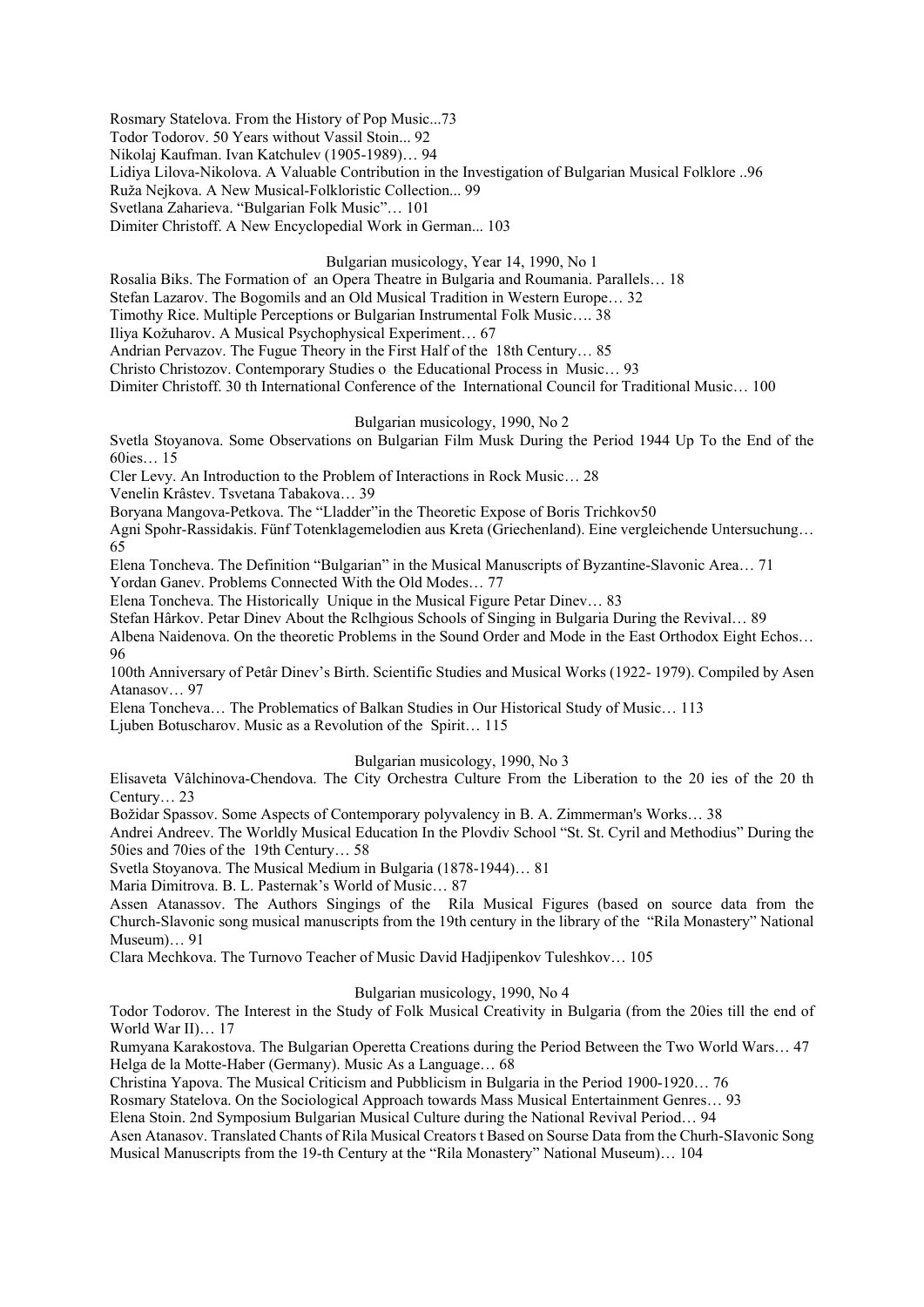### Bulgarian musicology, Year 15, 1991, No 1

Svetlana Neicheva. On Methodological, Evolutional and Historical Prerequisites in the Analysis of 20th Century Musical Form… 26

Božidar Karastoyanovr. The "Popevka" and "Phyta" in Znamennoj Rospev Centon-compositions and Their Basic Formulae…70

Tsenka Yordanova. On Signification in Music… 80

Martha Forsyth. Traditional Singing During Harvest and Haying in the Samokov Region in 1988… 84

Mariela Hristova. The National Rebec School at the Village of Popina, Silistra District. Traditions and Continuity in the Work of the Children's Rebec Orchestra… 89

Biserka Gramatikova. Some Moments in the Development of the National School of Music with the Musical Society "Native Sounds" in the Town of Burgas… 103

# Bulgarian musicology, 1991, No 2

Yosif Zhordania. The Caucasus, the Balkans, the Alps. Northern Europe: Musical and Ethnographic Parallels… 9 Nino Tsitsishvili. Parallels Between South Slavonic and Georgian Music and Ethnography… 20

Nana Schiöd. The 741 Final Cadences from the Hymn of the twelve month\* in the Byzantine Sticheraxion Cois1in 42… 21

Stefan Hurkov. Dragan Manchovs Churchsong Printed Collection… 55

Elisaveta Petkova. Timbre-Texture Organisation of the Form in the Symphonies of Tsvetan Tsvetanov… 71

Todor Todorov. Vasil Stoin's Idea of Founding a Slav Research Institute of Music in Prague… 72

Lyuben Botousharov. The Problem of Variants and Vasil Stoin's Heritage… 77

Ivan Koumichin. The Instrumental Folk Music Recorded by Vasil Stoin… 81

Mihail Boukoureshtliev. Vasil Stoin's Contribution to Folk Music for Children… 84

Roumyana Toma1evska. On the Problem of Vasil Stoin's Manuscript Heritage… 87

Asen Dotsinski. A Memoir for Vasil Stoin… 99

Milka Miladlnova. The Indexes in Vasil Stoin's Collections….. 100

Publications About Vasil Stoin. Compiled by Manya Ivanova… 103

Svetlana Zaharieva. Studies in Musical Folklore: Problems of History and Methodology… 107

Yuliana Alexieva. Historical Outlines of Totalitarian Art… 116

# Bulgarian musicology, 1991, No 3

Mariana Dimitrova. Zur Frage der Typologie der Groß-Skit Kloster-Musik man uskripte… 8

Elissaveta Valtschinova-Tschendova. Die städtische Laien-Orchesterkultur von den 20-er bis zu den 40-er Jahren des 20. Jh… 42

Ciaire Levy. Von der Rockmusik und ihrer Expansion (Ein Versuch zum Aufwerfen des Problems von der nationalen Identität der Rockmusik unter den Verhalnissen der heute vorherrschenden Popkultur)… 54

Lozanka Peitscheva. Gegenwärtige Formen zur Aktualisierung des Reigentanzgesangerbes in den Regionen der Städte Kjustendil und Stanke Dimitrov… 63

Rossitza Draganova. Zur Frage der zyklischen Entwicklung des musikalischen Kulturprozesses: ein Versuch der Typologisierung der zyklischen Vorstellungen… 74

Lewis Wickes. Untersuchungen zu Franz Schrekers Oper "Die Gezeichneten" (Fünf Thesen zu verschiedenen Aspekten des Werkes)…. 82

# Bulgarian musicology, 1991, No 4

Agapia Balareva. Ähnliche Erscheinungen und Prozesse in der Chorkultur von Serben, Kroaten und Bulgaren (von den 30-en Jahren des 19. Jh bia tum Ende dea Ersten Weltkriegs)… 29

Milena Boshikova. Die Formen in der Musik Vassil Kazandshievs der 60-er Jahre (Statik und Dynamik der offenen Form)… 51

Ljubomlr Kavaldhiev. Totalitarismus und Kultur (Über den östichen Zerfall der Ideen der Aufklarung)… 61

Valentina Ditcheva. Die Imitatiorutheörie und ihr Einfluss auf die Programmromantik. Genrebildung unter dem Einfluss ausaermuaikalischer Erscheinungen… 92

Agapia Balareva. Der Anfang vor 100 Jahren… 94

Nikolay Sterev. Eine Erinnerung an Rajna Katzarova… 96

# Bulgarian musicology, Year 16, 1992, No 1

Rosmari Statеlova. An Attempt for Surmounting the Negative Paradigma in the Knowledge for Amusement… 3 Rositsa Draganova. To the Problem of Cyclic Development of Art Historical Protest: An Attempt to Define the Cyclic Idea… 25

Mariela Hristova. About Some Resemblances and Differences in the Instrumental Folklore of Grebens and the Settlers in the Dobrudza-Region… 38

Stefan Hârkov. Newly Found Music Manuscript Fragment in the History Museum in Sliven…65

Asen Atanasov. A Handwrite Manuscript Fragment with late-Byzantine Notation from the History Museum in Sliven…69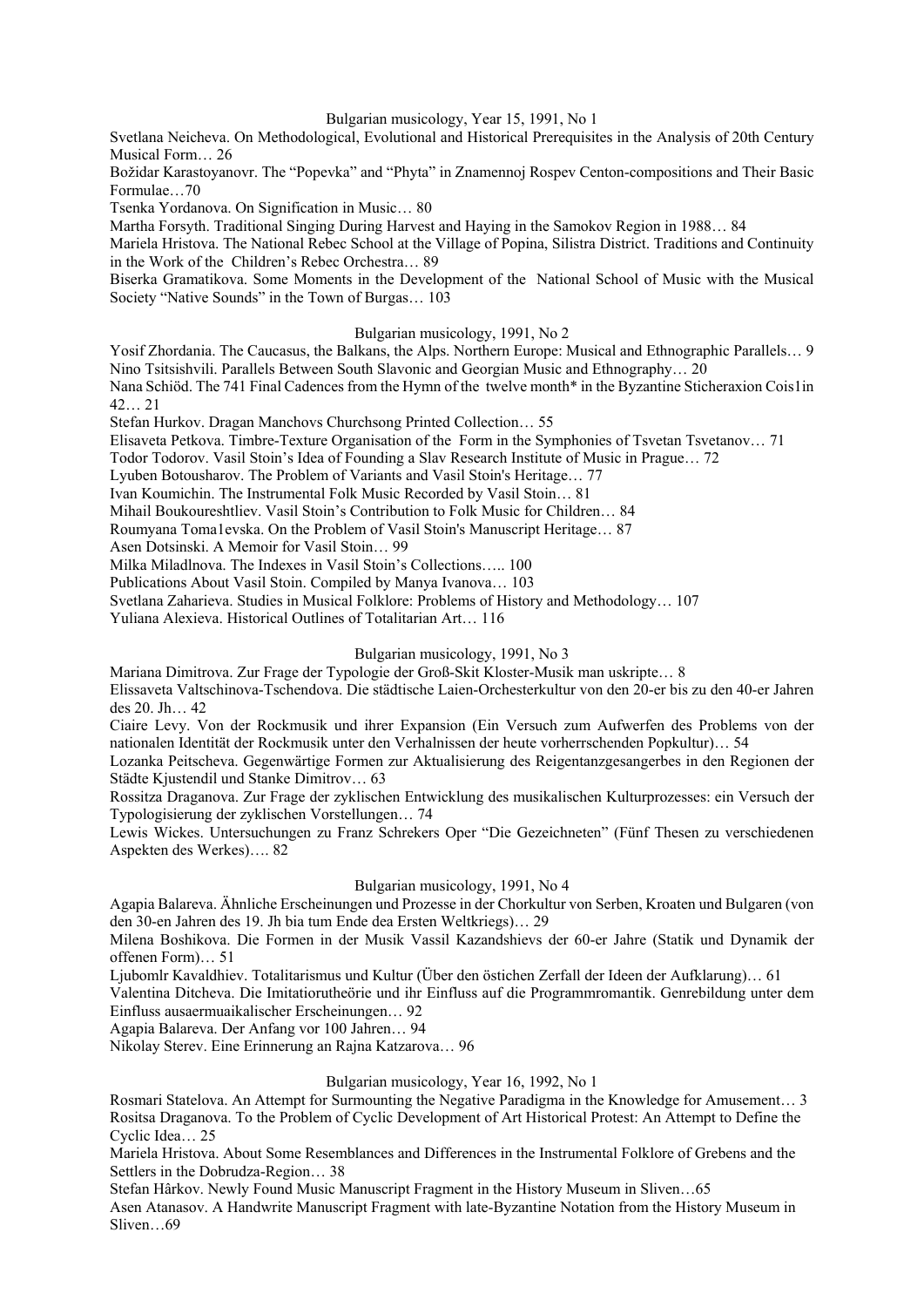Lada Brashovanova. The Bulgarian Musical Creativity and Performance Reflected in the German Musical Journals Between 1920-1960…82

Manya lvanova. Music Sources in Bulgarian Press Periodicals During the 40ies of the 19th Century…98

# Bulgarian musicology, 1992, No 2

Dimiter Christoff. Musicology in the System of Science… 32

Ivelina Nikolova. The Leadership Problem in the Union of Bulgarian Composers in the 1960-ies and the 1970-ies from the Viewpoint of Publicity and Public Space…41

Elena Toncheva. The Polyeleos Refrains for St. John of Rila from the 15th c….53 Tsenka Yordanova. Semiotics of the aesthetic 79

Michail Boukoureshtliev. The Chaplets: A Interesting Part of Contemporary Children) Musical Folklore… 92 Christian Hannick (Germany). A Musical and Liturgical Meaning of Kratema and Prologos in the Byzantine Manuscripts till the 15th c...93

#### Bulgarian musicology, 1992, No 3

Todor Todorov. The firedince (Nestinarstvo) in Bulgaria…19

Ruža Nejkova. Božeime (A Lord's Name). Other names: Enjova bulya, Kalinica, Cumen Enjo, Dragajka...64 Danica Petrovič. An Attempt To Publish Music in Neumatic Notation in Sremski Karlovci At The Begining of XIX c….72

Svetlana Balinova. M. V. Lisenko and the Bulgarian Music Culture.80

Manya Ivanova. The Music Sources in Bulgarian Press Periodicals During the 50-ies of the 19th c…81

# Bulgarian musicology, 1992, No 4

Agapiya Balareva. Stoiyan Brashovanov and Bulgarian Music Culture…12

Kristina Yapova. Bulgarian Musicology from 20ies till the Middle of the 40ies [of XX c.] .An Attempt for Historical and Theoretical Construction...20

Todor Todorov. Franijo Kuhac and Bulgarian Song from the Renaisanse...33

Anеliya Yanеva. Formation of the Dance-Symphony as a New Ballet Genre…44

Tomi Karklisiiski. On Art Logic (Structure - Time - Perception) in Johannes Brahma's Ballades op.10...78

Journal "Bulgarian musicology" (1977-1991). Bibliography. Compiled by Maniya Ivanova… 79

### Bulgarian musicology, Year 17, 1993, No 1

Elena Toncheva. The Polyeleos Psalmos 135 Based On Sources from XII-XIII c. ...3

Elena Kouteva. Modality in 20th Century. From Monody to New Modality... 32

Dimiter Christoff. Technique of the Musicologist's Manuscript. An Attempt At Entering Into Fundamentals of the Musicologist's Creative Process (In the Form of Polite Advices to the Young Musicologist)... 66 Svetlana Zaharieva. Hommage A... 93

### Bulgarian musicology, 1993, No 2

Gregory Myers. The Asmatic Troparia, Hypakoai, and Katavasiai Cycles in Their Paleoslavonic Recensions... 37 Elisaveta Valtchinova-Chendova. Musical Creativity From the Middle of the XIX c. or the Instrumental Practice of a European Type in Bulgarian Music Culture From the Renaissance... 43

Ivelina Nikolova. "We" and "They" in the Knowledge of Bulgarian Composers During the 60ies and 70ies [of XX c.]. A Ideological-Role Contrasts in the Composers Society, As Reflected in the Journal "Bulgarian Music"... 66 Angelina Petrova. Post-Modern Tendencies in the Creative Activity of Bozidar Spassoff and Stefan Dragostinov at the End of 7070ies [of XX c.]… 80

Dimiter Christoff. Marin Goleminov's Music As A Mental Essense... 89

Elena Toncheva. Marin Goleminov and Bulgarian Medieval Music... 94

Agapia Balareva. Marin Goleminov and Bulgarian Choral Culture... 97

Božidar Abrashev. Marin Goleminov's Work "A Problems of Orchestration And What Is New In It... 99

Rosalia Biks. Marin Goleminov and Bulgarian Operatic Theater... 102

Kristina Yapova. The Chamber Music of Marin Goleminov... 105

Roumiana Apostolova. Marin Goleminov's Public Activity... 106

# Bulgarian musicology, 1993, No 3

Agapia Balareva. The Musical Publicism In Bulgaria From The Liberation To The End Of 19th Century... 8

Claire Levy. The Rock Music In Bulgaria. The Beginning... 16

Keith Negus. Traditional Policies And Local Predicaments - The Recording Industry And The (Re) construction Of European Musical Identities... 21

LjubomirKavaldjiev. General Theory of Music Culture Through The Age Of Scientific Technical Revolution (In Bulgaria During 80ies And 90ies [of XX c.])... 31

Anatolii Konotop. Unknown Partiture Of Bolgarskii Raspev In Russian Neumatic Manuscript From The 17th Century. (On The Problem Of Transcription)... 49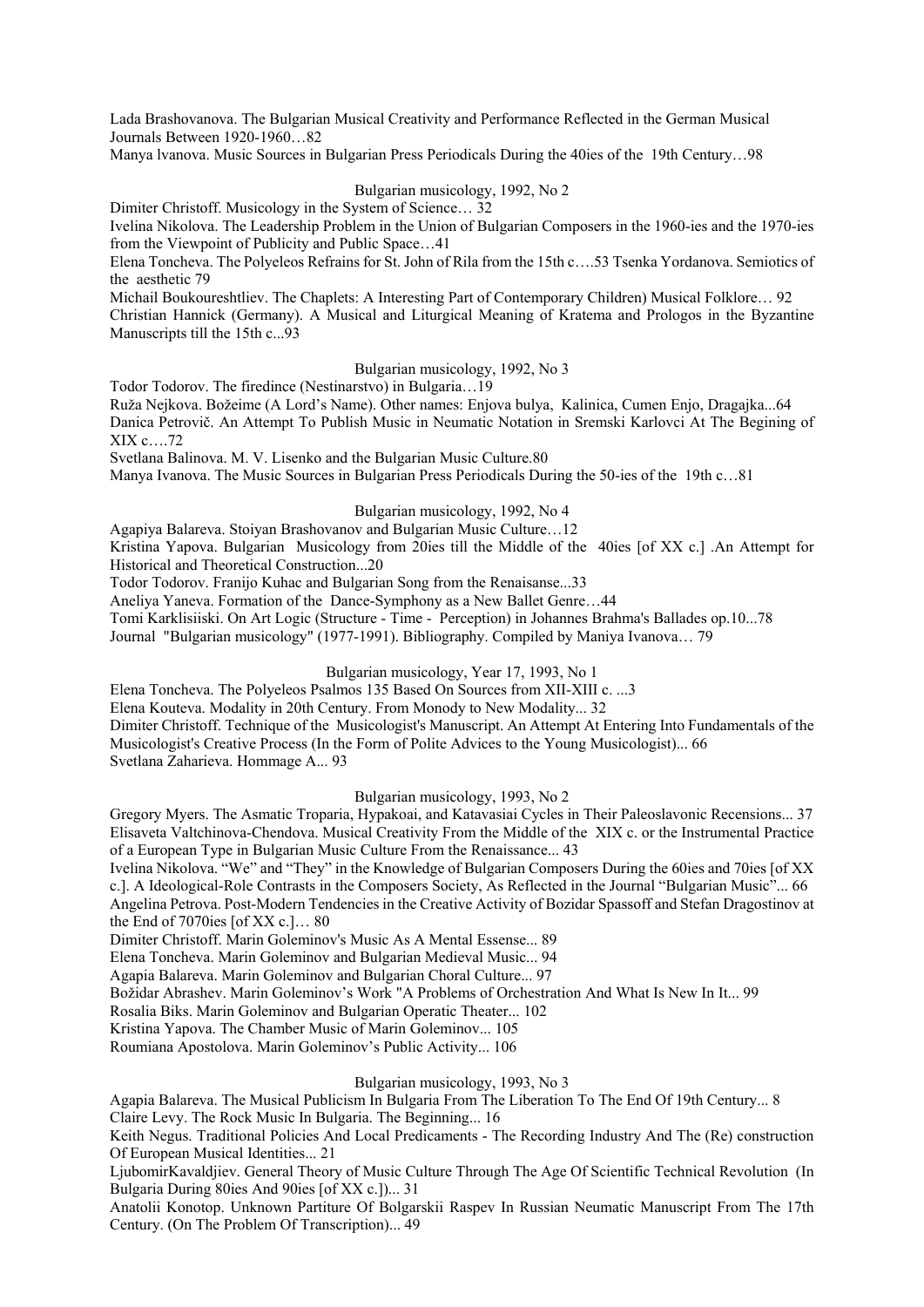Elena R. Tomova. Contemporary Folk Situation And Her's Models of Communication…71

Christina Yapova. The Polyeleos Melodies. Marked As Bulgarians In The Balkan Singer Practice (Psalm 135 Based On Sources From The 12th-13th - 14th-15th Century)... 75

Aneliya Yaneva. Violeta Konsulova has gone... 78

Donna Buchanan. Bibliography of Bulgarian Traditional Music in English Language Sources..78

#### Bulgarian musicology, 1993, No 4

Dimitеr Christoff. "The Heavy Gasp Of Our Folk Songs" (P. P. Slavejkov) - A Probables Stocks And Reasones. Semantic Transgresion Demonstrated On The Example Of Bulgarian Folk Song "Grozdanka i Bogdan vojvoda"... 34

Natasha Yapova A Origin of Music-Historical Consciousness... 41

Tomi Karklisiiski J. Brahms - To The Problem Of the Identification in the Art...75

Elena Stoynova. Monuments Of Ancient Music In Bulgarian Lands...76

Bulgarian musicology, Year 18, 1994, No 1

Svetlana Zaharieva. The Bulgaruan Folk-InstrumemalTradition As A Phenomenon Of Culture... 21 Kristina Yapova. Andrey Stoyanov And The Musical Aesthetic Ideas In Bulgaria (20ies – 40ies) [of XX century]... 31

Ruža Neikova. Vasilia – Bulgarian Folk Custom... 45

Biserka Gramatikova. The Arrangements Of Georgy Shagounov

(Based On Documents From The Regional State Archive – Bourgas)... 49

Portia K. Maultsby. Ethnicity And African American Popular Music... 58

Aneliya Yaneva. Nadya Vinarova – The Frist Bulgarian Primebalerine... 63

Gergana Panova. Folk Festivals – Pazardjik '93... 64

Bulgarian musicology, 1994, No 2

Lybomir Kavaldzhiev. To The General Theory of the Sound (Part One)... 25

Ivelina Nikolova. The Two Images Of the Bulgarian Composer -His Creative "Ego" And Specialization... 34

Valentina Dicheva. On The Musucal Denomination As A Sign Objekt Of Study (The Problem Of Titles In Bulgarian Music)... 71

Aneliya Yaneva. The Seasons Of "Arabesque"... 96

Svetlana Zaharieva. The Bagpipe In Macedonia... 103

Mariela Hristova. One Interesting Festival...104

# Bulgarian musicology, 1994, No 3

Svetlana Zaharieva. "...Armed With Guitars..."... 9.

Konstantin Koukoushev. The Music Education in Varna s Bulgarian School During The Second Half of the XIX c... 30.

C1aire Levy. The Impact Of Some Social-Cultural Processes On Bulgarian Music Culture… 50.

Gerda Wolfram. Der Byzantinische Chor wie er sich in den Typika des l0. - 12. Jh. darstellt... 51

Lybomir Kavaldzhiev. To The General Theory of the Sound (Part Two)... 78

Tomi Kurklisiiski. On The Symphonic Creativity of J. Brahms -An Approach To The Reprise As A Problem Of the Continuum... 79

### Bulgarian musicology, 1994, No 4

Agapia Balareva. The Bulgarian Academy of Sciences And Her Members About Music... 3 Svetlana Kujumdzhieva. The Historical-liturgical Reports About The Kekragarion Verses... 13 Neva Krâsteva. Contrapunctus Et Compositio: Aspects Of the Polyphonic Creation... 35 Svetlana Zaharieva. Ethnomusicology - History, Definitions And Scope... 72 Krum Maksimov. The Style Of Alexander Tanev In The Choral ACappella Music... 100 Margarita A.Popova Georgi Atanasov, But He Is Not "The Maestro"... 107 Claire Levy. The Turn-Down Pyramide... 111

# Bulgarian musicology, Year 19, 1995, No 1

Agapia Balareva. Urban Musical Culture During The Bulgarian National Revival… 18 Svetlana Zaharieva. Musical Folkloristics Study And Nationalism. A Scope To The Past With Mind For The

Present... 38

Mariana Dimitrova. The Proceimena in the Byzantine Music Manuscripts from the 14th and 15th Century...53 Γρ. θ. Στάθης. Ή ψαλτική τέχνη στο Αγίον "Ορος : Σπουδαιότητα μερικών αγιορείτικων χειρογράφων… 61 AngelinaPetrova. The Polyphony In The Aleatorical-Sonorislic Methods Of Vasil Kazandziev, Ivan Spasov And Georgi Minchev (From Their Creativity Of 70-ies)... 72

Violeta Konsulova. Bogdan Kovachev...98.

TsenkaYordanova. An Unparallele Book On Bulgarian Folk Music... 99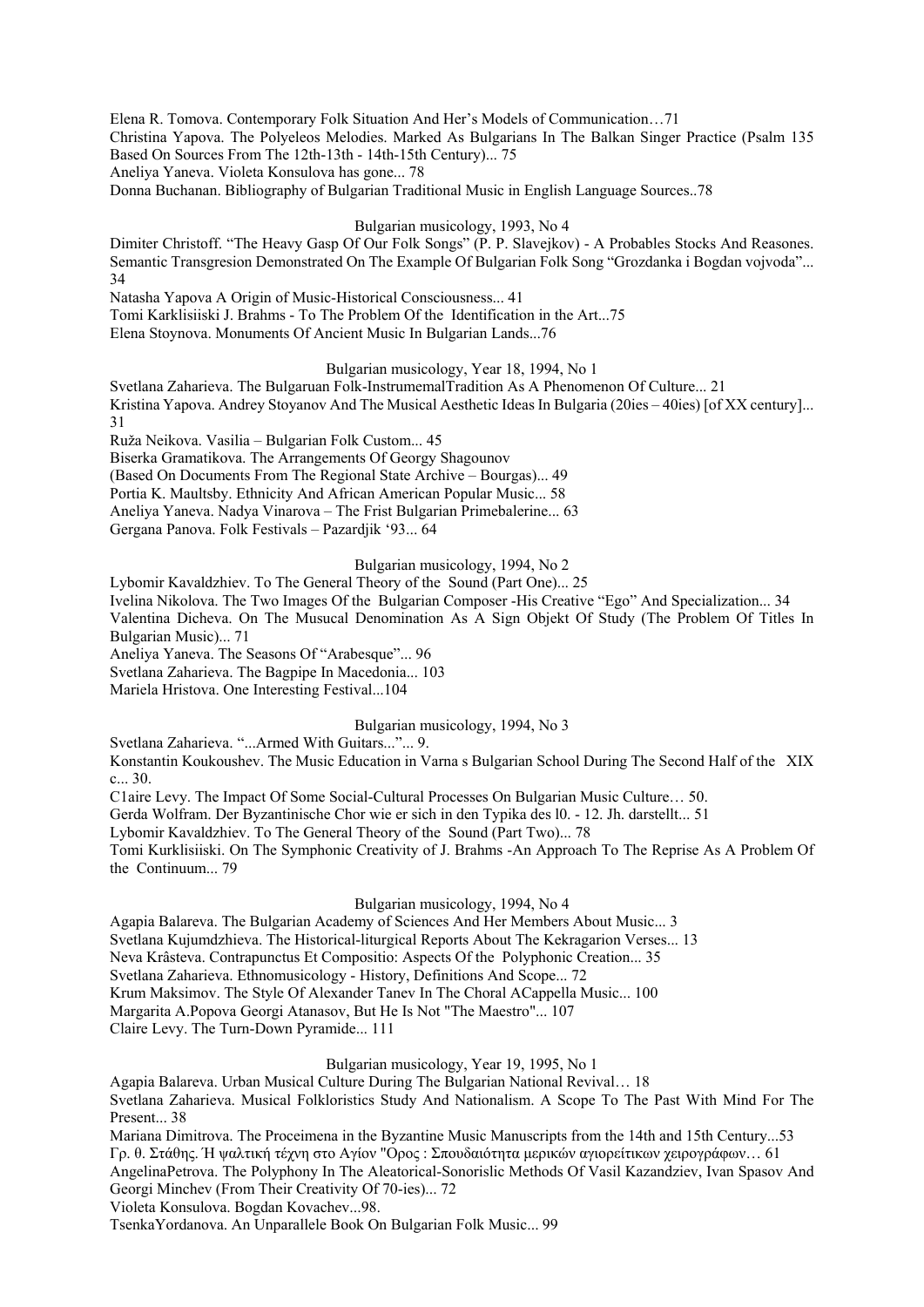### Bulgarian musicology, 1995, No 2

Svеtlana Zaharieva. The Musical-Theoretical Publications In The Bulgaian Musicology. An View In Retro… 33. Svetlana Kujumdzieva. The Kekragaria Verses In The Musical Collections (Based On Manuscripts From The 14th To The Beginning Of l9th c.)... 58

Rosemary Statelova. Dinamic In The Development Of Pop Music-Genres In Bulgaria During The First Half Of 90ies [of XX c.]... 87.

Irena Poniatowska. Historismus und Tradition in den Musikforschungen (zum Jubiläum der MAEO-Kongress)... 88

Asen Atanasov. Bulgarian Musical Medieval Studies (1984-1994) Compiled by... 96

### Bulgarian musicology, 1995, No 3

TsenkaYordanova. The Faramusical Sphere As A Subject Field Of Semiotics... 3

Asen Atanasov. The Singer Service (H  $\tilde{a}Uyosij$  tou= Timi/ou Staurou= - 14. IX In The Apostle of Enina... 44

Lybomir Kavaldzhiev. The Place Of Music In The Cfntemporary Information Model Of the Culture... 52

Rumyana Lazarova-Karakostova. First Bulgarian Operetes — Professional Attempt And Historical Heritage... 76 Gergana Panova. Dance Sources In The Archive Of the Institut Of Art Studies From The National Folk Festival Koprivstitsa-1986... 91.

### Bulgarian musicology, 1995, No 4

Nikolai Gradev. Non Classical Conditions Of Tonality In The Petko Staynov's Creation (Theoretical-Methodological Study On The Composer's Choral Music)... 46.

Rumyana Karakostova. The Beginning Of Bulgarian Opera Theatre... 74.

Tomi Kurklisiiski. A Condition Of the oretical Image For The Musical Analitic Meaning (The Scopes, Commentaries, Aspects)... 75

# Bulgarian musicology, Year 20, 1996, No 1

Mariana Buleva. Das bulgarische Kinder und Schullied seit 1878 bis zu den 40-er Jahre des 20. Jh. Aspekte der tonhöhegebundenen Denkweise und der musikalisch- poetischen Synthese…45

Anelia Yaneva. Die Darstellerin und Choreographin Nina Kiradshieva... 75

Kr. Troelsgärd. Die Entwicklung des didaktischen Poems. Einige Notizen zum *"Icrm\ 6Aiyo\\ ö&ia*

von Johannes Glykys... 98

Gergana Panova. Anthropologie des Tanzes Gegenstand und Herangehen vom geschichtlichen Gesichtpunkt... 107

# Bulgarian musicology, 1996, No 2

Christina Yapova. Die Entwicklung der bulgarischen Musikwissenschaft in dem Zeitraum von den 20-er bis zu den 40-er Jahren des 20. Jh... 63.

Rosemarie Statelova. Inhaltliche und Wertaspekte der populären Musik in Bulgarien... 91

Anelia Yaneva. Lilly Beron — die erste bulgarische Giselle... 103

Ljuben Botusharov. "Vergleichend Systematischen Musikwissenschaft"... 104

# Bulgarian musicology, 1996, No 3

Ljubomir Kavaldzhiev. Die moderne Musikterminologie als Informationssystem... 22

Milena Bozhikova. Heinrich Schenker und seine Diagnose für die musikalische Vollkommenheit... 52

Mariana Dimitrova. Zur Frage der Aufnahme der mündlichen Tradition des Kirchen gesangs in die byzantinischen Handschriften des 14. Jh… 65

Svetlana Zaharieva. "Einführung in die Ethnomusik Wissenschaft"… 80

# Bulgarian musicology, 1996, No 4

CIaire Levy. Afro-American Music A Generator of Donmant Pop Idioms...12

Goritza Naidenova. Musik und Ritualkatender im Dorf Kositschino (Region Burgas)... 39

Mariyana Buleva. Wertaspekte und Informationsinhalt der Gattung Kuider- und Schullied im Kontext der Musikkultur... 52

Rossitza Draganova. Zur Frage des zyklischen Aufbaus der geschichtlichen und kulturellen Entwicklung Versuch einer Klassifizierung der diesbezüglichenVorstellungen... 78

Ljuben Botuscharov. Der Schlüssel ist der Stil (zum 45 Jahrestag der Gründung des Nationalen Folkloreensembles "Philipp Kutev")… 80

Ivelina Nikolova. "Akklamattonsdichtungen in der orthodoxen Kirchenmusik des Balkans (nach Manuskripten aus dem 16-Anfang des 20 Jh)"... 85

Assen Atanassov. 20 Jahre Zeitschrift Bulgarische Musikwssenshaft (1977-1996)... 87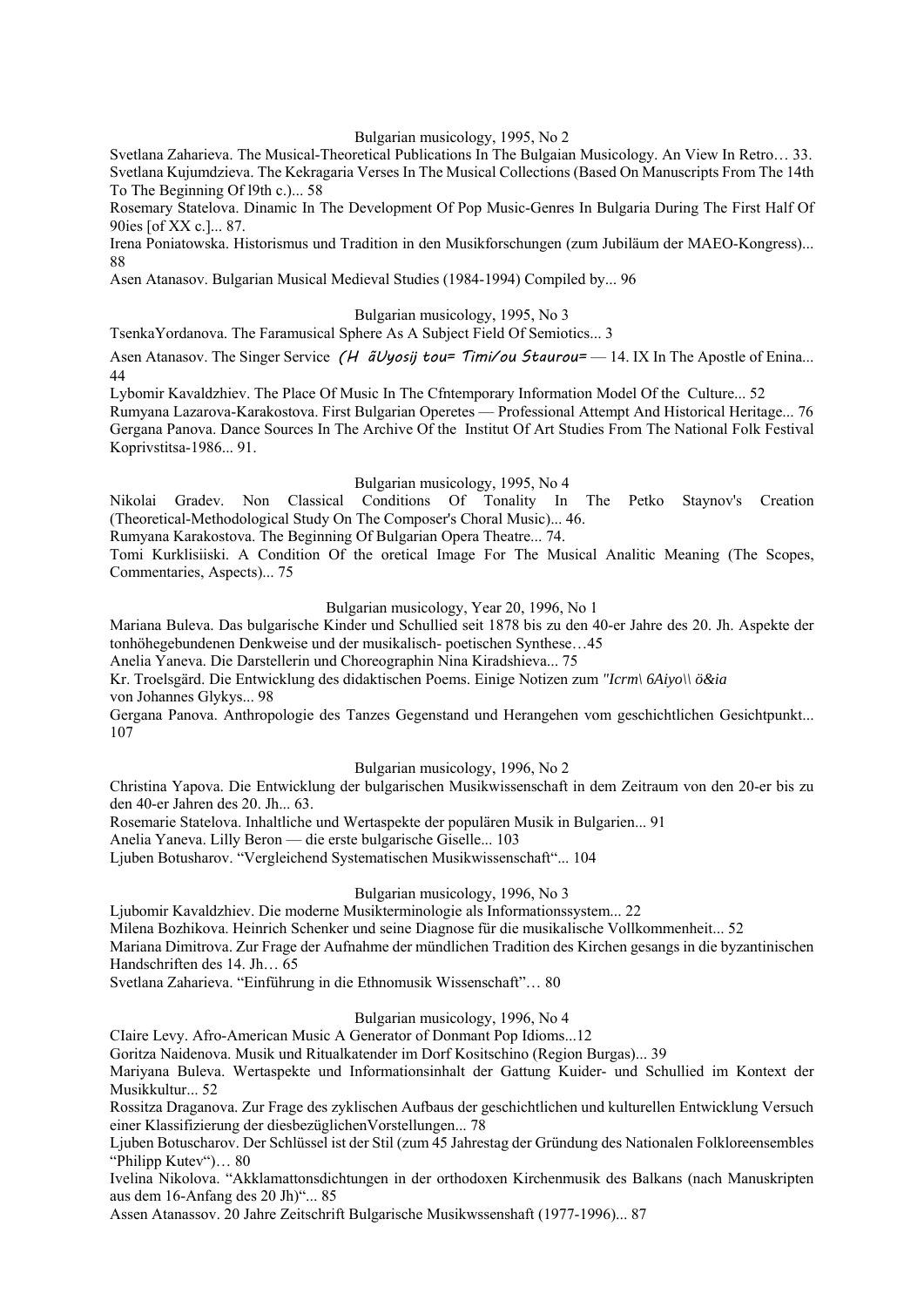Bulgarian musicology, Year 21, 1997, No 1-2

Svetlana Zaharieva. Die Idee vom Volkslied und seinen Transformationen… 23

Svetlana Kujumdzieva. Questions of MusicalSource-Knowledge (Based on Materials from the Post-Byzantine Period)... 38

Christian Alexsandrov. Typologie dei Magnificatformen..... 69

Valentina Dicheva. Subjekte der Genrekausalität in der bulgarischen Berufsmusik... 71

Todor Todorov. Das berufliche Können der Bettlerrhapsoden in der musikalischen Kultur der slawisch-sprachigen Völker des Balkans... 159

Vesa Tsinandova-Haralampieva.Das musikalische Chronotop in der Synthese von Musik und Literatur... 173

Elena Stoinova. Die antike Gitarre: ein Rekonstruktionsversuch. Spieltechniken, Funktionen der rechten und der Linken Hand... 182

Rossitza Draganova. Spezifik der zyklischen Ansichten in der Musik... 197

Christina Yapova. "Der Summer der bulgarischen Kultur"... 199

Elisaveta Vâlchinova-Tchendova. "Inhaltfache und Wertaspekte der populären Musik in Bulgarien"... 202

### Bulgarian musicology, 1997, No 3

Agapia Balareva. Petko Stainov and the Bulgarian Musical Culture... 7

Rozalia Bicks. Petko Stainov –The Public Figure... 12

Dimiter Christoff. Petko Slainov's Symphonic Visions... 18

Sloyan Angelov. Petko Stainov's Orchestra... 30

ElisavetaVâlchinova-Chendova. "Thraciun Dances": An Artistic Model and Folklore Code... 37

Nikolai Gradev. The Role of Modality in Petko Stainov Musical Concepts... 43

Neva Krâsteva. "The Romantic fugue" in Petko Stainov's Ballad "Urvich"... 60

Luben Botousharov. From the Rachenitsa to the Landler and Back... 63

Svetlana Zaharieva.The Folk Song in Petko Stainov's Views... 69

Kristina Yapova. The Problem Composer – Folklore during the 1920ies and 1930ies as a Projection of the Cultural Relations Between Man and Community... 82

Elena Kouteva. The East and the West in Bulgarian Traditional Music... 86

Yordanka Bibina. In Search of a New Cultural Ideniitiy (Between the Balkan and the European)... 90

Spartak Paskalevski. On Some Aspects of the Synchretic Phenomenon and its Projections in the Search of a New Artistic Language... 99

# Bulgarian musicology, 1997, No 4

Iskra Racheva. Traditional Folk Culture on the Cross-roads Between the New and the Old in the Period of Bulgarian National Revival... 19

Lyubomir Kavaldzhiev. Contemporary Music and Computer Equipment...36

Rosemary Statelova. The Definition of Popular Music as a Process and Structure... 54

Gergana Panova. Versuch ein Schlangenzeichen in einigen rituellen Tänzen zu identifizieren... 60

Mariela Hristova. On the Wandering Gypsy Bear-Trainers... 71

Asen Atanasov. New Observations on the Sliven Fragment… 89

Margarita Asenova-Popova. Religiöse Lieder in alten Lehr- und Liederbüchern… 97

Elisaveta Vâlchinova-Chendova. "The Bulgarian Opera Theater to the Beginning of the 30-es"… 98

Elisaveta Vâlchinova-Chendova. "The Bulgarian Child and School Song. A Historical-theoretical Views"… 101

### Bulgarian musicology, Year 22, 1998, No 1

Andrian Pervazov. Shamans and Coomputers: Electroacouslic Music and the Traditional Musical Culture... 24 Natasha Yapova. About the Musical Culture Meaning of the Dobri Christov's Church Music… 33 Elena Stoyanova. On the Semantics of Means of Expression in Mozart's Instrumental Concerts… 74 Vessa Tsinandova-Haralampieva. To the Typology of Synthetic Chronotopic Relations… 91

Liuben Botousharov. On the 70th Anniversary of Todor Dzhidzhev... 92

Goritsa Naidenova. To the Question of the Cyclic Recurrence of the Music Culturally Development… 97

# Bulgarian musicology, 1998, No 2

Angelina Petrova. Hermeneutic Ideas in the Understanding of Modernity in the Bulgarain 12-tone Music. Lazar Nikolov's Poetics from the Hermeneutic Point of View... 49

Mariya Boyadzhieva-Louzova. Lazar Nikolov in the Mirror of Contemporary Music... 57

Biserka Gramatikova. The Beginning of the Road... 62

Lazar Nikolov and his Creativity. Phonographical Reports from the Creative Meeting and Scholary Session... 78 Roumyana Karakostova. The Cooperative Theater – the "Golden Age" of Bulgarian Operette Art... 79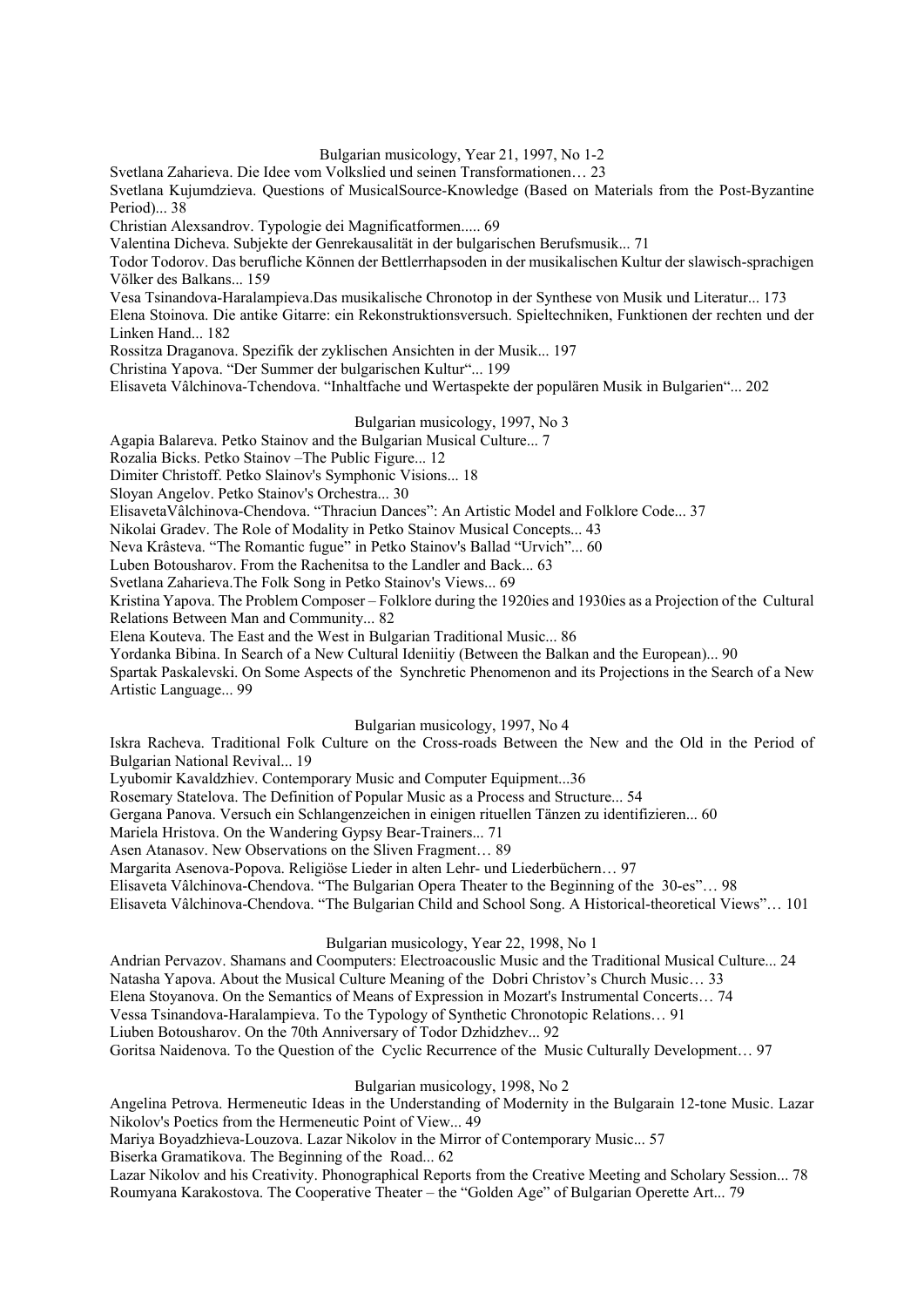#### Bulgarian musicology, 1998, No 3

Marin Golceminov. Thoughts about My Works… 9

Marin Goleminov: Musical Theather Works. An Interview… 21

Marin Goleminov: Works for the Musical Theather and Selected Bibliography... 28

Roumyana Karakostova. Sofia Operette Theaters and their Contribution to the Development of Genre (1930-1945)… 79

Elena Stoinova. Pictures of Wind Instrunments on Ancient Vessels Found in the Territory of Bulgaria… 80

#### Bulgarian musicology, 1998, No 4

Thomas Beimel. "Dincolo de vise" – Jenseits der Träume Skizzen zu einem "Nichtwerk" von Ulpiu Vlad… 3

Rosemary Statelova. Dance Music: To the Problem of Define the Occurrence... 13

Claire Levy. Rap Interpretations in Bulgarian Context: Urban Dialogoues in the 1990s… 47

Svetlana Zaharieva. Modulheit und Tradition... 77

Goritza Naidenova. Instrument and Instrumental Music in the Calendar Ritual Cycle of Kozichino village-Bourgas Area… 79

### Bulgarian musicology, Year 23, 1999, No 1,

Rosemary Statelova. Folk: Towards the Nature of ihc Phenomenon and lis Definition… 44

Venlsislav Dimov. On Some Ideological Aspects of Bulgarian Ethnopop Music… 45

Lozanka Peicheva. The Tempted Music: The "Chalga"- After the Roma Musicians... 59

Claire Levy. A Viewpoint of Popfolk Demonstrations... 66

EIisaveta Valtschinova- Chendova. The Folk Dances of Diko lliev (to the Problem 'Topical-Abroad" in the Balkans Musical Culture… 71

Veselka Toncheva. Folk Songs with Instrumental Acoompanlmemi of Bulgarian Mahometans from Teteven Area…81

Rositsa Draganova. The Musical Performance as a Problem of the Musical Theory .....110

### Bulgarian musicology, 1999, No 2

Franz Födemayr und Werner A. Deutsch Zur Forschungsslrategie der vergleichend-systematischen Musikwissenschaft... 5

Angelina Petrova. Die Tradition als Metapher und die brechung der Tradition: die bulgarische 12-Ton Avantgarde zwischen der Symphonie und des Serialismus... 23

Nikolai Kaufmann. Folklore und Religion... 28

Elena Stoinova. Die antike Gitarre: ein Rekonstruktionversuch: Spieltechniken... 35

Luibomir Kavaidshiev. Zur Terminologicanalyse: zum gegenwärtigen Gebrauch der Begriffe Sound und elektronische Musik... 44

Yuliana Mircheva. Die Traditionen der Wiener Klassik in den Klaviersonaten, umgestalted von den bulgarischen Komponisten... 54

Veska Haralampieva-Zinandova. Die kinetische Theorie Hansliks und die Entwicklung einiger ihrer Aspekte im bulgarischen musikästhetischen Gedankengut... 60

Albena Naidenova. Das Verhältnus zur Zeit – ein grundlegendes Problem beim Komponieren, dargestellt in den Werken jur Generation österreichischer Komponisten... 65

Neva Krâsteva. Die Heterophonie von Vladimir Panchev... 73

Milena Bozhikova. Die Reduktionsmethode von Heinrich Schenker an Beispielen aus der bulgarischen Musik... 79

Rosemary Statelova. Populäre Musik und Identität... 83

Stefan Hârkov. Vertreter der Familie Zefarovic im Wiener Musiklieben Ende des 18. und Anfang des 19. Jh... 86 Elena Tontscheva. Die Wechselbeziehung zwischen Osten und Westen in der europäischen Musikkultur: Theologie und Musik (Die osteuropaische Ars Nova)... 91

Iskra Racheva. Die Musikfolklore in der Zeit der bulgarischen Nationalen Wiedergeburt an der Schwelle zwischen "Altem" und "Neuem"... 102

Christina Yapova. Der bulgarische Komponist und seine Gemeinschaft... 124

Dimitrina Kaufmann. Die mehrstimmige Struktur — ein räumliches Modell der Riten des Übergang... 129 Natascha Yapova. Die Serie wählen... 134

Gergana Panova. Der bulgarische Volkstanz: Ein altes Abgrenzungsinstrument dient heule der Integralion... 136 Mariela Hristova. Bulgarische Straßenmusikanten der Gegenwart (zum Ausgang des 20-sten Jahrhunderts)... 149 Liuben Botuscharov. Das semantische Dreieck und einige Auffassungen in der Wiener Musikwissenschaft... 157

#### Bulgarian musicology, 1999, No 3

Elena Tonceva. Fünfzig Jahre Musik Wissenschaft an der Bulgarischen Akademie der Wissenschaften... 9 Rozaiya Biks. Four of Decades on 2l KrakraStreet... 18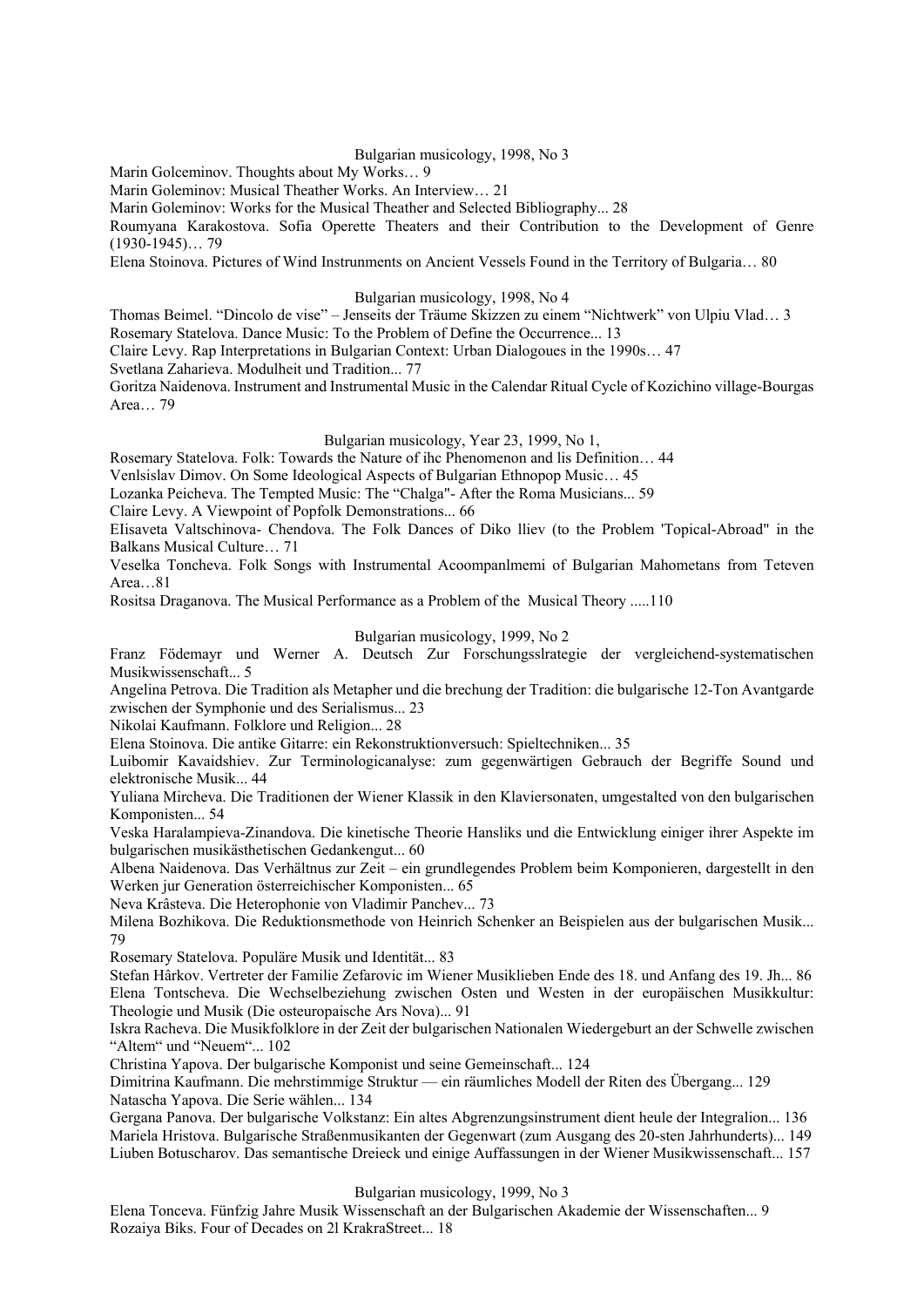Angelina Petrova. Die Postmoderne und die Metapher des Zerfalls... 27

Nina Bintscharova. Erste Beobachtungen über die inhaltliche und kompositionclle Struktur der Heiligen bulgarischen Liturgie, Miserere, Eine kleine Osternmusik über die Leiden, den Tod und die Auferstehung Christi von Ivan Spassov... 35

Rossitsa Draganova. Estai de Modélisation des Pratiques Concertantes en Bulgarie Contemporaine... 53

Rumyana Karakostova. The Repertoire of the Stale Musical Theater: Criterion for a Genre Image and Identity... 63

AneliyaYaneva. Ballet-Performances by Bulgarian Autors... 71

Stefan Hârkov. Gesänge zu Ehren des heiligen Märtyrers Nicita des Gotischen in Musikhandschrirten des 13/14. und des 18. Jh… 79

Claire Levy. Globahzalion, "Afroamerkanization" and the New Sensitivity... 86

Todor Dzhidzhev. Die Typologie als eine der grundlegenden Forschungsmethoden in der Folkloreforschung... 91 Michail Bukureschtliev. Das Interesse für die Musikfolklore für Kinder... 95

Manuella Bontscheva. Der Baum als Sinnbild des traditionellen Musikinstruments… 106

Mariela Christova. Initiations — Liederzyklen in der musikalischen Folklore der Gagausen in Bulgarien... 114

Goritsa Naidenova. Sozialisierungsformen und Musik im Dort Kosicino, Region Burgas... 119

Elena R. Tomova. Versuch zur Beschreibung einer Trägerin der traditionellen Volkstümlichen Kultur... 125

Goritsa Naidenova. Die Geschichte als Gedächtnis und die Folklore als Geschichte... 126

Goritsa Naidenova A History of Bulgarian Musical Culture. Vol. 1. Folklore. By I. Racheva, A. Ilieva. S. Zaharieva... 128

Svetlana Kujumdzhieva. Michel de Saint-Lambert. Les Principes du Clavesin. Nouveau Traite de P accompagnement du Clavrsin, de I'Orgue et des Autres Instruments... 130

#### Bulgarian musicology, 1999, No 4

Dimiter Christtoff. Das kreative Phänomen bei Pantscho Vladigerov... 15

Ljubomir Dinolov. Pantscho Vladigerov als Interpret seiner eigenen Musik... 20

Emilia Kolarova. Gattungsimpulse im Werk von Pantscho Vladigerov – Gesetzmäßigkeit oder Zufall... 27

Stoyan Angelov. Pantscho Vladigerov und der Bulgarische Rundfunk... 32

Bisserka Gramatikova. Pantscho Vladigerov und Burgas in der ersten Hälfte des 20 Jh… 40

\* \* \* Pantscho Vladigerov auf der Bühne des bulgarischen Musiktheaters... 41

In memoriam Todor Todorov... 43

Svetlana Zachirieva "Auch wir, Bulgaren ..." (Überlegungen über zwei Aufsätze von Karel Mahan)... 72

Genčo Gajtandžiev. The New "Profiles" by Venelin Krâstev: a Huge Creative Aim... 81

Yavor Konov. Die erste Cembalo — Abhandlung aus der Entfernung von drei Jahrhunderten... 91

Claire Levy. New Accents in Studying of Popular Music... 98

Margarita Nikiforova-Popova. "Mit dem Festkalender verbundene Bräuche und Musik im Dorf Kositschino, Region Burgas"... 99

Bulgarian musicology, Year 24, 2000, No 1

Die Gesellschaft der bulgarischen Komponisten "Gegenwartsmusik". Satzung… 6

Dimitar Nenov, [Über die bulgarische Nationale Wiedergeburt]… 12

Dimitar Nenov. Probleme unseres heutigen Musikschaffens… 20

Dimitar Nenov. Zum Instrumentieren... 32

Dimitar Nenov. [Zur Transformation des Volksliedes]… 40

Dimitar Nenov. Volkslieder für Stimme und kleines Orchester… 44

Schreiben des Ministeriums für Volksbildung an D. Nenov und Antrag von D. Nenov an den Minister für Volksbildung... 68

Schreiben des Ministeriums für Volksbildung an D. Nenov und Maemorandum von D.Nenov an den Minister für Volksbildung… 74

Erläuterung und Protokoll zum Original des Klavierkonzerts… 90

Dimitar Nenov. [Aus Arbeitsskizzen zur V / III Sinfonie]… 96

Nikolai Gradev. "... Und das Suchen nach dem Neuen, des bis dahin Ungesagten" 1. Teil. Zur Erarbeitung einer harmonischen und strukturellen Methode zur Erforschung des kreativen Denkens von Dimitar Nenov… 99

Goritza Naidenova, Dragomir Yosifov. "Dimitar Nenov hat ständig über Transzendenz gesprochen..." (Gespräch mit Prof. Lazar Nikolov)… 127

Manya Ivanova. Dimitar Nenov. Ausführliche Bibliographie… 147

### Bulgarian musicology, 2000, No 2

Elena Tontscheva. Neu gefundene slawische Übersetzungen von Werken Johannes Koukouzelles Polyeleos-Gesänge aus dem 15. Jh... 14

Svet1ana Kujumdzieva. John Koukouzeles' Sttcherarion — New Data... 62

Klara Metschkova. Qearxi/% neu/mati im Kontext der Cesänge zum Kircnenfest der Entschlafung der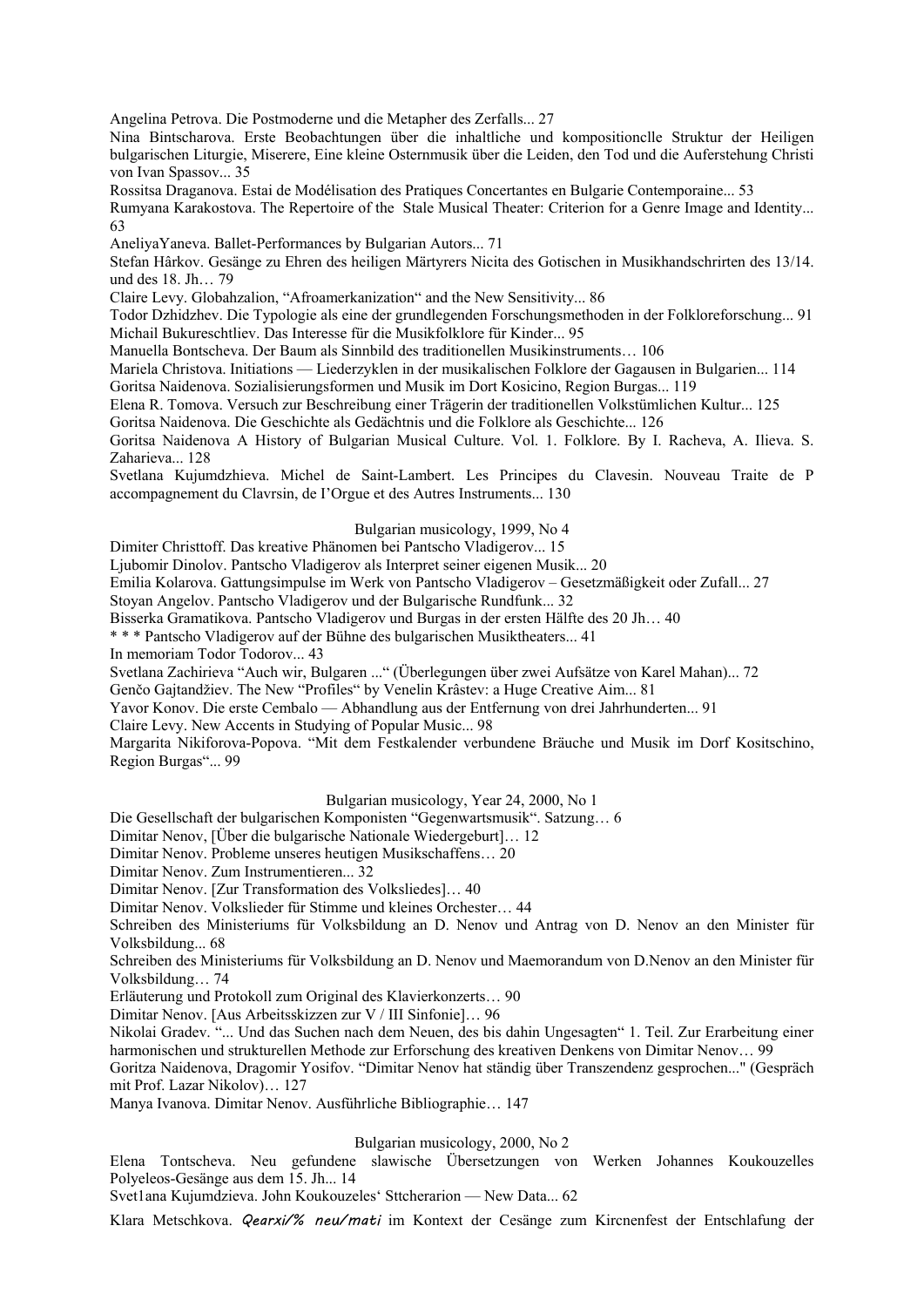Gottesmuter — den 15. August... 70

Stefan Hârkov. Neue Angaben zem Musikfragment aus Sliven (18. Jh.)... 75

Asen Atanasov. Das Fragment von Sliven: Entziffern, Beobachtungen, Kommentare… 79

Radostina Krâsteva. Große Doxologie, 6, Echos von dem Mönchspriester Neophytos von Rila... 126

Yulian Kujumdzhiev. Die Kirchliche Musik von 1878 bis zu den 30er Jahren — zwishen "Altem" und "Neuen"... 135

### Bulgarian musicology, 2000, No 3

Svetlana Zaharieva. Überlegungen zur Geschichte der bulgarischen Musikfolkloristik... 24

Theodora Paviovic. Rolle und Bedeutung der kreativen Einbildungskraft und des Gedächlnisses in der Dirigentenkunst... 41

Anelia Yaneva. Anregungen zur Schaffung eines neuen nationalen Ballettwerkes. Der "Margarita Arnaudova" – Preis und das Ballett "Arabesk"… 68

Claire Levy. Contemporary "Ethnic" Music: Producing Meanings... 89

Ljubomir Kavaldjiev. Die bulgarische Musikkultur im Übergang zur Imtormation Society... 124

Vaieria Tzenova. Ein sanftes Licht in der Dämmerung am Ende des 20. Jahrhunderts... 132

Gorilza Naidenova. "Viele bulgarische Künstler warten auf ihre Milena Bozhikova"... 133

Clirislina Yapova. "Bulgarisches Musiktheater"... 136

### Bulgarian musicology, 2000, No 4

Striche zum Portrait (85-jähriges Jubiläum von Elena Stoin)... 3

70-jähriges Jubiläum von Michail Bukureschtliev... 12

Gergana Panova. Metamorphosen der Deutung des bulgarischen traditionellen Tanzes... 49

Rosemary Statelova. Anthropologie der Ethnopopmusik (Umfrage regelmäßiger Teilnehmer an dieser Aktivität)... 85

Svetlana Zaharieva. Die Ungleichieiligkeit -eine nationale Festung der bulgarischen Musik-folkloristik (über Texten von Dobri Christov)... 108

Vesselka Tontscheva Die Instrumentalmusikder islamisierten Bulgaren aus dem Gebiet Teteven (Versuch einer typologischen Analyse)... 130

Stefka Botscheva. Die bulgarischen Metrorhythmen im Klavieralbum für Kinder und Jugendliche von Nikolai Kaufmann... 140

Elisaveta Valtschinova-Tschendova. Kristina Yapova: Dobri Christov und die Idee von Persönlichkeit und der Gemeinschaft... 143

Asen Atanasov. Mariana Dimitrova: Die Prokeimena in der byzantinisch-slawischen Gesangtradition des Balkans im 14. und 15. Jh…. 145

# Bulgarian musicology, Year 25, 2001, No 1

Miglena Tsenova. Choral and Music Stage Tradition in the Culture of Plovdiv. Relations and Influences (from the mid-XIX c. to late-XX c.)... 28

Elena R. Tomova. Ein Festival wie sich selbst... 45

Anka Kuschleva. Das Volkslied und seine Vokalisienmg. Rolle der Rede in der Organisation des Sprechapparats... 71

Nely Bojova. The Iialian Repertoire of Peter Raichev in the Years Between) the World Wars... 88

Yavor Konov. W. A. Mozart — Praktische Elementen des Generalbaß... 100

Krassimir Deltschev. Eine österreichisches Emblem des Barocks... 104

Christina Toscheva. Anelia Yaneva: "Deutung bulgarischer Sujets"… 105

Asen Atanasov. "Unsere Fahne ist dreifarbig..."… 108

# Bulgarian musicology, 2001, No 2

Claire Levy. Preface to the Present Publication… 5

Philip Tagg. High and Low, Cool and Uncool, aesthetic and historical falsifications about music in Europe… 9

Lubomir Kavaldjiev. The Third Wave and the Popular Mutic (four models observed in the musical culture development). 19

Franz Krieger. One more, Grammy for Whitney Houston: annotanons to musical roots and musical identity in the era of globalisation… 44

Clair Levy. Playing on Repetitive creativity in popular music culture… 55

Rosemary Statelova. Roma Participation In Producing local Popular Music in Bulgaria Today ethnomusicological approach… 67

Feza Tansug. Cross-Border Flow of Popular Culture: redefining cultural boundaries and traditions in Bulgaria and Turkey… 73

Yetkin Ozer. Modern Sounds and Traditional Images: new trends in Turkish folk music and a video analysis… 78 Ulrich Diter Einbrodt. The Internet Musician. From Trackers, Sequencers, Software-Synthesizers. Virtual Sessions and MP3 Files Changes in Music Production and Distribution… 83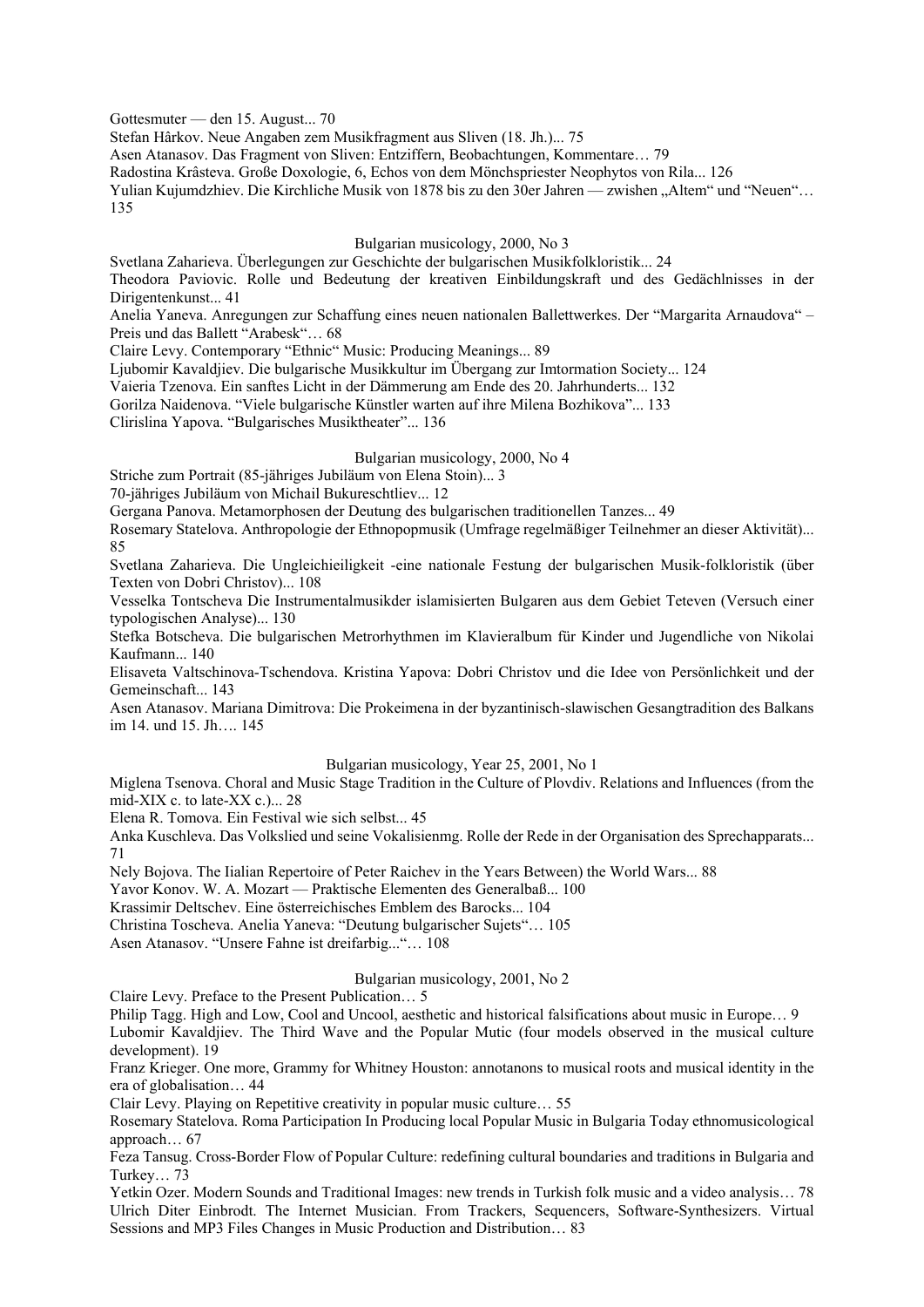Barnard Turner. America s Band [again]: the mid-seventies beach Boys and pop music as re-positioning… 98 Rositza Draganova, MP3 or the Changing Patterns of Mustc Mating and Music perception (one non-specific example)… 111

Elisaveta Valtschinova-Tshendova. The Difficulty of Sot Being Yourself (stage andnrpertory transformations of the wedding orchestras and the Balkan traditional instrumental practice)…118

Lozanka Peicheva. Seeds from Bulgaria in the Field of World Music… 128

Ventsislav Dimov. On the Musical Collage at an Approach in World Music… 138

Yosef Goldenberg. Folk Songs Recordings in Israel… 148

David Lloyd. Mercury Models: distortion of language and identity in new heavy metal… 162

Kirsten Kearney. Playing Monopoly with the Academics… 167

Georgi Lozanov. The Impact of Popular Music on the Language of the Media… 174

John K. Novak. The Musical Depiction of Hope in Three Christian Pop Songs… 181

Gajtandžiev, Genčo. From Trivial to Original: the synthesis in the practice of Kou-Kou Band… 202

Bulgarian musicology, 2001, No 3

Elena Toncheva. Ison-Practice in the Eastern Ecclesiastical Chant of the Orthodox Balkan Region — Idea of Polyphony… 13

Miglena Tzenova. Chor- und Bühnenveranstaltungen in der musikalischen Vergangenheit der Stadt Pleven... 34 Kapka Lalova. Einige Betrachtungen zum Spielerischen im musikalischen Theater des 20. Jh… 46

Biliana Tschokoeva. Polyphonische Merkmale in den Klaviertokkaten von P. Vladigerov, D. Ncnov, D. Christov und V. Kazandzhiev... 58

Stoyan Angelov. Kammermusikgattungen im Werk von Boian Tkonomov (1900-1973)... 75

Petâr Petrov. Der charakteristische Tanz als Brücke zwischen dem klassischen und dem Volkstanz… 98

Svetlana Zaharieva. Your Soul Cries — Out Comes a Song... 99

Rositza Draganova. The Urban Instrumental Traditional Practice and the Orchestra Culture in Bulgaria (from the middle of the 19th – to the end of the 20th c.) — One Book, its History and Necessity...112

Bulgarian musicology, 2001, No 4

Summary (Translation by Violeta Velichkova)… 141-148.

Bulgarian musicology, Year 26, 2002, No 1

Rosemary Statelova. Meaningful Horizons of Contemporary Sorbian Music Culture... 34

Tsvetana Toncheva. Stephen Sondhime – Daring, Surprise, Adventure!... 56

Sneyana Simeonova. More on the Relation Text – Interpretaiion in Bach's Keyboard Works... 63

Rumyana Karakostova. Children's Operetta in Bulgaria. Repertory Catalogue 1906-1954... 92

Svetlana Zaharieva. The Sonic Face of the Big Change (A Conversation by Conespondence with Mariela Hristova)... 93

Konstantin Karapetrov. A Spark in our Cultural Dusk.(A Monograph by Venelin Krâstev "Emil Tabakov"… 108 Rosalia Biks. An Event in our Opera Literature...111

Elisaveta Vâlchinova-Tschendova. Going to the Opera in old Sofia... 113

Elena Toncheva. "Paths and Bridges East and West"… 116

In memoriam. Vidin Daskalov – the Legend... 118

### Bulgarian musicology, 2002, No 2

Lubomir Kavaldjiev. Preface by editor... 3

Bozidar Karastoyanov. Structural Units of the Second Level in Monody and their Formulais Realizations... 15 Elisaveta Vâltschinova-Tchendova. Genre Models in Bulgarian Composers' Works During the Lasl Three Decades [of the XX c.]... 62

Rossitsa Draganova. Mailing Lists or Melomanic -in the Conditions of Internet... 81

Lubomir Kavaldjiev. Electro-acoustic Musical Practice in Bulgaria. Specifics and Approaches… 91

Rossitsa Draganova. World Wide Web or About Open and Reduced Information Model… 105

Claire Levy. Music and Technology: New Research Accents... 106

Angelina Petrova. Genre Models in Bulgarian Composers' Works During the Lasl Three Decades [of the XX c.]... 113

Angelina Petrova. Structural Units of the Second Level in Monody and their Formulais Realizations... 116 Claire Levy. On "Otherness": The Metaphors of Yildiz Ibrahimova in her "Balkantolia"… 135 Petya Zlatanova. On the Culturological Typology of Bulgarian Eleclronic Music. Four Profiles… 158

# Bulgarian musicology, 2002, No 3

Rosemary Statelova. Preface by Editor... 4

Rosemary Statelova. Academism as a Norm... 13

Lozanka Peicheva. Teaching Knowledge of Traditional Music in Bulgarian Higher Educational Institutions... 30 Anka Kushleva. On the Problem of the Academic Education of the Traditional Singer... 40

Manuela Boncheva. Academism and Music Practices with the Participation of Traditional Instruments... 46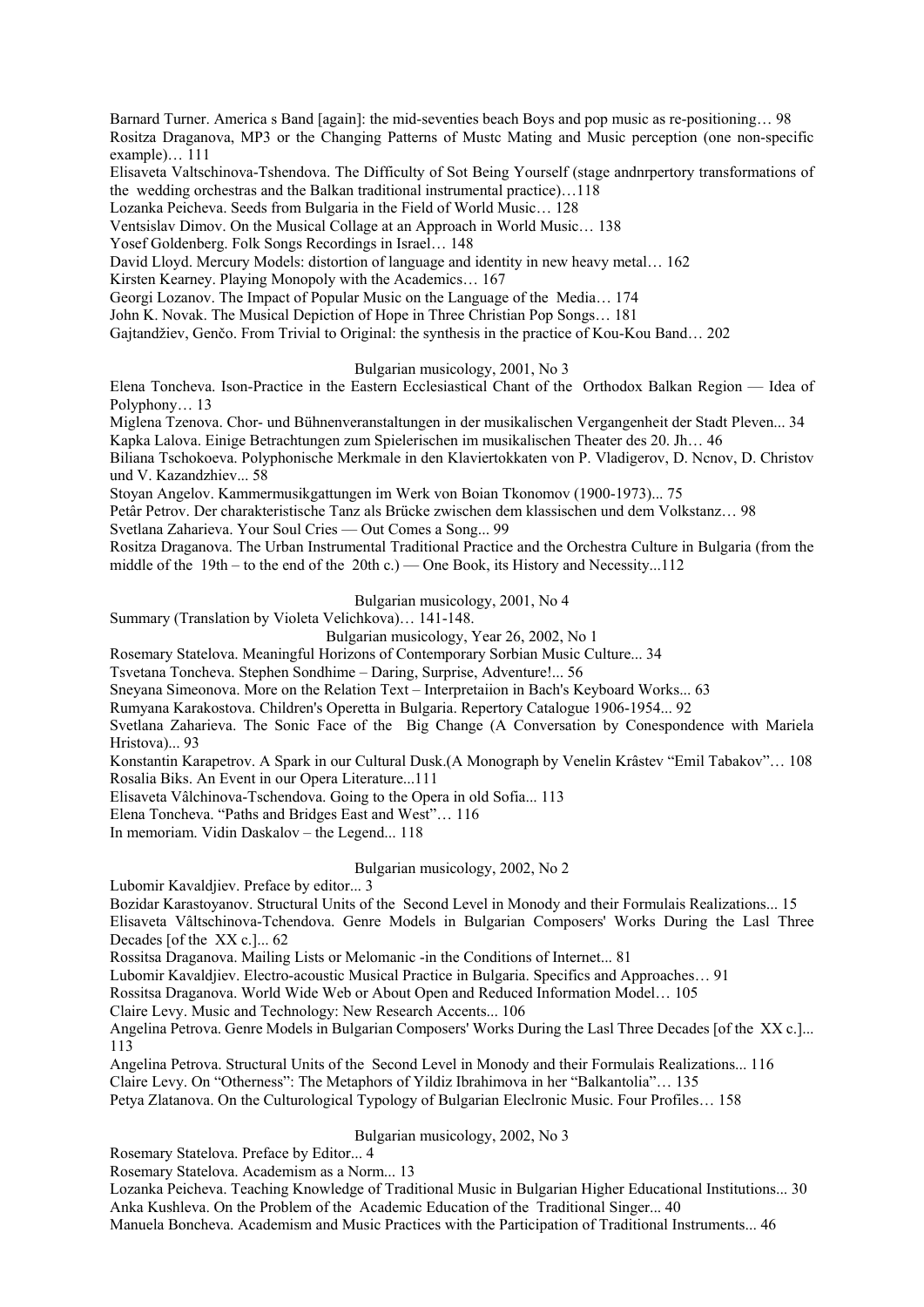Ljuben Botuscharov. Orale Kultur und Akademismus oder über das mündliche Bilden der Begabung und den Wissensgarten... 51

Ljuben Dosev. To Chicago and Back … After 103 Years ...59

Ventsislav Dimov. Bulgarian "Academic Musicians" in the Field of World Music… 71

Elena Toncheva. Eastern Orthodox Liturgical Music Practices and Academism... 83

Dimitâr Grigorov. Orthodox Music in Academic Practices... 90

Tsanka Andreeva and Snezhana Simeonova. Academism and Piano Practice... 100

Maria Boyadzieva-Luizova. Academizacion and the Academic Institution "History of Bulgarian Music"... 106 Svetlana Zaharieva. Shock fiom the Present...147

Svetlana Kujumdzhieva. The Study of Medieval Chant; Paths and Bridges, East and West... 148

Svetlana Zaharieva. An Eternal Presence [Todor Ivanov Zhivkov]... 163

Manya Ivanova. Bibliography of published Manuscripts by Todor Ivanov Zhivkov... 171

### Bulgarian musicology, 2002, No 4

Angelina Petrova. The Poetics of Lazar Nikolov and the Traditions in Thinking of the Twelve-Tone Composition in West Europe… 38

Mariyana Buleva. Harmonious Thinking in the Grotesque Suite "Bai Ganiu" as Music-Linguistic Manifestaton of the Comic in Veselin Stoyanov's Music…55

Boyanka Arnaudova. Veselin Stoyanov's Operas in the Context of European Music Awareness from the First Half of XX c… 76

Rumyana Karakostova. Veselin Stoyanov's Operettas… 85

Miglena Tsenova. Notions about Carthage in "Salambo" - Opera by Veselin Stoyanov and Boris Borosanoff…96 Rumyana Karakostova. Veselin Stoyanov Musical-Scenic Works. Alphabetical Index… 98

Dimitâr Zenginov. Chamber and Solo Piano Pieces by Veselin Stoyanov… 106

Nadya Krâsteva. On Sonic Composition Techniques in Veselin Stoyanov's Piano Concertos… 115

Rumyana Karakostova. Veselin Stoyanov in the Memories of his Students…129

Manya Ivanova. Veselin Stoyanov Bio-Bibliognphy, Notography… 130

Venelin Krâstev. Alexander Raichev in the Spiritual Orbit of Shostakovich… 161

Milena Bozhikova. Monography about Lazar Nikolov – planned manuscript by Angelina Petrova… 162

Rumyana Karakostova. "Chorus and Chorus-masters in the Bulgarian Opera Theater"… 166

### Bulgarian musicology, Year 27, 2003, No 1

Nina Bincharova. About the Orthodox Spiritualily in the Works of Ivan Spassov in the90 s [of the XX c.]... 11 Kristina Yapova. The Notion of the "New" in the Bulgarian Composer's Church Music (End of the 19th -Beginning of the  $20<sup>th</sup>$  c.)... 15

Maya Raikova Classification and Music-Catechism Essence of the Christmas Cycle in the Church-Song Repertoire of the Banat Bulgarians… 25

Asen Atanasov. Stiherarion EHAI 817 – a Musical Manuscript from the Bachkovo Monastery… 33

Daniela Ivanova. Fire-Dancing Today: a Gift or Archetype Awakening?... 86

Gregory Myers. The Collision of the Pagan and Christian in the Rimsky-Korsakov Fantasy Opera, or How Nikolai Andreevich Spent His Christmas Holidays…87

Stefan Staynov. Home "Petko Staynov" – Kazanlak... 102

Bulgarian musicology, 2003, No 2-3

Vassil Stefanov. Jubilee...7

Rosalia Biks. Opera at the foot of the Hills Plovdiv's Opera at the Age of Fifty... 13

Aneliya Yaneva. Ballet Education in Bulgaria between the Artistic Institution and the Established Pedagogical System... 58.

Rumyana Karakostova. Asen Ruskov – Emblem of the Comic on our Operetta Stage (A Sketch to the Creative Profile of the Actor)... 72

Miglena Tzenova. The Town Choral Culture until the Middle of the 1940s as a Prerequisite for the Rise of Musical Theatres in Bulgaria. Trends… 91

Gergana Panova. "Wenn ich hätte sagen können hätte ich es nicht getanzt. Über die nonverbale Kommunikation, die nationale Kultur und das Tanztheater von Vazkresia Valchanova... 111

Anelia Yaneva. Dance-theatre, Dancing Theater, and Dram-ballet (Observations and Comparisons between the Dance-Attacks of "Arabesque" and the Dancing Theater of Neshka Robeva)... 129

Rumyana Karakostova. If there is an Achievment and the Price is too High (An Interview with Neshka Robeva)…144

Tsvetana Toncheva. Baz Lurman – With Nostalgia for the Movie-Musical not Overcome Yet (With techniques from Radio-Journalism)... 161

Zelka Tabakova. The Dance in the Musical Original Choreographic Decisions and their Versions on the Bulgarian Stage (from the Staging Diary)... 194

Penka Taneva-Yaneva. Approaches to Professionalizing. The Ballet Art in Plovdiv. (A Documental Chronicle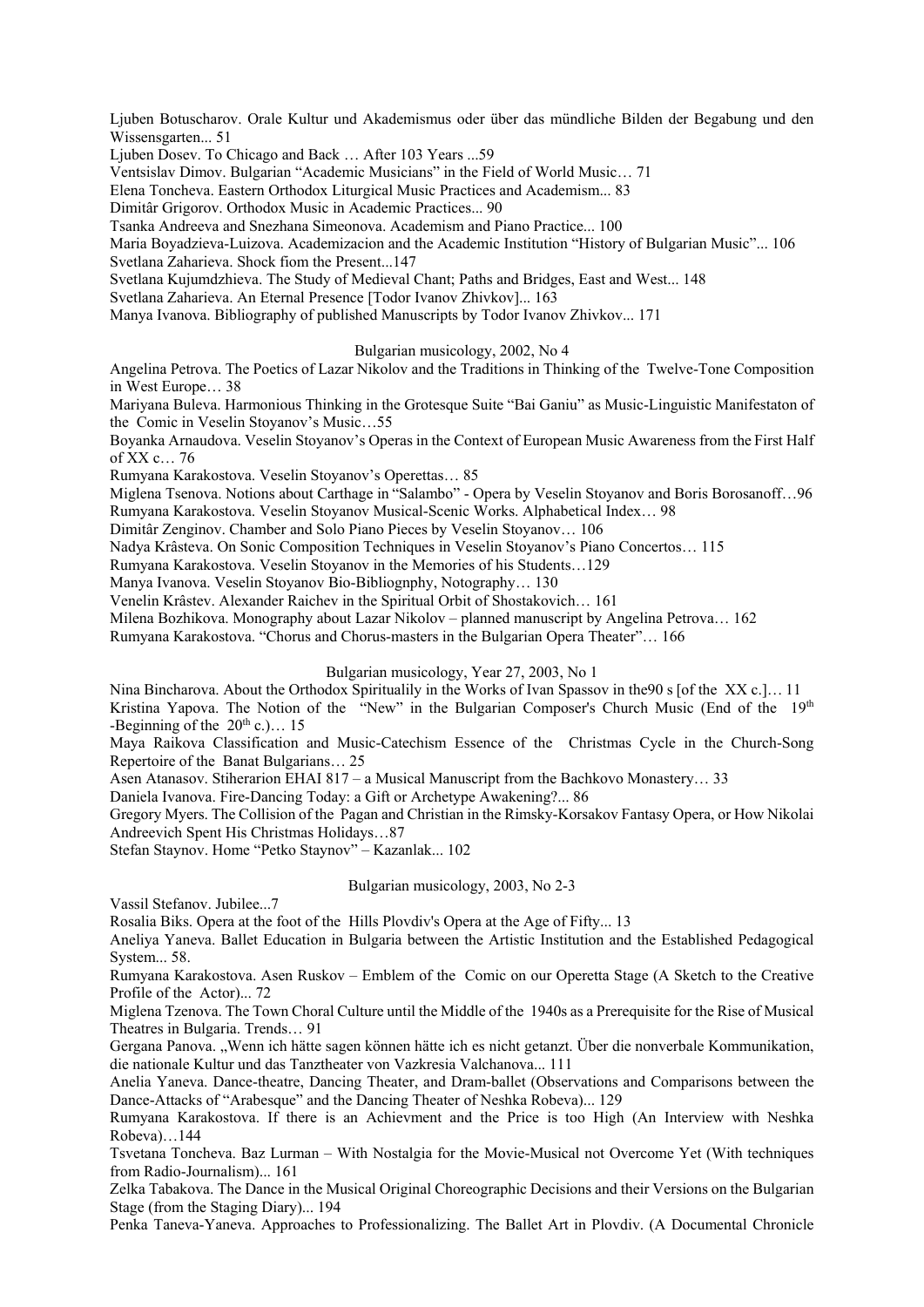from the National Revival to the End of the Second World War)… 215 Nelly Bozhova. Vocal Pedagogy in Varna... 226 Rumen Neykov. Wieviel Ökonomie verträgt das Musiktheater?... 234

#### Bulgarian musicology, 2003, No 4

Lyuben Botusharov. With Respect... 7

Claire Levy. Preface … 10

Lyuben Botusharov. So, What Does Cultural Identity Mean?… 21

Elena Toncheva "Acquiring a Blissful Rhythm in the Soul..." (The Psalmody in Slavic Balkan Church Chanting during the Middle Ages)… 44

Svetlana Kujumdzieva. Looking for the Cultural Identity of the Medieval Bulgarian Church Music (To the formulation of ihe problem)... 52

Donna A. Buchanan. Balkan Circuits, Ottoman Orbils, and Popular Music in the EU "Accession States": A Comparative Case Study... 53

Karen A. Peiers. Meter as a Marker of Ethnonational Identity? Metric Controversy, Folk Song Variants, and the Representation of Balkan Cultural Identities...56

Claire Levy. Balkan Groove: Postethnic Reflections on Distant Music and the Desired Other... 82

Stefan Hârkov. Polyphonic Chanting and Cultural Identity during the Bulgarian National Revival... 91

Ivana Percovič. Choral Church Music in Serbia before 1914 and Its Sociocultural Context... 92

Natalia Rashkova. Musical Expression of Identity in Foreign Ethnic Environment… 109

Tony Mitchell. "Doin' Damage in my Native Language": "Glocal" Hip-Hop… 110

Anelia Yaneva. Realizations oflhe Dance Drama "Nestinarka" as Various Projections of Identity in Our National Music-Stage Culture... 146

Mariyana Buleva. The Harmony of Vesselin Stoyanov: An Outline of the Problem of Musical Thinking as a Sign of Cultural Identity… 155

Emilia Kolarova. Is the "Balkan Syndrome" Balkan?… 160

Lozanka Peicheva. Romfest – Constructing Identity through Music… 171

Ventsislav Dimov. Zurnas and Nationalism…187

Ivanka Vlaeva. In Search for Our Musical Identity. On Some Eastern Musical-Theoretical Systems in the Studies of Stoyan Djoudjev… 198

Maya Raykova Cultural-Religious Identity of the Banat Bulgarians, Reflected in Their Church-Song Liturgical Repertory… 206

Kristina Yapova. Music and Its "Personalities" (On the Problem of "Music for Church")... 214

Maria Boyadjieva-Luizova. Aspects ot Modem Bulgarian Cultural identity… 221

Darina Vassileva. Music, Emblem and Cultural Identity... 230

# Bulgarian musicology, Year 28, 2004, No 1

Svetlana Zaharieva. The Concept of Folk Song – from Music-Folkloristic to Specified Scientific Thinking... 19 Lydia Litova-Nikolova. The Contribution of Stoyan Djudjev to the Development of Bulgarian Music Folklore Science… 30

Lozanka Peycheva. The Teaching Project of Stoyan Djudjev… 40

Lyben Botusharov. Stoyan Djudjev und die terminologie der ungleichteiligen taktarten... 52

Goritza Navdenova. Hardship, Struggle, Transition and Achievement of Knowlege: the Musingly in the First Half of the Individual Life Cycle in the Traditional Culture… 97

Lozanka Peicheva and Vencislav Dimov. Vasil Stoin through the eyes of Todor Todorov (Review)... 98Claire Levy. The Blues as a Metaphor… 118

Yavor Konov. Zarlino and the Art of Counterpoint...135

# Bulgarian musicology, 2004, No 2

Yanko Marinov. Frühe Quellen in mittelbyzantinischer Notation. Übergang der Coislin-Notation zum diastematischen Stadium während dem XII. Jh. n. Chr. (nach Materialien aus dem Sticherarion)... 18

Stanislava Georgieva, Yanko Marinov. Historical tracing of echemata section  $(tw=n h)x h m a/t w n$  in byzantine musical treatises based on sources dated between XII-XVI century... 56

Svetla Tsvetkova. Triodion for Good Friday by Kosma from Majuma in Early and Round Notation Sources from X-X1V century... 82

Denica Mihaylova. The Aspects of Performance of Byzantine Chant by Treatises from XV-XV century... 100 Deacon Ivan Stovanov Ivanov Byzantine Liturgical Chants from Southern Italy... 128

Deniza Popova. Zur Kombination methodologischer Ansätze am Beispiel "Byzantinische Kirchenmusik. Untersuchungen zum Osterkreis im Backovo-Kloster (Bulgarien)"... 154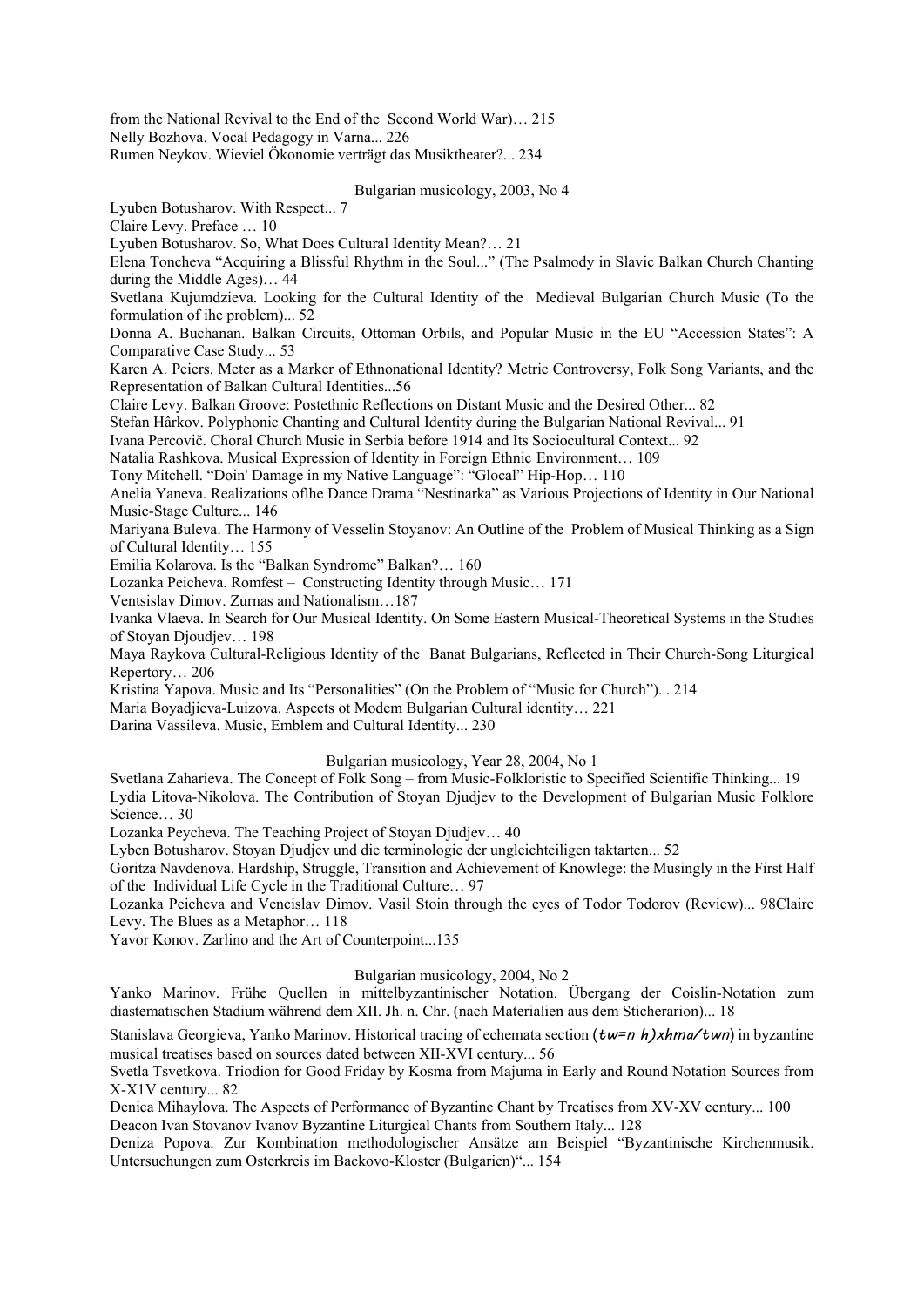### Bulgarian musicology, 2004, No 3

Maria Kouteva. Philip Koutev – Life in Dates… 3

Tsukamoto Chiharo. The Chiselled Out Sound and Its Influence... 13

Elena Toncheva. "I Want to Tell About Philip"… 16

Manya Ivanova. Philip Koutev. Bibliography, Notography and Discography… 18

Lozanka Peycheva. A Singer on the Way Folklore-Modern-Global… 60

Manuela Boncheva. Semantic Asprcts of Shape, Material and Sound in Some Traditional Instruments... 79

Vladimir Panchev. Karlheinz Stockhausen About his Music… 80

Rosemary Statelova. Discourses on Ethnopopmusic: Projections and Readings… 117

Rumyana Karakostova Foundamental Contribution… 118.

# Bulgarian musicology, 2004, No 4

Mariyana Buleva. Lyubomir Pipkov's Harmony... 46

Theodora Pavlovitch. The Choral Works of Lyubomir Pipkov and the Present Day... 61

Miglena Tzenova. Choir in Lyubomir Pipkov's Operas… 86

Plamen Kartalov. Genealogy of the Libretto "Yana's Nine Brothers"... 97

Students About Their Professor [prof. Georgi Dimitrov]… 98

Agapia Balareva. Pre-hisiory of the State Music Academy… 122

Ivan Marazov. Significant Work for History/Metodology… 123

Rosalia Biks. Do You Remember? … 126

Lozanka Peicheva. Sin-ology of the Chalga as Culture-and-Antropologic Diagnostics… 128

# Bulgarian musicology, Year 29, 2005, No 1

Ivanka Vlaeva. The Music Archives of the Institute ofArt Studies…3

Margarita Popova. The Forgotten Path. Folk Songs from the Regions of Razlog, Drama and Bitolya from the Fund of Angel Bukureshtliev and Serafim Boyanov… 74

Ivanka Vlaeva. Records of Turkish Music in the Archives… 90

Gergana Panova. Collected and Comprehended. About Authenticity, the Old and the New in the Ligth of my Work in the Dance Archives… 106

A Letter from Bela Bartok to Raina Katsarova, Budapest, 27 February 1935-facsimile, p. 108

Margarita Popova.Contents of the Verbal Music Folklore Archives and Degree of the ir Informational Processing… 117

Maria Kumichin. Methods of Describing the Phonic Records in the Archives… 130

Elena R. Tomova. A Look al Ihc Manner of Collecting Folklore Materials Nowadays… 142

Vencislav Dimov. Studies of Recorded Music in Bulgaria During ihc First Half of 20 Ccniun Archives and Collections… 172

Krasimir Petrov. Bulgarian Folk Dances and Customs in the Videoaichivw, Documented at the Fifth National Fair of Folklore in Kopnvshtiisa in 1986… 186

Asen Atanasov. The Liturgical Chants in the Music Folklore Archives… 237

## Bulgarian musicology, 2005, No 2

Elena Toncheva. Bulgarian Sources of the Ukrainian "Bolgarskii Napel" ("Rospev")? Further on the Problem of the Correlation Between Oral and Written Tradition in Orthodox Singing on the Balkans... 29

Iskra Racheva. National Revival Songs and Cultural Identity. Introduction to the Problem. Early School Songs… 56

Krislina Yapova. Zur Methodologie der ästhetischen Sinngebung der liturgischen Musik…. 70

Dimiter Christoff. Monody and Composer's Intentions Today. Chanching Historical Appraisals…86

Claire Levy. On Definition of World Music… 100

Manya Ivanova, Asen Atanasov and Milka Miladinova. Venelin Krâstev. Bibliography… 101

Rumyana Karakostova. With Multidirectional Perspective… 136

# Bulgarian musicology, 2005, No 3

Rosemary Statelova. Preface of the Editor... 3

Rosemary Statelova. Der Komponist Juro Mětšk. Über die Bedeutung seiner Musik... 7

Rosemary Statelova. Gespräch mit Juro Mětšk... 28

Gergana Panova-Tekath. Kommunikations-choreologische Forschunge im neuen Europa: Oberdie Identität im Übergang… 37

Ivanka Vlaeva. The Concept of Classical Musk in the Context of Sonsc Asian Cultures… 84

Lozanka Peicheva. The Song has no Frontiers. Thc Choice of Foreigners: the Conquering Beauty of Bulgarian Music Folklore… 117

Ventcislav Dimov. Oriental Images amd Orbits in Music Recorded in Bulgaria During the First Half of the 20th Century… 136

Goritsa Naidenova. The Music Activities in the Second Half of the Individual LifeCjele ina Local Traditional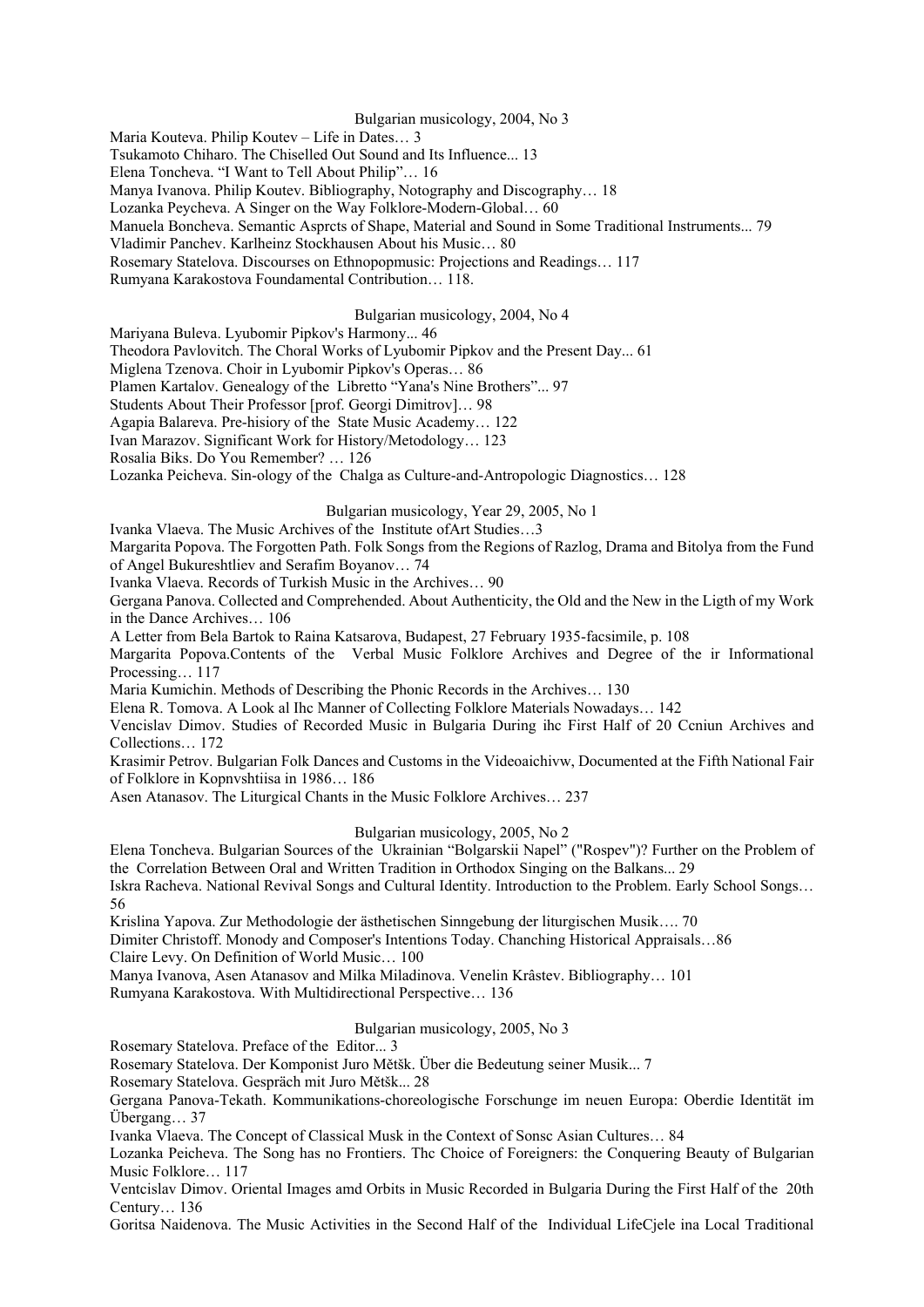Culture: Handing Down the Knowledge… 157

Elena Vladova. George Sand – in Her Element of Improvisation… 169

Elisaveta Vâlchinova-Tschendova. Dimiter Christoff: "Fundamental Presuppositions in the Imagination of the Composer. As Related to the Situation of the Early 21th Century"… 170

### Bulgarian musicology, 2005, No 4

Margarita Popova, Ivanka Vlaeva. On the Inventory of Unpublished Materials of Vassil Stoin from East Upper Thracia, Preserved in the Music Folklore Archives of the Bulgarian Academy of Sciences... 8

An Inventory of Unpublished Materials of Vassil Stoin from East Upper Thracia, Preserved in the Music Folklore Archives of the Bulgarian Academy of Sciences… 11

An Illustrating Material Written in Notes… 84

Terrain Notes… 90

Alphabetical Index of the Districts and the Town and Villages in them and Index of the Song Numbers in the Inventory… 92

Alphabetical Index of the Song Functions and Index of the ir Numbers in the Inventory… 94 Alphabetical Index of the Song Incipients… 101

Lyuben Botusharov, "All she did was in Good Faith". An Interview with Elena Stoin… 117

Asen Atanasov. Elena Vassileva Stoin. Bibliography… 145

### Bulgarian musicology, Year 30, 2006, No 1

Dimiter Christoff. Composers Reflections on the Modern Life… 29

Lubomir Kavaldjiev. On Up-to Date Change of Paradigms in Music Research Methodology... 51

Nedelcho Milev. Wagner's Paradoxes… 66

Penka Marcheva. On ihe Issue of Musical Intelligence... 80

Angelina Petrova. The Second Half of the 20th century and Methods for Analytic Musical Aural Education. Aural Reflection on Posttonal Music – Michael Friedman. (Analytic Attempt at Solfeggio on Modal, Twelve-lone and Neo-tone Structures)... 97

Yavor Konov. Socio-cultural and Professional Problems of the Clergy-musician and Erudite in the "King-Sun" Epoch... 124

Cristina Yapova. A Challenge to Dialogic Ability… 125

Stefan Hârkov. Svetlana Kujumdzicva: "Early National Revival Bulgarian Music – Sources and Chant Repertory. Yoasaph of Rila"... 133

Dragomir Yossifov. Elisaveta Vâlchinova-Chendova: "New Bulgarian Music in the Last Decades: Models and Interpretations"... 138

# Bulgarian musicology, 2006, No 2

Antonia Karakostova. The Message of the Name... 41

Dragomir Yossifov. Temporal Indexes of Form. Some Manifestations of Polyvalent Composition Thinking in Bulgarian Music... 55

Penka Taneva-Yaneva. Steps to Forming a Ballet Company in the City of Stara Zagora... 73

Valentina Ganeva. "Komposition aus zwei Formthemen"... 86

Yavor Konov. The Impact of the *Dictionary* of Sebastian De Brossard On Further Lexicographic Editions Prom the Same Epoch. An Attempt at Comparison With the First of the m – *Musical Lexicon* of Walter (1732)… 101

Iskra Racheva. Claire Levy: "Dialogical Music: Blues, Pop Music, Mylhs and Modernity"… 102

Ivanka Vlaeva. Elisaveta Vâlchinova-Chendova: "New Bulgarian Music in the Last Decades: Models and Interpretations"… 105

Elisaveta Vâlchinova-Chendova. Gergana Panova-Tekath: "Tanz nach der Wende? Volks' Choreographie als körpersprachliches Mittel der lebensweltlichen Verständigung zwischen Ost- und Westeuropa"… 109

Kristina Tosheva. A Valuable Work of Documentary Art [Miglena Tzenova: "Bulgarian Musical Theatre (1890-2001). Opera, Ballet, Operetta, Musical.Theatrcs, Troupes, Performances"]… 116

Kristina Yapova. In the Place of a Commentary [Miglena Tzenova: "Bulgarian Musical Theatre (1890-2001). Opera, Ballet, Operetta, Musical.Theatrcs, Troupes, Performances"]… 117

Diana Danova. Collection "Bulgarian Historical Musicology: Approaches and Concrete Research"... 120

Anda Palieva. Exibition "Music, Orthodox, Manuscripts"... 122

# Bulgarian musicology, 2006, No 3

Lydia Litova-Nikolova. Ivan Kachulev – Pioneer or Bulgarian ethnoorganology… 10

Ivanka Vlaeva. Internet Portrait of Ivan Kachulev... 26

Lozanka Peycheva. Modern Instruments, Traditional Music (Accordion, Gypsy players and the Transformation of Folklore Music from Bulgaria)... 61

Stefan Hârkov. A Glance at the Beginning of Musical Work of Ivan Kachulev... 66

Manuela Boncheva. The Work of Ivan Kachulev- A Topic to be Continued... 76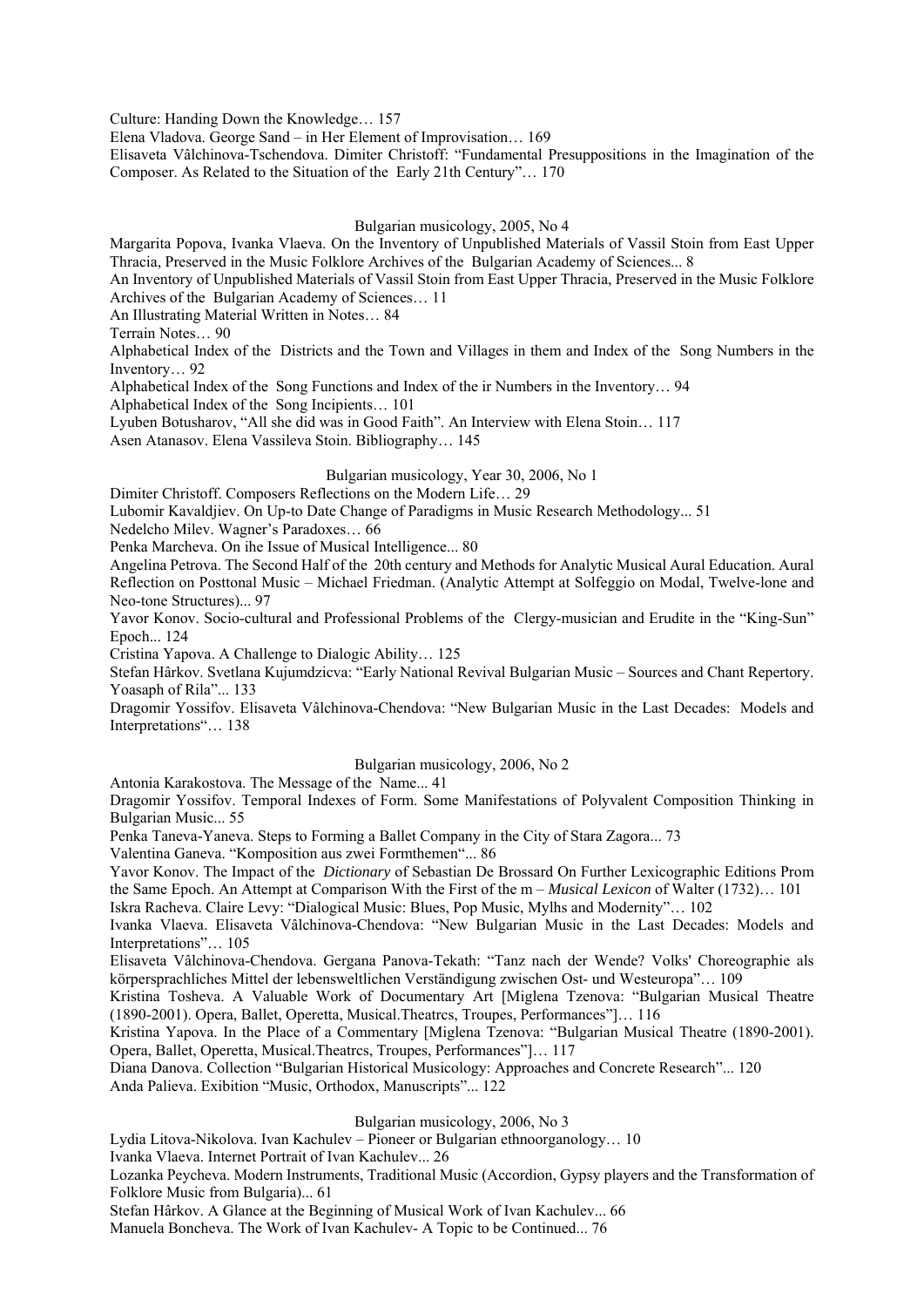Ventsislav Dimov. Early Recordings of Traditional Bulgarian Instruments (Scientific and commercial recordings on LPs of traditional aerophone instruments from Bulgaria made in the first half of the 20. century)... 95 Mihail Bukureshtliev. Ivan Kachulev's Note Textbook for Duduk (Wooden Pipe)… 100

Stefan Dragostinov. Ivan Kachulev's Study *Shouting of the Peddlers* and its Projections in Composer's Work…109

Manya Ivanova. Ivan Kachulev. Bibliography… 110

Elisaveta Vâlchinova-Chendova Dragomir Yossifov: The Concept of Musical Form of the Second Half of the 20lh Century. The Effects of Simultaneity, Synchrony and Asynchrony… 115

Natalia Rashkova. Converging Directions [Vesselka Toncheva: The Folklorist Nikolay Kaufman]… 125

### Bulgarian musicology, 2006, No 4

Margarita Popova. The Materials of Ivan Kachulev in the Musical-Folklore Archives of the Institute of Art Studies – BAS. – Bulgarian musicology, 2006, No 4, p. 82.

Goritsa Naidenova. The Structure and Features of Wedding Rituals from Erkech with Respect to "Muse" Activities. – Bulgarian musicology, 2006, No 4, p. 101.

Ventsislav Dimov, Lozanka Peicheva. To Atlanta and... Forward. Bulgarian Participation in the 50th Annual Conference of the Society for Ethnomusicology in Atlanta, Georgia, USA, November 16-20, 2005. – Bulgarian musicology, 2006, No 4, p. 118.

Deniza Popova. After Koprivshtitsa 2005. – Bulgarian musicology, 2006, No 4, p. 125.

### Bulgarian musicology, Year 31, 2007, No 1

Richard Middleton. In Search of the Popular Music Text... 19

Svetlana Zaharieva. Musical Folklorislics and Ethnomusicology… 33

Claire Levy. Exploring the Labyrinlh of Narratives in the Non-Fixed Music: Aspects of Ethnojazz (On Views of Milcho Levyev)... 51

Krislina Yapova. Dobry Chrisiov on Church Music… 82

Milena Bozhikova. Musical Dictates of the 20th Century… 95

Dragomir Yossifov. On Some Trealmcnls of the Phenomenon of Temporality in New Music. Approaches to "The New Narraiivity"… 116

Miglena Tzenova. Symbolism of the Stage Costume *(XI Fit)* in Peking Opera: Historical, Mythological and Sociocultural Dimensions…131

Claire Levy. Kristina Yapova: "Churchness as a Mode ot Musical Thinkine (on Examples of Dobry Christov's Work)"… 132

Bulgarian musicology, 2007, No 2

Iskra Racheva. Bulgarian National Revival Songs. Problems of Melos and Genre. Part 1**…38**

Rossitsa Draganova. On Paradigm Shifts, Music Making and Elementary Musical Pedagogy – Practice and Modernity… 69

Rosemary Statelova The Lusatian Serbian Song Industry… 102

Diana Danova. The International Festival of Contemporary Music *Musica Nova* - Sofia and Its Message… 144 Yavor Genov. The Bpeviary from the St. St. Cyril and Methodius National Library – Sofia. Some Observations on Repertoire… 167

Evelina Krâsteva. The Choir at the St Sedmochislenitsi (The Seven Saints) Church in Sofia… 178

Mariana Dimitrova. Svetlana Kujumdzieva: "John Koukouzeles' Sticherarion. The Formation of the Notated Anastasimatarion"… 179

Elisaveta Vâlchinova-Chendova. Boyanka Arnaudova: "Bulgarian Opera – Myth and Modernity"… 182

Mariyana Buleva. Three Books by Tomi Kurklisiyski… 186

Ventcislav Dimov. Two CD… 191

Ivanka Vlaeva. The Fourth "Music and Minorities Meeting – Varna-2006… 195

Rumen Neykov. Symposium on EMA in Paris… 199

Miglena Tzenova. Traditional Vietnamese Opera (Vong Ko) Or On the Educational Empire of the First Reality Televysion Show… 201

Teodora Pavlovich. Denitsa Mihaylova: "The Balckan Eastern Orthodox Monody (XIV-XV c.): Aspects of Performance"… 204

Anelia Yaneva. Tsvetana Toncheva: "The Musical in Bulgarian National Radio Programming"… 207

Asen Atanasov. The 110<sup>th</sup> Anniversary of the Birth of Heraklit Nestorov...211

Elisaveta Vâlchinova-Chendova. In Memoriam. Božidar Abrashev… 215

Asen Atanasov, Elena Toncheva. In Memoriam. Dimitar Grigorov…216

Bulgarian musicology, 2007, No 3-4

Elena Toncheva, Deacon Ivan S. Ivanov. Ortodox Music. Introduction… 5 Deacon Ivan S. Ivanov The Missionary Deeds of the Holy Brothers Saints Cyril and Methodius and of their Disciples According to Musical and Hymnographic Evidence…30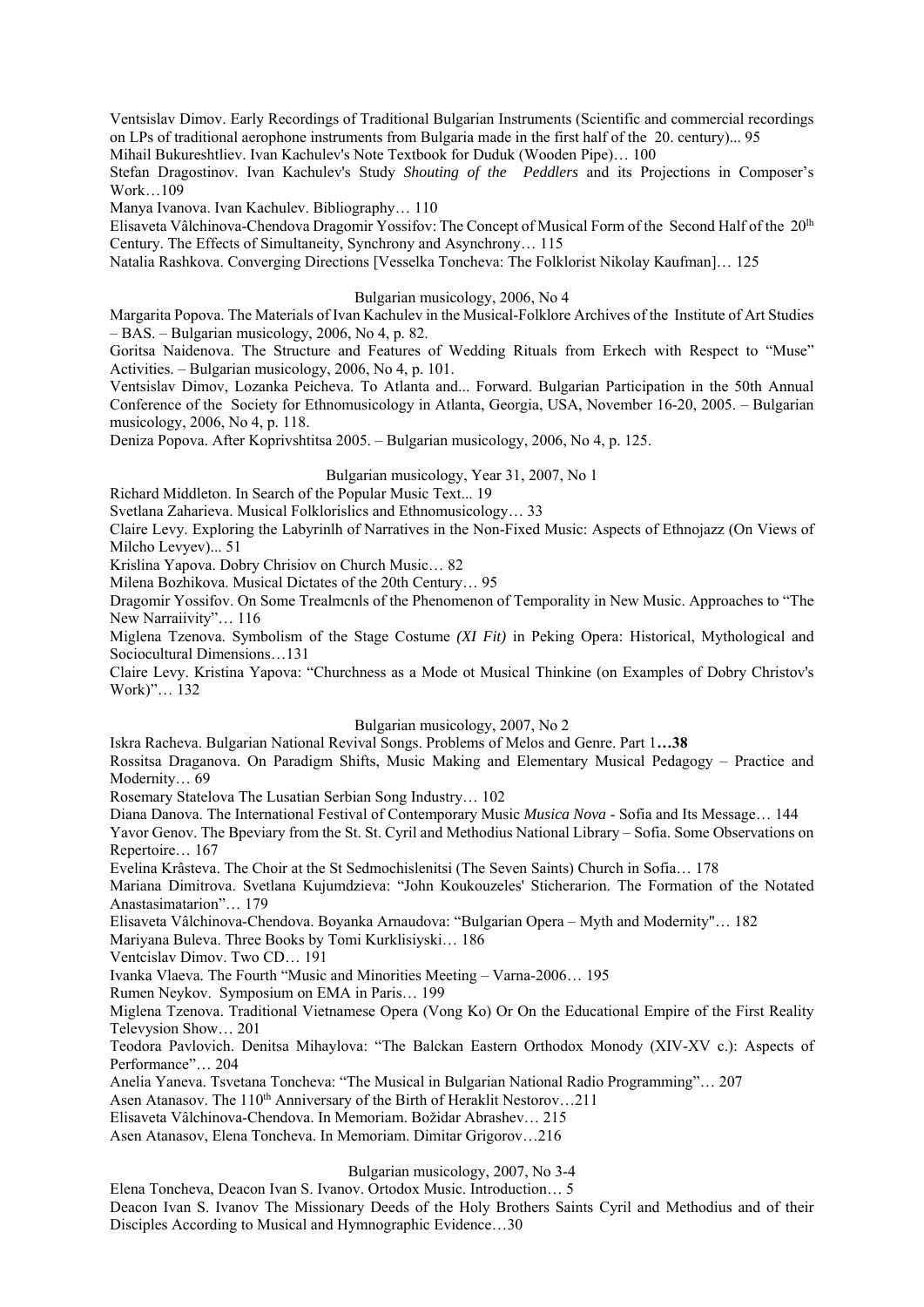Mariana L. Dimitrova. Theta Notation in Byzantine and Slavonic Manuscripts  $(11<sup>th</sup>-13<sup>th</sup> Centuries)45$ Svetlana Kujumdzicva. St. John Koukouzdes… 57

Elena Toncheva. Bulgarian Polyeleos Settings in Late Byzantinc Sources from the 14th-15th Centuries… 89

Stanislava Georgieva. The Intonation Formulae *(Echemata)* as an Element of the Eight-Mode System. Echemata -Lists in Byzantine Papadike Treatises… 124

Deacon Ivan S. Ivanov. The Theological Aspect of Medieval Musical Treatises… 164

Elena Toncheva. "Bolgarskii Rospev" ("Napel")… 190

Svetlana Kujumdzieva. Joasaph of Rila.... 202

Asen Atanasov. The Musical Manuscripts at the Rila Monastery... 209

Stefan Hârkov. Church Singing Schools – Centers of Bulgarian Church Singing During the Revival Period… 220 Peter Staikovski. Interpretation of Ornamental Signs in Theoretical Handbooks from the 19th and 20th Centuries... 230

Kristina Yapova, "Chants on the All-Nigih Vigil" by Dobri Hristov and the Idea of *Appropriate* Church Music... 249

Father Kiril Popov. Church Singing and Spirituality… 255

Yanko Marinov.The Scribes of the Byzantine Music Manuscripts – Some Scribe Schools and Scriptoria. Part I… 279

Concluding Discussion from the Seminar "Orthodox Music"… 280

Asen Atanasov. Bulgarian Musical Medievistic. Studies in the Field of Orthodox Music – the Middle Ages, Renaissance and the New Age (1994-2004). Bibliography... 297

### Bulgarian musicology, Year 32, 2008, No 1

Iskra Racheva. Bulgarian Revival Era Songs: Problems of Melody and Genre. Part II... 3

Nikolai Gradev. The Symmetrical-Modal Musical Thought of Dimitar Nenov in Piano Etude No 1... 39

Tsenka Yordanova New Music on the Horizon of Two Leading Thematic Projects of Modernity: Fragments... 62 Diana Danova. The International Festival of Contemporary Piano Music ppIANISSIMO (1998-2006)... 90

Anatol Anchev. An Analytical Psychological Reading of Two Bulgarian Folk Songs... 117

Rosemary Statelova. ICTM – 39th World Conference in Vienna 2007... 129

Ivanka Vlaeva. Yet Another View on the 39th ICTM Conference... 133

Ursula Hemetek. Research on Roma music as a paradigm of minority research... 136

Svetlana Kuyumdzieva. Deacon Ivsn Stoyanov Ivanov: Between Angels and Men... 141

Mariyana Buleva. Kristina Yapova: Liturgicality and Musical Thought: Examples from the Work of Dobri Hristov... 147

Svetlana Zaharieva. Coritsa Naydenova: The Year-Life-History. The Life and Decline of a Traditional Culture as Seen Through the Eyes of an Ethnomusicologist... 151

Rosalia Biks. Mariya Barbieri: Bulgarian Singers on the Croatia Opera Stage... 154

Bulgarian musicology, 2008, No 2

Nikolai Gradev. The Symmetrical-Modal Musical Thought of Dimitar Nenov in Piano Etude No l. Part II... 3 Angelina Petrova. Musical Time and Its Multilingual Essence: A Poetic Reading of Stefan Dragostinov's Polytempia... 30

Snezhina Vrangova Bulgarian Piano Concerts and Tendencies within the Genre during the 1970s... 54

Diana Danova. On the Experimental Studio for Contemporary Music... 82

Vanya Mateeva. From the First Orchestras and Choirs to the Professional Choir for the Blind... 96

Svetlana Neicheva.Western Music according to Richard Taruskin... 115

Rumyana Karakostova. Anda Palieva: HomoMusicus Between the Balkans and Europe. Intentions and Appearances of the Supra-National in the Bulgarian Compositional Consciousness... 151

Tom Kurklisiiski. Kristina Yapova: The Musk that lifts up the Hearts... 156

Georg Kraev. Claire Levy: Ethnojazz: Local Projections in the Global Village... 160

Ventsislav Dimov Roma Music in Research Recordings... 163

Rosemary Statelova. Fifth Meeting of the ICTM "Music and Minorities"

Study Group in Prague, 2008… 167

# Bulgarian musicology, 2008 , No 3-4

Lubomir Kavaldjiev. MUSIC? (Anti-Deconstruction in Terminological Discourse)... 5

Mariana Buleva. The Term "Harmony" – Spheres and Modes of Its Appearance in Antiquity and the Middle Ages... 24

lvanka Vlaeva. On the Question of Modal-Melodic Terminology... 42

Klara Mechkova. On the Question of Terminology for Byzantine Oktoechos... 60

Yavor Konov. An Attempt to Thematically Systematize Lexicographical Units in the Dictionaire de musique (2,

1705) by Sebastien de Brossard (1655-1730) and to Quantify the Classes Formed... 88

Rosemary Statelova. On Ethnomusicology As a Definition/Practice and Other Related Questions... 100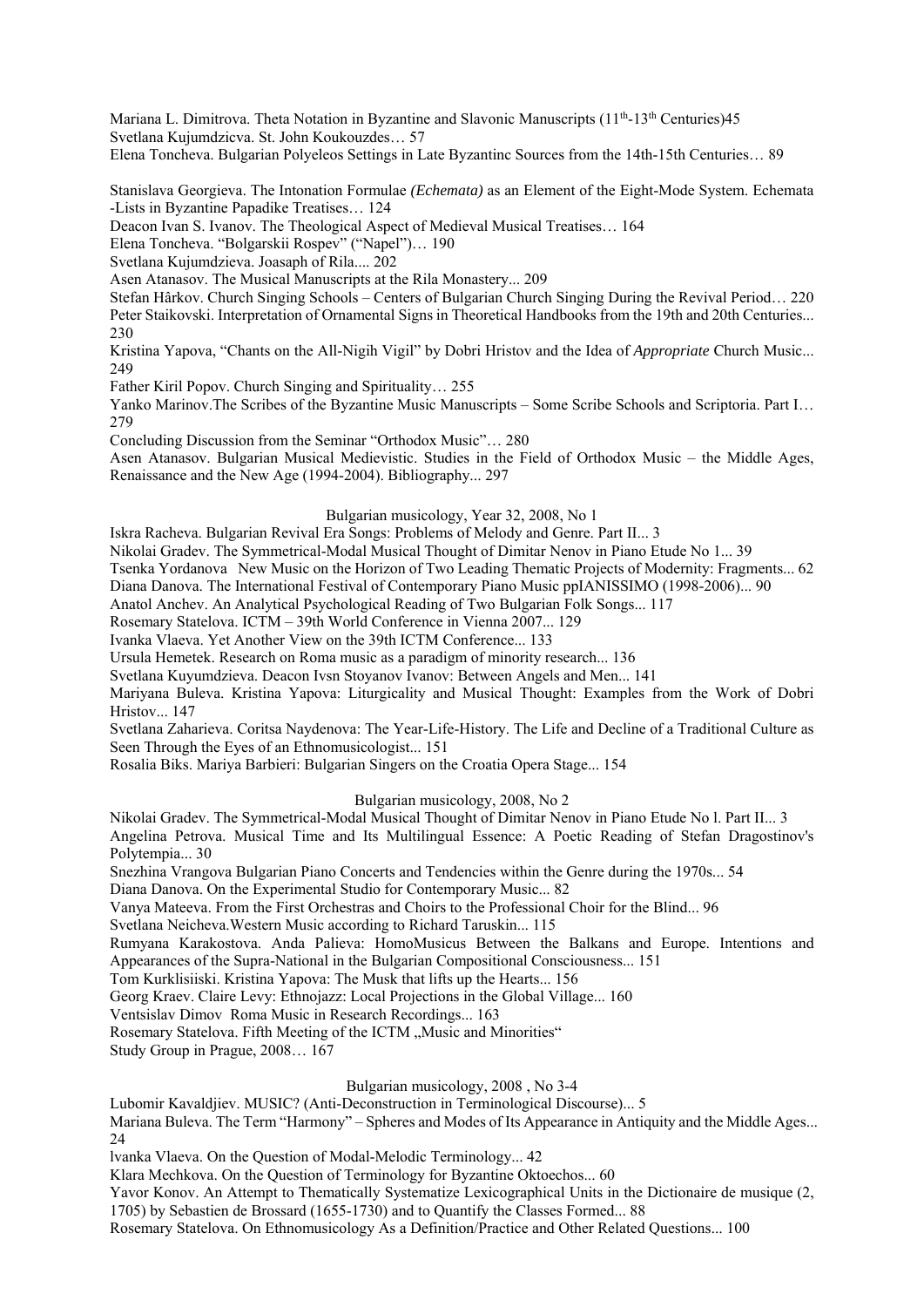Gergana Panova-Tekath. An Ethno-choreologist's Perspective of Contemporary Interdisciplinarity in Human Sciences in Germany... 108

Lozanka Peicheva. Is the "Tacit" Nonverbal Musical Knowledge Tacit ?... 116

Tsenka Yordanova. Dichotomies and Polarizations in Schoenberg's Holistic Autonomous Conceptual and Terminological System... 139

Dragomir Yossifov. More on the Question of Musical Narrativity (about the musical sujets)... 159

Maria Kostakeva. Problems of Terminology and Verbal Mediation in New Music... 172

Elisaveta Vâlchinova-Chendova. New Music in a Terminological Reading of New Bulgarian Music (fragments)... 176

Claire Levy. Defining Musical Parody: Postmodern Aspects... 195

Polina Kujumdzhieva. Problems with the Semantic Meanings of Musical Terminology Translated into Bulgarian... 210

Lubomir Kavaldjiev. Toward an Informational Model of Music... 220

Mihail Loukanov. The Concept of Progressive Rock... 241

Elisaveta Vâlchinova-Chendova. Rossitsa Draganova: Music-Making. Aspects... 249

### Bulgarian musicology, Year 33, 2009, No 1

Goritza Naydenova. Language and Music in Stoyan Djudjev's Viewpoint. Rhythm and Speech… 3

Georgi Harizanov. For Some Terms in the Theory of Bulgarian Traditional Music Borrowed from Eastern (Persian, Arabian and Turkish) Music Theory... 21

Ljubomir Ignatov. Newly Discovered Sources about the Life and the Church-music Work of Dimitar Zlatanov-Gradoborski... 34

Nikola Vâlchanov. Musical Thematicism and Figurative Realms in Michail Perkov's Symphonies... 51

Goritza Naydenova. Two Volumes of the Series Bulgarian Musicology: Studies... 65

Rosemary Statelova. Group Portrait of a Lady. Marianne Brocker and German-speaking Ethnomusicology... 79

Elena Toncheva. Svetlana Kujumdzhieva: Bulgarian Music in Hilandar... 91

Rosemary Statelova. Lozanka Peycheva: Between the Village and the Universe: Old Folk Music from Bulgaria in New Times... 36

Diana Danova, Maria Kumichin, Art Studies: Archives and Perspectives... 100

# Bulgarian musicology, 2009, No 2

Svetlana Kujumdzieva. In Looking for the Early Oktoechoi... 3

Deacon Ivan Ivanov. Theory and Praxis – Liturgy and Music – Tradition and Contemporaneity... 42

Angelina Petrova. Bojidar Spasov: Reflections Upon The Bulgarian Irregular Rhythms in "Pieridi"... 65

Dragomir Yossifov. Mask, Allegory And Choice As Instruments Of The Plot Narrativity... 84

Penka Dragoeva. Six Exotic Preludes Op. 17 by Pantcho Vladigerov – Music-Technological Manifestations of the Exotic. 92

Svetlana Kujumdzieva. Yavor Konov: Lexicographic, Historiographic & Bibliographic Legacy of Sebastiene de Brossard (1655-1730) - Ecclesiastic, Musician & Erudite... 117

Neva Krâsteva. Tszvetelina Slavova: "Zdravko Manolov"... 122

Rumyana Karakostova. Ivanka Vlaeva: "The Creative Choices of Lyubomir Denev and the Improvisation"... 124 Georgi Arnaoudov. Elisaveta Vâlchinova-Chendova, Albena Naidenova: "The World of My Music". The composer Vladimir Pantchev... 127

Asen Atanasov. Songs, Written With Chrysantos Notation During 19th Century: New Data... 131

### Bulgarian musicology, 2009, No 3-4

Svetlana Kujumdzieva. 60 Years Musicology in BAS. TheBegining... 4

Svetlana Kujumdzieva. The Field of Old Bulgarian Music – Changing Perspectives... 10

Elena Toncheva. The Term Psaltika – Ideas for Transcribing Balkan Orthodox Music (A Post-Byzantine Period)... 20

Georgi Despodov. The Theology Significance of Communion Chants... 37

Yavor Konov. Sebastien de Brossard (1655-1730) and Neophit Rilski (1793-1881): Ecclesiastics, Erudites, Scholars, Teachers, Educators, Musicians, Lexicographers... 43

Lozanka Peicheva, Ventsislao Dimov. Ethnomusicology in Bulgaria – Traditions and Perspectives... 58

Rosemary Statelova. For Some New Directions in Ethnomusicological Research in Bulgarian Academic Music Science... 80

Georgi Harizanov. The Development of the Bulgarian Ethnomusicology in Retrospection... 85 Ivanka Vlaeva. Todor Džidžev, the Fieldworker... 90

Natalia Rashkova. Internet as a Research Terrain for Ethnomusicology... 102

Gergana Panova-Tekat. Dance as an Expression of Identity and Interactive Game... 108

Dimiter Christoff. Music-Scientific Institutional Construction... 116

Elisaveta Vâlchinova-Chendova. The Concept Objective Material as a Tool of Music Innovation in the Creative Work of Dimiter Christoff... 123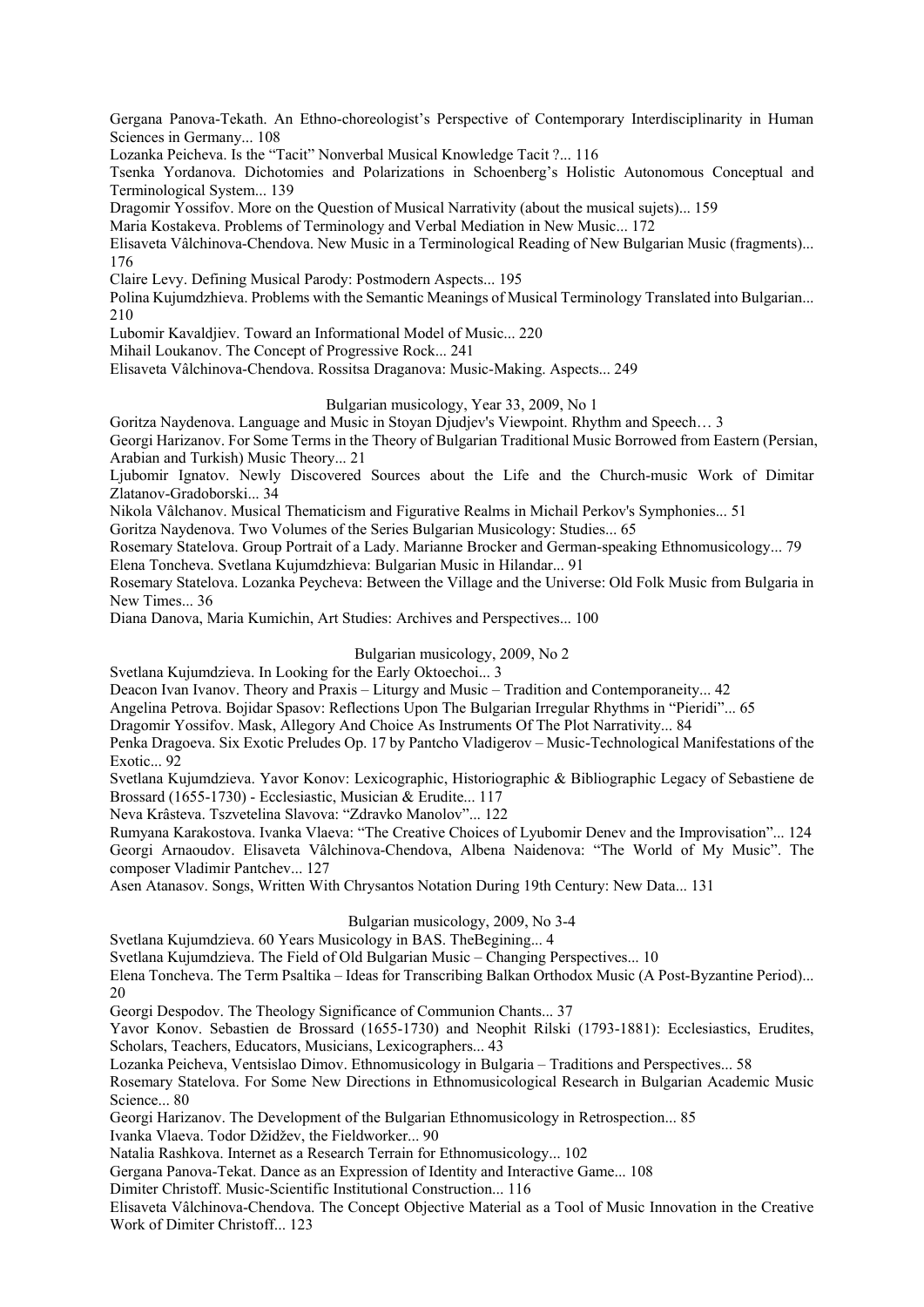Tsenka Yordanova. The Concept Musical Idea (imisikalischer Gedanke) in Schoenberg: An Attempt for Interpretative Reading... 132

Angelina Petrova. Reflections Behtwert Cultures in Three Bulgarian Composers: Božidar Spassov (Essen), Simeon Pironkoff Jr. (Vienna), Dragomir Yossifov (Sofia)... 151

Milena Bozhikova. Silence and Repetitiveness by Samuel Beckett in the Music of Morton Feldman... 156

Daniela Ilic. A Bulgarian Dance as a Finale of the Orchestral Suite "Balkanophonia" by Josif Slavenski... 169 Rumyana Karakostova. The Concept *Musical Theater* in Bulgaria (Situating of the Problem)... 176

Rossitsa Draganova. Aspects of Modern terminology and the Current Music Program in the Bulgarian Schools of General Educational (On Materials of the Practice in Elementary Schools)... 186

Bulgarian musicology, Year 34, 2010, No 1

Rozalia Biks. Venelin Krâstev and the Bulgarian Opera Theater... 5

Elisaveta Vâlchinova-Chendova. Choral Work in Bulgaria as a Culture of the New of Time – Through the Eyes of Agapiya Balareva... 11

Miglena Tzenova-Nusheva. Agapiya Balareva and the Choir in Bulgarian Opera Theatre... 15

Evelina Krâsteva. Chamber Choirs in Bulgaria... 21

Svetlana Kujumdzhieva. To Professor Dimitar Tapkoff – Jubilee... 26

Adelina Kaludova. Dimitar Tapkoff – Creative Work Chronograph... 32

Angelina Petrova. Early Experiments in Vassil Kazandjiev's Chamber Music. Reflections on Public and Private in Composer's Ideas... 36

Dragomir Yossifov. Sonate, que me veux-tu? For the Sonata Resistance in Later Vassil Kazandzhiev... 42

Ventsislav Dimov. The Zurna Music in Music Industry... 47

Rosemary Statelova. The Sorbian National Ensemble as a Cultural Institution in the Bilingual Region Lusatia... 59 Kiriakos Dimitriou. Fundamental Compositional Approaches to Polychoral Style Based upon Zarlino's System (Le istitutioni harmoniche). Vertical Voice Relationships... 64

Galina Denkova. The Rite Lazaruvane [St Lazar's Day] in Sofia Region Today... 85

Tsvetana Ivanova. The Piano Core in Lazar Nikolov's Way of Thinking... 107

Rozalia Biks. Anelia Yaneva: Choreography Approaches and Gave Transformations in Ballets from the Classical Repertoire (One Meaningful and Effective Mega-Ambition in Bulgarian Baletology)... 126

Georgi Arnaoudov. About Mariyana Buleva's "The Idea of Harmony"... 129

Dragomir Yossifov. Diana Danova-Damianova: "Musica Nova in Bulgarian Musical Culture"... 132

# Bulgarian musicology, 2010, No 2-3

On the Themalic Issue "Music and Media"... 5

# I. THEORETICAL APPROACHES

Elka Tschernokoshewa. Im Zeitalter der Hybridisierungen: Musiken-Medien-Minderheiten... 7

Ventsislav Dimov. Media Music in the Object Area of Ethnomusicology... 23

Gergana Panova-Tekath. On Nonverbal Communicatton and "Folk Dances": as Media... 41

II. MUSIC AND RADIO

Rosemary Statelova. The Radio as a Constructor of Reality. The Role of Music... 53

Evelina Krâsteva-Stoyanova. On the History of Radio in Bulgaria – Radio and Music Groups... 67

Lozanka Peicheva. An Example of Applied Ethnomusicology in the Media: Ethno Studio of Darik Radio... 74

III. MUSIC IN THE CYBERSPACE

Ljubomir Kutin. The Art Music in the Bulgarien Internet Space... 96

Ivanka Vlaeva. Images of Asia in Internet Music from Iran... 115

IV. THE CHANGING PERCEPTION

Vladimir Mihailov. Video Clip and Pop Music – a Hypothesis... 131

Violetta Yunusova. Easlem Classcal Music in Conditions of Mass Media Development... 138

Dimitrie Golemovich. Contemporary Gusla Works... 148

Genčo Gajtandžiev.A Substantial Sociocultural Problem in the Context of a Nearly Criminal Case (On the so called "journalistic inquiries", journalistic ethics, journalists' responsibilities, and some typical techniques of the media manipulation... 168

Georgi Harizanov. Music from Turkey in the Diaspora... 193

Goritza Naidenova. Voices of the Weak: Music and Minorities... 199

Lozanka Peicheva. Music along the Silk Road [Theoretical, Historical and Ethnomusicological Studies)... 204

Ventsisilav Dimov. Three Books about the Radio Formats and Radio Profiles around the World... 206

Ivanka Vlaeva. Musik Welt Karte. Der Edison-Phonograph und die musikalische Kartographie der Erde/World Map of Music. The Edison Phonograph and the Musical Cartography of the Earth... 210

Ivanka Vlaeva. The Sound of the Original... 215

In Memory of Gajtandžiev, Genčo 1935-2010 (Ventsislav Dimov, Maria Popova, Rozalia Biks, Olga Shurbanova, Eran Livni)... 217

Genčo Gajtandžiev-Bibliography... 222

Elka Tschernokoshewa. Im Zeitalter der Hybridisierungen: Musiken-Medien-Minderheiten... 240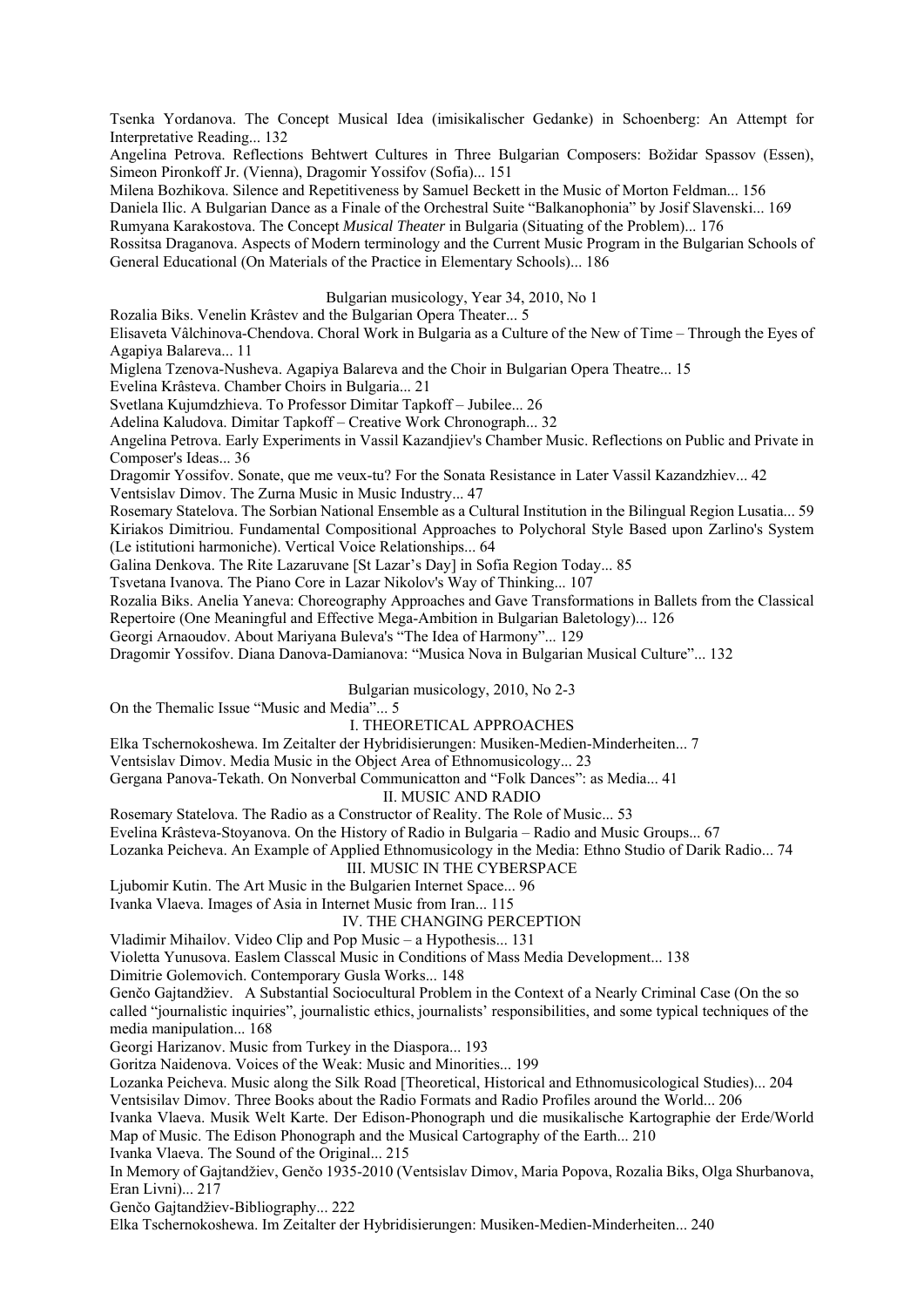#### Bulgarian musicology, 2010, No 4

Tsenka Iordanova. About Truth and Method in New Music of the 20th century. (Some General Considerations)... 3 Dragomir Yossifov. Spoken in Secret... 23

Cvetana Ivanova. Das Echo der Hymnen im Lazar Nikolovs Schaffen... 35

Goritza Naidenova. Stoyan Djoudjeff: Ethnocentrism or Its Overcoming?... 45

Yavor Konov. The Basso Continuo Treatises till the Death of Sebastien de Brossard (1655-1730)... 70

Atanas Karafezliev. New Performing Techniques, Technological Innovations in Trombone Playing and their Use in Contemporary Bulgarian Chamber Music... 90

Dragomir Yossifov. Milena Bozhikova: 20th Century Music as "Late Style"... 104

Mariana Dimitrova. Klara Mechkova: The Eight-Mode System of Byzantine Music as Reflected in Primary Theoretical Texts. Tetraphony... 106

## Bulgarian musicology, Year 35, 2011, No 1

Claire Levy. The Visualized Sound in a Song Clip of Madonna... 3

Rumyana Karakostova. Two Classic Repertoire of the 50 Years of the 20th Century....13

Dragomir Yossifov. From Play to the Catastrophe. Preliminary Sketches of One's Image (About Konstantin Iliev)... 30

Kapka Lalova. Opera as a Spiritual Game. Tan Dun "Marco Polo" (fragments)... 41

Radka Bratanova. The Ancient Singing Style in Vocal Practis of Bessarabia Bulgarians… 50

Galina Denkova. The Rite Lazaruvane from the Shop Region at the stage context... 58

Asen Atanasov. An Attempt to Entering in the Procedure of Musical Translation (based on the sources from 19th century)... 76

Claire Levy. MiglenaTzenova-Nusheva: "Peking Opera Jing jù"... 85

Svetlana Kujumdzieva. A Life Devoted to Science [In Memoriam. Prof. Elena Toncheva, D. Sc. (26. VI. 1933-3. II. 2011)]... 88

Bulgarian musicology, 2011, No 2

Rossitsa Draganova. The Ideas of Music-Making, Composer's Work and Perfonnance Practices in the Context of the Contemporary Research in Musicology... 3

Angelina Petrova. Simeon Pironkoff, Jr. and the Concept of Music Frottage... 10

Romeo Smilkov. Nikolay Stoykov's Concerto for Piano and Orchestra op. 60 through the Eyes of the Interpreter... 28

Kamen Petev. Das Orgelpleno... 50

Nikola Tsenkulovcki. Pena Grozeva and Raina Katsarova - Relationship Between Informant and Researcher (110th Birthday Anniversary of Raina Katsarova 1901-1984)... 71

Mariyana Buleva. "The St. Peterburg Offering to Mozart" (Musical and Theoretical Travel Notes)... 83

Svetlana Kujumdzieva. Stefka Venkova: Music of the Catholic Church of Eastern Ritual in Bulgaria... 87

Rumyana Karakostova. Two books devoted to Petko Staynov "Petko Staynov in the Memory of Time" and "Choral Songs by Petko Staynov"... 92

Bulgarian musicology, 2011, No 3-4

Elisaveta Vâlchinova-Chendova. "The Composer and the Archive. 110th Anniversary of the Birth of Dimitar Nenov"... 3

Milena Bozhikova. Dimitar Nenov and the Archive... 5

Latchezar Karanlâkov. Dimitar Nenov: the Documents are Speaking... 8

Polina Antonova. Unknown Correspondence... 36

Lyubomir Romansky - Dimitar Nenov. Correspondence... 45

Milena Bozhikova. Dimitar Nenov and the Existentialism... 93

Dimitar Nenov to Ivan Stavkov. Letters... 104

Romeo Smilkov. The first Author's Concert of Dimitar Nenov in Bulgaria... 103

Asen Atanasov. Liturgical Works of Dimitar Nenov... 116

Vasil Kazandjiev. Living in the Memory... 121

Milena Mollova. "Love at first sight" (Interview with Polina Antonova)... 123

Ivan Bakalov. "Worship to Sound and Porm" (Interview with Polina Antonova)... 126

Полина Вайдман, Ада Айибиндер. Архив композитора как исторический источник и предмет музыкальной науки на примере архива П. И. Чайковского... 132

Therese Muxeneder. The Arnold Schönberg Estate... 152

Beate Angelika Kraus. Das Beethoven-Archiv: Möglichkeiten und Autgaben für die Forschung im Beethoven-Haus Bonn... 166

László Vikárius. *A* Pleading Father?... 177

Kristina Yapova The Archives as a Work of Art... 195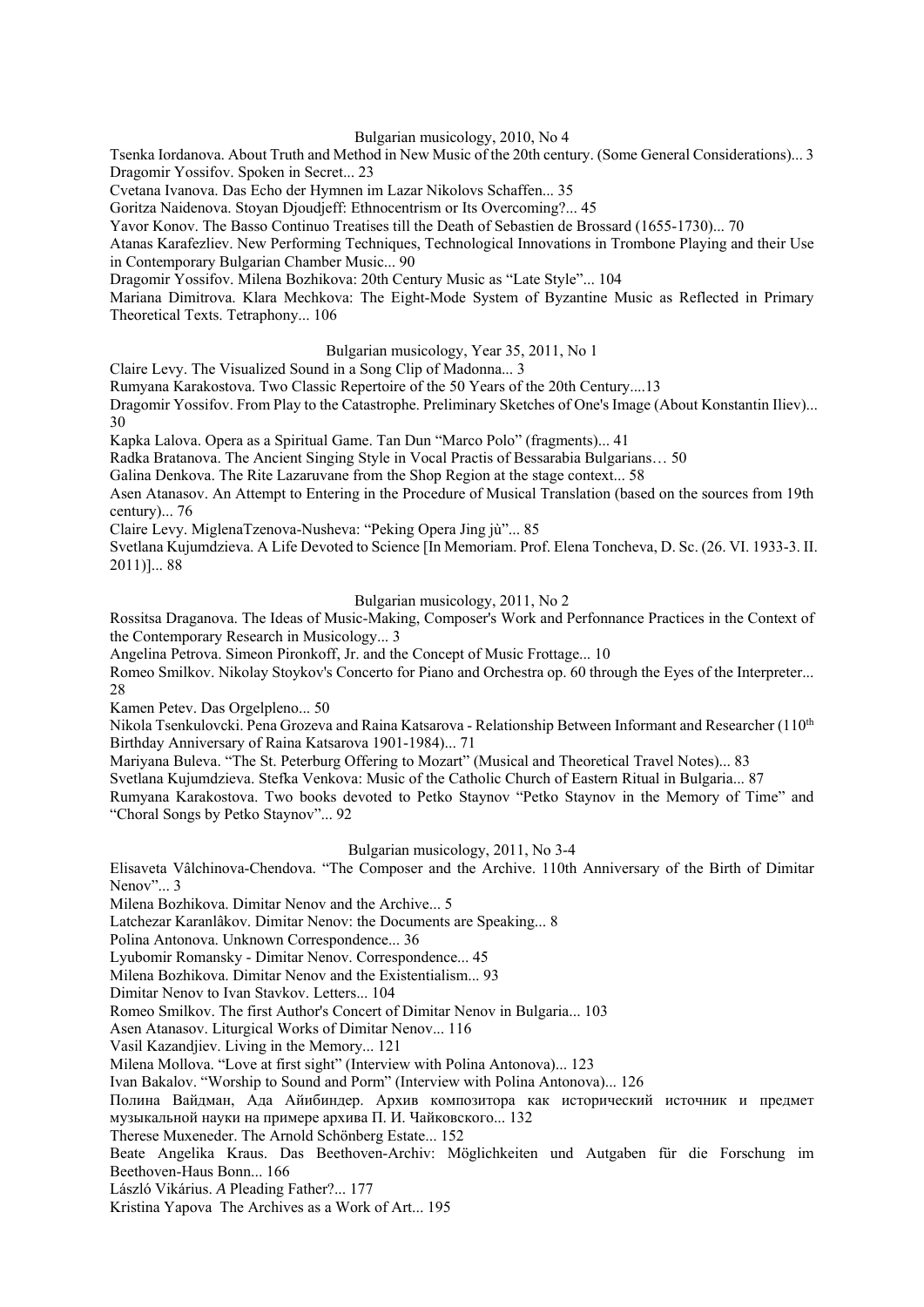#### Bulgarian musicology, Year 36, 2012, No 1

Snezhina Vrangova. "...that its task is to give pleasure and through its beauty and elegance to raise admiration...". The Form as Esthetic Idea and Music Essence in the Work of Vesselin Stoyanov... 3

Binka Karaivanova. Vesselin Stoyanov's Musical Thinking as Reflected in his Piano Works for Children... 12 Mariyana Buleva. Let's Open Parashkev Hadjiev's Harmony Students Book... 22

Boyanka Arnaoudova. On Dramaturgical Characteristics and Achievements of Semi-opera in the Stage Music Heritage of Parashkev Hadzhiev... 30

Rumyana Karakostova. Repertoire Landmarks in the Musical Stage Works of Parashkev Hadzhiev... 40

Gheorghi Arnaoudov. Multiple Aesthetics in the Music of Postmodernity. Minimalism Music and Processes... 52 Mihail Lukanov. Rock Music as an Innovative Phenomenon....71

Stefka Venkova. Chants Connected with Contemporary East Catholic Saints and Holy Places in Bulgaria... 88 Goritza Naydenova. "A Foreign Culture up Close"... 96

Angelina Petrova. Im Laufe der Zeit... 98

Stefka Venkova. Kristina Yapova: Sound and Ethos, Variations on a Theme by Boethius.....102

Ventsislav Dimov. Antoaneta Radoslavova-Doicheva: Music in Bulgarian Radio (1930-1944)...105

### Bulgarian musicology, 2012, No 2

Dragomir Yossifov. Lazar Nikolov and Konstantin Iliev: Parrhesia and Symphony... 3

Cvetana Ivanova. Klaviergrundlage und Die Sprachart in Lazar Nikolovs Musik... 12

Angelina Petrova. Evidences in Lazar Nikolov's Self-appreciation and their Meaning Today... 31

Rumyana Karakostova. "The Nightingale of Orchid" by Alexander Raichev and the National Pattern of Contemporary Revue-Operetta... 49

Yavor Genov. The antiphonal genre in the Latin office of St. Nicolas... 57

Vera Tzenova. Polyphonic Devices and Dodecaphonic Compositional Techniqes in the Opera "Ulisse" by Luigi Dallapiccola... 73

Svoboda Bozduganova. Contrabass in Jazz Music Making... 101

Ivanka Vlaeva. Workshop Choral Societies and Nationalist Mobilizatio in Nineteenth-Century Europe... 110

Maryana Buleva. New Way to Roods of National Identity... 114

Anelia Yaneva. Denica Ancheva: "The Ballet of Ruse and Asen Manolov (First steps, formation, development)"... 116

### Bulgarian musicology, 2012, No 3-4

Christian Troelsgård, Svetlana Knjumdzieva. Preliminary Words... 5

Svetlana Kujumdzhieva. The Tropologion: Sources and Identifications of a Hymnographic Book... 9

Yuliya Artamonova. On the Archaic Form of Znamennaya Notation (Neumes in the so-called "Iliya's Book")... 23 Gregory Myers. The Ritual and Music for the Dedication of a Church among the Medieval Slavs: Byzantine Cathedral Practice Transplanted... 35

Olga Grinchenko. Slavonic Kontakaria and Their Byzantine Counterparts: Discrepancies and Similarities... 57 Stefan Hârkov. Musical Manuscripts from Sozopolis... 71

Asen Atanasov. Musical Manuscripts in Ohrid and Tirana... 81

Maria Alexandrou. New Approaches and Pivotal Thematics in Byzantine Musical Studies, 2001-2011... 89

Christian Troelsgård. The Construction and Dissemination of the Middle Byzantine Musical Notation... 153

Nina Zakharina. On the Reforms ("Ispravlenie") of Russian Liturgical Chant Books from the  $11<sup>th</sup>$  to the  $19<sup>th</sup>$ Century... 161

Галина Алексеева, Денис Гордеев. Механизмы адаптации византийской культуры в России: пение, церковная служба... 170

Elena Toncheva. About the Modal Characteristics during the Post-Byzantine Period: Based on Sources in Slavonic Church Music (Abstract)... 180

Anna Arevshatyan. Gregoire de Nysse et la pensee musicale esthetique de l'Armenie medievale... 181

Silvia Tessari. The Canons of Photios and the Text-Music Relationship... 187

Stefka Venkova. The Development of the Creative Idea in the Variants of Milost Mira - Tebe Poem by Apostol Nikolaev-Strumski... 198

Christiana Demetriou. A New Approach to the Musical Work and Life of Hieronymus Tragodistes (Abstract)... 216

#### Bulgarian musicology, Year 37, 2013, No 1

Ian MacMilen. Local Color and the Search for the Musical Origin of the Nation, from the German to the Croatian Lands<sub>3</sub>

Yavor Getov. The Great Responsories for the Office of St. Nicholas in the Gregorian Antiphoner. To the Matter of Compilation and Transmission... 16

Radostina Niagolova. Specific Culturological Problems between the Images "National Musical School" and "European Culture"... 32

Yuliyana Zhabeva-Papazova. The Influence of the Yugoslav Alternative Rock Music on the Cultural Life in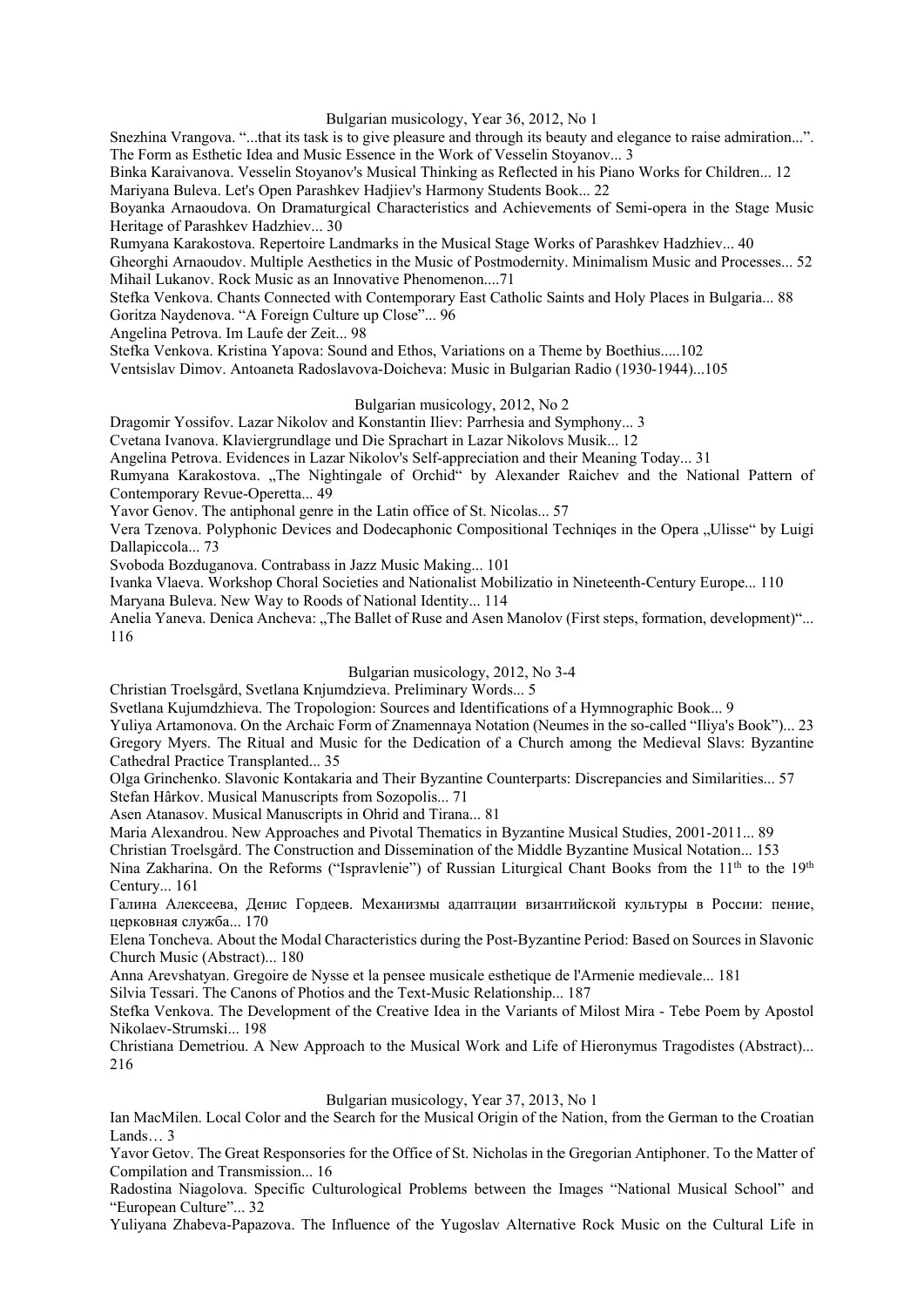Macedonia, Serbia and Croatia Since 1991... 48

Georgita Boyadzhieva-Nikolova. Vasil Kazandjiev "Kaleidoscope" for Clarinet, Cello and Piano. Performer's Reading and Interpretation of Ideas... 65

Claire Levy. Rumyana Karakostova: "The State Musical Theater Idea and Its Projection onto the National Repertoire up to the End of the 20<sup>th</sup> Century"... 78

Angelina Petrova. Claire Levy: "Musical Parody at the Late  $20<sup>th</sup>$  and early  $21<sup>th</sup>$  century"... 81

Ivanka Vlaeva. Recordings on Wax Cylinders in Southeast Europe... 85

Ivanka Vlaeva. On "Popular Culture in Turkie Asia and Afghanistan: Performance and Belief"... 91

Constantin Floros. The deciphering of the Old Slavonic kondakarian notation... 95

Bulgarian musicology, 2013, No 2

Elisaveta Vâlchinova-Chendova. Dimitar Nenoff – Petko Staynov: Unknown Correspondence... 5 Elisaveta Vâlchinova-Chendova. About the History of the Institute of Music in the Bulgarian Academy of Science. Papers of Petko Staynov... 37

Lozanka Peicheva. The Song of Surva Bells... 47

Stefka Venkova. Apostol Nikolaev-Stroumsky (1886 -1971): Biographical Data and Musical Heritage... 65

Mariya Vâlchanova-Lyubenova. Church Music Archives in the Town of Shumen in 19<sup>,h</sup> and 20<sup>th</sup> Century... 84 Stefan Hârkov. "Slavonic Musical Manuscripts in Rila Monastery". Valuable Contrubution to the Study of Orthodox Music... 98

Stefka Venkova. Elena Toncheva: "Acquiring a Blissful Rhythm in the Soul... ". Orthodox Church Music"... 104 Tzenka Yordanova. Goritza Naydenova: "From Philosophy to Folkloristics. The Unknown Stoyan Djoudjeff"... 108

Goritza Naydenova. Rosemarv Statelova: "Musikalische Begegnungen bei den Sorben"... 112

Ivanka Vlaeva. Books of the Year 2013 or on the High Academic Achievements of the Bulgarian Musicology... 114

In memoriam. Prof. D. Sc. Svetlana Zaharieva... 117

### Bulgarian musicology, 2013, No 3-4

Idea – Concept -– Terminology II... 3

Yaror Genov. To thc Terminology of the Repertoire for Divine Office in the Gregorian Antiphoner... 5

Klara Mechkova. Triphonia... 25

Asen Atanasov. Onto the Musical Terminology in the Byzantine-Slavic Community. Preliminary Observations... 41

Jaakko Olkinuora. Words and Images: "Piclorial" Byzantine Hymnography... 50

Yulian Kuyumdzhiev. Old Bulgarian Church Singing Vs. Eastern Church Singing. Semantic Differences in the Usage of Concepts During the Discussion from the Late  $19<sup>th</sup>$  and Early  $20<sup>th</sup>$  Century... 65

Petya Stefanova. Classification of Baroque Musical Figures... 75

Vesko Stambolov. Forlspinnungstypus Ritornello Form. Basic Conceptsand Terms. The Ideal Concerto Ritornello Form in the Work of Johann Sebastian Bach... 99

Anna Petrova-Forster. Virtuosos or Charlatans. First Travelling Pianists-Virtuosos... 116

Rositsa Draganova. Lullaby as Ihe Subject of Musical Terminology... 134

Tsvetelina Slavova. A Suggestion for a Dictionary of Conductor Terminology... 140

Ivanka Vlaeva. On Terminology in Global Music World in the Beginning of the 21th Century – Transmission in New Context... 151

Angelina Petrova. Die postmoderne Audioerfahrung: musikalische Syntax in der Komposition des letzten Jahrzehntes des XXten und am Anfang des XXI Jahrhunderts... 161

Georgi Arnaoudov, Notes on the Definition of Style in Muskat the Late 20<sup>th</sup> and Early 21" Century... 182

Elisaveta Vâlchinova-Chendova. The Music of Dimiter Christoff as a Suggestive "Imaginary Multi-Iinearity": A Space of Structured and Deployed Sound Archetypes... 201

Lozanka Peicheva. Folk Singing in Cultural Context... 227

Tsenka Yordanova. Local Taxonomies and Genres in a Traditional Musical Culture... 241

# Bulgarian musicology, Year 38, 2014, No 1

Mihail Lukanov. Notes on the Songs of Milyo Basan... 57

Maria Kumichin. Ideological Framework of the Issue "Modernity - Folklore" During the 1950s - 1970s (Reading Todor Todorov)... 68

Yulian Kuyumdjiev. A Monograph about the Austrian Composer Emanuel Aloys Förster, written by a Bulgarian... 82

Angelina Petrova. Maria Kostakeva: Metamorphose und Eruption. Annäherung an die Klangwelten Adriana Hölzskys... 94

Ivanka Vlaeva. Rossitsa Draganova: Contemporary Terminology and Musical Pedagogical Practice. Dictionary of Music for Pupils... 99

Rostislav Yovchev. Binka Karaivanova: Works by Bulgarian Classical Composers in Compulsory Piano Lessons...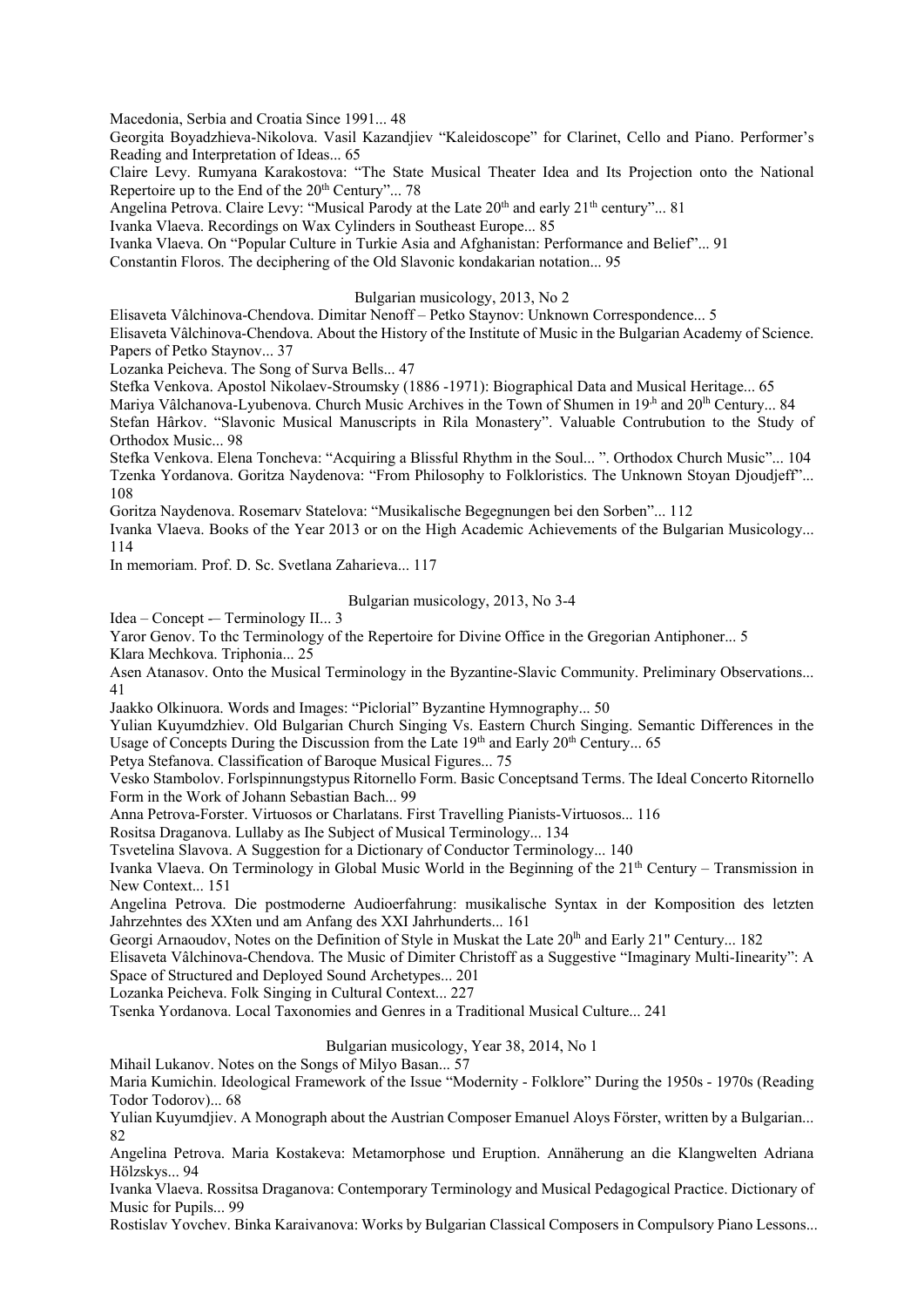102

Ivanka Vlaeva. Ventsislav Dimov: Dobrudja: Memory and Songs... 105

Rositsa Nikolova. Academy of Orthodox Music International Festival, St. Petersburg... 108

In memoriam. Prof. D. Sc. Rosalia Biks (1933-2013)... 112

Bulgarian musicology, 2014, No 2

Goritza Naidenova. Stoian Djudjev, Lubomir Pipkov: the missing link?... 3

Mariyana Buleva. Lubomir Pipkov's Invention... 22

Rumyana Karakostova. Music criticism on Lubomir Pipkov's operas and their Stagings... 31

Polina Antonova. An Unknown Letter by Dimiter Nenov to Marguerite Long... 57

Ventsislav Dimov. On some current uses of music in media (The media Wagner: deconstructive decays or new syntheses?)... 67

Maria Bikova. Paul Hindemith's Harmonic System: An Attempt to Reconsider the Rules in Musical Art... 91

Kristina Yapova. Andrej Diamandiev: "Theoretical Aspects of Functional Harmony"... 105

Maria Kostakeva. An Icon and a Monster... 111

Bulgarian musicology, 2014, No 3

*Konstantin Iliev's 90th Anniversary* 

Dragomir Yossifov.Konstantin Iliev // Fragments... 3

*Musical Performance*

Georgita Boiadjieva-Nikolova.Stylistic and interpretational specifics of Vassil Kazandjiev's chamber works for winds, strings and piano, composed up to 1997... 17

*Intercultural Dialogues*

Mariya Ruseva*.* Multiculturalism in the twentieth- and the twenty-first-century memorial music (on the example of Alexander Kastalsky's *Requiem for Fallen Brothers)*... 37

*Studies*

Vyacheslav Medushevsky*.* Musical form as a revelation... 55

Yavor Genov*.* Chant repertory for SS. Cosmas and Damian in Worcester Antiphoner, GB-WO R160... 65 *Debuts*

Iliya Gramatikoff*. St Luke Passion* by Krzysztof Penderecki as Weltanschauungsmusik (Part I: Social and cultural context)... 94

*Reviews*

Ivanka Vlaeva*.* Todor Djidjev: *Folk Songs of Thrace*... 116 Abstracts... 119

Bulgarian musicology, 2014, No 4

*Ivan Spassov's 80ih Anniversary*

Dragomir Yossifov & Peter Kerkelov. Do you remember the living Ivan Spassov... 3 Ivan Moody. Spirituality and Technique in the Music of Ivan Spassov... 19 *Interview* Albena Naydenova & Vladimir Panchev.Pierre Boulez at 90... 25 *Intercultural Dialogues* Katharim Bleier.Klavier/Spiel/Arten (Piano/Play/Approaches)... 29 *Musical Performance* Rostislav Yovchev.Influence of late Romantic traditions on an early Bulgarian cycle,Lyrical Pieces for Piano Op. 6 by Andrey Stoyanov... 38 *Studies* Lilia Kracheva*.* Creativity-performance. Communicative models... 55 *Debuts* Iliya Gramatikoff. St Luke Passion by Krzysztof Penderecki as Welianschauungsmusik (Part II: Theological and hermeneutical foundations in the composition of the libretto)... 72 *Reviews* Boyka Mirceva. *Svetlana Kuyumdzhieva*: The early ocioechoi: Sources, liturgy and chant repertory. After manuscripts until the thirteenth century...100 Asen Atanasov*.* Bulgarian medieval music studies (2004 - 2014): Bibliography (chronologically)... 105 Abstracts... 118

Bulgarian musicology, Year 39, 2015, No 1

*Music in the screen*  Claire LevyOn the definition of screen music... 3 *Musical history*  Svetlana AvdalaThe Jewish Choral Society - the breach of the canon... 25 *Musical performance*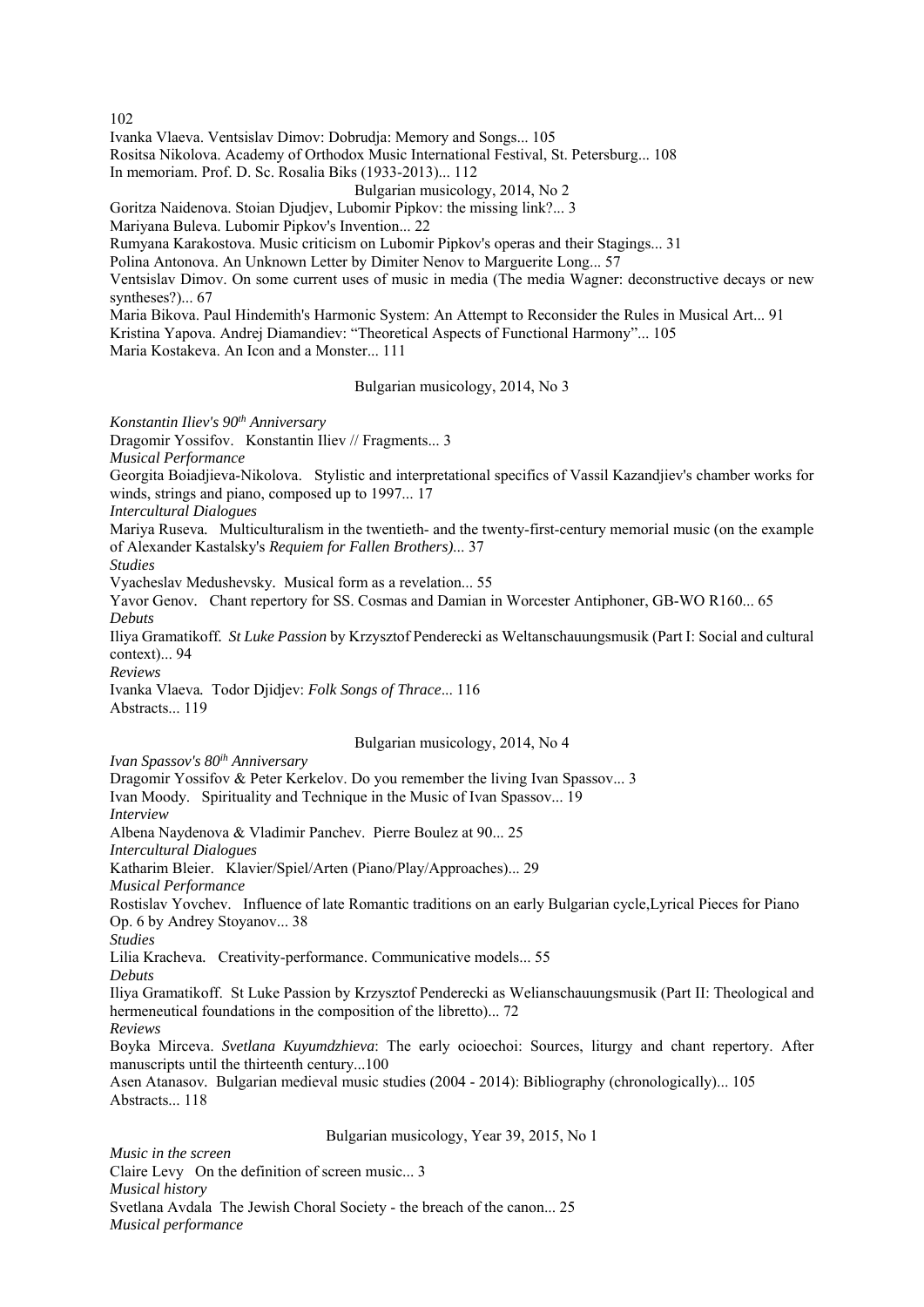Geoffrey DeanA Bulgarian Orpheus: Lazar Nikolov and Orphic Intersubjectivity... 46 *Anniversaries* Mariana BulevaGencho Gaytandjiev's 80th anniversary (1935-2010)... 64 *Intercultural dialogues*  Ventsislav DimovInternational Council for Traditional Music (ICTM) and the new priorities of the Bulgarian ethnomusicology... *75 Scientific conferences* Stefan Harkov 2014 marks the centenary of operetta in Bulgaria... 84 Rossitsa Draganova, Roxana Bogdanova, Stefan Harkov, Veselka Stambolieva On the international conference Art and Education: Traditions and Contemporaneity held on the occasion of the 50th anniversary of the Academy of Music, Dance and Fine Arts, Plovdiv... 96 *Reviews* Velislav Zaimov Leopold Mozart: A Treatise on the Fundamental Principles of Violin Playing (Versuch einer gründlichen Violinschule)... 105 Vеntsislav Dimov A new book by the ICTM Study Group for Music and Dance in Southeastern Europe… 112 Abstracts… 122 Bulgarian musicology, 2015, No 2 *Elena Stoin's 100th anniversary*  Lozanka Peycheva & Ventsislav Dimov*.* A life would not suffice for the affectionfor the singing Bulgarian people... 3 *Musical performance*  Yavor Genov. Free instrumental forms in the 16th century lute repertory... 35 *Music in the screen*  Rumyana Karakostova. Musical fiction in the movie AcaDaMuL (1988)... 49 *lntercultural dialogues*  Gergana Panova-Tekat. "Dancing the Bulgarian way" as a form of traveling towards oneself and the world at large: An attempt to systematize the phenomenon... 65 *Debuts*  Galya Grozdanova-Radeva*.* Musical dialectal specifics of the folk vocal style and manner of performance... 83 *Conferences & colloquia*  Lozanka Peycheva*.* Music and Dance in Southeast Europe research group: Living through history... 98 Ivanka Vlaeva. Seminar "New Ideas in Ethnomusicology" – on the Trail of Events... 105 *Reviews*  Rosemary Statelova*.* Lubomir Kutin: "Bulgarian Festivals. Categories and Evaluation System"... 110 Abstracts... 116 *In mentoriam* Prof. Venelin Krustev (1919 – 2015)... 122 Bulgarian musicology, 2015, No 3 *Philosophy of music*  Tsenka Yordanova. The deeper Genesis of the New Music of the 20<sup>th</sup> century: about the substantial in it... 3 *Theory of music*  Mariyana Buleva. Repetition in music and toccata... 25 Music and screen Angelina Petrova. The New Music and Bulgarian film of the 1960s and 1970s. Film music by Simeon Pironkoff and Vassil Kazandjiev: Strokes in the language of nonconformist film... 41 *Intercultural dialogues*  Elisaveta Valchinova-Chendova. The concerts by the Belgrade Choral Society in Bulgaria in the late 19th and early 20th centuries... 67 *Debuts*  Georgi Elenkov. Liturgical applicability of Bulgarian a cappella compositions to Orthodox lyrics in the late 20th and early 21st centuries. The canonical liturgical music construction...79 *Anniversaries*  Veselka Toncheva. Anything that goes through the people and among the people, is important to folk studies... Academician Nikolai Kaufman's 90<sup>th</sup> anniversary... 97 *Reviews*  Kristina Yapova. Tsenka Yordanova: The Musical Idea 1... 107 Bulgarian musicology, 2015, No 4 *Music Theory* 

Yavor Genov Emanuel Wurstisen's manuscript (CH-Bu Ms. F.IX.70) as a source of German lute tablature... 3 Rossitsa Draganova Lullabies in music-cultural past... 21

*Music and Screen* 

Rumyana Karakostova A genre flight with Flight to the Ropotamo (1970)... 36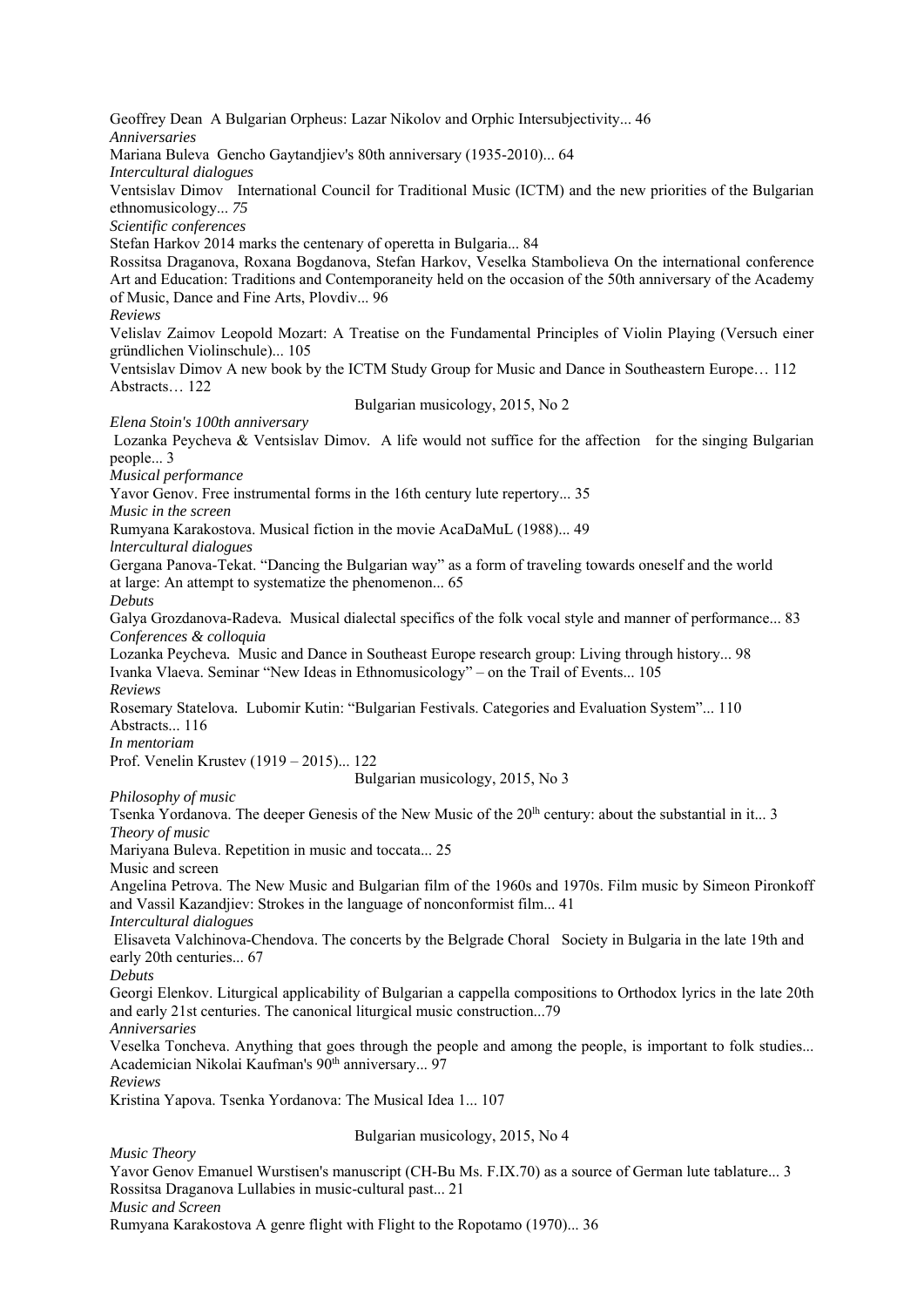*Musical Interpretation* 

Elena Dikova Romantic pieces for piano and orchestra in Anion Dikov's repertoire... 46 *Documents* 

Polina Antonova Symphonic poem "The Epic of Tutrakan" by Dimitar Nenov... 64 *Debuts* 

Rossitsa Nikolova Pavel Grigorievich Tschesnokoff and his sacred music... 69

Rossitsa Nikolova Analysis of the musical structure and the imagery of the cycle To the Most Holy Mother of Cod (Op. 43) by Pavel Tschesnokoff... 79

*Colloquia* 

Stefan Harkov International musicological event in Sofia... 98

Ivan K. Yanakiev The Second Congress of the Music Theory Society... 106

*Reviews* 

Andrey Diamandiev Angelina Petrova: Cognitive Approaches to Ear for Music and Musical Memory… 111

# Bulgarian musicology, Year 40, 2016, No 1

*Raina Katsarova's 115th anniversary (1901 -1984) Scientific readings* 

Lozanka Peicheva Raina Katsarova: The cheerful lady of Bulgarian ethnomusicology and ethnochoreology... 3 Ventsislav Dimov Raina Katsarova and the earliest fieldwork recordings of traditional music from Bulgaria...33

*Lived and remembered*

Elena Ognianova A life devoted to Bulgarian ethnography... 67

Lozinka Yordanova The privilege to be close to Raina Katsarova... 79

Asen Atanasov Raina Katsarova amid Turia mummers... 87

*Interview* 

Albena Naydenova Friedrich Cerha turns 90... 91

*Colloquia*

Rossitsa Draganova, Mihail Lukanov, Diana Danova-Damianova Musical and Cultural Practice... 96

*Reviews* 

Elisaveta Valchinova-Chendova, Todor Petev Milena Shushulova-Pavlova: Music and Audiences.New Concepts of Openness... 108

Elisaveta Valchinova-Chendova Ganka Nedelcheva: Two editions devoted to Dimiter Christoff's nocturnes for piano. Dimiter Christoff's nocturnes for piano in Bulgarian and international experience. Interpretational polysemy of the technological parallel with Chopin's nocturnes... 112

Abstracts… 118-124

# Bulgarian musicology, 2016, No 2-3

# SOUTH EASTEUROPEAN STUDIES IN MUSICOLOGY

Proceedings of the 11th International Congress of Southeast European Studies & the 6th International Conference of the IMS Regional Association for the Study of Music of the Balkans, Sofia, 31 august-4 September 2015 Svetlana Kujumdzieva, Tilman Seebass, Stefan Harkov Introduction… 5 *Sacred music* 

Svetlana Kujumdzieva The Library as Witness to Music History: the Case of the Rila Musical Manuscripts Housed at the Library of Rila Monastery… 11

Sevi Mazera The Propagation of the New Method of Analytical Music notation in the Wider Balkan Area through the Activity of Direct Students of the Three Teachers of Patriarchal Music School (1815–1821)… 24

Silvia Tessari The Sticherarion Marc. Gr. II, 118 and the Byzantine Musical Culture in Early 14th-Century Thessaloniki … 33

Meri Kumbe Musical Tradition in Albania between East and West… 50

Brankica Ban Musical Life in Osijek Viewed through the Activities of Music Societies in the Parish Church of St. Michael the Archangel in Tvrđa… 61

*Paraliturgical music* 

Gianni Belluscio and Oliver Gerlach The Italo-Albanian Kalimera of the Parco Pollino in Calabria… 69 Stefka Venkova West-European, Balkan, and Bulgarian Religious Songs: Influences and Interactions… 86 *Traditional music, modernity, and hybridity* 

Ivanka Vlaeva Yildiz Ibrahimova and Music that Unites… 98

Deniza Popova The Importance and Use of Bulgarian Folk Music and its Authenticity.. 110

Velika Stojkova-Serafimovska The Reflection of Social Transition in Traditional Music – Case Study of Republic of Macedonia… 121

Teona Lomsadze Georgian Political Folk and Folkloric Politics: The Relationship of Politics and Folk Music in Georgia… 133

*Art music* 

Aida Huseynova "Mugham Opera" of the Silk Road: The Silk Road Ensemble with Yo-Yo Ma Creates New Rendition of the Story of Layla and Majnun… 142

Julian Kujumdzhiev Das Problem "Nationales – Universales" in der Diskussionen über den wahren bulgarischen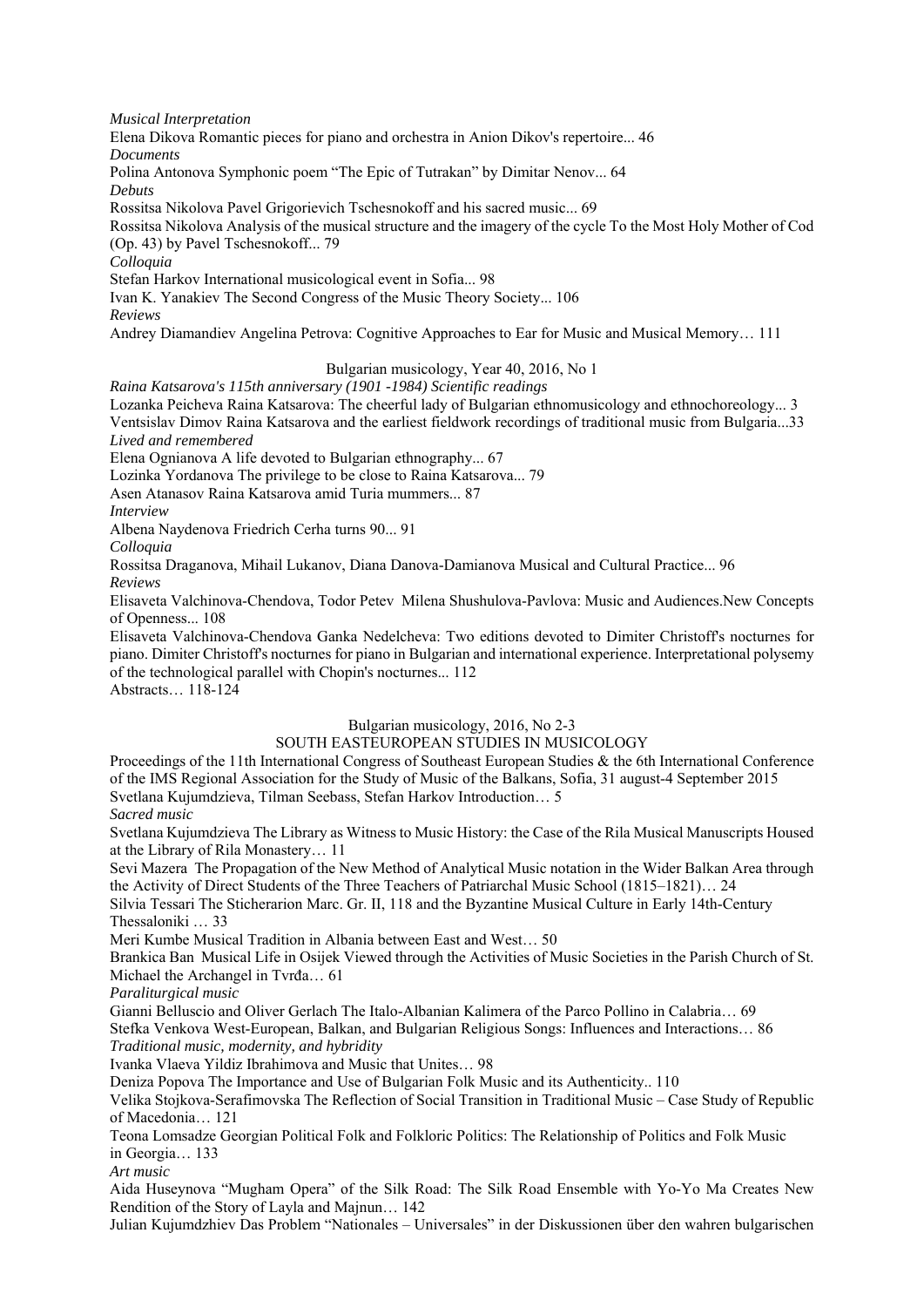Kirchengesang und über den bulgarischen Musikstil –kulturhistorische Paralellen… 149

Milena Bozhikova The Identity of Bulgarian Music Abroad: Emigré Music before the 1990s… 159

Francis-Nectarios Guy A Cypriot Composer at the Crossroads of Asia and Europe. Probing Faidros Kavallaris' Musical Language… 169

M*usic education* 

Nikolay T. Demerdzhiev Music Schools in International Comparison… 176

Mina Fenercioğlu Music for Peace, a Model for Socialization… 196

*Round table: Greater Europe and the Activities of the IMS Regional Association for the Study of Music of the Balkans* 

Mirjana Veselinović-Hofman The Aspects of European Integration of Serbian Musicology in the Light of the Activity of the Regional Association for Balkan Music – Experiences, Aims and Plans… 209

Evi Nika-Sampson, Katy Romanou and Maria Alexandru European Transitions and Local Traditions in the Balkans. The Case of Greek Musicology… 215

Laura Vasiliu and Zamfira Dănilă On the International Musicological Conference "Musical Romania and the Neighbouring Cultures: Traditions – Influences – Identities", Iaşi, 4–7 July 2013. New Directions in Romanian Musicological Research… 244

Stefan Harkov Presenting South East European Music of Classical Antiquity and Early Middle Ages through Initiatives of the International Musicological Society (IMS): Recent Activity… 251

*Reviews* 

Elisaveta Valchinova-Chendova *Bulgarian Musical Theatre*. Opera. Ballet. Operetta. Musical 1890–2010. Documents… 267

Veselka Toncheva *Goritza Naidenova*: Elena Stoin's Folk Music Dialects in Sound… 269

Abstracts in Bulgarian… 272

Authors in this issue… 299

# Bulgarian musicology, 2016, No 4

Composer Academician Petko Staynov's 120<sup>th</sup> Anniversary

Elisaveta Valchinova-Chendova Academician Petko Staynov… 3

Julian Kuyumdjiev On an early document about Petko Staynov's activity within BAS… 18

Diana Danova-Damianova Documents concerning trips and fieldworks by the staff of the Department of Folk Music, Institute of Music, in the 1960s… 27

Rumyana Karakostova Petko Staynov: Director of Sofia Opera House… 40

Rositsa Todorova The Enigma Petko Staynov… 49

Emilia Kolarova "Thracian Dances" by Petko Staynov in the tradition-contemporaneity field (1926–2016)… 65 Mariana Buleva Ethos, pathos and logos of sound repetition in Petko Staynov's choral ballads… 72

Galina Lukanova The Braille Manuscripts by Academician Petko Staynov Works desiphered in the period 2000–2015… 82

*Reviews* 

Julian Kuyumdjiev *Stefka Venkova*: Apostol Nikolaev-Strumski: A Life, Inspired by Music… 91 Kristina Yapova *Yavor Genov*'s Latin Chant for Saints, Venerated both in Western and Eastern Churches (SS Cyril and Methodius, St Nicholas of Mira, St George, SS Cosmas and Damian… 95 Mariana Buleva *Prof. Assen Diamandiev*'s Centenary… 101 Abstracts… 104

Bulgarian musicology, Year 41, 2017, No 1

*Svetlana Zaharieva's 80th Anniversary* 

Goritza Naydenova, Iskra Racheva and Luben Botusharov "In the name of those who come to the science..." (сonversation)… 5

*Folklore and politics* 

Goritza Naydenova Agitprop groups, choirs and working bees: The first decade of administered amateur arts in Bulgaria (1944 –1954)… 20

Galina Denkova A take on the 'orchestrated' musical and artistic side of National Folklore Festivals in Koprivshtitsa and their political uses under Communism… 44

*Intercultural dialogues* 

Daniela Ivanova-Nyberg (White) Rose in America's hair. Balkan and Bulgarian dancing in the international folk dance groups: an introduction… 61

*Traditional music and modernity* 

Rumiana Margaritova The ritual music of the heterodox Muslims from Kardjali region – contexts of performance and functions… 84

*Debuts* 

Peter Kerkelov Ornamentation in Bulgarian vocal folklore usic according to various researchers. Classification perspectives… 103

*Conferences & colloquia* 

Angelina Petrova A seminar conducted by Prof. Gerald Messner… 117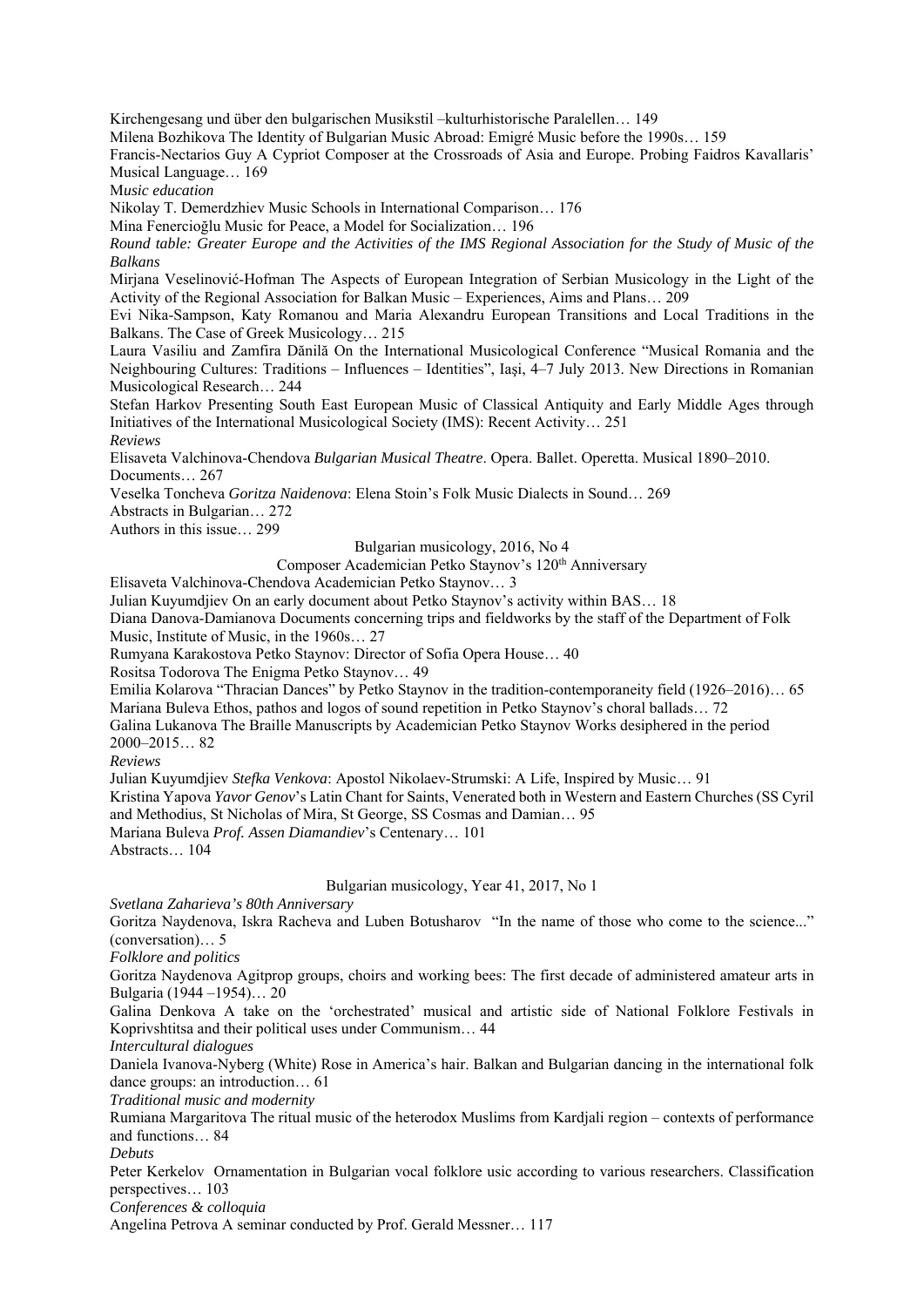Ivanka Vlaeva Fifth Symposium of the ICTM Study Group on Music and Dance in Southeastern Europe… 120 Abstracts… 125

### Bulgarian musicology, 2017, No 2

*Music and Philosophy* 

Kristina Yapova Musicology as a Philosophical Discipline …3

*Musical History* 

Stefka Venkova Nikolay Iv. Nikolaev in favour of 'Old Bulgarian liturgical chant'… 22

Valentina Nevzorova Studying Dobri Hristov's legacy historically… 34

*Music and Theatre* 

Miglena Tzenova-Nusheva Emergence of music and theatre according to Japanese mythology. Comparisons with the music and symbolism of Kabuki theatre… 43

*Debuts* 

Lubomir Lubomirov Denev Occurrence and identification of conductorial problems during a symphony orchestra's recording session… 58

*Reviews* 

Iliya Gramatikoff *Kristina Yapova*: Music and Logos. 'Moses and Aron' by Schoenberg… 80

Rositsa Draganova *Lilia Kracheva*: Pieces of Music and Performing Practices: music-cultural models… 83

Lozanka Peycheva *Anatol Anchev*: From the psychological basis of Ivan D. Shishmanov's nation studies to Bulgarian analytical-psychological anthropology… 87

In memoriam

Elisaveta Valchinova-Chendova Prof. Dimiter Christoff, DSc (2 October 1933 – 26 February 2017) 94 Svetlana Kujumdzieva Prof. Agapia Balareva, DSc (28 March 1929 – 6 April 2017)… 98 Abstracts… 101

Bulgarian musicology, 2017, No 3-4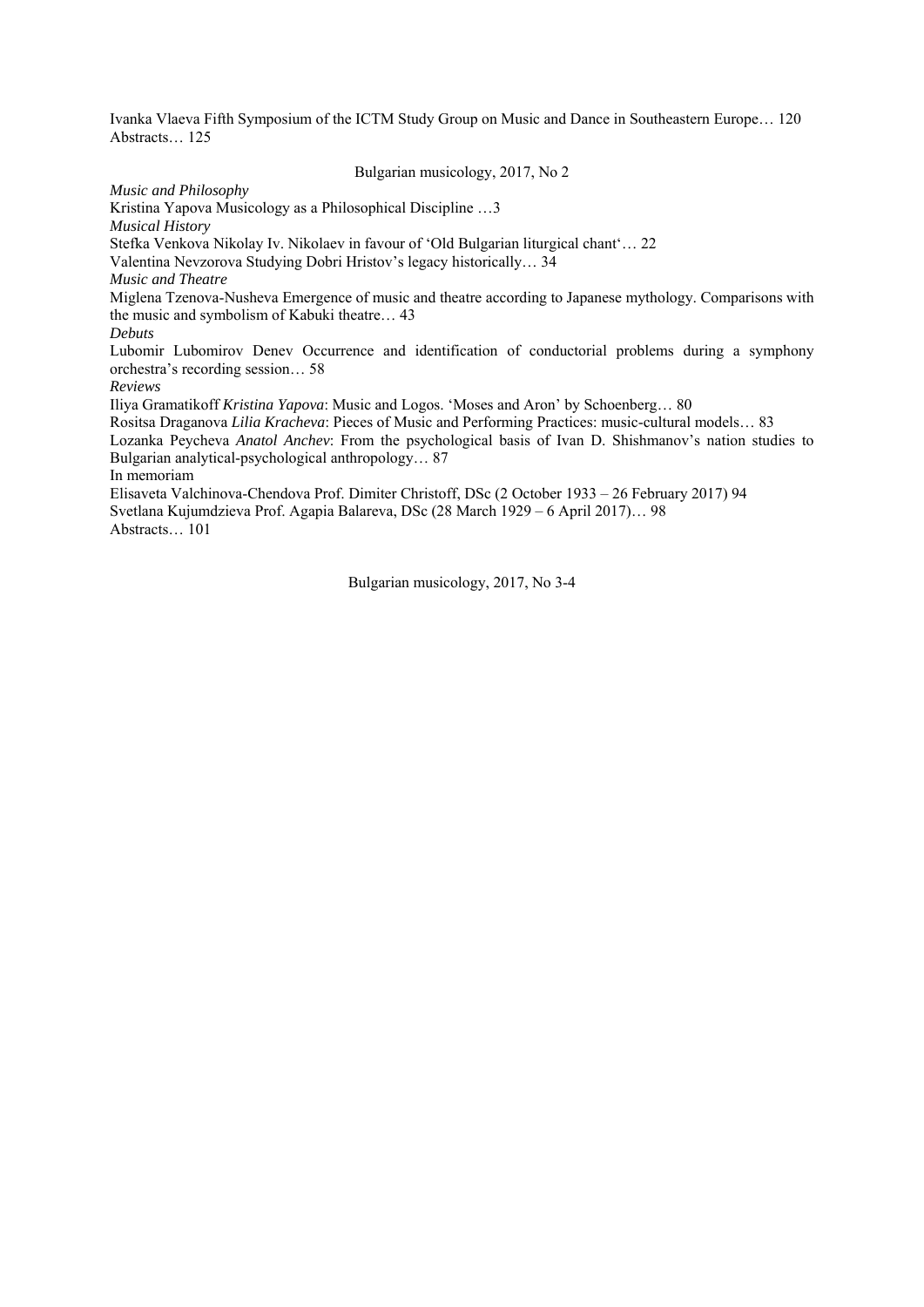### **INDEX OF AUTHORS**

The authors of books are in alphabetical order in italics.

Singles publications are marked with regular bold.

Surnames of authors with many publications are marked with bold uppercase letters.

Personal surnames are highlighted.

# **ABRASHEV, Božidar**

Einstein's Special Theory of Relativity and the Time and Space Continuum in Music. – Bulgarian musicology, 1986, № 4, p. 13.

Marin Goleminov's Work "A Problems of Orchestration And What Is New In It. – Bulgarian musicology, 1993, No 2, p. 99.

Specific Manifestations of the Categories Time and Space in Music... 34.

# **ALEXANDROU, Maria**

European Transitions and Local Traditions in the Balkans. The Case of Greek Musicology. – Bulg. musicology, 2016, No 2–3, 215-243.

New Approaches and Pivotal Thematics in Byzantine Musical Studies, 2001-2011. – Bulgarian musicology, 2012, No 3-4, p. 89.

# **ALEXANDROVA, Boryana**

A Collection of Popular Folklore and Ethnography. Book LVIII. Populai Prose from the District of Blagoevgrad (New Recordings). – Bulgarian musicology, 1986, № 1, p. 114.

Scientific Conferrence to the Theme "Uniformity of the Bulgarian Folklore Culture". – Bulg. musicology, 1982, No 1, p. 89.

# **Alexieva, Yuliana**

Historical Outlines of Totalitarian Art. – Bulgarian musicology, 1991, No 2, p. 116.

# **Alexsandrov, Christian**

Typologie dei Magnificatformen. – Bulgarian musicology, 1997, No 1-2, p. 69.

# **Anchev, Anatol**

An Analytical Psychological Reading of Two Bulgarian Folk Songs. – Bulgarian musicology, 2008, No 1, p. 117. **ANDONOVA, Ljudmila** 

Essence and Significance of Typological and Comparative Method in Dialectological Studies of Vocal Folklore. – Bulgarian musicology, 1987, № 1, p. 75.

The Application of Melodic Models in the Intonational Characteristics of the Song Cycles. – Bulgarian musicology, 1988, № 1, p. 26.

# **Andreev, Andrei**

The Worldly Musical Education In the Plovdiv School "St. St. Cyril and Methodius" During the 50ies and 70ies of the 19th Century. – Bulgarian musicology, 1990, No 3, p. 58.

**Andreeva, Tsanka** and Snezhana Simeonova

Academism and Piano Practice. – Bulgarian musicology, 2002, No 3, p. 100.

# **ANGELOV, Stoyan**

Kammermusikgattungen im Werk von Boian Ikonomov (1900-1973). – Bulgarian musicology, 2001, No 3, p. 75. Pantscho Vladigerov und der Bulgarische Rundfunk. – Bulgarian musicology, 1999, No 4, p. 32.

Petko Stainov's Orchestra. – Bulgarian musicology, 1997, No 3, p. 30.

# **ANTONOVA, Polina**

An Unknown Letter by Dimiter Nenov to Marguerite Long. – Bulgarian musicology, 2014, No 2, p. 57.

Unknown Correspondence: Lyubomir Romansky – Dimitar Nenov. Correspondence. – Bulgarian musicology, 2011, No 3-4, p. 45.

Symphonic poem The Epic of Tutrakan by Dimitar Nenov. – Bulgarian musicology, 2015, № 4, 64-68.

# **Apostolova, Roumyana**

Marin Goleminov's Public Activity. – Bulgarian musicology, 1993, No 2, p. 106.

# **Arevshatyan, Anna**

Gregoire de Nysse et la pensee musicale esthetique de l'Armenie medievale. – Bulgarian musicology, 2012, No 3-4, p. 181.

# **ARNAOUDOV, Georgi**

About Mariyana Buleva's "The Idea of Harmony". – Bulgarian musicology, 2010, No 1, p. 129.

Elisaveta Valchinova-Chendova, Albena Naidenova: "The World of My Music". The composer Vladimir Pantchev. – Bulgarian musicology, 2009, No 2, p. 127.

Multiple Aesthetics in the Music of Postmodernity. Minimalism Music and Processes. – Bulgarian musicology, 2012, No 1, p. 52.

Notes on the Definition of Style in Muskat the Late 20<sup>lh</sup> and Early 21" Century. – Bulgarian musicology, 2013, No 3-4, p. 182.

# **ARNAOUDOVA, Boyanka**

On Dramaturgical Characteristics and Achievements of Semi-opera in the Stage Music Heritage of Parashkev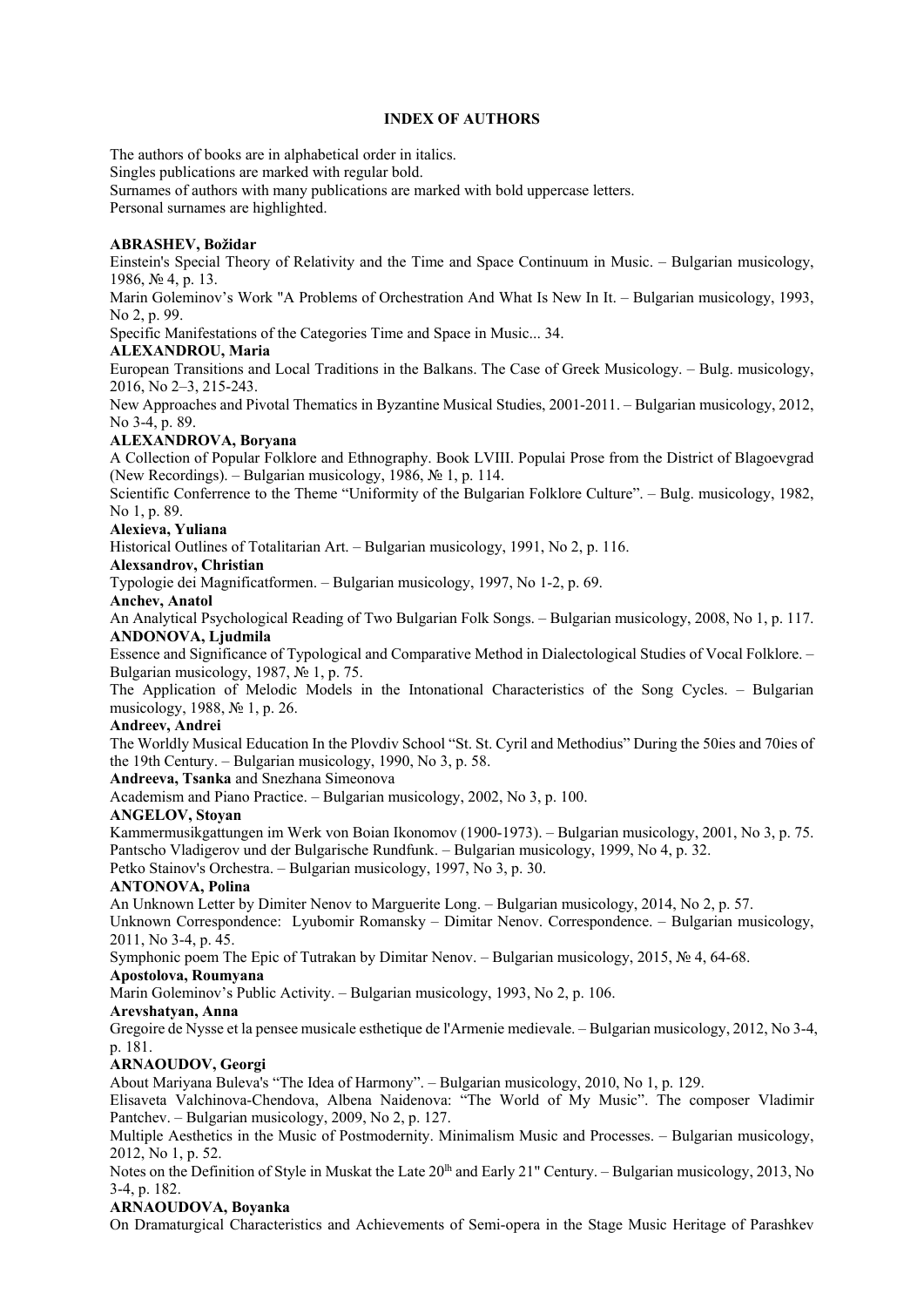Hadzhiev. – Bulgarian musicology, 2012, No 1, p. 30.

Veselin Stoyanov's Operas in the Context of European Music Awareness from the First Half of XX c. – Bulgarian musicology, 2002, No 4, p. 76.

## **ARNAOUDOVA, Nataliya**

Certain Movements in the Evolution of the Term "Style" in the West European Aesthetical Thought.– Bulgarian musicology, 1983, No 3, p. 47.

Style and Culture. – Bulgarian musicology, 1982, No 1, p. 55.

Artistic Style and his Functions in Culture. – Bulgarian musicology, 1988, № 3, p. 35.

Style as an Artistic Value. – Bulgarian musicology, 1989, No 2, p. 59.

The Stylistic Adjustment as a Necessary Component in the Perception of a Musical Work. – Bulgarian musicology, 1988, № 4, p. 54.

## **Artamonova, Yuliya**

On the Archaic Form of Znamennaya Notation (Neumes in the so-called "Iliya's Book"). – Bulgarian musicology, 2012, No 3-4, p. 23.

## **ASENOVA-POPOVA, Margarita**

Georgi Atanasov, But He Is Not "The Maestro". – Bulgarian musicology, 1994, № 4, p. 110.

Religiöse Lieder in alten Lehr- und Liederbüchern. – Bulgarian musicology, 1997, No 4, p. 97.

## **ATANASOV, Asen**

About the Author's Singings of Neofit Rilski (based on source data from the Church-Slavonic song musical manuscripts from the 19-th century at the National Museum Library "Rilski Manastir"). – Bulgarian musicology, 1988, № 1, p. 86.

A Handwrite Manuscript Fragment with late-Byzantine Notation from the History Museum in Sliven. – Bulgarian musicology, 1992, No 1, p. 69.

An Attempt to Entering in the Procedure of Musical Translation (based on the sources from 19th century). – Bulgarian musicology, 2011, No 1, p. 76.

Bulgarian Musical Medieval Studies (1984-1994) Compiled by. – Bulgarian musicology, 1995, No 2, p. 96.

Bulgarian Musical Medieval Studies (2004 - 2014): Bibliography (chronologically). – Bulgarian musicology, 2014, No 4, 105-117.

Bulgarian Musical Medievistic. Studies in the Field of Orthodox Music – the Middle Ages, Renaissance and the New Age (1994-2004). Bibliography. – Bulgarian musicology, 2007, No 3-4, p. 297.

Das Fragment von Sliven: Entziffern, Beobachtungen, Kommentare. – Bulgarian musicology, 2000, No 2, p. 79. 100th Anniversary of Petâr Dinev's Birth. Scientific Studies and Musical Works (1922- 1979). Compiled by ... – Bulgarian musicology, 1990, No 2, p. 97.

Raina Katsarova amid Turia mummers. – Bulgarian musicology, 2016, No 1, 87-90.

Liturgical Works of Dimitar Nenov. – Bulgarian musicology, 2011, No 3-4, p. 116.

*Mariana Dimitrova*: Die Prokeimena in der byzantinisch-slawischen Gesangtradition des Balkans im 14. und 15. Jh. – Bulgarian musicology, 2000, No 4, p. 145.

Musica Antiqua Europae Orientalis. Bibliography of Bulgarian participation. Compiled by…. – Bulgarian musicology, 1988, № 4, p. 84.

Musical Manuscripts in Ohrid and Tirana. – Bulgarian musicology, 2012, No 3-4, p. 81.

Neofit Rilski's Translated Chants (from source data of Church-Slavonic collections of singing manuscripts from the 19 th century at the Rila Monastery National Museum). – Bulgarian musicology, 1988, № 2, p. 111.

New Observations on the Sliven Fragment. – Bulgarian musicology, 1997, No 4, p. 89.

Onto the Musical Terminology in the Byzantine-Slavic Community. Preliminary Observations. – Bulgarian musicology, 2013, No 3-4, p. 41.

Songs, Written With Chrysantos Notation During 19th Century: New Data. – Bulgarian musicology, 2009, No 2, p. 131.

Stiherarion EHAI 817 – a Musical Manuscript from the Bachkovo Monastery. – Bulgarian musicology, 2003, No 1, p. 33.

Elena Vassileva Stoin. Bibliography. – Bulgarian musicology, 2005, No 4, p. 145.

The 110<sup>th</sup> Anniversary of the Birth of Heraklit Nestorov. – Bulgarian musicology, 2007, No 2, p. 211.

The Authors Singings of the Rila Musical Figures (Based on Sourse Data from the Church-Slavonic Song Musical Manuscripts from the 19-th Century in the Library of the "Rila Monastery" National Museum). – Bulgarian musicology, 1990, No 3, p. 91.

The Liturgical Chants in the Music Folklore Archives. – Bulgarian musicology, 2005, No 1, p. 237.

The Musical Manuscripts at the Rila Monastery. – Bulgarian musicology, 2007, No 3-4, p. 209.

The Singer Service (H  $\tilde{a}Uy$ osij tou= Timi/ou Staurou= — 14. IX In The Apostle of Enina. – Bulgarian musicology, 1995, No 3, p. 51.

Translated Chants of Rila Musical Creators (Based on Sourse Data from the Churh-Slavonic Song Musical Manuscripts from the 19-th Century at the "Rila Monastery" National Museum). – Bulgarian musicology, 1990, No 4, p. 104.

"Unsere Fahne ist dreifarbig...". – Bulgarian musicology, 2001, No 1, S. 108.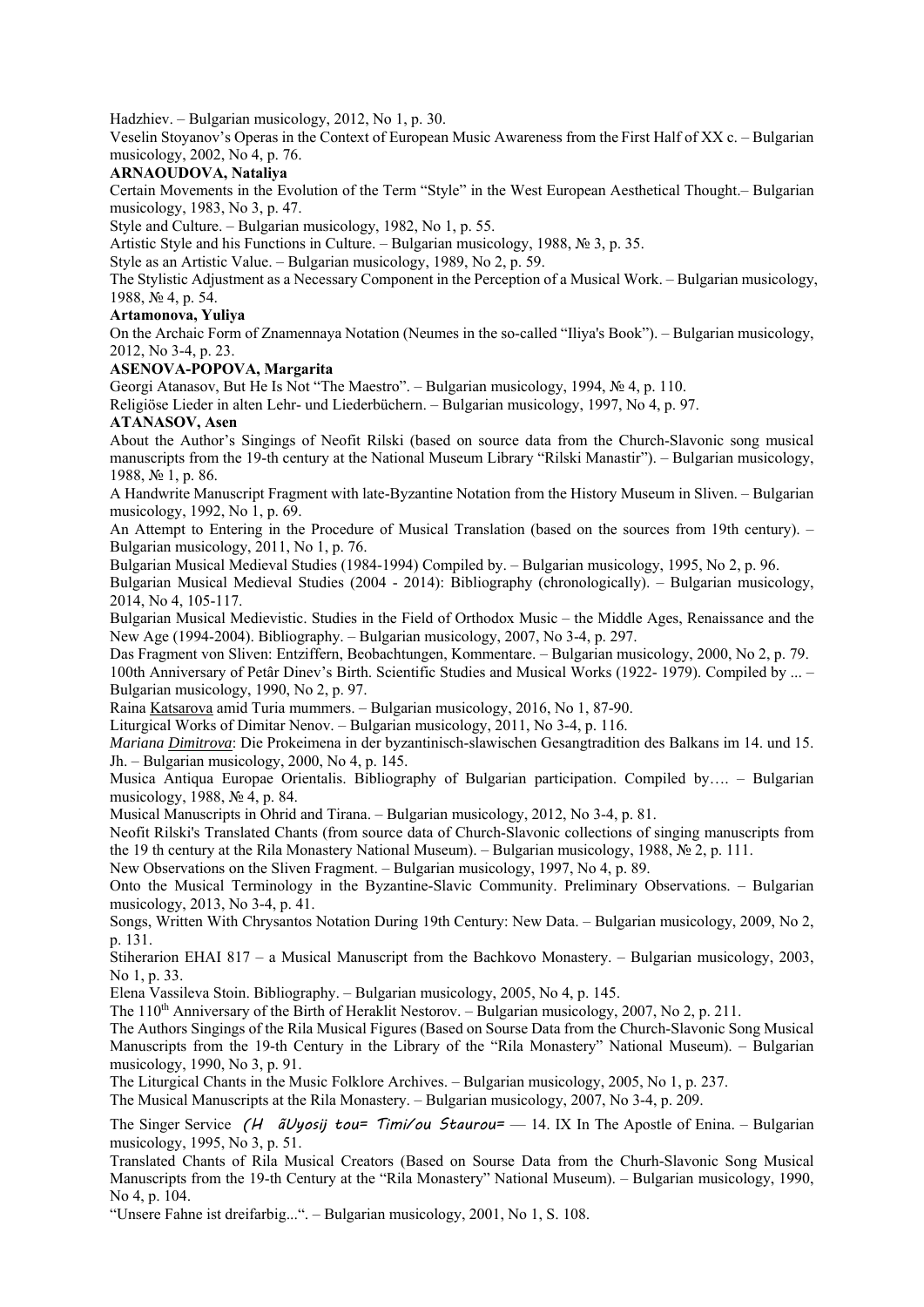20 Jahre Zeitschrift Bulgarische Musikwssenshaft (1977-1996). – Bulgarian musicology, 1996, No 4, р. 87.

# … , Elena Toncheva. In Memoriam. Dimitar Grigorov. – Bulgarian musicology, 2007, No 2, p. 216.

# **Avdala Svetlana**

The Jewish Choral Society – the breach of the canon. – Bulgarian musicology, 2015, No 1, 25-45. **AVRAMOV, Evgenii** 

Petko Stajnov's Harmonious Style. – Bulgarian musicology, 1987, № 2, p. 59.

The Harmonic Style of Lyubomir Pipkov. – Bulgarian musicology, 1989, No 3, p. 47.

**Bakalov, Ivan** 

"Worship to Sound and Porm" (Interview with Polina Antonova). – Bulgarian musicology, 2011, No 3-4, p. 126. **Bakalova, Elka** 

Singers in Late Byzantine and Slavonic painting. – Bulgarian musicology, 1987, № 3, p. 94.

# **BALAREVA, Agapiya**

Ähnliche Erscheinungen und Prozesse in der Chorkultur von Serben, Kroaten und Bulgaren (von den 30-en Jahren des 19. Jh bis zum Ende der Ersten Weltkriegs). – Bulgarian musicology, 1991, No 4, p. 29.

Stoyan Brashovanov and Bulgarian Music Culture. – Bulgarian musicology, 1992, No 4, p. 12.

Choral Activities During the Bulgarian National Revival. – Bulg. musicology, 1983, No 2, p. 70.

Choral activities during the Bulgarian national revival. – Bulg. Musicology, 1983, No 1, p. 32.

Choral Performing In Bulgaria (1926-1944). – Bulgarian musicology, 1985, № 3, p. 60.

Der Anfang vor 100 Jahren. – Bulgarian musicology, 1991, No 4, p. 94.

Marin Goleminov and Bulgarian Choral Culture. – Bulgarian musicology, 1993, No 2, p. 97.

On Genre Peculiarities of the Bulgarian Cantata- and Oratorios and Some Intonations Phenomena and Proceses in Them. – Bulgarian musicology, 1984,  $\mathcal{N}$  4, p. 31.

On Some Problems of Choral Music and Performance. – Bulgarian musicology, 1986, № 2, p. 26.

Pre-hisiory of the State Music Academy. – Bulgarian musicology, 2004, No 4, p. 122.

Secular Vocal Music during the Lale Period of the Bulgarian Renaissance (On the problem of its inclusion in the context of the national spritual culture. – Bulgarian musicology, 1988,  $\mathcal{N}$  2, p. 25.

Petko Staynov and the Bulgarian Musical Culture. – Bulgarian musicology, 1997, No 3, p. 7.

The Bulgarian Academy of Sciences And Her Members About Music. – Bulgarian musicology, 1994, № 4, p. 12. The Bulgarian Academy of Sciences And Her Members About Music. – Bulgarian musicology, 1994, No 4, p. 3. The Choral Ballads of Petko Staynov. – Bulgarian musicology, 1987, № 2, p. 9.

"The Contemporary Bulgarian Popular Youth Song with Social-Political Motifs". – Bulg. musicology, 1982, No 1, p. 93.

The Musical Publicism In Bulgaria From The Liberation To The End Of 19th Century. – Bulgarian musicology, 1993, No 3, p. 8.

Union of the Bulgarian Folk Choirs (Bulgarian Singers Union). – Bulgarian musicology, 1985, № 2, p. 32.

Urban Musical Culture During The Bulgarian National Revival. – Bulgarian musicology, 1995, No 1, p. 18.

## **Balinova, Svetlana**

M. V. Lisenko and the Bulgarian Music Culture. – Bulgarian musicology, 1992, No 3, p. 80.

## **Ban, Brankica**

Musical Life in Osijek Viewed through the Activities of Music Societies in the Parish Church of St. Michael the Archangel in Tvrđa. – Bulg. musicology, 2016, No 2–3, 61-68

# **Beimel, Thomas**

"Dincolo de vise" – Jenseits der Träume Skizzen zu einem "Nichtwerk" von Ulpiu Vlad. – Bulgarian musicology, 1998, No 4, p. 3.

# Belluscio, Gianni

The Italo-Albanian Kalimera of the Parco Pollino in Calabria. – Bulg. musicology, 2016, No 2–3, 69-85.

# **Bibina, Yordanka**

In Search of a New Cultural Ideniitiy (Between the Balkan and the European). – Bulgarian musicology, 1997, No 3, p. 90.

# **Bikova, Maria**

Paul Hindemith's Harmonic System: An Attempt to Reconsider the Rules in Musical Art. – Bulgarian musicology, 2014, No 2, p. 91.

# **BIKS, Rozaliya**

… And in the Bulgarian Opera Theatre. – Bulgarian musicology, 1986, № 2, p. 70.

An Event in our Opera Literature. – Bulgarian musicology, 2002, No 1, p. 111.

Mariya Barbieri: Bulgarian Singers on the Croatia Opera Stage. – Bulgarian musicology, 2008, No 1, p. 154.

Do You Remember? – Bulgarian musicology, 2004, No 4, p. 126.

Four of Decades on 2l Krakra Street. – Bulgarian musicology, 1999, No 3, p. 18.

Nikolai Ghiaourov in the World Opera Theatre. – Bulgarian musicology, 1984,  $\mathcal{N}_2$  2, p. 53.

Marin Goleminov and Bulgarian Operatic Theater. – Bulgarian musicology, 1993, No 2, p. 102.

In Memory of Genčo Gajtandžiev 1935-2010. – Bulgarian musicology, 2010, No 2-3, p. 217.

Venelin Krâstev and the Bulgarian Opera Theater. – Bulgarian musicology, 2010, No 1, p. 5.

Music in Bulgarian Drama Theatre (until 1944). – Bulgarian musicology, 1985, № 2, p. 45.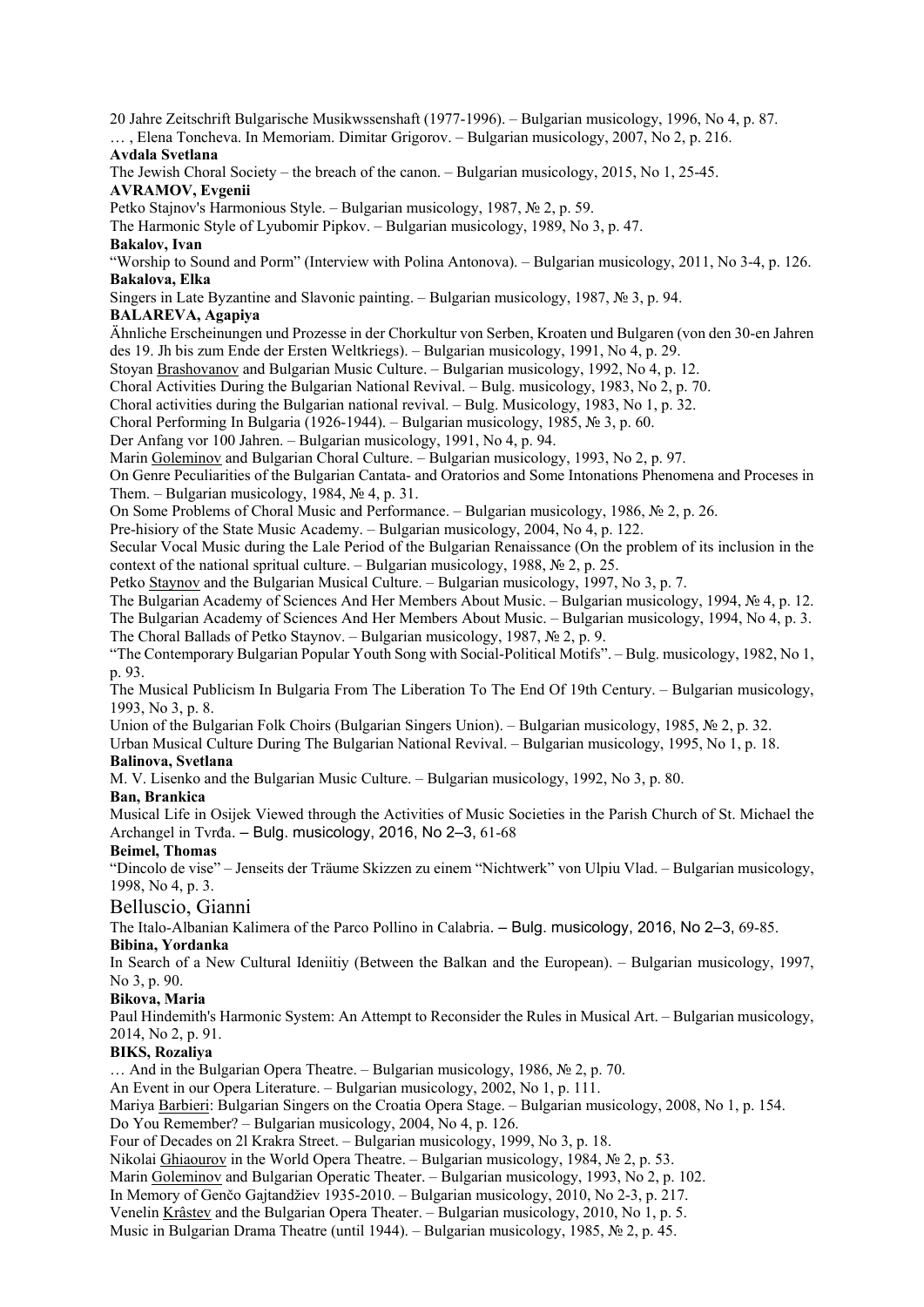Opera at the foot of the Hills Plovdiv's Opera at the Age of Fifty. – Bulgarian musicology, 2003, No 2-3, p. 13. Petko Staynov – The Public Figure. – Bulgarian musicology, 1997, No 3, p. 12.

Petko Staynov's Publicism. – Bulgarian musicology, 1987, № 2, p. 33.

The "Maestro" and the Bulgarian Opera Theatre.– Bulg. musicology, 1982, No 3, p. 65.

The Bulgarian Opera Theatre Outside the Capital. – Bulgarian musicology, 1988, № 1, p. 72.

The Formation of an Opera Theatre in Bulgaria and Roumania. Parallels. – Bulgarian musicology, 1990, No 1, p. 18.

The Interaction between the Russian and the Soviet Producer's and Staging Thought and thc Bulgarian Opera Theatre. – Bulgarian musicology, 1985,  $\mathcal{N}_2$  3, p. 71.

The Opera Staging out of the Capital. – Bulgarian musicology, 1984, № 4, p. 52.

The Soviet Opera in Bulgaria. – Bulgarian musicology, 1986, № 4, p. 48.

Anelia Yaneva: Choreography Approaches and Gave Transformations in Ballets from the Classical Repertoire (One Meaningful and Effective Mega-Ambition in Bulgarian Baletology). – Bulgarian musicology, 2010, No 1, p. 126.

## **BINCHAROVA, Nina**

About the Orthodox Spiritualily in the Works of Ivan Spassov in the 90s [of the XX c.]. – Bulgarian musicology, 2003, No 1, p. 11.

Erste Beobachtungen über die inhaltliche und kompositionclle Struktur der Heiligen bulgarischen Liturgie, Miserere, Eine kleine Osternmusik über die Leiden, den Tod und die Auferstehung Christi von Ivan Spassov. – Bulgarian musicology, 1999, No 3, p. 35.

## **Bleier, Katharim**

Klavier/Spiel/Arten (Piano/Play/Approaches). – Bulgarian musicology, 2014, No 4, 29-37.

#### **Bocheva, Stefka**

Die bulgarischen Metrorhythmen im Klavieralbum für Kinder und Jugendliche von Nikolai Kaufmann. – Bulgarian musicology, 2000, No 4, p. 140.

#### **BOGDANOVA, Yanina**

New Elements in Petko Staynov's Symphonic Music after September 9, 1944. – Bulgarian musicology, 1987, № 2, p. 97.

To the Question or the Typology of Bulgarian Symphony in the First Decade after September 9, 1944. – Bulgarian musicology, 1989, No 1, p. 24.

## **Božova, Nely**

The Iialian Repertoire of Peter Raichev in the Years Between) the World Wars. – Bulgarian musicology, 2001, No 1, p. 88.

## **BONCHEVA, Manuela**

Academism and Music Practices with the Participation of Traditional Instruments. – Bulgarian musicology, 2002, No 3, p. 46.

Der Baum als Sinnbild des traditionellen Musikinstruments. – Bulgarian musicology, 1999, No 3, p. 106.

Semantic Asprcts of Shape, Material and Sound in Some Traditional Instruments. – Bulgarian musicology, 2004, No 3, p. 79.

The Work of Ivan Kachulev – A Topic to be Continued. – Bulgarian musicology, 2006, No 3, p. 76.

## **BOTUSHAROV, Luben**

"All she did was in Good Faith". An Interview with Elena Stoin. – Bulgarian musicology, 2005, No 4, p. 117. Das semantische Dreieck und einige Auffassungen in der Wiener Musikwissenschaft. – Bulgarian musicology, 1999, No 2, p. 157.

Der Schlüssel ist der Stil (zum 45 Jahrestag der Gründung des Nationalen Folkloreensembles "Philipp Kutev"). – Bulgarian musicology, 1996, No 4, р. 80.

Stoyan Djudjev und die terminologie der ungleichteiligen taktarten. – Bulgarian musicology, 2004, No 1, p. 52. From the Rachenitsa to the Landler and Back. – Bulgarian musicology, 1997, No 3, p. 63.

"In the name of those who come to the science..." (сonversation). – Bulg. musicology, 2017, No 1, 5-19.

Music as a Revolution of the Spirit. – Bulgarian musicology, 1990, No 2, p. 115.

On the 70th Anniversary of Todor Dzhidzhev. – Bulgarian musicology, 1998, No 1, p. 92.

Orale Kultur und Akademismus oder über das mündliche Bilden der Begabung und den Wissensgarten. – Bulgarian musicology, 2002, No 3, p. 51.

So, What Does Cultural Identity Mean? – Bulgarian musicology, 2003, No 4, p. 21.

The Problem of Variants and Vasil Stoin's Heritage. – Bulgarian musicology, 1991, No 2, p. 77.

"Vergleichend Systematischen Musikwissenschaft". – Bulgarian musicology, 1996, No 2, p. 104.

With Respect. – Bulgarian musicology, 2003, No 4, p. 7.

## **BOYADZHIEVA-LOUIZOVA, Maria**

Academizacion and the Academic Institution "History of Bulgarian Music" . – Bulgarian musicology, 2002, No 3, p. 106.

Aspects ot Modem Bulgarian Cultural identity. – Bulgarian musicology, 2003, No 4, p. 221.

Lazar Nikolov in the Mirror of Contemporary Music. – Bulgarian musicology, 1998, No 2, p. 57.

## **BOYADZHIEVA-NIKOLOVA, Georgita**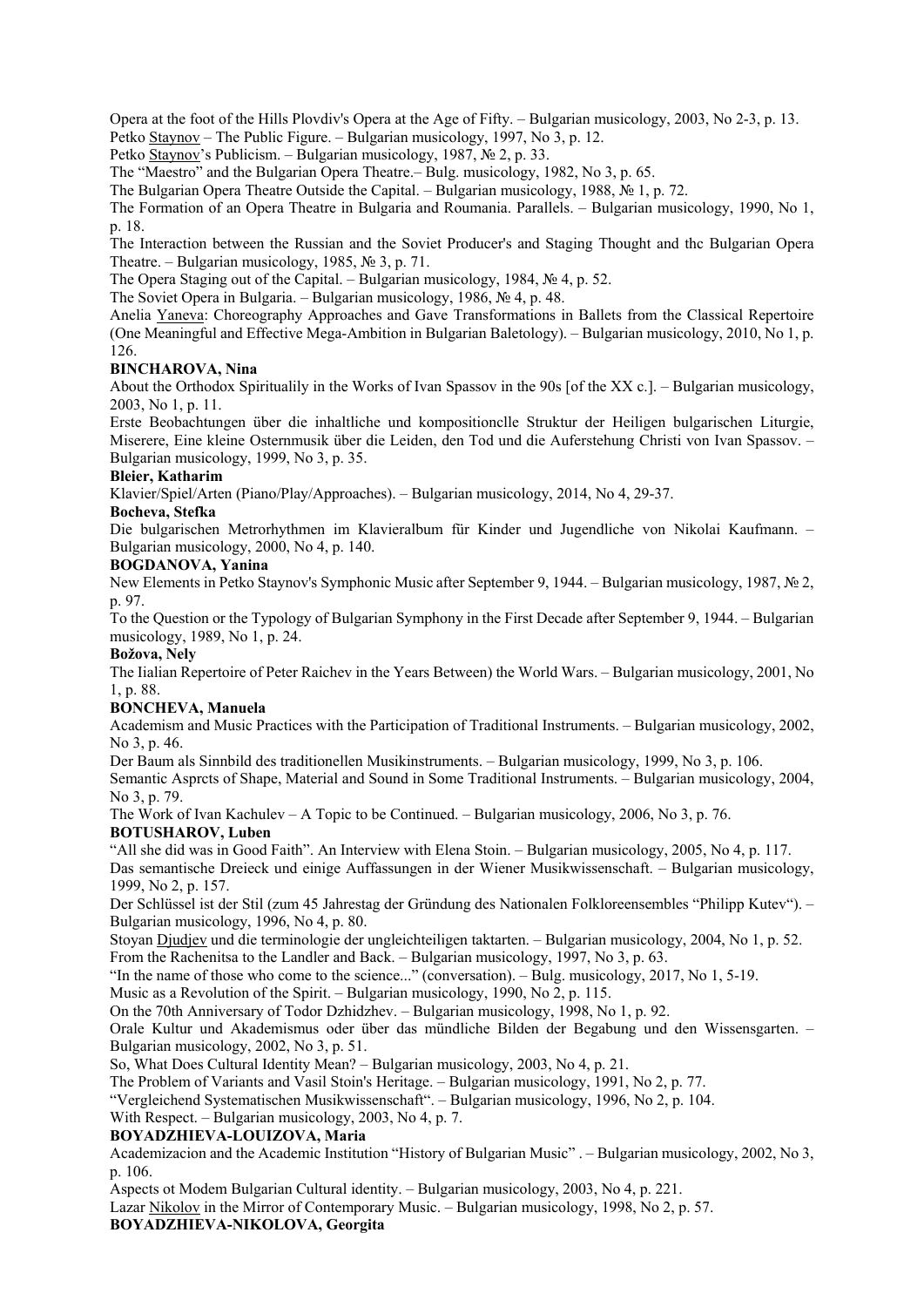Vasil Kazandjiev "Kaleidoscope" for Clarinet, Cello and Piano. Performer's Reading and Interpretation of Ideas. – Bulgarian musicology, 2013, No 1, p. 65.

Stylistic and interpretational specifics of Vassil Kazandjiev's chamber works for winds, strings and piano, composed up to 1997. – Bulgarian musicology, 2014, No 3, 17-36.

#### **Bozduganova, Svoboda**

Contrabass in Jazz Music Making. – Bulgarian musicology, 2012, No 2, p. 101.

## **BOZHIKOVA, Milena**

Die Formen in der Musik Vassil Kazandshievs der 60-er Jahre (Statik und Dynamik der offenen Form). – Bulgarian musicology, 1991, No 4, p. 51.

Die Reduktionsmethode von Heinrich Schenker an Beispielen aus der bulgarischen Musik. – Bulgarian musicology, 1999, No 2, p. 79.

Monography about Lazar Nikolov – planned manuscript by Angelina Petrova. – Bulgarian musicology, 2002, No 4, p. 162.

Musical Dictates of the 20th Century. – Bulgarian musicology, 2007, No 1, p. 95.

Dimitâr Nenov and the Archive. – Bulgarian musicology, 2011, No 3-4, p. 5.

Dimitâr Nenov and the Existentialism. – Bulgarian musicology, 2011, No 3-4, p. 93.

Heinrich Schenker und seine Diagnose für die musikalische Vollkommenheit. – Bulgarian musicology, 1996, No 3, p. 52

Silence and Repetitiveness by Samuel Beckett in the Music of Morton Feldman. – Bulgarian musicology, 2009, No 3-4, p. 156.

The Identity of Bulgarian Music Abroad: Emigré Music before the 1990s. – Bulg. musicology, 2016, No 2–3, 159-168.

## **Bozhova, Nelly**

Vocal Pedagogy in Varna. – Bulgarian musicology, 2003, No 2-3, p. 226.

#### **Brashovanova, Lada**

The Bulgarian Musical Creativity and Performance Reflected in the German Musical Journals Between 1920-1960. – Bulgarian musicology, 1992, No 1, p. 82.

## **BRATANOVA, Radka**

Ancient Singing Style in Vocal Practis of Bessarabia Bulgarians. – Bulgarian musicology, 2011, No 1, p. 50.

Dynamics of the Development of the Byphony in the Town of Nedelino. – Bulg. musicology, 1983, No 4, p. 87. **BUCHANAN, Donna** 

Balkan Circuits, Ottoman Orbils, and Popular Music in the EU "Accession States": A Comparative Case Study. – Bulgarian musicology, 2003, No 4, p. 53.

Bibliography of Bulgarian Traditional Music in English Language Sources. – Bulgarian musicology, 1993, No 3, p. 78.

## **BUKUREŠTLIEV, Mihail**

About Certain Problems of the Contemporary Children's Song Folklore. – Bulg. musicology, 1982, No 4, p. 58. Das Interesse für die Musikfolklore für Kinder. – Bulgarian musicology, 1999, No 3, p. 95.

Folk Songs of the Bulgarians from the Ukrainian and the Moldavian SSR.– Bulg. Musicology, 1983, No 3, p. 92. Ivan Kachulev's Note Textbook for Duduk (Wooden Pipe). – Bulgarian musicology, 2006, No 3, p. 100.

Raina Katsarova's Contribution In Finding, Publishing and Studying Children's Folklore. – Bulgarian musicology, 1984, № 3, p. 74.

Raina Katsarova's Contribution In Finding, Publishing and Studying Children's Folklore. – Bulgarian musicology, 1984, № 3, p. 74.

The Chaplets: A Interesting Part of Contemporary Children) Musical Folklore. – Bulgarian musicology, 1992, No 2, p. 92.

Vasil Stoin's Contribution to Folk Music for Children. – Bulgarian musicology, 1991, No 2, p. 84. **BULEVA, Mariyana** 

Gencho Gaytandjiev's 80th anniversary (1935-2010) . – Bulgarian musicology, 2015, No 1, 64-74.

Das bulgarische Kinder und Schullied seit 1878 bis zu den 40-er Jahre des 20. Jh. Aspekte der tonhöhegebundenen Denkweise und der musikalisch- poetischen Synthese. – Bulgarian musicology, 1996, No 1, p. 45.

Ethos, pathos and logos of sound repetition in Petko Staynov's choral ballads. – Bulg. musicology, 2016, No 4, 72-81.

Harmonious Thinking in the Grotesque Suite "Bai Ganiu" as Music-Linguistic Manifestaton of the Comic in Veselin Stoyanov's Music. – Bulgarian musicology, 2002, No 4, p. 55.

Let's Open Parashkev Hadjiev's Harmony Students Book. – Bulgarian musicology, 2012, No 1, p. 22.

Lubomir Pipkov's Invention. – Bulgarian musicology, 2014, No 2, p. 22.

Lyubomir Pipkov's Harmony. – Bulgarian musicology, 2004, No 4, p. 46.

New Way to Roods of National Identity. – Bulgarian musicology, 2012, No 2, p. 114.

*Prof. Assen Diamandiev*'s Centenary. – Bulg. musicology, 2016, No 4, 101-103.

Repetition in music and toccata. – Bulg. musicology, 2015, No 3, 25-40.

The Harmony of Vesselin Stoyanov: An Outline of the Problem of Musical Thinking as a Sign of Cultural Identity. – Bulgarian musicology, 2003, No 4, p. 155.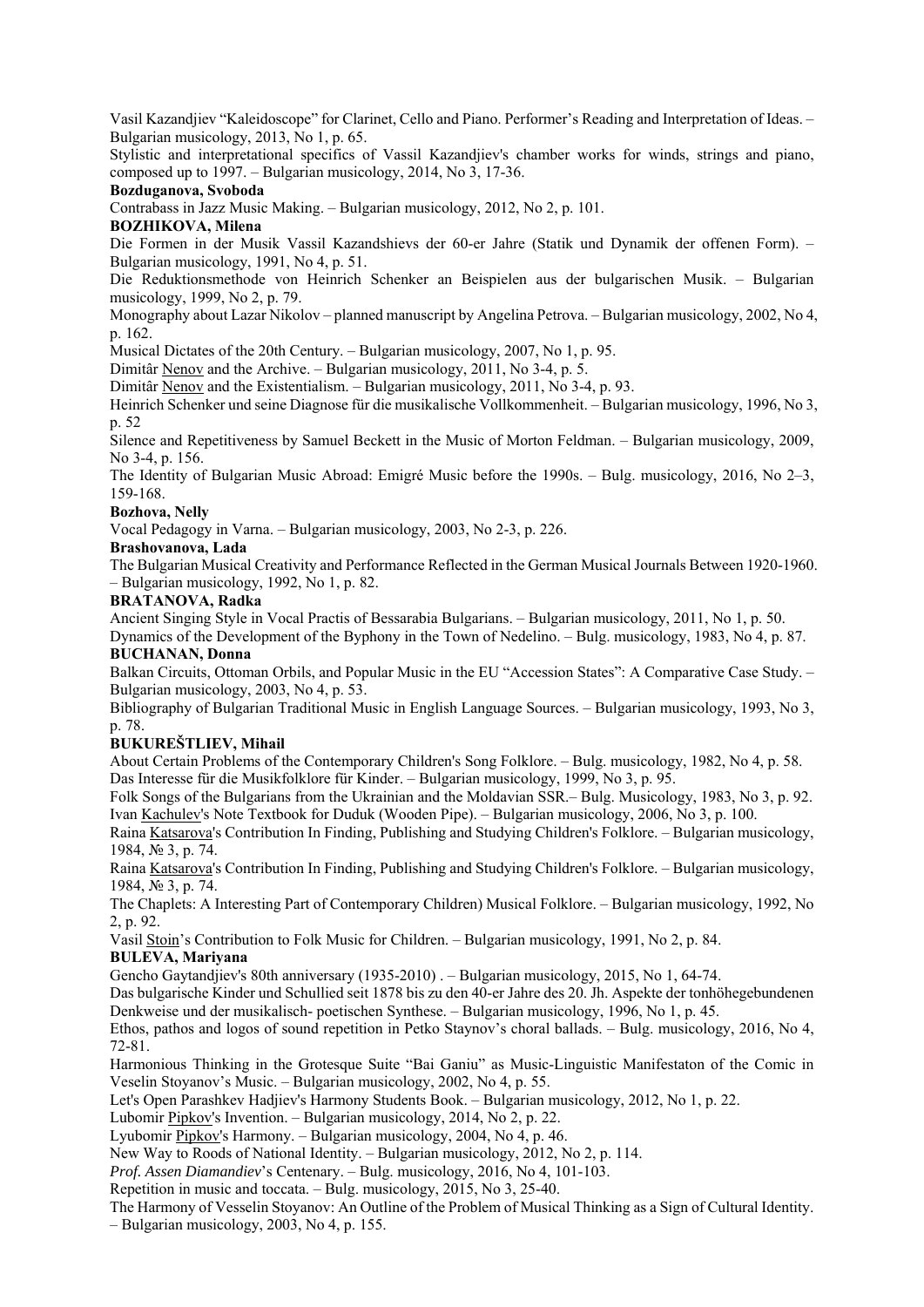"The St. Peterburg Offering to Mozart" (Musical and Theoretical Travel Notes). – Bulgarian musicology, 2011, No 2, p. 83.

The Term "Harmony" – Spheres and Modes of Its Appearance in Antiquity and the Middle Ages. – Bulgarian musicology, 2008 , No 3-4, p. 24.

Three Books by Tomi Kurklisiyski. – Bulgarian musicology, 2007, No 2, p. 186.

*Kristina Yapova*: Liturgicality and Musical Thought: Examples from the Work of Dobri Hristov. – Bulgarian musicology, 2008, No 1, p. 147.

Wertaspekte und Informationsinhalt der Gattung Kuider- und Schullied im Kontext der Musikkultur. – Bulgarian musicology, 1996, No 4, p. 52.

## **Chiharo, Tsukamoto**

The Chiselled Out Sound and Its Influence. – Bulgarian musicology, 2004, No 3, p. 13.

# **Chobanova, Joanna**

Concepts for the development of mental and musical abilities of students through education. – Bulgarian musicology, 1987, № 3, p. 93.

## **CHRISTOFF, Dimiter see also Hristov, Dimit**â**r**

Composers Reflections on the Modern Life. – Bulgarian musicology, 2006, No 1, p. 29.

Das kreative Phänomen bei Pantscho Vladigerov. – Bulgarian musicology, 1999, No 4, p. 15.

Marin Goleminov's Music As A Mental Essense. – Bulgarian musicology, 1993, No 2, p. 89.

Monody and Composer's Intentions Today. Chanching Historical Appraisals. – Bulgarian musicology, 2005, No 2, p. 86.

Musicology in the System of Science. – Bulgarian musicology, 1992, No 2, p. 32.

Music-Scientific Institutional Construction. – Bulgarian musicology, 2009, No 3-4, p. 116.

Petko Staynov's Symphonic Visions. – Bulgarian musicology, 1997, No 3, p. 18.

Technique of the Musicologist's Manuscript. An Attempt At Entering Into Fundamentals of the Musicologist's Creative Process (In the Form of Polite Advices to the Young Musicologist). – Bulgarian musicology, 1993, No 1, p. 66.

"The Heavy Gasp Of Our Folk Songs" (P. P. Slavejkov) - A Probables Stocks And Reasones. Semantic Transgresion Demonstrated On The Example Of Bulgarian Folk Song "Grozdanka i Bogdan vojvoda". – Bulgarian musicology, 1993, No 4, p. 34.

30th International Conference of the International Council for Traditional Music. – Bulgarian musicology, 1990, No 1, p. 100.

## **CHRISTOZOV, Hristo**

Computer Modelling of Musical Problems. – Bulgarian musicology, 1986, № 4, p. 67.

Contemporary Studies of the Educational Process in Music. – Bulgarian musicology, 1990, No 1, p. 93.

Contemporary Study of Musical Perception. – Bulgarian musicology, 1988,  $\mathcal{N}_2$  3, p. 98.

## **Dănilă, Zamfira**

On the International Musicological Conference "Musical Romania and the Neighbouring Cultures: Traditions – Influences – Identities", Iaşi, 4–7 July 2013. New Directions in Romanian Musicological Research. – Bulg. musicology, 2016, No 2–3, 244-250.

## **DANOVA, Diana, see also DANOVA-DAMYANOVA, Diana**

Collection "Bulgarian Historical Musicology: Approaches and Concrete Research". – Bulgarian musicology, 2006, No 2, p. 120.

On the Experimental Studio for Contemporary Music. – Bulgarian musicology, 2008, No 2, p. 82.

The International Festival of Contemporary Music *Musica Nova* - Sofia and Its Message. – Bulgarian musicology, 2007, No 2, p. 144.

The International Festival of Contemporary Piano Music ppIANISSIMO (1998-2006). – Bulgarian musicology, 2008, No 1, p. 90.

… and Maria Kumichin, Art Studies: Archives and Perspectives. – Bulgarian musicology, 2009, No 1, p. 100. **DANOVA-DAMYANOVA, Diana** 

Documents concerning trips and fieldworks by the staff of the Department of Folk Music, Institute of Music, in the 1960s. – Bulg. musicology, 2016, No 4, 27-39.

Musical and Cultural Practice. – Bulgarian musicology, 2016, No 1, 102-107.

## **Dean Geoffrey**

A Bulgarian Orpheus: Lazar Nikolov and Orphic Intersubjectivity. – Bulgarian musicology, 2015, No 1, 46-63. **Deltschev, Krassimir** 

Eine österreichisches Emblem des Barocks. – Bulgarian musicology, 2001, No 1, p. 104.

#### **Demerdzhiev, Nikolay T.**

Music Schools in International Comparison. – Bulg. musicology, 2016, No 2–3, 176-195.

#### **Demetriou, Christiana**

A New Approach to the Musical Work and Life of Hieronymus Tragodistes (Abstract). – Bulgarian musicology, 2012, No 3-4, p. 216.

## **Denev, Lubomir Lubomirov**

Occurrence and identification of conductorial problems during a symphony orchestra's recording session. – Bulg.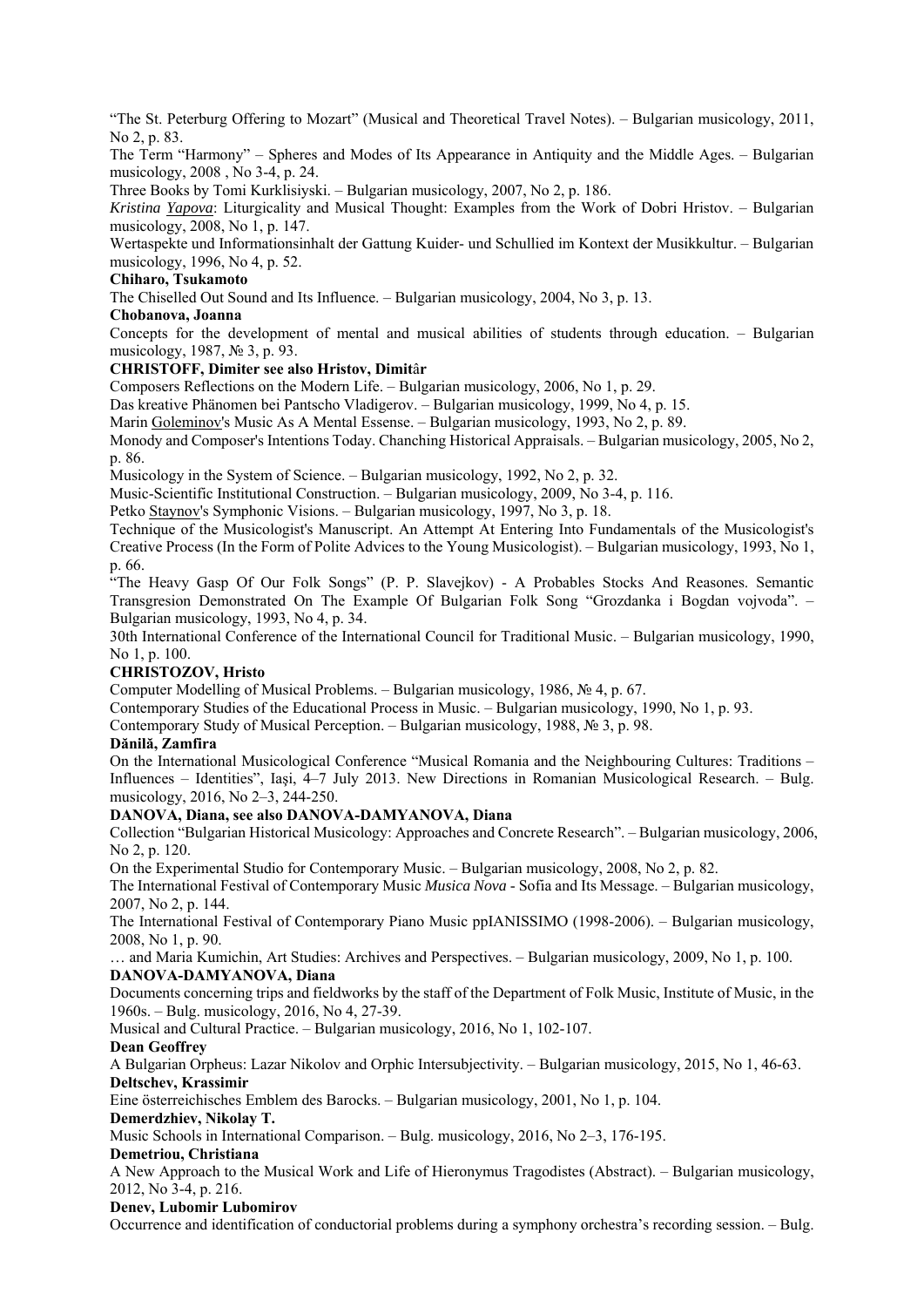## Musicology, 2017, No 2, 58-79.

## **DENKOVA, Galina**

A take on the 'orchestrated' musical and artistic side of National Folklore Festivals in Koprivshtitsa and their political uses under Communism. – Bulg. musicology, 2017, No 1, 44-60.

The Rite Lazaruvane [St Lazar's Day] in Sofia Region Today. – Bulgarian musicology, 2010, No 1, p. 85.

The Rite Lazaruvane [St Lazar's Day] from the Shopluk Region at the stage context. – Bulgarian musicology, 2011, No 1, p. 58.

## **Despodov, priest Georgi**

The Theology Significance of Communion Chants. – Bulgarian musicology, 2009, No 3-4, p. 37.

**Deutsch, Werner A.** und Födemayr, Franz

Zur Forschungsslrategie der vergleichend-systematischen Musikwissenschaft. – Bulgarian musicology, 1999, No 2, p. 5.

# **Diamandiev, Andrey**

Angelina Petrova: Cognitive Approaches to Ear for Music and Musical Memory. – Bulgarian musicology, 2015, № 4, 111-117.

## **DICHEVA, Valentina**

An Attcmps to Obtain Musical and Psychological Knowledge from the Theory of the Middle Ages (IX-XVI Century). – Bulgarian musicology, 1986, № 4, p. 130.

Die Gesellschaft der bulgarischen Komponisten "Gegenwartsmusik". Satzung. – Bulgarian musicology, 2000, No 1, p. 6.

Die Imitatiorutheörie und ihr Einfluss auf die Programmromantik. Genrebildung unter dem Einfluss ausaermuaikalischer Erscheinungen. – Bulgarian musicology, 1991, No 4, p. 92.

On The Musucal Denomination As A Sign Objekt Of Study (The Problem Of Titles In Bulgarian Music). – Bulgarian musicology, 1994, No 2, p. 71.

Some Notes on the Socio-Cultural Movement on the Term "Program Music". – Bulgarian musicology, 1989, No 3, p. 66.

Space in the Musical Work. – Bulgarian musicology, 1986, № 4, p. 129.

Subjekte der Genrekausalität in der bulgarischen Berufsmusik. – Bulgarian musicology, 1997, No 1-2, p. 71. **DIEVA, Yordanka** 

International Folklore festival Burgas '82. – Bulg. Musicology, 1983, No 1, p. 102.

On the Track of a Forgotten Ritual in the Rhodopes. – Bulgarian musicology, 1985, № 1, p. 85.

## **Dikova, Elena**

Romantic pieces for piano and orchestra in Anion Dikov's repertoire. – Bulgarian musicology, 2015, № 4, 46-63. **Dimitriou, Kiriakos** 

Fundamental Compositional Approaches to Polychoral Style Based upon Zarlino's System (Le istitutioni harmoniche). Vertical Voice Relationships. – Bulgarian musicology, 2010, No 1, p. 64.

## **Dimitrova, Maria**

Boris L. Pasternak's World of Music. – Bulgarian musicology, 1990, No 3, p. 87.

## **DIMITROVA, Mariana**

"Bolgarskij Rospev" in the Context of a Manuscript from the End of the 17th Century. – Bulg. musicology, 1982, No 1, 120.

Divine Services about Bulgarian Saints in the Old-Russian Musical Tradition. – Bulg. musicology, 1983, No 4, p. 49.

Svetlana Kujumdzieva: "John Koukouzeles' Sticherarion. The Formation of the Notated Anastasimatarion". – Bulgarian musicology, 2007, No 2, p. 179.

Klara Mechkova: The Eight-Mode System of Byzantine Music as Reflected in Primary Theoretical Texts. Tetraphony. – Bulgarian musicology, 2010, No 4, p. 106.

The "Bolgarskij Rospev" Repertoire in Joseph Kreinitski's Collection from 1677. – Bulgarian musicology, 1989, No 2, p. 75.

The Proceimena in the Byzantine Music Manuscripts from the 14th and 15th Century. – Bulgarian musicology, 1995, No 1, p. 53.

Theta Notation in Byzantine and Slavonic Manuscripts (11<sup>th</sup>-13<sup>th</sup> Centuries). – Bulgarian musicology, 2007, No 3-4, p. 4**5.**

Zur Frage der Aufnahme der mündlichen Tradition des Kirchen gesangs in die byzantinischen Handschriften des 14. Jh. – Bulgarian musicology, 1996, No 3, p. 65.

Zur Frage der Typologie der Groß-Skit Kloster-Musik man uskripte. – Bulgarian musicology, 1991, No 3, p. 8. **DIMOV, Ventsislav** 

A new book by the ICTM Study Group for Music and Dance in Southeastern Europe. – Bulgarian musicology, 2015, No 1, 112-121.

Bulgarian "Academic Musicians" in the Field of World Music. – Bulgarian musicology, 2002, No 3, p. 71.

Early Recordings of Traditional Bulgarian Instruments (Scientific and commercial recordings on LPs of traditional aerophone instruments from Bulgaria made in the first half of the 20. century). – Bulgarian musicology, 2006, No 3, p. 95.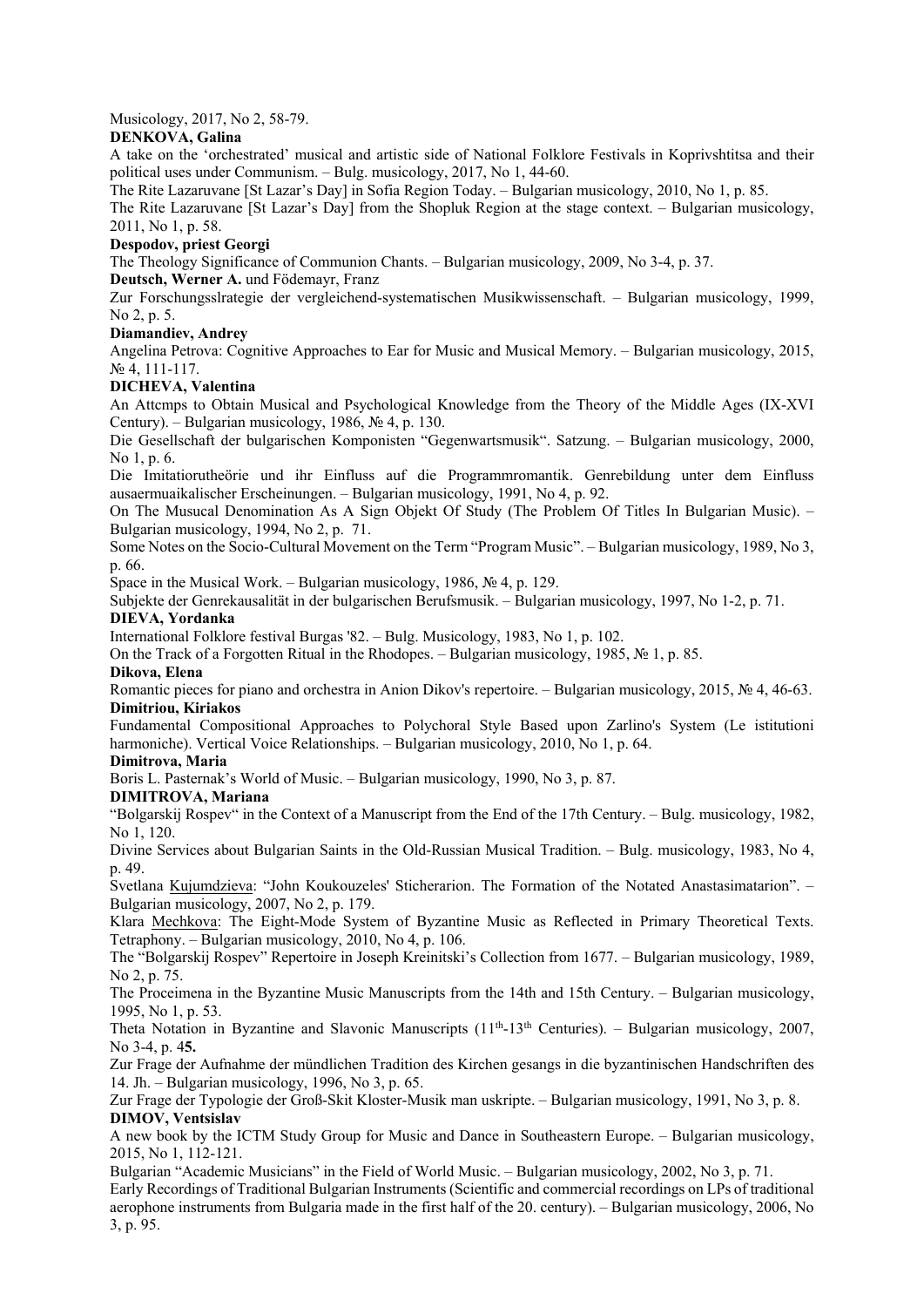In Memory of Gencho Gaytandjiev 1935-2010. – Bulgarian musicology, 2010, No 2-3, p. 217.

International Council for Traditional Music (ICTM) and the new priorities of the Bulgarian ethnomusicology. – Bulgarian musicology, 2015, No 1,75-83.

Raina Katsarova and the earliest fieldwork recordings of traditional music from Bulgaria. – Bulgarian musicology, 2016, No 1, 33-66.

Media Music in the Object Area of Ethnomusicology. – Bulgarian musicology, 2010, No 2-3, p. 23.

On Some Current Uses of Music in Media (The Media Wagner: Deconstructive Decays or New Syntheses?) . – Bulgarian musicology, 2014, No 2, p. 67.

On Some Ideological Aspects of Bulgarian Ethnopop Music. – Bulgarian musicology, 1999, No 1, p. 45.

On the Musical Collage at an Approach in World Music. – Bulgarian musicology, 2001, No 2, p. 138.

Oriental Images amd Orbits in Music Recorded in Bulgaria During the First Half of the 20th Century. – Bulgarian musicology, 2005, No 3, p. 136.

Roma Music in Research Recordings. – Bulgarian musicology, 2008, No 2, p. 163.

Antoaneta Radoslavova-Doicheva: Music in Bulgarian Radio (1930-1944). – Bulgarian musicology, 2012, No 1, p. 105.

Society for Ethnomusicology in Atlanta, Georgia, USA, November 16-20, 2005. – Bulgarian musicology, 2006, No 4, p. 118.

Studies of Recorded Music in Bulgaria During ihc First Half of 20 Ccniun Archives and Collections. – Bulgarian musicology, 2005, No 1, p. 172.

The Zurna Music in Music Industry. – Bulgarian musicology, 2010, No 1, p. 47.

Three Books about the Radio Formats and Radio Profiles around the World. – Bulgarian musicology, 2010, No 2-3, p. 206.

Two CD. – Bulgarian musicology, 2007, No 2, p. 191.

Zurnas and Nationalism. – Bulgarian musicology, 2003, No 4, p. 187.

*…* and Lozanka Peycheva. A life would not suffice for the affectionfor the singing Bulgarian people. – Bulgarian musicology, 2015, No 2, 3-34.

… and Lozanka Peicheva. To Atlanta and... Forward. Bulgarian Participation in the 50th Annual Conference of the Society for Ethnomusicology in Atlanta, Georgia, USA, November 16-20, 2005. – Bulgarian musicology, 2006, No 4, p. 118.

#### **Dinolov, Ljubomir**

Pantscho Vladigerov als Interpret seiner eigenen Musik. – Bulgarian musicology, 1999, No 4, p. 20.

#### **Dončev, Dončo**

Emanuil Manolov in the Memories of His Contemporaries. – Bulg. musicology, 1984, № 1, p. 76.

# **Dosev, Ljuben**

To Chicago and Back … After 103 Years. – Bulgarian musicology, 2002, No 3, p. 59.

**Dotsinski, Asen** 

A Memoir for Vasil Stoin. – Bulgarian musicology, 1991, No 2, p. 99.

## **DRAGANOVA, Rositsa**

Aspects of Modern terminology and the Current Music Program in the Bulgarian Schools of General Educational (On Materials of the Practice in Elementary Schools). – Bulgarian musicology, 2009, No 3-4, p. 186.

Estai de Modélisation des Pratiques Concertantes en Bulgarie Contemporaine. – Bulgarian musicology, 1999, No 3, p. 53.

*Lilia Kracheva*: Pieces of Music and Performing Practices: music-cultural models. – Bulg. Musicology, 2017, No 2, 83-86.

Lullabies in music-cultural past. – Bulgarian musicology, 2015, № 4, 21-35.

Lullaby as Ihe Subject of Musical Terminology. – Bulgarian musicology, 2013, No 3-4, p. 134.

Mailing Lists or Melomanic in the Conditions of Internet. –Bulgarian musicology, 2002, No 2, p. 81.

MP3 or the Changing Patterns of Mustc Mating and Music perception (one non-specific example). – Bulgarian musicology, 2001, No 2, p. 111.

Musical and Cultural Practice. – Bulgarian musicology, 2016, No 1, 96-99.

On Paradigm Shifts, Music Making and Elementary Musical Pedagogy – Practice and Modernity. – Bulgarian musicology, 2007, No 2, p. 69.

Polyphonic Phenomena and Imagery in Pancho Vladigerov's Piano Plays. – Bulgarian musicology, 1989, No 3, p. 34.

Spezifik der zyklischen Ansichten in der Musik. – Bulgarian musicology, 1997, No 1-2, p. 197.

The Ideas of Music-Making, Composer's Work and Perfonnance Practices in the Context of the Contemporary Research in Musicology. – Bulgarian musicology, 2011, No 2, p. 3.

The Musical Performance as a Problem of the Musical Theory. – Bulgarian musicology, 1999, No 1, p. 110. The Urban Instrumental Traditional Practice and the Orchestra Culture in Bulgaria (from the middle of the 19th – to the end of the 20th c.) — One Book, its History and Necessity. – Bulgarian musicology, 2001, No 3, p. 112. To the Problem of Cyclic Development of Art Historical Protest: An Attempt to Define the Cyclic Idea. – Bulgarian musicology, 1992, No 1, p. 25.

World Wide Web or About Open and Reduced Information Model. –Bulgarian musicology, 2002, No 2, p. 105.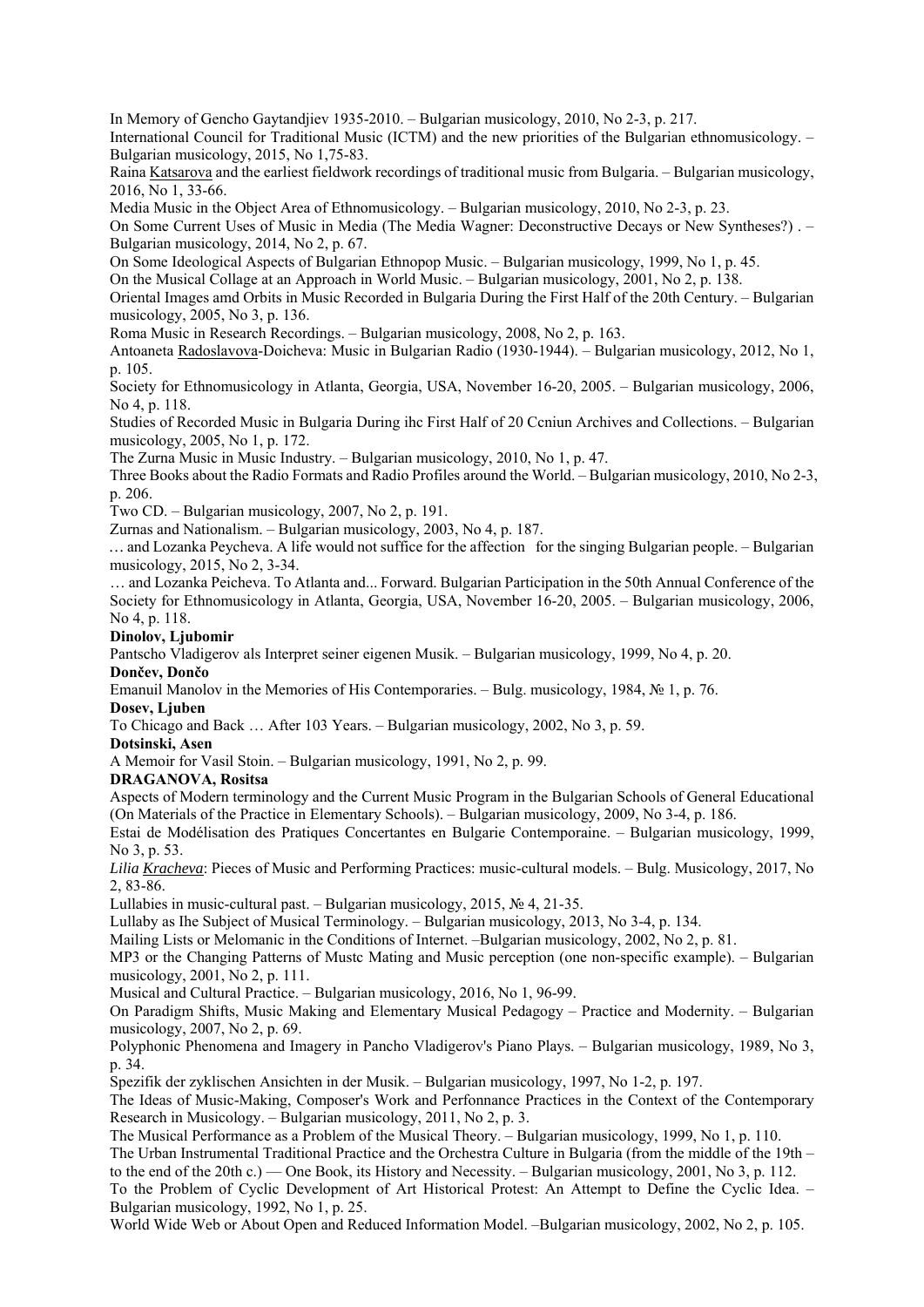Zur Frage der zyklischen Entwicklung des musikalischen Kulturprozesses: ein Versuch der Typologisierung der zyklischen Vorstellungen. – Bulgarian musicology, 1991, No 3, p. 74.

Zur Frage des zyklischen Aufbaus der geschichtlichen und kulturellen Entwicklung Versuch einer Klassifizierung der diesbezüglichenVorstellungen. – Bulgarian musicology, 1996, No 4, р. 78.

…, Roxana Bogdanova, Stefan Harkov, Veselka Stambolieva On the international conference Art and Education: Traditions and Contemporaneity held on the occasion of the 50th anniversary of the Academy of Music, Dance and Fine Arts, Plovdiv. – Bulgarian musicology, 2015, No 1, 96-104.

## **Dragoeva, Penka**

Six Exotic Preludes Op. 17 by Pantcho Vladigerov – Music-Technological Manifestations of the Exotic. – Bulgarian musicology, 2009, No 2, p. 92.

## **Dragostinov, Stefan**

Ivan Kachulev's Study "Shouting of the Peddlers" and its Projections in Composer's Work. – Bulgarian musicology, 2006, No 3, p. 109.

#### **Dyakovski, Georgi**

Characteristic Features on the Perception of Music by Students from the 1<sup>st</sup> to the 3rd Grade at School. –Bulgarian musicology, 1989, No 2, p. 83.

## **DŽIDŽEV, Todor**

A Lifetime Dedicated to Music. – Bulgarian musicology, 1985,  $\mathcal{N}_2$  3, p. 91.

Die Typologie als eine der grundlegenden Forschungsmethoden in der Folkloreforschung. – Bulgarian musicology, 1999, No 3, p. 91.

Factors of the Musical-Folklore Dialects in Bulgaria. – Bulg. musicology, 1982, No 1, p. 6

Raina Katsarova and Vasil Stoin. – Bulgarian musicology, 1984, № 3, p. 54.

Filip Kutev and the State Ensamble lor Folk Songs and Dances.– Bulg. Musicology, 1983, No 3, p. 86.

The Folk Choirs and Ensembles. – Bulgarian musicology, 1984,  $\mathcal{N}_2$  4, p. 61.

#### **Einbrodt, Ulrich Diter**

The Internet Musician. From Trackers, Sequencers, Software-Synthesizers. Virtual Sessions and MP3 Files Changes in Music Production and Distribution. – Bulgarian musicology, 2001, No 2, p. 83.

## **Elenkov Georgi**

Liturgical applicability of Bulgarian a cappella compositions to Orthodox lyrics in the late 20th and early 21st centuries. The canonical liturgical music construction. – Bulg. musicology, 2015, No 3, 79-96.

## **Fenercioğlu, Mina**

Music for Peace, a Model for Socialization. – Bulg. musicology, 2016, No 2–3, 196-208

# **Floros, Constantin**

The deciphering of the Old Slavonic kondakarian notation. – Bulgarian musicology, 2013, No 1, p. 95. **Födemayr, Franz** und Werner A. Deutsch

Zur Forschungsslrategie der vergleichend-systematischen Musikwissenschaft. – Bulgarian musicology, 1999, No 2, p. 5.

## **Forsyth, Martha**

Traditional Singing During Harvest and Haying in the Samokov Region in 1988. – Bulgarian musicology, 1991, No 1, p. 84.

## **GAYTANDŽIEV, Genčo**

A Substantial Sociocultural Problem in the Context of a Nearly Criminal Case (On the so called ...journalistic inquiries", journalistic ethics, journalists' responsibilities, and some typical techniques of the media manipulation. – Bulgarian musicology, 2010, No 2-3, p. 168.

A Valuable Musical Pedagogical Document. – Bulgarian musicology, 1988, № 2, p. 116.

From Trivial to Original: the synthesis in the practice of Kou-Kou Band. – Bulgarian musicology, 2001, No 2, p. 202.

Gencho Gajtandžiev-Bibliography. – Bulgarian musicology, 2010, No 2-3, p. 222.

On Some Trendsin Contemporary Bulgarian Musicology. – Bulgarian musicology, 1984, № 4, p. 42.

Petko Staynov and the Problems of School Musical Education. – Bulgarian musicology, 1987, № 2, p. 38.

The Musical Work of the children – an instrument and not a goal. – Bulg. musicology, 1982, No 1, p. 49.

The New "Profiles" by Venelin Krastev: a Huge Creative Aim. – Bulgarian musicology, 1999, No 4, p. 81. **Ganev, Yordan** 

Problems Connected With the Old Modes. – Bulgarian musicology, 1990, No 2, p. 77.

# **GANEVA, Božanca**

"Bulgarian Musical Folkloristics – Formation and Traditions" . –Bulgarian musicology, 1989, No 2, p. 98.

Bulgarian Children's Song Folklore. – Bulg. musicology, 1983, No 2, p. 102.

International Symposium to the Theme "The Historical Fate of the People and the Folk Art". – Bulg. musicology, 1982, No 1, p. 80.

Intonations Similiarities of Some Spring Rituals. – Bulg. musicology, 1984, № 2, p. 80.

Intonations Similiarities of Some Spring Rituals. – Bulgarian musicology, 1984, № 2, p. 80.

Raina Katsarova at the Age of 80. – Bulg. musicology, 1982, No 3, p. 79.

…, Božidar Karastoyanov, Elisaveta Vâlchinova, Svetlana Nejčeva. 2nd International Congress of Bulgarian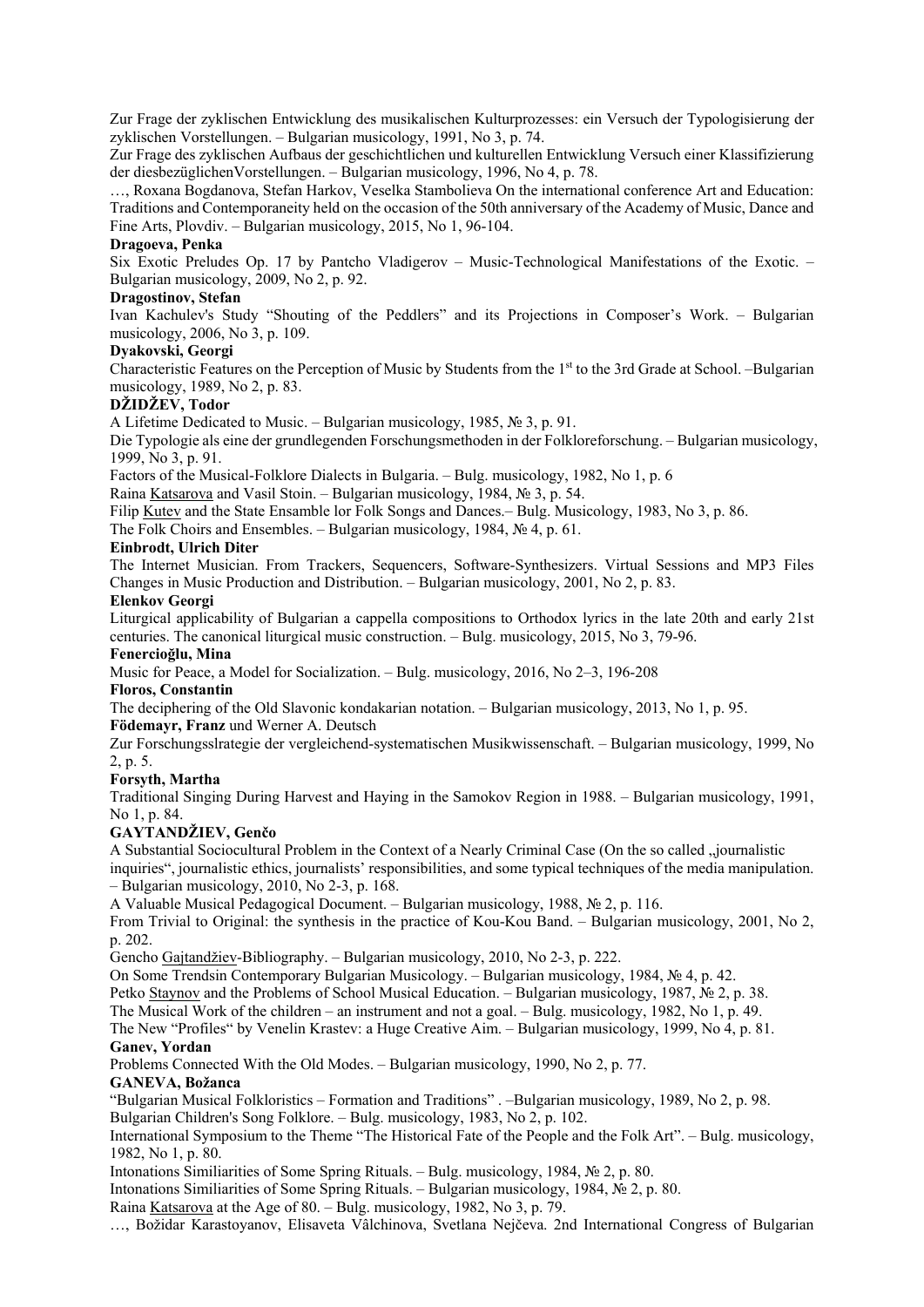Studies – Subsection Music. – Bulgarian musicology, 1986, № 4, p. 67. **Ganeva, Valentina** 

"Komposition aus zwei Formthemen". – Bulgarian musicology, 2006, No 2, p. 86.

**GENOV, Yavor** 

Chant repertory for SS. Cosmas and Damian in Worcester Antiphoner, GB-WO R160. – Bulgarian musicology, 2014, No 3, 65-93.

Emanuel Wurstisen's manuscript (CH-Bu Ms. F.IX.70) as a source of German lute tablature. – Bulgarian musicology, 2015, № 4, 3-20.

Free instrumental forms in the 16th century lute repertory. – Bulgarian musicology, 2015, No 2, 35-48.

The antiphonal genre in the Latin office of St. Nicolas. – Bulgarian musicology, 2012, No 2, p. 57.

The Bpeviary from the St. St. Cyril and Methodius National Library – Sofia. Some Observations on Repertoire. – Bulgarian musicology, 2007, No 2, p. 167.

The Great Responsories for the Office of St. Nicholas in the Gregorian Antiphoner. To the Matter of Compilation and Transmission. – Bulgarian musicology, 2013, No 1, p. 16.

To the Terminology of the Repertoire for Divine Office in the Gregorian Antiphoner. – Bulgarian musicology, 2013, No 3-4, p. 5.

## **GEORGIEVA, Stanislava**

The Intonation Formulae *(Echemata)* as an Element of the Eight-Mode System. Echemata -Lists in Byzantine Papadike Treatises. – Bulgarian musicology, 2007, No 3-4, p. 124.

 $\ldots$ , Yanko Marinov. Historical tracing of echemata section  $(tw=n)$ *xhma/twn*) in byzantine musical treatises based on sources dated between XII-XVI century. – Bulgarian musicology, 2004, No 2, p. 56.

**GEORGIEVA -Kujumdžhieva, Svetlana**, **see also Kujumdžhieva, Svetlana.** The Weekly Herubic Songs in the Repertory from the 19th Century. – Bulg. musicology, 1982, No 1, p. 71.

## Gerlach, Oliver

The Italo-Albanian Kalimera of the Parco Pollino in Calabria. – Bulg. musicology, 2016, No 2–3, 69-85.

**Gjuleva, Lilija** 

Performer's Problems in Petko Stajnov's Choral Works. – Bulgarian musicology, 1987, № 2, p. 43.

## **Goldenberg, Yosef**

Folk Songs Recordings in Israel. – Bulgarian musicology, 2001, No 2, p. 148.

## **GOLEMINOV, Marin**

Musical Theather Works. An Interview. – Bulgarian musicology, 1998, No 3, p. 21.

Thoughts about My Works. – Bulgarian musicology, 1998, No 3, p. 9.

Works for the Musical Theather and Selected Bibliography. – Bulgarian musicology, 1998, No 3, p. 28.

# **Golemovich, Dimitrie**

Contemporary Gusla Works. – Bulgarian musicology, 2010, No 2-3, p. 148.

## **Goshovskii, Vladimir**

The Sociological Aspect of the Musical Ethnography. – Bulgarian musicology, 1985, № 4, p. 20.

## **GRADEV, Nikolai**

Non Classical Conditions Of Tonality In The Petko Staynov's Creation (Theoretical-Methodological Study On The Composer's Choral Music). – Bulgarian musicology, 1995, No 4, p. 46.

The Role of Modality in Petko Stainov Musical Concepts. – Bulgarian musicology, 1997, No 3, p. 43.

The Symmetrical-Modal Musical Thought of Dimitar Nenov in Piano Etude No 1. – Bulgarian musicology, 2008, No 1, p. 39.

The Symmetrical-Modal Musical Thought of Dimitar Nenov in Piano Etude No l. Part II. – Bulgarian musicology, 2008, No 2, p. 3.

"... Und das Suchen nach dem Neuen, des bis dahin Ungesagten" 1. Teil. Zur Erarbeitung einer harmonischen und strukturellen Methode zur Erforschung des kreativen Denkens von Dimitar Nenov. – Bulgarian musicology, 2000, No 1, p. 99.

# **GRAMATIKOFF, Iliya**

St Luke Passion by Krzysztof Penderecki as Weltanschauungsmusik (Part I: Social and cultural context). – Bulgarian musicology, 2014, No 3, 94-115; Part II: Theological and hermeneutical foundations in the composition of the libretto. – Bulgarian musicology, 2014, No 4, 72-99.

*Kristina Yapova*: Music and Logos. 'Moses and Aron' by Schoenberg. – Bulg. Musicology, 2017, No 2, 80-82. **GRAMATIKOVA, Biserka** 

Some Moments in the Development of the National School of Music with the Musical Society "Native Sounds" in the Town of Burgas. – Bulgarian musicology, 1991, No 1, p. 103.

The Arrangements Of Georgy Shagounov (Based On Documents From The Regional State Archive – Bourgas). – Bulgarian musicology, 1994, No 1, p. 49.

The Beginning of the Road. – Bulgarian musicology, 1998, No 2, p. 62.

Pantscho Vladigerov und Burgas in der ersten Hälfte des 20 Jh. – Bulgarian musicology, 1999, No 4, p. 40. **Grigorov, Dimitâr** 

Orthodox Music in Academic Practices. – Bulgarian musicology, 2002, No 3, p. 90.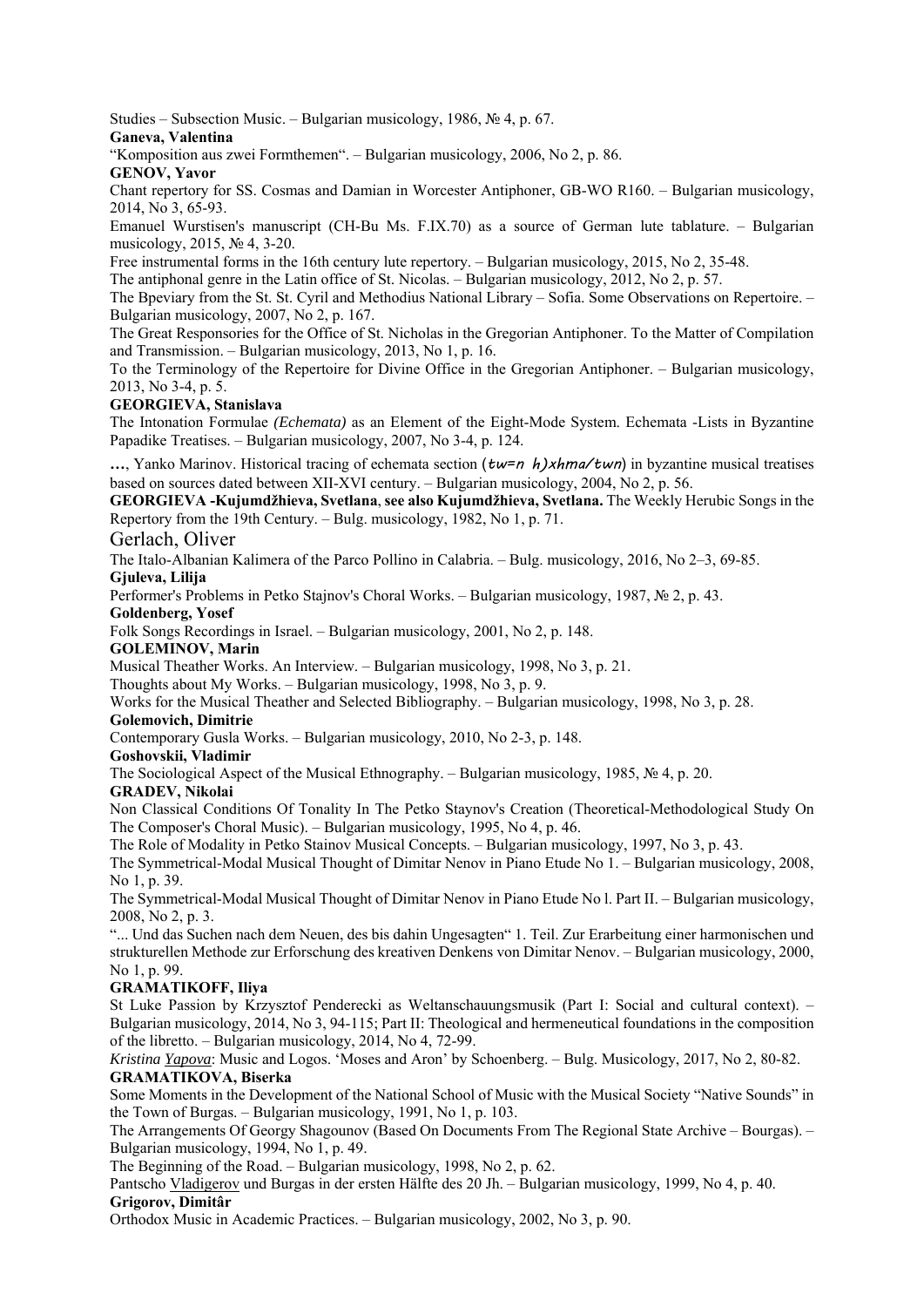## **Grinchenko, Olga**

Slavonic Kontakaria and Their Byzantine Counterparts: Discrepancies and Similarities. – Bulgarian musicology, 2012, No 3-4, p. 57.

## **Grozdanova-Radeva, Galya**

Musical dialectal specifics of the folk vocal style and manner of performance. – Bulgarian musicology, 2015, No 2, 83-97.

## **Guy, Francis-Nectarios**

A Cypriot Composer at the Crossroads of Asia and Europe. Probing Faidros Kavallaris' Musical Language. – Bulg. musicology, 2016, No 2–3, 169-175.

## **HANNICK, Christian**

A Musical and Liturgical Meaning of Kratema and Prologos in the Byzantine Manuscripts till the 15th c. – Bulgarian musicology, 1992, No 2, p. 93.

Lada Braschowanowa: Die mittelalterliche bulgarische Musik und Joan Kukuzel. – Bulgarian musicology, 1986, № 3, p. 78.

On the Problem of Modality In "Bolgarskij Rospev". – Bulg. musicology, 1982, No 1, p. 10.

## **HARIZANOV, Georgi**

For Some Terms in the Theory of Bulgarian Traditional Music Borrowed from Eastern (Persian, Arabian and Turkish) Music Theory. – Bulgarian musicology, 2009, No 1, p. 21.

Music from Turkey in the Diaspora. – Bulgarian musicology, 2010, No 2-3, p. 193.

The Development of the Bulgarian Ethnomusicology in Retrospection. – Bulgarian musicology, 2009, No 3-4, p. 85.

## **HÂRKOV, Stefan**

A Glance at the Beginning of Musical Work of Ivan Kachulev. – Bulgarian musicology, 2006, No 3, p. 66.

Church Singing Schools – Centers of Bulgarian Church Singing During the Revival Period. – Bulgarian musicology, 2007, No 3-4, p. 220.

Petâr Dinev About the Rclhgious Schools of Singing in Bulgaria During the Revival. – Bulgarian musicology, 1990, No 2, p. 89.

International musicological event in Sofia. – Bulgarian musicology, 2015, № 4, 98-105.

Harkov, Stefan Introduction. – Bulg. musicology, 2016, No 2–3, 5-10.

Svetlana Kujumdzhieva: "Early National Revival Bulgarian Music – Sources and Chant Repertory. Yoasaph of Rila". – Bulgarian musicology, 2006, No 1, p. 133.

Dragan Manchov's Churchsong Printed Collection. – Bulgarian musicology, 1991, No 2, p. 55.

Gesänge zu Ehren des heiligen Märtyrers Nikita des Gotischen in Musikhandschrirten des 13/14. und des 18. Jh. – Bulgarian musicology, 1999, No 3, p. 79.

Musical Manuscripts from Sozopolis. – Bulgarian musicology, 2012, No 3-4, p. 71.

Neue Angaben zem Musikfragment aus Sliven (18. Jh.). – Bulgarian musicology, 2000, No 2, p. 75.

Newly Found Music Manuscript Fragment in the History Museum in Sliven. – Bulgarian musicology, 1992, No 1, p. 65.

Presenting South East European Music of Classical Antiquity and Early Middle Ages through Initiatives of the International Musicological Society (IMS): Recent Activity. – Bulg. musicology, 2016, No 2–3, 251-266.

Polyphonic Chanting and Cultural Identity During the Bulgarian National Revival. – Bulgarian musicology, 2003, No 4, p. 91.

"Slavonic Musical Manuscripts in Rila Monastery". Valuable Contrubution to the Study of Orthodox Music. – Bulgarian musicology, 2013, No 2, p. 98.

2014 marks the centenary of operetta in Bulgaria. – Bulgarian musicology, 2015, No 1, 84-95.

Vertreter der Familie Zefarovic im Wiener Musiklieben Ende des 18. und Anfang des 19. Jh. – Bulgarian musicology, 1999, No 2, p. 86.

## **Hemetek, Ursula**

Research on Roma music as a paradigm of minority research. – Bulgarian musicology, 2008, No 1, p. 136. **HRISTOV, Dimitâr** 

A New Encyclopedial Work in German. – Bulgarian musicology, 1989, No 4, p. 103.

Some Questions of Contemporary Bulgarian Creative. Work and the Fight for an Artistic Reflection of our Socialist Contemporaneity. – Bulgarian musicology, 1984, № 4, p. 25.

… and Mihail Bukurestliev. ISME: Two musical scientific events.. – Bulg. Musicology, 1983, No 1, p. 93. **HRISTOVA, Mariela** 

About Some Resemblances and Differences in the Instrumental Folklore of Grebens and the Settlers in the Dobrudza-Region. – Bulgarian musicology, 1992, No 1, p. 38.

Bulgarische Straßenmusikanten der Gegenwart (zum Ausgang des 20-sten Jahrhunderts). – Bulgarian musicology, 1999, No 2, p. 149.

 Initiations — Liederzyklen in der musikalischen Folklore der Gagausen in Bulgarien. – Bulgarian musicology, 1999, No 3, p. 114.

On the Wandering Gypsy Bear-Trainers. – Bulgarian musicology, 1997, No 4, p. 71.

One Interesting Festival. – Bulgarian musicology, 1994, No 2, p. 104.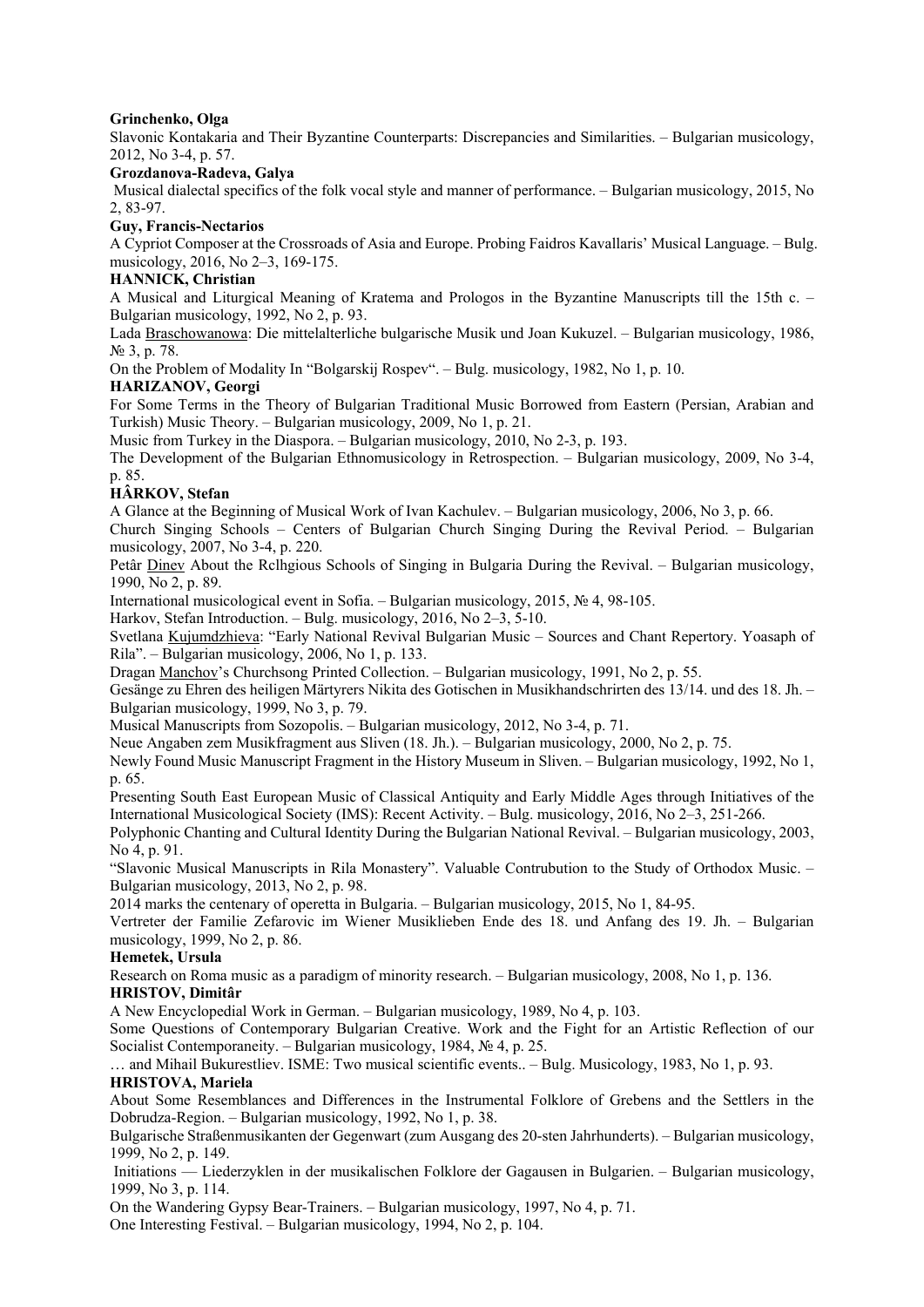The National Rebec School at the Village of Popina, Silistra District. Traditions and Continuity in the Work of the Children's Rebec Orchestra. – Bulgarian musicology, 1991, No 1, p. 91.

## **Hurcidze, Liya**

On Some Peculiarities in the Sympho-Style of Pancho Vladigerov. – Bulg. musicology, 1984, № 1, p. 60. **Huseynova, Aida** 

"Mugham Opera" of the Silk Road: The Silk Road Ensemble with Yo-Yo Ma Creates New Rendition of the Story of Layla and Majnun. – Bulg. musicology, 2016, No 2–3, 142-148.

## **Ignatov, Ljubomir**

Newly Discovered Sources about the Life and the Church-music Work of Dimitar Zlatanov-Gradoborski. – Bulgarian musicology, 2009, No 1, p. 34.

## **Ilič, Daniela**

A Bulgarian Dance as a Finale of the Orchestral Suite "Balkanophonia" by Josif Slavenski. – Bulgarian musicology, 2009, No 3-4, p. 169.

## **Ilieva, Anna**

Founder of the Science of Bulgarian Dance folklore. – Bulgarian musicology, 1984, № 3, p. 70.

## **ILIEVA, Bagryana**

Artistic-Creative Work" and Romantic Trend in the Art"). – Bulg. musicology, 1982, No 1, p. 41.

In memoriam. Prof. D. Sc. Rosalia Biks (1933-2013) . – Bulgarian musicology, 2013, No 3-4, p. 112.

In memoriam. Prof. D. Sc. Svetlana Zaharieva. – Bulgarian musicology, 2013, No 2, p. 117.

"Romantic Romanticism, Romance and Creative Work of Romantic Type in the Music about the Concepts

"Romantic Artistic-Creative Work" and Romantic Trend in the Art"). – Bulg. musicology, 1982, No 3, p. 14.

Petko Staynov's Work as a "Romantic Type of Work". – Bulgarian musicology, 1987, № 2, p. 93.

#### **Ivanov, Atanas**

About the First Brass Band in Bulgaria. – Bulg. musicology, 1983, No 4, p. 97.

## **IVANOV, deacon Ivan Stoyanov**

Byzantine Liturgical Chants from Southern Italy. – Bulgarian musicology, 2004, No 2, p. 128.

The Missionary Deeds of the Holy Brothers Saints Cyril and Methodius and of their Disciples According to Musical and Hymnographic Evidence. – Bulgarian musicology, 2007, No 3-4, p. 30.

The Theological Aspect of Medieval Musical Treatises. – Bulgarian musicology, 2007, No 3-4, p. 164.

Theory and Praxis – Liturgy and Music – Tradition and Contemporaneity. – Bulgarian musicology, 2009, No 2, p. 42.

## **Ivanova, Daniela**

Fire-Dancing Today: a Gift or Archetype Awakening? – Bulgarian musicology, 2003, No 1, p. 86.

#### **IVANOVA, Manya**

Bibliography of published Manuscripts by Todor Ivanov Zhivkov. – Bulgarian musicology, 2002, No 3, p. 171.

40th Anniversary of the Institute of Musicology. Selected Bibliography. Compiled by... – Bulgarian musicology, 1988, № 4, p. 7.

Journal "Bulgarian musicology" (1977-1991). Bibliography. Compiled by ... – Bulgarian musicology, 1992, No 4, p. 79.

Ivan Kachulev. Bibliography. – Bulgarian musicology, 2006, No 3, p. 110.

Philip Koutev. Bibliography, Notography and Discography. – Bulgarian musicology, 2004, No 3, p. 18.

Dimitâr Nenov. Ausführliche Bibliographie. – Bulgarian musicology, 2000, No 1, p. 147.

Publications About Vasil Stoin. Compiled by ... – Bulgarian musicology, 1991, No 2, p. 103.

Ten Years of Bulgarian Musicology (1977-1986). Compiled by ... – Bulgarian musicology, 1986, № 4, p. 78. The Music Sources in Bulgarian Press Periodicals During the 40ies of the 19th Century. – Bulgarian musicology, 1992, No 1, p. 98.

The Music Sources in Bulgarian Press Periodicals During the 50-ies of the 19th c. – Bulgarian musicology, 1992, No 3, p. 81.

Veselin Stoyanov Bio-Bibliognphy, Notography. – Bulgarian musicology, 2002, No 4, p. 130.

…, Asen Atanasov and Milka Miladinova. Venelin Krastev. Bibliography. – Bulgarian musicology, 2005, No 2, p. 101.

## **IVANOVA, Tsvetana**

Das Echo der Hymnen im Lazar Nikolovs Schaffen. – Bulgarian musicology, 2010, No 4, p. 35.

Klaviergrundlage und Die Sprachart in Lazar Nikolovs Musik. – Bulgarian musicology, 2012, No 2, p. 12.

The Piano Core in Lazar Nikolov's Way of Thinking. – Bulgarian musicology, 2010, No 1, p. 107.

# Ivanova-Nyberg, Daniela

(White) Rose in America's hair. Balkan and Bulgarian dancing in the international folk dance groups: an introduction. – Bulg. musicology, 2017, No 1, 61-83.

## **Kachulev, Ivan**

Signal giving whistlings. – Bulg. Musicology, 1983, No 1, p. 82.

## **Kaleva, Stefka**

Communicational Abilities of the Musical Genres on the TV Screen. – Bulgarian musicology, 1989, No 3, p. 85.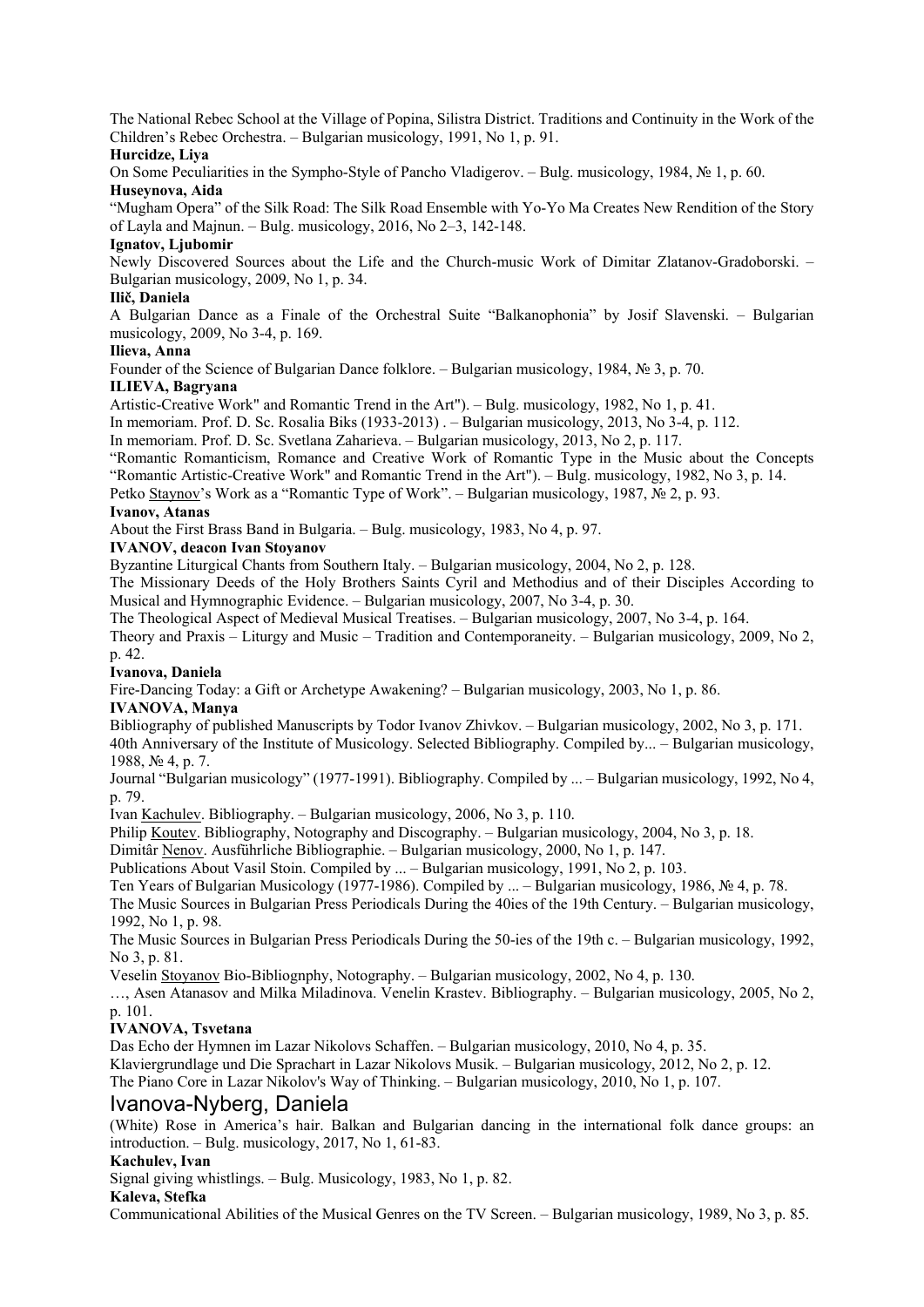## **Kaludova, Adelina**

Dimitâr Tâpkoff – Creative Work Chronograph. – Bulgarian musicology, 2010, No 1, p. 32.

## **Karafezliev, Atanas**

New Performing Techniques, Technological Innovations in Trombone Playing and their Use in Contemporary Bulgarian Chamber Music. – Bulgarian musicology, 2010, No 4, p. 90.

# **Karaivanova, Binka**

Vesselin Stoyanov's Musical Thinking as Reflected in his Piano Works for Children. – Bulgarian musicology, 2012, No 1, p. 12.

# **KARAKOSTOVA, Antonia**

The Message of the Name. – Bulgarian musicology, 2006, No 2, p. 41.

"Chorus and Chorus-masters in the Bulgarian Opera Theater". – Bulgarian musicology, 2002, No 4, p. 166.

"The Nightingale of Orchid" by Alexander Raichev and the National Pattern of Contemporary Revue-Operetta. – Bulgarian musicology, 2012, No 2, p. 49.

Anda Palieva: HomoMusicus Between the Balkans and Europe. Intentions and Appearances of the Supra-National in the Bulgarian Compositional Consciousness. – Bulgarian musicology, 2008, No 2, p. 151.

Asen Ruskov – Emblem of the Comic on our Operetta Stage (A Sketch to the Creative Profile of the Actor). – Bulgarian musicology, 2003, No 2-3, p. 72.

Children's Operetta in Bulgaria. Repertory Catalogue 1906-1954. – Bulgarian musicology, 2002, No 1, p. 92. Foundamental Contribution. – Bulgarian musicology, 2004, No 3, p. 118.

If there is an Achievment and the Price is too High (An Interview with Neshka Robeva). – Bulgarian musicology, 2003, No 2-3, p. 144.

Ivanka Vlaeva: "The Creative Choices of Lyubomir Denev and the Improvisation". – Bulgarian musicology, 2009, No 2, p. 124.

# **KARAKOSTOVA, Rumyana**

A genre flight with Flight to the Ropotamo (1970) . – Bulgarian musicology, 2015, № 4, 36-45.

Music criticism on Lubomir Pipkov's operas and their Stagings. – Bulgarian musicology, 2014, No 2, p. 31.

Musical fiction in the movie AcaDaMuL (1988) . – Bulgarian musicology, 2015, No 2, 49-64.

Petko Staynov: Director of Sofia Opera House. – Bulg. musicology, 2016, No 4, 40-48.

Repertoire Landmarks in the Musical Stage Works of Parashkev Hadzhiev. – Bulgarian musicology, 2012, No 1, p. 40.

Sofia Operette Theaters and their Contribution to the Development of Genre (1930-1945). – Bulgarian musicology, 1998, No 3, p. 79.

The Beginning Of Bulgarian Opera Theatre. – Bulgarian musicology, 1995, No 4, p. 74.

The Bulgarian Operetta Creations during the Period Between the Two World Wars. – Bulgarian musicology, 1990, No 4, p. 47.

The Concept *Musical Theater* in Bulgaria (Situating of the Problem). – Bulgarian musicology, 2009, No 3-4, p. 176.

The Cooperative Theater – the "Golden Age" of Bulgarian Operette Art. – Bulgarian musicology, 1998, No 2, p. 79.

The Repertoire of the Stale Musical Theater: Criterion for a Genre Image and Identity. – Bulgarian musicology, 1999, No 3, p. 63.

Two books devoted to Petko Staynov "Petko Staynov in the Memory of Time" and "Choral Songs by Petko Staynov". – Bulgarian musicology, 2011, No 2, p. 92.

Two Classic Repertoire of the 50 Years of the 20th Century. – Bulgarian musicology, 2011, No 1, p. 13.

Veselin Stoyanov in the Memories of his Students. – Bulgarian musicology, 2002, No 4, p. 129.

Veselin Stoyanov Musical-Scenic Works. Alphabetical Index. – Bulgarian musicology, 2002, No 4, p. 98.

Veselin Stoyanov's Operettas. – Bulgarian musicology, 2002, No 4, p. 85.

With Multidirectional Perspective. – Bulgarian musicology, 2005, No 2, p. 136.

**LAZAROVA-KARAKOSTOVA, Rumyana**, **see also Karakostova, Rumyana** 

First Bulgarian Operetes — Professional Attempt And Historical Heritage. – Bulgarian musicology, 1995, No 3, p. 90.

# **Karanlâkov, Latchezar**

Dimitar Nenov: the Documents are Speaking.. – Bulgarian musicology, 2011, No 3-4, p. 8.

## **Karapetrov, Konstantin**

A Spark in our Cultural Dusk.(A Monograph by Venelin Krastev "Emil Tabakov". – Bulgarian musicology, 2002, No 1, p. 108.

# **KARASTOYANOV, Božidar**

Ornamentation in "Bolgarskij Rospev". – Bulg. musicology, 1982, No 1, p. 114.

Stihera for Boris and Gleb "Plotskuju bogatiasha"– Remarcable Model of the Old Russian Art of Singing. – Bulgarian musicology, 1987, № 3, p. 66.

Structural Units of the Second Level in Monody and their Formulais Realizations. –Bulgarian musicology, 2002, No 2, p. 15.

The "Popevka" and "Phyta" in Znamennoj Rospev Centon-compositions and Their Basic Formulae. – Bulgarian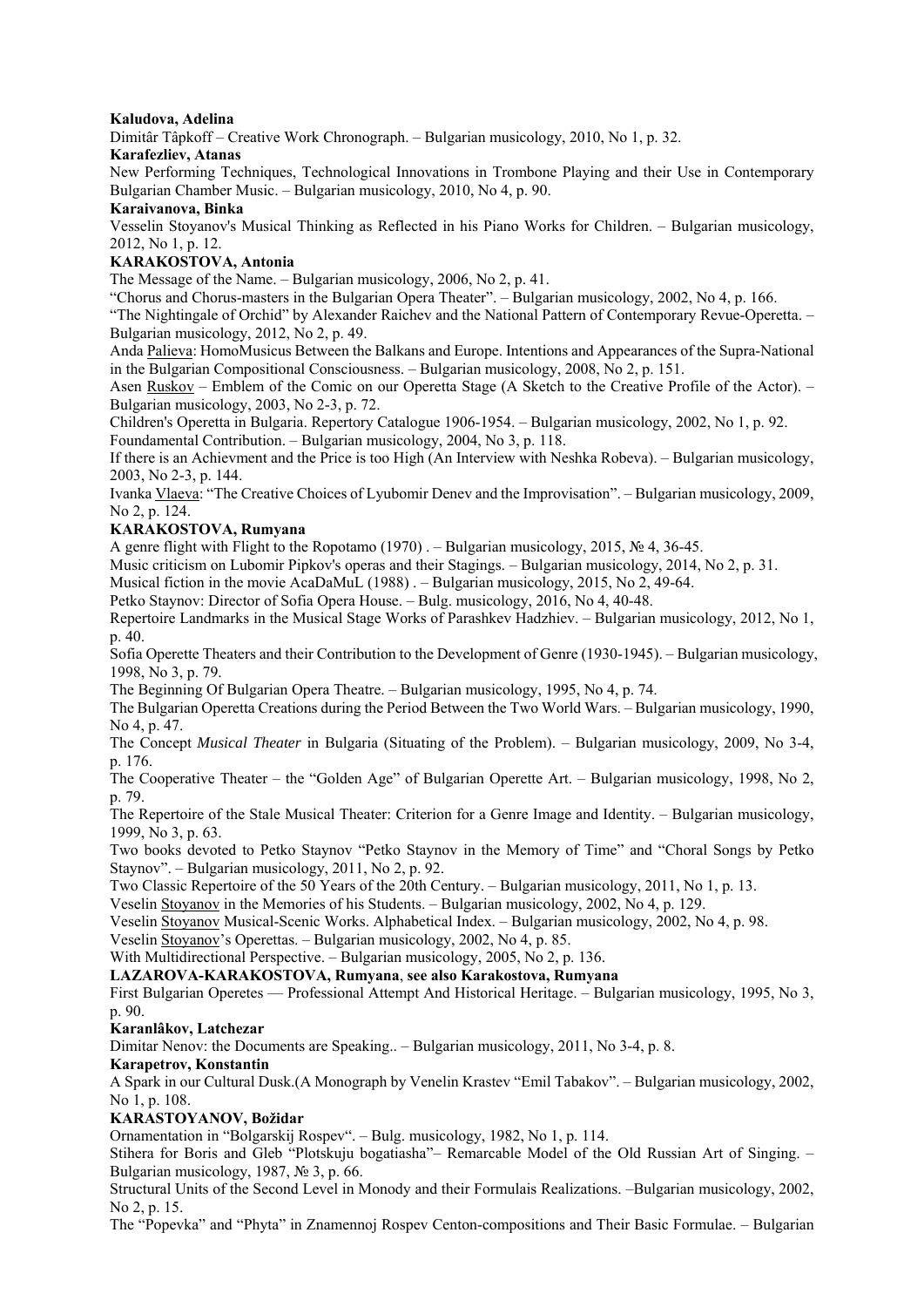musicology, 1991, No 1, p. 70.

The Syllable – the Tiniest Vocal Meaningful Unit in Znamennoj Rospev. – Bulgarian musicology, 1986, № 4, p. 34.

The Tunes of the Russian Znamennoj Raspev. – Bulgarian musicology, 1986, № 1, p. 50.

Two Newly Founded Music Sources in Slavonic for the Singing Practice during the 16th Century. – Bulgarian musicology, 1985, № 2, p. 13.

## **Kerkelov, Peter**

Ornamentation in Bulgarian vocal folklore usic according to various researchers. Classification perspectives. – Bulg. musicology, 2017, No 1, 103-116.

## **KÂRKLISIISKI, Tomi**

A Condition Of Theoretical Image For The Musical Analitic Meaning (The Scopes, Commentaries, Aspects). – Bulgarian musicology, 1995, No 4, p. 75.

Johannes Brahms – To The Problem Of The Identification in the Art. – Bulgarian musicology, 1993, No 4, p. 75. On Art Logic (Structure - Time - Perception) in Johannes Brahma's Ballades op.10. – Bulgarian musicology, 1992, No 4, p. 78.

On The Symphonic Creativity Of J. Brahms -An Approach To The Reprise As A Problem Of The Continuum. – Bulgarian musicology, 1994, No 3, p. 79.

Kristina Yapova: The Musk that lifts up the Hearts. – Bulgarian musicology, 2008, No 2, p. 156.

## **Kartalov, Plamen**

Genealogy of the Libretto "Yana's Nine Brothers". – Bulgarian musicology, 2004, No 4, p. 97.

# **KAUFMAN, Dimitrina**

Achievements and Trends of Development of Professional Folk Song and Dance Companies. – Bulgarian musicology, 1986, № 1, p. 102.

Die mehrstimmige Struktur — ein räumliches Modell der Riten des Übergang. – Bulgarian musicology, 1999, No 2, p. 129.

Fifth National Conference of Bulgarian Ethnographers. – Bulgarian musicology, 1984, № 2, p. 92.

Reflection on Koprivstica'86. – Bulgarian musicology, 1987, № 1, p. 77.

The Instrumental Folk Music in Raina Kacarova's Investigations. – Bulgarian musicology, 1984, № 3, p. 77.

The Instrumental Folk Music in Raina Kacarova's Investigations. – Bulgarian musicology, 1984, № 3, p. 77.

The Music of Diko Iliev under the Eyes of the Folklorist. – Bulg. musicology, 1984, № 1, p. 46.

The Work for Folklore Choirs and Ensembles. – Bulgarian musicology, 1986, № 2, p. 33.

Traditional Instrumental Music from Southwest Bulgaria – the Pirln Region. – Bulg. musicology, 1983, No 2, p. 100.

…., Božanka Ganeva, Ruža Nejkova. 7th International Symposium on Folklore. – Bulgarian musicology, 1985, No 4, p. 75.

## **KAUFMAN, Nikolai**

A Glimpse at Bulgarian Satirical and Protest Songs. – Bulgarian musicology, 1986, № 3, p. 61.

Bulgarian Folk Choirs and Ensembles. – Bulgarian musicology, 1986,  $\mathcal{N}_2$  2, p. 77.

Creative works on musical folklore. – Bulg. Musicology, 1983, No 1, p. 83.

Folklore und Religion. – Bulgarian musicology, 1999, No 2, p. 28.

Ivan Katchulev (1905-1989). – Bulgarian musicology, 1989, No 4, p. 94.

Raina Katsarova and the Institute of Musicology. – Bulgarian musicology, 1984, № 3, p. 51.

Musical Folklore and History.– Bulg. Musicology, 1983, No 3, p. 65.

"Muzika" Publishing House — 1983 Folklore Collections. – Bulg. musicology, 1984, № 2, p. 81.

New Data on Working-Class Songs. – Bulgarian musicology, 1986, № 1, p. 86.

Petko Staynov's Work and Folklore. – Bulgarian musicology, 1987, № 2, p. 19.

The Partisan Composer Marin Penkov. – Bulgarian musicology, 1985, № 4, p. 66.

The Russian and Soviet Song in the Anti-Fascist Strugle of the Bulgarians. – Bulgarian musicology, 1986, № 4, p. 32.

The Songs of the Singers of Satiric Songs Milenkov and Dzib. – Bulgarian musicology, 1985, № 2, p. 60.

… and Dimitâr Stojnov. The Songs of Vassil Levski. – Bulgarian musicology, 1986, № 4, p. 87; 1988, № 2, p. 85. **KAVALDZHIEV, Ljubomir**

Contemporary Music and Computer Equipment. – Bulgarian musicology, 1997, No 4, p. 36.

Die bulgarische Musikkultur im Übergang zur Imtormation Society. – Bulgarian musicology, 2000, No 3, p. 124. Die moderne Musikterminologie als Informationssystem. – Bulgarian musicology, 1996, No 3, p. 22.

Electro-acoustic Musical Practice in Bulgaria. Specifics and Approaches. –Bulgarian musicology, 2002, No 2, p. 91.

General Theory of Music Culture Through The Age Of Scientific Technical Revolution (In Bulgaria During 80ies And 90ies [of XX c.]). – Bulgarian musicology, 1993, No 3, p. 31.

Knight at Sundown (An Essay with Questions and Answers about Theodor Adorno) . –Bulgarian musicology, 1989, No 2, p. 49.

Music? (Anti-Deconstruction in Terminological Discourse). – Bulgarian musicology, 2008 , No 3-4, p. 5. Non-Classical Approach and Topicality in the Attitude towards the Ancient Symbols of Musical Culture. –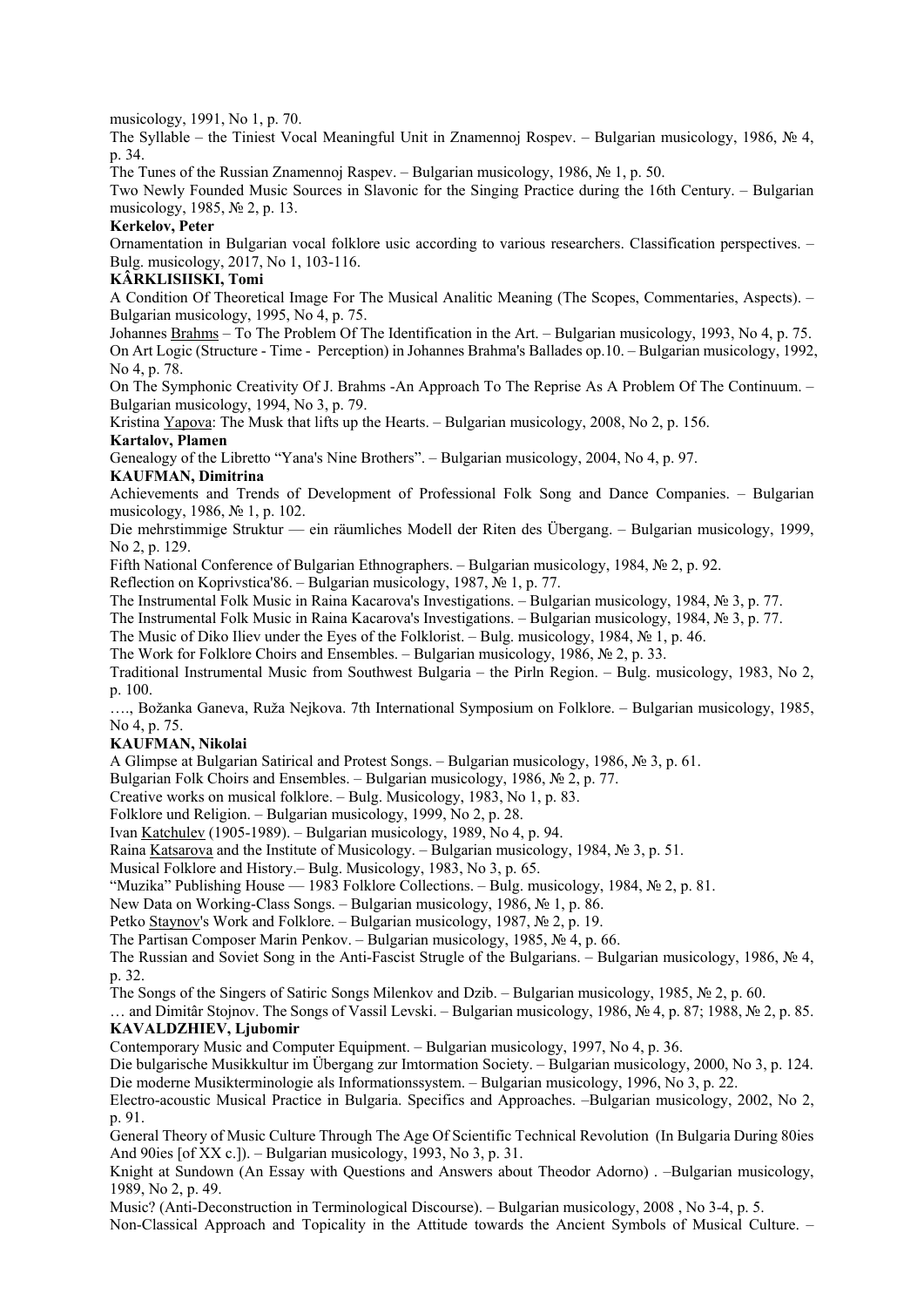Bulgarian musicology, 1986, № 1, p. 39.

On Up-to Date Change of Paradigms in Music Research Methodology. – Bulgarian musicology, 2006, No 1, p. 51. Preface by editor. –Bulgarian musicology, 2002, No 2, p. 3.

The Place Of Music In The Contemporary Information Model Of The Culture. – Bulgarian musicology, 1995, No 3, p. 75.

"The Player in Folk culture". – Bulgarian musicology, 1989, No 3, p. 86.

The Third Wave and the Popular Mutic (four models observed in the musical culture development). – Bulgarian musicology, 2001, No 2, p. 19.

Theory of the Musical Culture – Structure and Functions.– Bulg. Musicology, 1983, No 3, p. 19.

To The General Theory Of The Sound (Part One). – Bulgarian musicology, 1994, No 2, p. 25.

To The General Theory Of The Sound (Part Two). – Bulgarian musicology, 1994, No 3, p. 78.

Totalitarismus und Kultur (Über den östichen Zerfall der Ideen der Aufklarung). – Bulgarian musicology, 1991, No 4, p. 61.

Toward an Informational Model of Music. – Bulgarian musicology, 2008 , No 3-4, p. 220.

Zur Terminologicanalyse: zum gegenwärtigen Gebrauch der Begriffe Sound und elektronische Musik. – Bulgarian musicology, 1999, No 2, p. 44.

## **Kazandzhiev, Vasil**

Living in the Memory. – Bulgarian musicology, 2011, No 3-4, p. 121.

## **Kazandzhieva-Velinova, Zvezdelina**

Preliminary Attempts to Summarize the Basic Problems of Social Psychology of Music. – Musicology, 5, 1980, p. 13.

## **Kearney, Kirsten**

Playing Monopoly with the Academics. – Bulgarian musicology, 2001, No 2, p. 167.

# **KOLAROV, Rumyan**

The Lazar Original Bridegroom in North Eastern Bulgaria. – Bulgarian musicology, 1988, № 3, p. 74.

The "Lazarian" Songs from the Region of Ruse.– Bulg. Musicology, 1983, No 3, p. 85.

"Metrorythmic and Functional and Intonational Typology in Bulgarian Folk Songs" . –Bulgarian musicology, 1989, No 2, p. 101.

## **KOLAROVA, Emilia**

Gattungsimpulse im Werk von Pantscho Vladigerov — Gesetzmäßigkeit oder Zufall. – Bulgarian musicology, 1999, No 4, p. 27.

Is the "Balkan Syndrome" Balkan?. – Bulgarian musicology, 2003, No 4, p. 160.

"Thracian Dances" by Petko Staynov in the tradition-contemporaneity field (1926–2016). – Bulg. musicology, 2016, No 4, 65-71.

## **KONOTOP, Anatolii**

Peculiarities of the Attributions of the Bulgarian and Other Local Chants in the Practice of the Ukrainian Art of Singing in the 16-17th Centuries. – Bulg. musicology, 1982, No 1, 102.

Unknown Partiture of Bolgarskij Raspev in Russian Neumatic Manuscript from the 17th Century. (On The Problem Of Transcription). – Bulgarian musicology, 1993, No 3, p. 49.

## **KONOV, Yavor**

An Attempt at Comparison With the First of Them - *Musical Lexicon* of Walter (1732). – Bulgarian musicology, 2006, No 2, p. 101.

An Attempt to Thematically Systematize Lexicographical Units in the Dictionaire de musique (2, 1705) by Sebastien de Brossard (1655-1730) and to Quantify the Classes Formed. – Bulgarian musicology, 2008 , No 3-4, p. 88.

Sebastien de Brossard (1655-1730) and Neophit Rilski (1793-1881): Ecclesiastics, Erudites, Scholars, Teachers, Educators, Musicians, Lexicographers. – Bulgarian musicology, 2009, No 3-4, p. 43.

Die erste Cembalo — Abhandlung aus der Entfernung von drei Jahrhunderten. – Bulgarian musicology, 1999, No 4, p. 91.

W. A. Mozart – Praktische Elementen des Generalbaß. – Bulgarian musicology, 2001, No 1, p. 100.

Socio-cultural and Professional Problems of the Clergy-musician and Erudite in the "King-Sun" Epoch. – Bulgarian musicology, 2006, No 1, p. 124.

The Basso Continuo Treatises till the Death of Sebastien de Brossard (1655-1730). – Bulgarian musicology, 2010, No 4, p. 70.

The Bulgarian Text Books On Counterpoint and the Development of the School Discipline Polyphony. – Bulgarian musicology, 1989, No 3, p. 76.

The Impact of the *Dictionary* of Sebastian De Brossard On Further Lexicographic Editions Prom the Same Epoch. Zarlino and the Art of Counterpoint. – Bulgarian musicology, 2004, No 1, p. 135.

## **Konstantinova, Nina**

Stylistic Peculiarities of the Partsinging Choral Arrangements of "Bolgarskij Rospev". – Bulg. musicology, 1982, No 1, p. 22.

## **KONSULOVA, Violeta**

Maria Dimova's Creative Work During the 1920ies and '30ies. – Bulg. musicology, 1984, № 2, p. 67.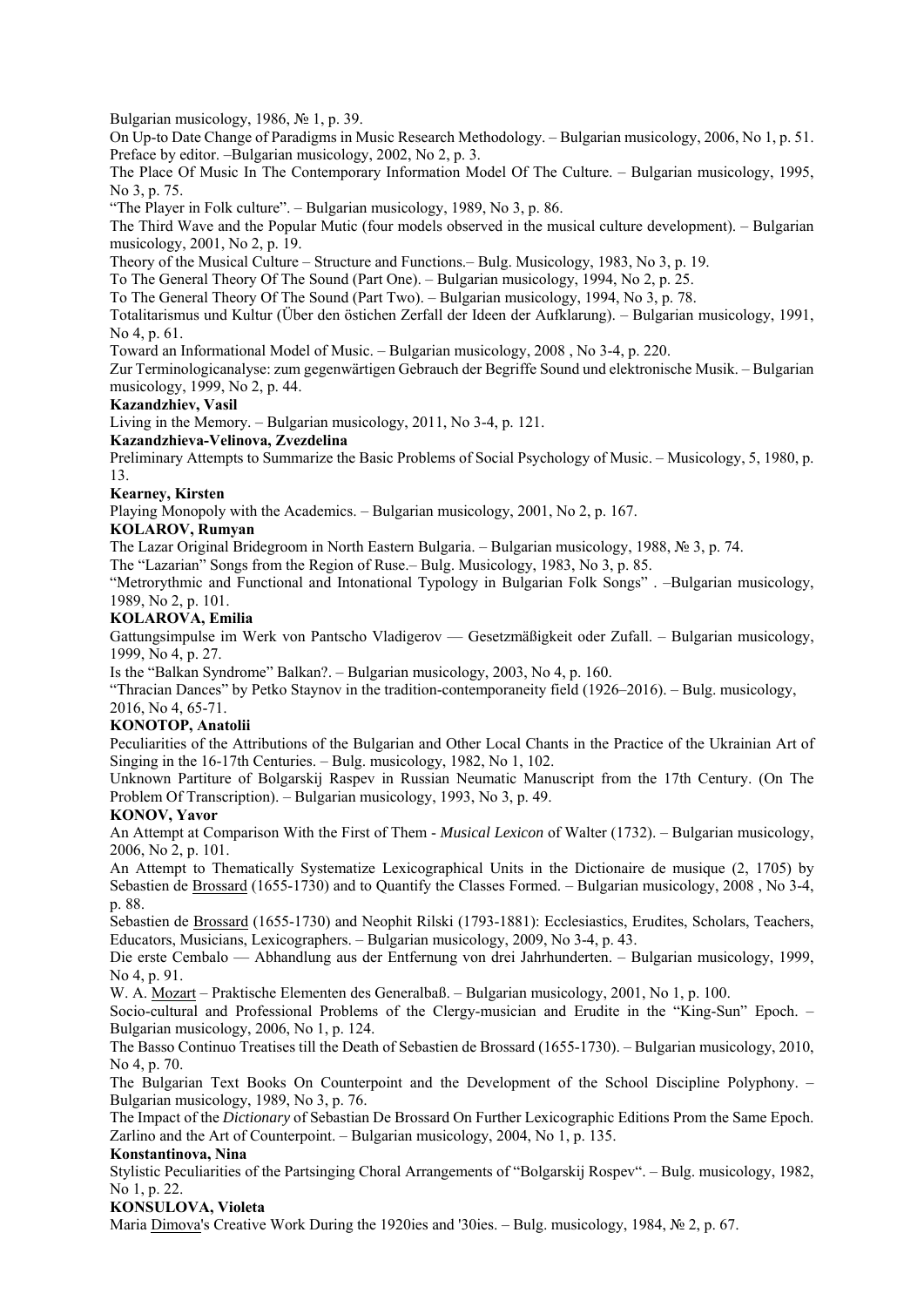Bogdan Kovachev. – Bulgarian musicology, 1995, No 1, p. 98.

Soviet Balet-masters in Bulgaria. – Bulgarian musicology, 1985, № 1, p. 54.

The Soviet Ballet in Bulgaria. – Bulgarian musicology, 1986, № 4, p. 55.

## **Kornii, Lidiya**

"Bolgarskij Rospev" In the Ukraine at the End of the  $16<sup>th</sup> - 17<sup>th</sup>$  Centuries. – Bulg. musicology, 1982, No 1, p. 142. **KOSTAKEVA, Maria** 

An Icon and a Monster. – Bulgarian musicology, 2014, No 2, p. 111.

Problems of Terminology and Verbal Mediation in New Music. – Bulgarian musicology, 2008 , No 3-4, p. 172. Shostakovich's Operas in the Context of Russian-Soviet National Traditions. – Bulgarian musicology, 1986, № 4, p. 65.

To the Methods of Analysing the Dramatic Structure of the Musical Theatre. – Bulgarian musicology, 1985, № 4, p. 30.

## **Kotseva, Elena**

The Preface in two Heirmologlons from the 17th Century. – Bulg. musicology, 1982, No 1, 106.

## **Koukoushev, Konstantin**

The Music Education in Varna s Bulgarian School During The Second Half of The XIX c. – Bulgarian musicology, 1994, No 3, p. 30.

## **Koumichin, Ivan**

The Instrumental Folk Music Recorded by Vasil Stoin. – Bulgarian musicology, 1991, No 2, p. 81.

## **KOUMICHIN, Maria**

Ideological Framework of the Issue "Modernity - Folklore" During the 1950s-1970s (Reading Todor Todorov) . – Bulgarian musicology, 2013, No 3-4, p. 68.

Methods of Describing the Phonic Records in the Archives. – Bulgarian musicology, 2005, No 1, p. 130.

# **KOUTEVA, Elena**

Modality in 20th Century. From Monody to New Modality. – Bulgarian musicology, 1993, No 1, p. 32. Some Principles of the Folklore Morphology in Contemporary Bulgarian Composer's Work... 88

The East and the West in Bulgarian Traditional Music. – Bulgarian musicology, 1997, No 3, p. 86.

The Terminological Apparatus in the Melodic Concepts of Bulgarian. – Bulgarian musicology, 1988, № 1, p. 44. **Kouteva, Maria** 

Philip Koutev – Life in Dates. – Bulgarian musicology, 2004, No 3, p. 3.

## **KOŽUHAROV, Iliya**

A Musical Psychophysical Experiment. – Bulgarian musicology, 1990, No 1, p. 67.

A Possible Idea for a Unified Functional Theory. – Bulgarian musicology, 1989, No 1, p. 90.

The Multi-Dimensional Space in the Musical Process. – Bulgarian musicology, 1988,  $\mathbb{N}_2$  3, p. 50.

## **Kracheva, Lilia**

Creativity-performance. Communicative models. – Bulgarian musicology, 2014, No 4, 55-99.

## **Kraev, Georg**

*Claire Levy*: Ethnojazz: Local Projections in the Global Village. – Bulgarian musicology, 2008, No 2, p. 160. **KRÂSTEV, Venelin** 

A Historic Stage in the Re-creation of the Bulgarian Music and Dance Folklore. – Bulg. musicology, 1984, № 1, p. 26.

Bulgarian Music for the Last Three Decades. – Bulgarian musicology, 1986,  $\mathcal{N}$  2, p. 17.

Four Decades Socialist Musical Culture. – Bulgarian musicology, 1984, № 4, p. 17.

Fourtieth Anniversary of the Institute of Musicology. – Bulgarian musicology, 1988, № 4, p. 3.

"History of the Russian Music, vols. I and 2". – Bulgarian musicology, 1985, № 3, p. 95.

In memoriam [Stoyan Stoyanov].– Bulg. musicology, 1983, No 3, p. 48.

In the Days of the Successive Review of "New Bulgarian Music". – Bulgarian musicology, 1989, No 3, p. 15.

Stefan Makedonski. – Bulgarian musicology, 1985, № 4, p. 50.

New Bulgarian Music '87. – Bulgarian musicology, 1987, № 3, p. 13.

New Bulgarian Music '86. – Bulgarian musicology, 1986, № 3, p. 33.

New Bulgarian Music'85. – Bulgarian musicology, 1985, № 3, p. 4l.

On the Historical Development of Bulgarian Music. – Bulgarian musicology, 1988, № 4, p. 40.

Alexander Raichev in the Spiritual Orbit of Shostakovich. – Bulgarian musicology, 2002, No 4, p. 161.

Reflections on "New Bulgarian Music '84". – Bulgarian musicology, 1984, № 4, p. 79.

Tsvetana Tabakova. – Bulgarian musicology, 1990, No 2, p. 39.

Taking a Look at the Bulgarian-Soviet Musical Cooperation. – Bulgarian musicology, 1986, № 4, p. 16.

The Annual Survey ("New Bulgarian Music '88"). – Bulgarian musicology, 1988, № 2, p. 14.

The Individual Model of Bulgarian Music after Bulgaria's Liberation from Ottoman Yoke. – Bulgarian musicology, 1989, No 1, p. 17.

Prof. Venelin Krustev (1919 – 2015). In memoriam. – Bulgarian musicology, 2015, No 2, 122-123.

## **KRÂSTEVA, Evelina**

Chamber Choirs in Bulgaria. – Bulgarian musicology, 2010, No 1, p. 21.

The Choir at the St Sedmochislenitsi (The Seven Saints) Church in Sofia. – Bulgarian musicology, 2007, No 2, p. 178.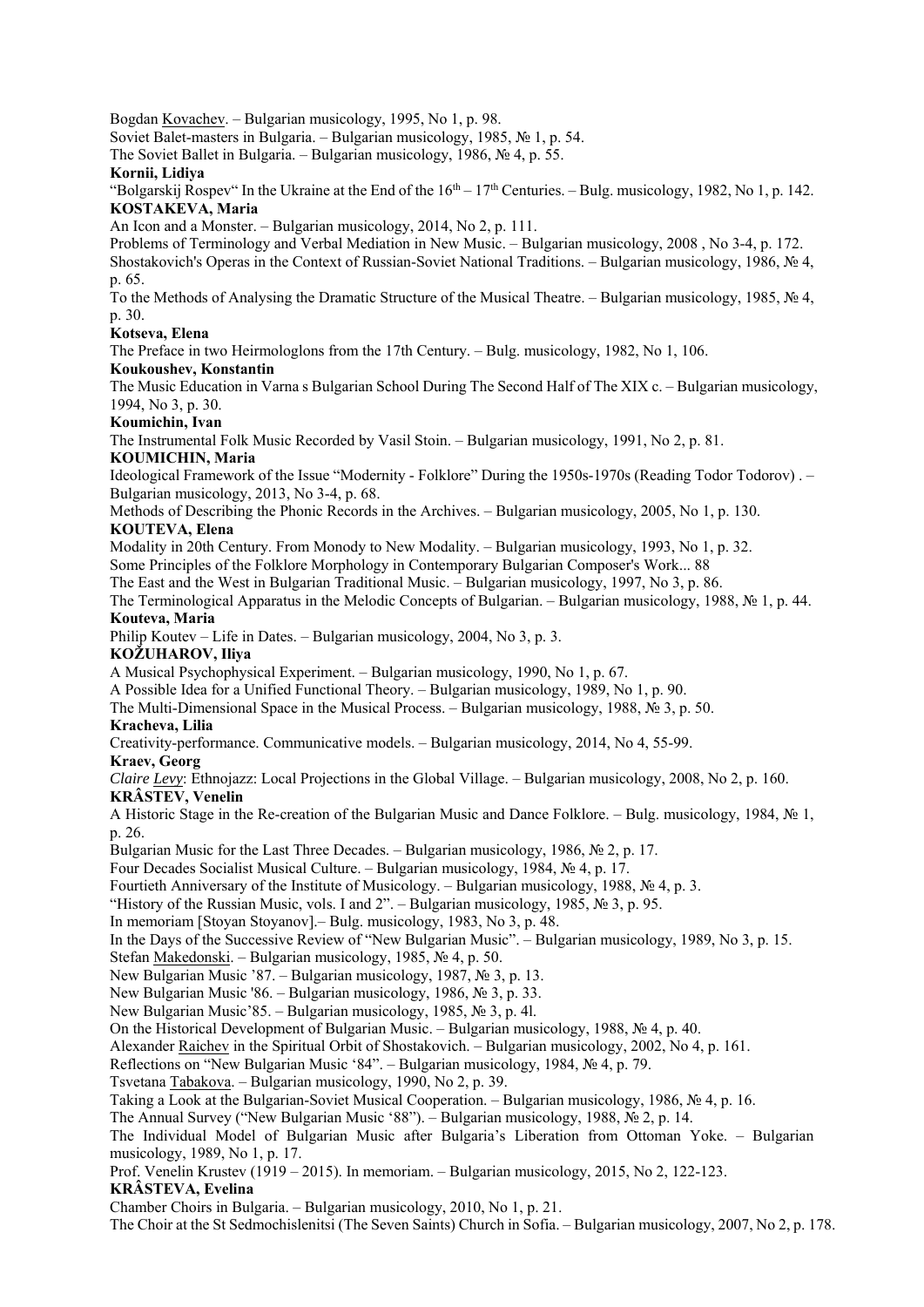## **Krâsteva, Nadya**

On Sonic Composition Techniques in Veselin Stojanov's Piano Concertos. – Bulgarian musicology, 2002, No 4, p. 115.

## **KRÂSTEVA, Neva**

Contrapunctus et Compositio: Aspects of the Polyphonic Creation. – Bulgarian musicology, 1994, № 4, p. 71. Die Heterophonie von Vladimir Panchev. – Bulgarian musicology, 1999, No 2, p. 73.

Liubomir Pipkov's Choral Polyphony. – Bulg. musicology, 1984, № 2, p. 36.

Polyphonic Techniques in the Creative Work of the First Bulgarian Composers. – Bulg. musicology, 1982, No 3, p. 43.

Polyphonic Vehicles in the Choral Music of Petko Stajnov.– Bulg. Musicology, 1983, No 3, p. 31.

Tszvetelina Slavova: "Zdravko Manolov". – Bulgarian musicology, 2009, No 2, p. 122.

The Polyphony in Svetoslav Obretenov's Choral Work. – Bulgarian musicology, 1985, № 1, p. 29.

"The Romantic fugue" in Petko Staynov's Ballad "Urvich". – Bulgarian musicology, 1997, No 3, p. 60.

## **Krâsteva, Radostina**

Große Doxologie, 6, Echos von dem Mönchspriester Neophytos von Rila. – Bulgarian musicology, 2000, No 2, p. 126.

## **Krâsteva-Stoyanova, Evelina**

On the History of Radio in Bulgaria – Radio and Music Groups. – Bulgarian musicology, 2010, No 2-3, p. 67. **Kraus, Beate Angelika** 

Das Beethoven-Archiv: Möglichkeiten und Autgaben für die Forschung im Beethoven-Haus Bonn. – Bulgarian musicology, 2011, No 3-4, p. 166.

## **Krieger, Franz**

One more, Grammy for Whitney Houston: annotanons to musical roots and musical identity in the era of globalisation. – Bulgarian musicology, 2001, No 2, p. 44.

#### **Krumov, Petâr**

Formation and Development of the Folk lnsiruments Orchestra. – Bulgarian musicology, 1984, № 4, p. 67. **KUJUMDZHIEV, Julian** 

A Monograph about the Austrian Composer Emanuel Aloys Förster, written by a Bulgarian. – Bulgarian musicology, 2013, No 3-4, p. 82.

Das Problem "Nationales – Universales" in der Diskussionen über den wahren bulgarischen Kirchengesang und über den bulgarischen Musikstil –kulturhistorische Paralellen. – Bulg. musicology, 2016, No 2–3, 149-158.

Die Kirchliche Musik von 1878 bis zu den 30er Jahren — zwishen "Altem" und "Neuen". – Bulgarian musicology, 2000, No 2, p. 135.

Old Bulgarian Church Singing Vs. Eastern Church Singing. Semantic Differences in the Usage of Concepts During the Discussion from the Late  $19<sup>th</sup>$  and Early  $20<sup>th</sup>$  Century. – Bulgarian musicology, 2013, No 3-4, p. 65.

On an early document about Petko Staynov's activity within BAS. – Bulg. musicology, 2016, No 4, 18-26.

*Stefka Venkova*: Apostol Nikolaev-Strumski: A Life, Inspired by Music. – Bulg. musicology, 2016, No 4, 91-94. **Kujumdzhieva, Polina** 

Problems with the Semantic Meanings of Musical Terminology Translated into Bulgarian. – Bulgarian musicology, 2008 , No 3-4, p. 210.

## **KUJUMDZHIEVA, Svetlana**

A Life Devoted to Science [In Memoriam. Prof. Elena Toncheva, D. Sc. (26. VI. 1933-3. II. 2011)]. – Bulgarian musicology, 2011, No 1, p. 88.

"Bolgarskij Rospev". as Viewed by the First Bulgarian Musical and Public Figures after the Liberation and the Choral work in Bulgaria since the middle of the XIX century to 9 IX in 1944. – Bulgarian musicology, 1987, № 3, p. 100.

Deacon Ivan Stoyanov Ivanov: Between Angels and Men. – Bulgarian musicology, 2008, No 1, p. 141.

Dispute about It. – Bulg. musicology, 1982, No 1, p. 128.

In Looking for the Early Oktoechoi. – Bulgarian musicology, 2009, No 2, p. 3.

Introduction. – Bulg. musicology, 2016, No 2–3, 5-10.

Joasaph of Rila. – Bulgarian musicology, 2007, No 3-4, p. 202.

Yavor Konov: Lexicographic, Historiographic & Bibliographic Legacy of Sebastiene de Brossard (1655-1730) - Ecclesiastic, Musician & Erudite. – Bulgarian musicology, 2009, No 2, p. 117.

John Koukouzeles' Sticherarion – New Data. – Bulgarian musicology, 2000, No 2, p. 62.

Looking for the Cultural Identity of the Medieval Bulgarian Church Music (To the formulation of ihe problem). – Bulgarian musicology, 2003, No 4, p. 52.

"Military Brass Bands in Bulgaria and Their Repertory — 1879-1944". – Bulgarian musicology, 1985, № 3, p. 101.

Prof. Agapia Balareva, DSc (28 March 1929 – 6 April 2017). – Bulg. Musicology, 2017, No 2, 98-100.

Questions of Musical Source-Knowledge (Based on Materials from the Post-Byzantine Period). – Bulgarian musicology, 1997, No 1-2, p. 38.

Michel de Saint-Lambert. Les Principes du Clavesin. Nouveau Traite de l'accompagnement du Clavesin, de I'Orgue et des Autres Instruments. – Bulgarian musicology, 1999, No 3, p. 130.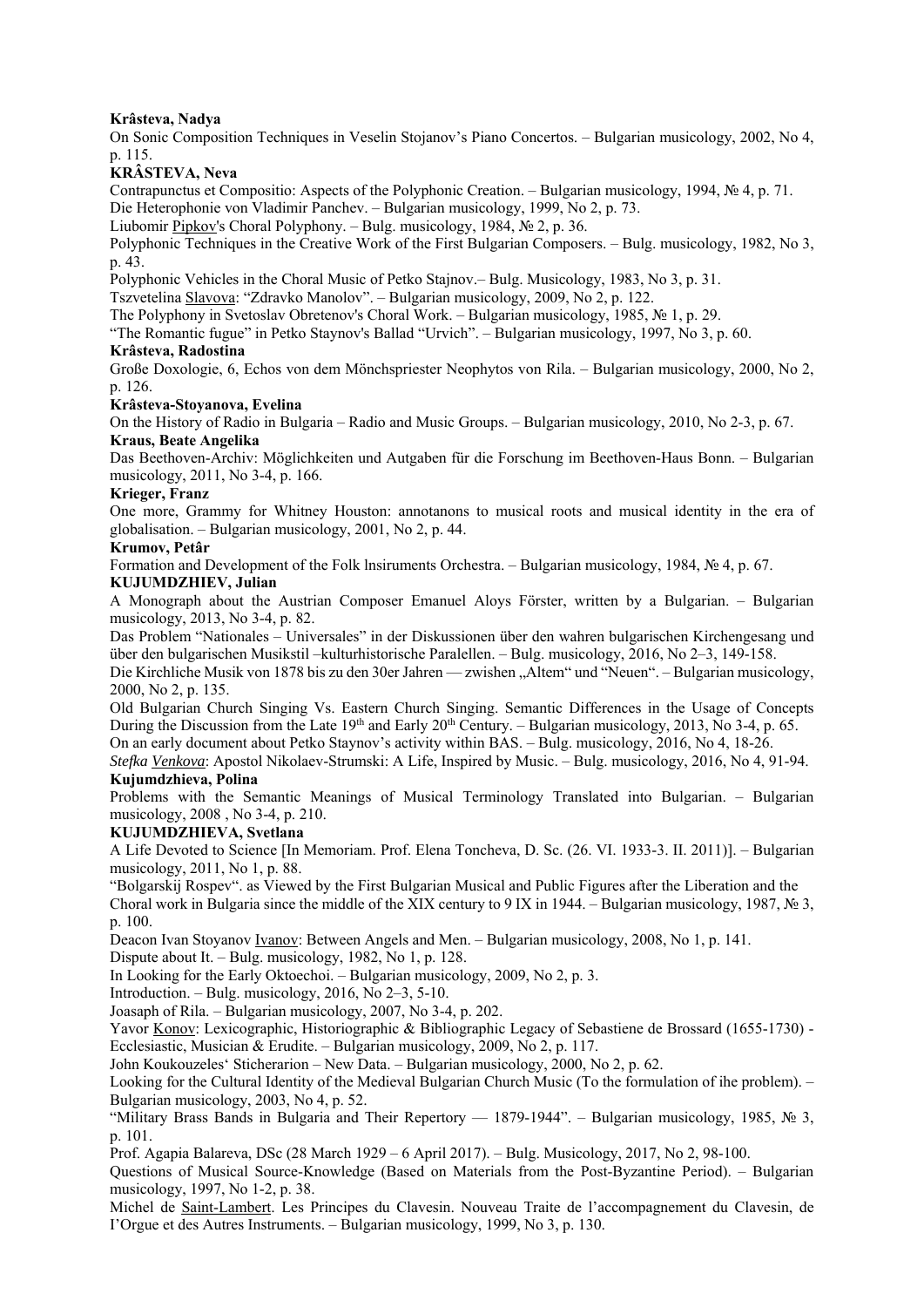St. John Koukouzeles. – Bulgarian musicology, 2007, No 3-4, p. 57.

60 Years Musicology in BAS. TheBegining. – Bulgarian musicology, 2009, No 3-4, p. 4.

The Field of Old Bulgarian Music – Changing Perspectives. – Bulgarian musicology, 2009, No 3-4, p. 10.

The Historical-liturgical Reports About The Kekragarion Verses. – Bulgarian musicology, 1994, № 4, p. 34.

The Historical-liturgical Reports About The Kekragarion Verses. – Bulgarian musicology, 1994, No 4, p. 13.

The Kekragaria Verses In The Musical Collections (Based On Manuscripts From The 14th To The Beginning Of l9th c.). – Bulgarian musicology, 1995, No 2, p. 58.

The Library as Witness to Music History: the Case of the Rila Musical Manuscripts Housed at the Library of Rila Monastery. – Bulg. musicology, 2016, No 2–3, 11-23.

The Study of Medieval Chant; Paths and Bridges, East and West. – Bulgarian musicology, 2002, No 3, p. 148.

The Tropologion: Sources and Identifications of a Hymnographic Book. – Bulgarian musicology, 2012, No 3-4, p. 9.

To Professor Dimitar Tâpkoff – Jubilee. – Bulgarian musicology, 2010, No 1, p. 26.

Stefka Venkova: Music of the Catholic Church of Eastern Ritual in Bulgaria. – Bulgarian musicology, 2011, No 2, p. 87.

…, Bozhidar Karastoyanov. International Congress on Ancient Music of the European East. – Bulgarian musicology, 1986, № 1, p. 109.

#### **Kukudov, Geo**

My Mother. – Bulgarian musicology, 1984, № 3, p. 85.

#### **Kumbe, Meri**

Musical Tradition in Albania between East and West. – Bulg. musicology, 2016, No 2–3, 50-60.

#### **KUSCHLEVA, Anka**

Das Volkslied und seine Vokalisienmg. Rolle der Rede in der Organisation des Sprechapparats. – Bulgarian musicology, 2001, No 1, p. 71.

On the Problem of the Academic Education of the Traditional Singer. – Bulgarian musicology, 2002, No 3, p. 40. **Kutin, Lubomir** 

The Art Music in the Bulgarien Internet Space. – Bulgarian musicology, 2010, No 2-3, p. 96.

#### **LALOVA, Kapka**

Einige Betrachtungen zum Spielerischen im musikalischen Theater des 20. Jh. 46.

Opera as a Spiritual Game. Tan Dun "Marco Polo" (fragments). – Bulgarian musicology, 2011, No 1, p. 41. **Lazarov, Stefan** 

The Bogomils and an Old Musical Tradition in Western Europe. – Bulgarian musicology, 1990, No 1, p. 32. **LEVY, Klara** 

A Viewpoint of Popfolk Demonstrations. – Bulgarian musicology, 1999, No 1, p. 66.

Afro-American Music A Generator of Donmant Pop Idioms. – Bulgarian musicology, 1996, No 4, р. 12.

An Introduction to the Problem of Interactions in Rock Music. – Bulgarian musicology, 1990, No 2, p. 28.

Balkan Groove: Postethnic Reflections on Distant Music and the Desired Other. – Bulgarian musicology, 2003, No 4, p. 82.

Contemporary "Ethnic" Music: Producing Meanings. – Bulgarian musicology, 2000, No 3, p. 89.

Defining Musical Parody: Postmodern Aspects. – Bulgarian musicology, 2008 , No 3-4, p. 195.

Discussion ol the Bulgarian Musicology and Criticism. – Bulg. musicology, 1982, No 4, p. 69.

Exploring the Labyrinlh of Narratives in the Non-Fixed Music: Aspects of Ethnojazz (On Views of Milcho Leviev). – Bulgarian musicology, 2007, No 1, p. 51.

Globahzalion, "Afroamerkanization" and the New Sensitivity. – Bulgarian musicology, 1999, No 3, p. 86.

*Rumyana Karakostova*: "The State Musical Theater Idea and Its Projection onto the National Repertoire up to the End of the  $20<sup>th</sup>$  Century" . – Bulgarian musicology, 2013, No 1, p. 78.

Music and Technology: New Research Accents. –Bulgarian musicology, 2002, No 2, p. 106.

New Accents in Studying of Popular Music. – Bulgarian musicology, 1999, No 4, p. 98.

On "Otherness": The Metaphors of Yildiz Ibrahimova in her "Balkantolia",,, 135.

On Definition of World Music. – Bulgarian musicology, 2005, No 2, p. 100.

On the definition of screen music. – Bulgarian musicology, 2015, No 1, 3-24.

Playing on Repetitive creativity in popular music culture. – Bulgarian musicology, 2001, No 2, p. 55.

Preface to the Present Publication. – Bulgarian musicology, 2001, No 2, p. 5.

Preface. – Bulgarian musicology, 2003, No 4, p. 10.

Rap Interpretations in Bulgarian Context: Urban Dialogoues in the 1990s. – Bulgarian musicology, 1998, No 4, p. 47.

The Blues as a Metaphor. – Bulgarian musicology, 2004, No 1, p. 118.

The Impact Of Some Social-Cultural Processes On Bulgarian Music Culture. – Bulgarian musicology, 1994, No 3, p. 50.

The Rock Music In Bulgaria. The Beginning. – Bulgarian musicology, 1993, No 3, p. 16.

The Turn-Down Pyramide. – Bulgarian musicology, 1994, No 4, p. 111.

The Turn-Down Pyramide. – Bulgarian musicology, 1994, № 4, p. 111.

The Visualized Sound in a Song Clip of Madonna. – Bulgarian musicology, 2011, No 1, p. 3.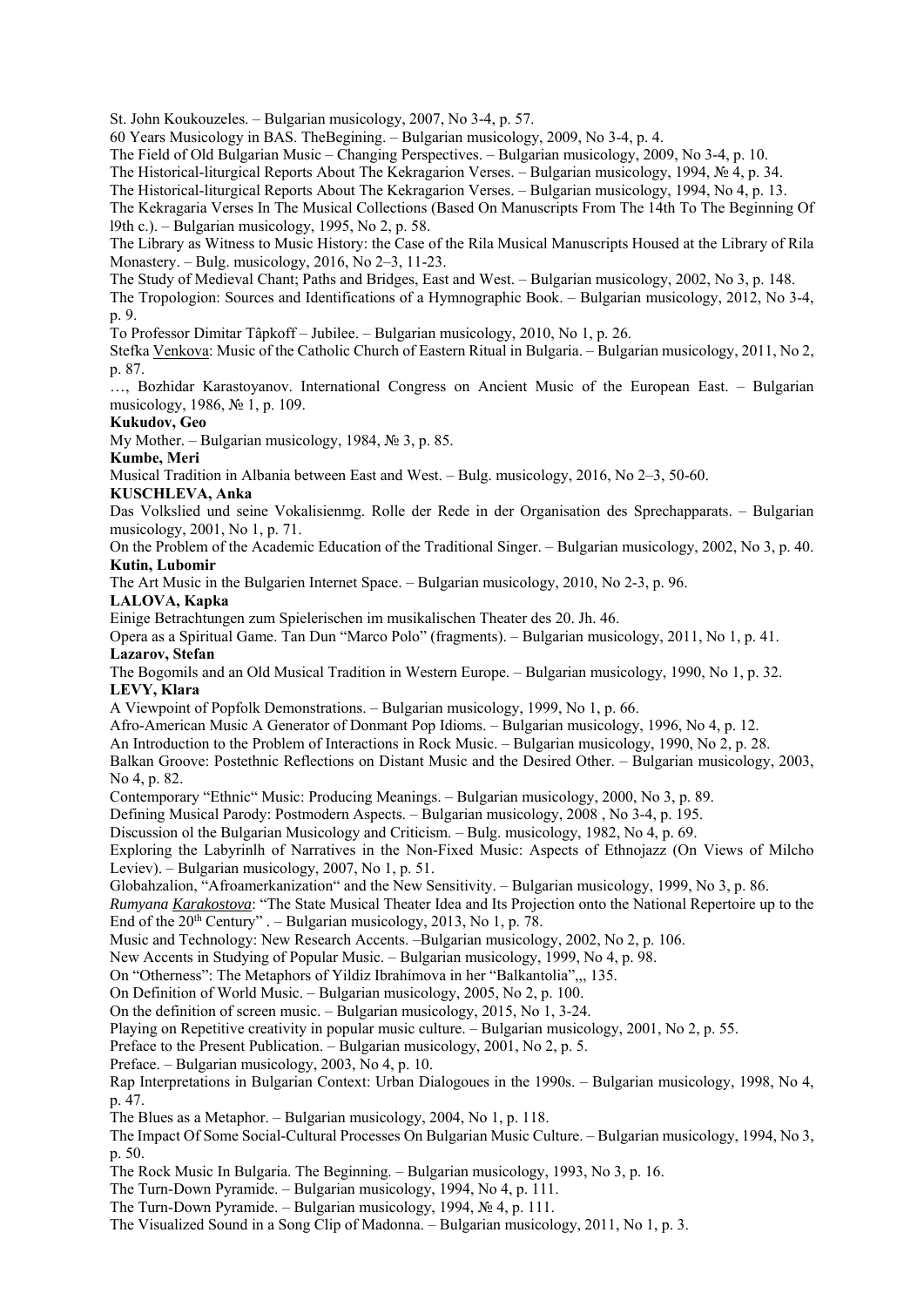*Miglena Tzenova-Nusheva*: "Peking Opera Jing jù". – Bulgarian musicology, 2011, No 1, p. 85.

Von der Rockmusik und ihrer Expansion (Ein Versuch zum Aufwerfen des Problems von der ationalen Identität der Rockmusik unter den Verhalnissen der heute vorherrschenden Popkultur). – Bulgarian musicology, 1991, No 3, p. 54.

*Kristina Yapova*: "Churchness as a Mode ot Musical Thinkine (on Examples of Dobry Christov's Work)". – Bulgarian musicology, 2007, No 1, p. 132.

## **LITOVA-NIKOLOVA, Lidiya**

A Valuable Contribution in the Investigation of Bulgarian Musical Folklore. – Bulgarian musicology, 1989, No 4, p. 96.

Ivan Kachulev – Pioneer or Bulgarian ethnoorganology. – Bulgarian musicology, 2006, No 3, p. 10.

Professional Folk Song and Dance Companies. – Bulgarian musicology, 1985, № 4, p. 64.

The Contribution of Stoyan Djudjev to the Development of Bulgarian Music Folklore Science. – Bulgarian musicology, 2004, No 1, p. 30.

The Role of the Refrains for the Differcntalion of the Basic Types of Christmas Song. – Bulg. musicology, 1982, No 4, p. 68.

#### **Livni, Eran**

In Memory of Gencho Gaytandjiev 1935-2010. – Bulgarian musicology, 2010, No 2-3, p. 217.

#### **Ljondev, Petâr**

Inlonalional Process in the Mode Phrase in the Thracian Folk Instrumental Dance Melody. – Bulg. musicology, 1983, No 4, p. 62.

#### **Lloyd, David**

Mercury Models: distortion of language and identity in new heavy metal. – Bulgarian musicology, 2001, No 2, p. 162.

#### **Lomsadze, Teona**

Georgian Political Folk and Folkloric Politics: The Relationship of Politics and Folk Music in Georgia. – Bulg. musicology, 2016, No 2–3, 133-141.

#### **LOUKANOV, Mihail**

Musical and Cultural Practice. – Bulgarian musicology, 2016, No 1, 99-102.

Notes on the Songs of Milyo Basan. – Bulgarian musicology, 2013, No 3-4, p. 57.

Rock Music as an Innovative Phenomenon. – Bulgarian musicology, 2012, No 1, p. 71.

The Concept of Progressive Rock. – Bulgarian musicology, 2008 , No 3-4, p. 241.

## **Lozanov, Georgi**

The Impact of Popular Music on the Language of the Media. – Bulgarian musicology, 2001, No 2, p. 174.

#### **Lukanova, Galina**

The Braille Manuscripts by Academician Petko Staynov Works desiphered in the period 2000–2015. – Bulg. musicology, 2016, No 4, 82-90.

#### **MacMilen, Ian**

Local Color and the Search for the Musical Origin of the Nation, from the German to the Croatian Lands. – Bulgarian musicology, 2013, No 1, p. 3.

## **Maksimov, Krum**

The Style Of Alexander Tanev in the Choral Acappella Music. – Bulgarian musicology, 1994, № 4, p. 107.

# **Mangova-Petkova, Boryana**

The "Lladder"in the Theoretic Expose of Boris Trichkov. – Bulgarian musicology, 1990, No 2, p. 50.

# **Marazov, Ivan**

Significant Work for History/Metodology. – Bulgarian musicology, 2004, No 4, p. 123.

#### **Marcheva, Penka**

On ihe Issue of Musical Intelligence. – Bulgarian musicology, 2006, No 1, p. 80.

#### **Margaritova, Rumyana**

The ritual music of the heterodox Muslims from Kardjali region – contexts of performance and functions. – Bulg. musicology, 2017, No 1, 84-102.

#### **MARINOV, Yanko**

Frühe Quellen in mittelbyzantinischer Notation. Übergang der Coislin-Notation zum diastematischen Stadium während dem XII. Jh. n. Chr. (nach Materialien aus dem Sticherarion). – Bulgarian musicology, 2004, No 2, p. 18. The Scribes of the Byzantine Music Manuscripts – Some Scribe Schools and Scriptoria. Part I. – Bulgarian musicology, 2007, No 3-4, p. 279.

#### **Mateeva, Vanya**

From the First Orchestras and Choirs to the Professional Choir for the Blind. – Bulgarian musicology, 2008, No 2, p. 96.

## **Maultsby, Portia K.**

Ethnicity And African American Popular Music. – Bulgarian musicology, 1994, No 1, p. 58.

## Mazera, Sevi

The Propagation of the New Method of Analytical Music notation in the Wider Balkan Area through the Activity of Direct Students of the Three Teachers of Patriarchal Music School (1815–1821) . – Bulg. musicology, 2016, No 2–3, 24-32.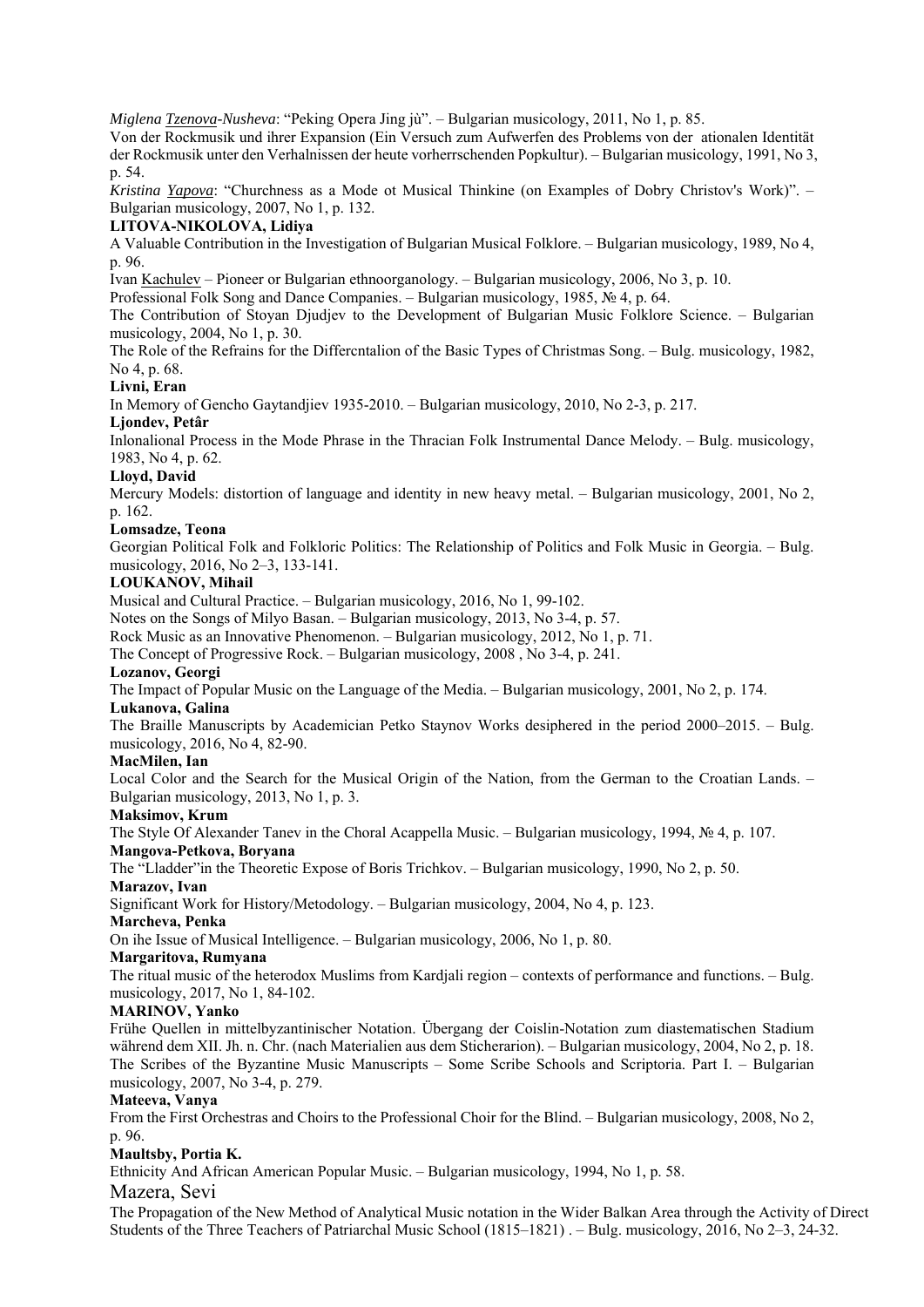## **MECHKOVA, Klara**

On the Question of Terminology for Byzantine Oktoechos. – Bulgarian musicology, 2008 , No 3-4, p. 60.

Qearxi/% neu/mati im Kontext der Cesänge zum Kirchenfest der Entschlafung der Gottesmuter — den 15. August. – Bulgarian musicology, 2000, No 2, p. 70.

The Turnovo Teacher of Music David Hadjipenkov Tuleshkov. – Bulgarian musicology, 1990, No 3, p. 105.

Triphonia. – Bulgarian musicology, 2013, No 3-4, p. 25.

## **Medushevsky, Vyacheslav**

Musical form as a revelation. – Bulgarian musicology, 2014, No 3, 55-64.

# **Middleton, Richard**

In Search of the Popular Music Text. – Bulgarian musicology, 2007, No 1, p. 19.

**Mihailov, Vladimir** 

Video Clip and Pop Music – a Hypothesis. – Bulgarian musicology, 2010, No 2-3, p. 131.

#### **Mihailova, Denica**

The Aspects of Performance of Byzantine Chant by Treatises from XV-XV century... 100

#### **Mikov, Ljubomir**

Easter Chain Dances. – Bulg. musicology, 1983, No 4, p. 77.

#### **MILADINOVA, Milka**

Bulgarian Musicology for the Creator and Public Figure Petko Staynov. – Bulgarian musicology, 1987, № 2, p. 104.

The Indexes in Vasil Stoin's Collections. – Bulgarian musicology, 1991, No 2, p. 100.

Asen Zlatarov and the Bulgarian Musical Culture. – Bulgarian musicology, 1985, № 4, p. 71.

## **Milev, Nedelcho**

Wagner's Paradoxes. – Bulgarian musicology, 2006, No 1, p. 66.

#### **MINEVA, Krasimira**

Bulgarian Folk Music at Radio Sofia (Ideas and observations). – Bulgarian musicology, 1988, № 3, p. 96.

Bulgarian Music Folklore in Phonograms, Notograms, Text and Film Materials in the Institute of Musicology Archives. – Bulgarian musicology, 1985,  $\mathcal{N}$  1, p. 117.

The Feed-Back in the Radio Propaganda of Bulgarian Musical Folklore. – Bulgarian musicology, 1988, № 4, p. 80. **Mircheva, Boyka**

*Svetlana Kuyumdzhieva*: The early octoechoi: Sources, liturgy and chant repertory. After manuscripts until the thirteenth century. – Bulgarian musicology, 2014, No 4, 100-104.

#### **Mircheva, Juliana**

Die Traditionen der Wiener Klassik in den Klaviersonaten, umgestalted von den bulgarischen Komponisten. – Bulgarian musicology, 1999, No 2, p. 54.

#### **Mitchell, Tony**

"Doin' Damage in my Native Language": "Glocal" Hip-Hop. – Bulgarian musicology, 2003, No 4, p. 110. **Mollova, Milena** 

"Love at first sight" (Interview with Polina Antonova). – Bulgarian musicology, 2011, No 3-4, p. 123. **Moody, Ivan** 

Spirituality and Technique in the Music of Ivan Spassov. – Bulgarian musicology, 2014, No 4, 19-24. **Moran, Neil** 

The Plagal Second Mode in the Greek, Slavonic and Latin Chant. – Bulgarian musicology, 1985, № 1, p. 14. **MOSKONA, Leon** 

A Great Achievement of the Theoretical Musicology. – Bulg. musicology, 1983, No 4, p. 98.

About the pulse-genetic approach in the musicology. – Bulg. Musicology, 1983, No 1, p. 16.

## The Methodological Importance ol Marx's Outlook on Art. – Bulg. musicology, 1984, № 2, p. 12.

## **Motte-Haber, Helga de la**

Music As a Language. – Bulgarian musicology, 1990, No 4, p. 68.

#### **Muxeneder, Therese**

The Arnold Schönberg Estate. – Bulgarian musicology, 2011, No 3-4, p. 152.

#### **MYERS, Gregory**

The Asmatic Troparia, Hypakoai, and Katavasiai Cycles in Their Paleoslavonic Recensions. – Bulgarian musicology, 1993, No 2, p. 37.

The Collision of the Pagan and Christian in the Rimsky-Korsakov Fantasy Opera, or How Nikolai Andreevich Spent His Christmas Holidays. – Bulgarian musicology, 2003, No 1, p. 87.

The Ritual and Music for the Dedication of a Church among the Medieval Slavs: Byzantine Cathedral Practice Transplanted. – Bulgarian musicology, 2012, No 3-4, p. 35.

## **NAIDENOVA, Albena**

Aspects of Modal Organization in Contemporary Bulgarian Music. – Bulgarian musicology, 1988, № 1, p. 56. Friedrich Cerha turns 90. – Bulgarian musicology, 2016, No 1, 91-95.

Das Verhältnus zur Zeit – ein grundlegendes Problem beim Komponieren, dargestellt in den Werken jur Generation österreichischer Komponisten. – Bulgarian musicology, 1999, No 2, p. 65.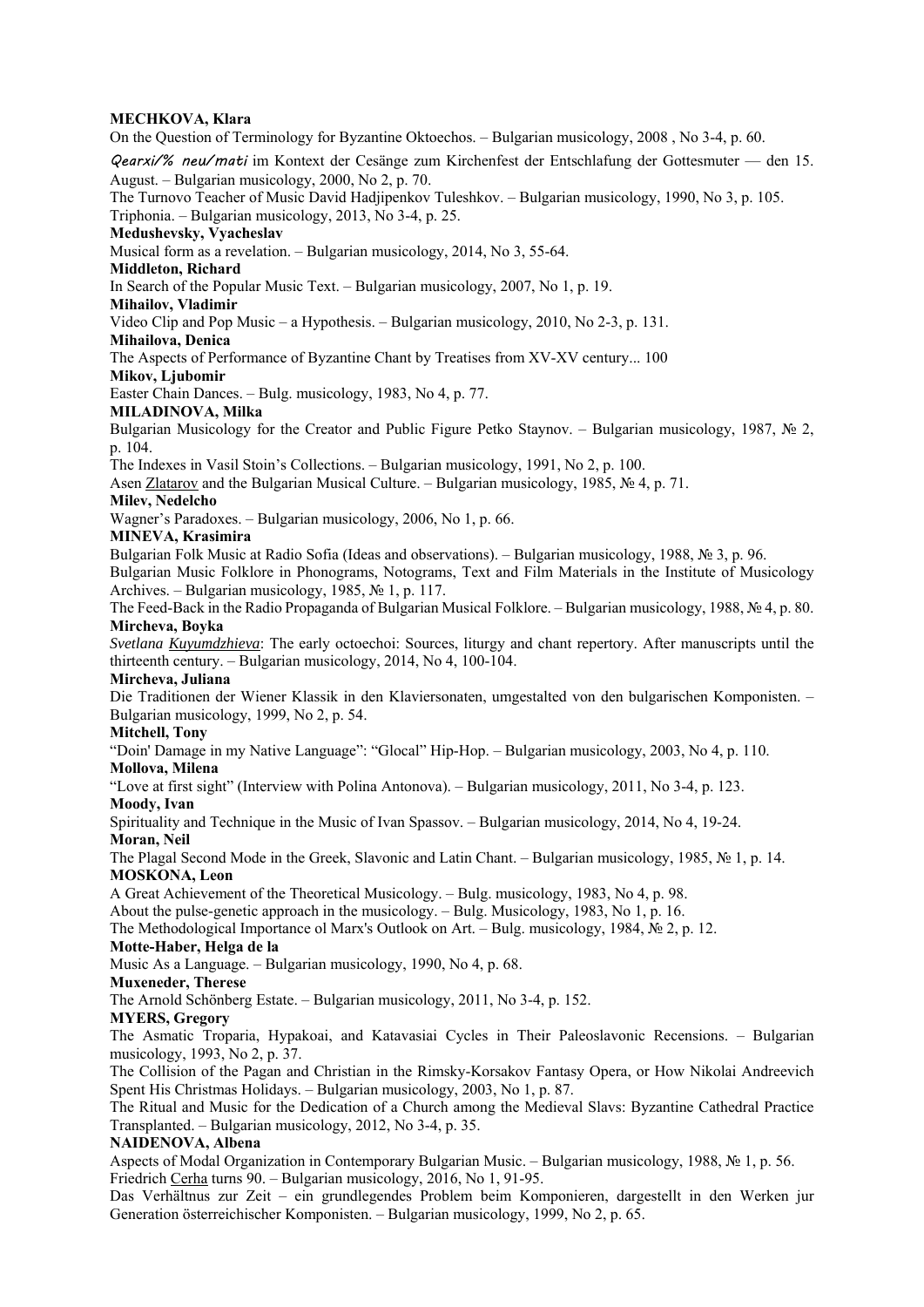On the theoretic Problems in the Sound Order and Mode in the East Orthodox Eight Echos. – Bulgarian musicology, 1990, No 2, p. 96.

To the Question of the Cyclic Recurrence of the Music Culturally Development. – Bulgarian musicology, 1998, No 1, p. 97.

… & Vladimir Panchev.Pierre Boulez at 90. – Bulgarian musicology, 2014, No 4, 25-28.

## **NAYDENOVA, Goritza**

"A Foreign Culture up Close". – Bulgarian musicology, 2012, No 1, p. 96.

A History of Bulgarian Musical Culture. Vol. 1. Folklore. By I. Racheva, A. Ilieva. S. Zaharieva. – Bulgarian musicology, 1999, No 3, p. 128.

Agitprop groups, choirs and working bees: The first decade of administered amateur arts in Bulgaria (1944 –1954). – Bulg. musicology, 2017, No 1, 20-43.

Die Geschichte als Gedächtnis und die Folklore als Geschichte. – Bulgarian musicology, 1999, No 3, p. 126.

Stoyan Djoudjeff, Lubomir Pipkov: the missing link? – Bulgarian musicology, 2014, No 2, p. 3.

Stoyan Djoudjeff: Ethnocentrism or Its Overcoming? – Bulgarian musicology, 2010, No 4, p. 45.

Hardship, Struggle, Transition and Achievement of Knowlege: the Musingly in the First Half of the Individual Life Cycle in the Traditional Culture. – Bulgarian musicology, 2004, No 1, p. 97.

"In the name of those who come to the science..." (сonversation). – Bulg. musicology, 2017, No 1, 5-19.

Instrument and Instrumental Music in the Calendar Ritual Cycle of Kozichino village-Bourgas Area. – Bulgarian musicology, 1998, No 4, p. 79.

Language and Music in Stoyan Djudjev's Viewpoint. Rhythm and Speech. – Bulgarian musicology, 2009, No 1, p. 3.

Musik und Ritualkatender im Dorf Kositschino (Region Burgas). – Bulgarian musicology, 1996, No 4, р. 39. Sozialisierungsformen und Musik im Dort Kosicino, Region Burgas. – Bulgarian musicology, 1999, No 3, p. 119.

*Rosemarv Statelova*: "Musikalische Begegnungen bei den Sorben". – Bulgarian musicology, 2013, No 2, p. 112. The Music Activities in the Second Half of the Individual LifeCjele ina Local Traditional Culture: Handing Down the Knowledge. – Bulgarian musicology, 2005, No 3, p. 157.

The Structure and Features of Wedding Rituals from Erkech with Respect to "Muse" Activities. – Bulgarian musicology, 2006, No 4, p. 101.

Two Volumes of the Series Bulgarian Musicology: Studies. – Bulgarian musicology, 2009, No 1, p. 65.

"Viele bulgarische Künstler warten auf ihre Milena Bozhikova". – Bulgarian musicology, 2000, No 3, p. 133.

Voices of the Weak: Music and Minorities. – Bulgarian musicology, 2010, No 2-3, p. 199.

... , Dragomir Yosifov. "Dimitar Nenov hat ständig über Transzendenz gesprochen..." (Gespräch mit Prof. Lazar Nikolov). – Bulgarian musicology, 2000, No 1, p. 127.

## **Naletova, Violeta**

Of Music Teaching at Ruse Schools (1878 — 1944). – Bulgarian musicology, 1986, № 1, p. 104.

## **Negus, Keith**

Traditional Policies And Local Predicaments - The Recording Industry And The (Re) construction Of European Musical Identities. – Bulgarian musicology, 1993, No 3, p. 21.

## **NEIKOVA, Ruža**

A New Musical-Folkloristic Collection. – Bulgarian musicology, 1989, No 4, p. 99.

About St. Lazar's Ritual Song in South-Western Bulgaria. – Bulgarian musicology, 1987, № 1, p. 69.

Božeime (A Lord's Name). Other names: Enjova bulja, Kalinica, Cumen Enjo, Dragajka. – Bulgarian musicology, 1992, No 3, p. 64.

Sons-Refrains of "Big Lazaritsa" in the Pirin Region. – Bulgarian musicology, 1988, № 4.

St. Lazar's Sundays in South-Western Bulgaria. – Bulgarian musicology, 1986, № 4, p. 50.

Vasilia – Bulgarian Folk Custom. – Bulgarian musicology, 1994, No 1, p. 45.

## **NEICHEVA, Svelana**

Lazar Nikolov's Third and Fourth Symphonies. – Bulgarian musicology, 1988, № 3, p. 16.

On Methodological, Evolutional and Historical Prerequisites in the Analysis of 20th Century Musical Form. – Bulgarian musicology, 1991, No 1, p. 26.

Petko Staynov's Symphony Work till September 9, 1944. – Bulgarian musicology, 1987, № 2, p. 71.

The Historical Preconditions for the Decentralized Classical Form of Music in the First Decades of the 20th Century. –Bulgarian musicology, 1989, No 2, p. 26.

"The Player in Folk Culture". – Bulgarian musicology, 1985, № 4, p. 81.

The Soviet Theory of Musical the Present Stage (periodical "Problems of Musical Studies"). – Bulgarian musicology, 1986, № 4, p. 40.

The "Young Bulgarian Music" in the town of Haskovo. – Bulg. musicology, 1983, No 2, p. 95.

To the Question of Individuality in New Music. – Bulgarian musicology, 1989, No 1, p. 57.

Variation op. 30 by A. Vebern. Line and Classical Form. – Bulgarian musicology, 1989, No 4, p. 57.

Western Music according to Richard Taruskin. – Bulgarian musicology, 2008, No 2, p. 115.

## **NENOV, Dimitâr**

[Aus Arbeitsskizzen zur V / III Sinfonie-facsimile]. – Bulgarian musicology, 2000, No 1, p. 96.

Dimitâr Nenov to Ivan Stavkov. Letters. – Bulgarian musicology, 2011, No 3-4, p. 104.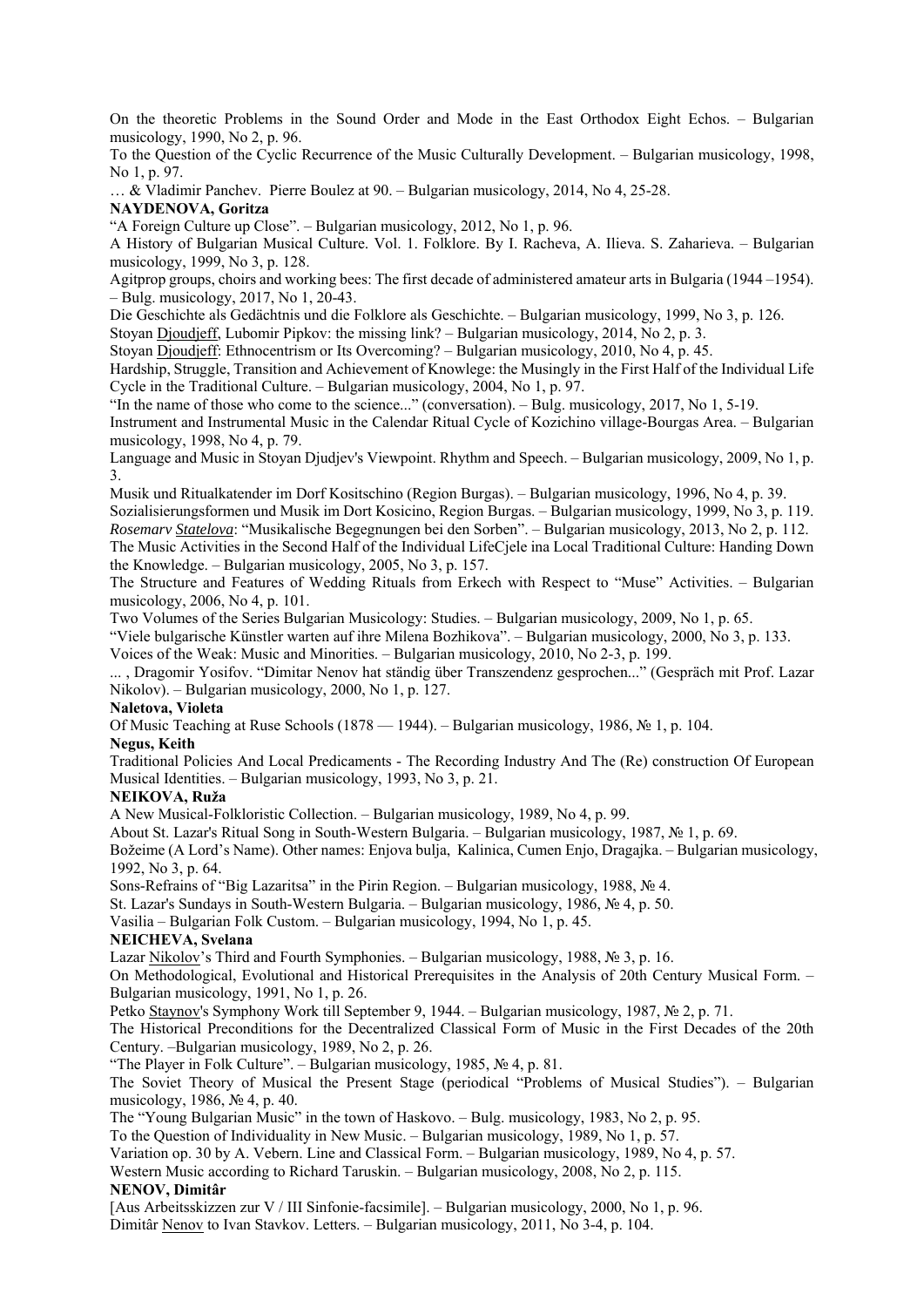Probleme unseres heutigen Musikschaffens. – Bulgarian musicology, 2000, No 1, p. 20.

Volkslieder für Stimme und kleines Orchester. – Bulgarian musicology, 2000, No 1, p. 44.

Zum Instrumentieren. – Bulgarian musicology, 2000, No 1, p. 32.

[Zur Transformation des Volksliedes]. – Bulgarian musicology, 2000, No 1, p. 40.

[Über die bulgarische Nationale Wiedergeburt]. – Bulgarian musicology, 2000, No 1, p. 12.

## **Nevzorova, Valentina**

Studying Dobri Hristov's legacy historically. – Bulg. Musicology, 2017, No 2, 34-42.

## **NEYKOV, Rumen**

Symposium on EMA in Paris. – Bulgarian musicology, 2007, No 2, p. 199.

Wieviel Ökonomie verträgt das Musiktheater? – Bulgarian musicology, 2003, No 2-3, S. 234.

# **Niagolova, Radostina**

Specific Culturological Problems between the Images "National Musical School" and "European Culture" . – Bulgarian musicology, 2013, No 1, p. 32.

## **Nika-Sampson, Evi**

European Transitions and Local Traditions in the Balkans. The Case of Greek Musicology. – Bulg. musicology, 2016, No 2–3, 215-243.

## **Nikolov, Kosta**

Problems of Solfeggio Teaching. – Bulgarian musicology, 1987, № 3, p. 86.

## **NIKOLOVA, Ivelina**

"Akklamattonsdichtungen in der orthodoxen Kirchenmusik des Balkans (nach Manuskripten aus dem 16-Anfang des 20 Jh)". – Bulgarian musicology, 1996, No 4, р. 85.

Horizontal Course of the Intervals and Musical-Auditive Perception of Euphony and Dissonance in Medieval Theory (9-15 c.). – Bulgarian musicology, 1987,  $\mathcal{N}$  1, p. 20.

Musical Perception with Guido and Grocheo – a Stage of the Musical-Psychological Process of Notion Creation. – Bulgarian musicology, 1986, № 4, p. 24.

The Leadership Problem in the Union of Bulgarian Composers in the 1960-ies and the 1970-ies from the Viewpoint of Publicity and Public Space. – Bulgarian musicology, 1992, No 2, p. 41.

The Two Images Of The Bulgarian Composer - His Creative "Ego" And Specialization. – Bulgarian musicology, 1994, No 2, p. 34.

"We" and "They" in the Knowledge of Bulgarian Composers During the 60ies and 70ies [of XX c.]. A Ideological-Role Contrasts in the Composers Society, As Reflected in the Journal "Bulgarian Music". – Bulgarian musicology, 1993, No 2, p. 66.

## **Nikolova, Radka**

"The Lazar Play in North-Eastern Bulgaria". – Bulgarian musicology, 1988, № 3, p. 108.

## **NIKOLOVA, Rositsa**

Academy of Orthodox Music International Festival, St. Petersburg. – Bulgarian musicology, 2013, No 3-4, p. 108. Analysis of the musical structure and the imagery of the cycle To the Most Holy Mother of Cod (Op. 43) by Pavel Tschesnokoff. – Bulgarian musicology, 2015, № 4, 79-97.

Pavel Grigorievich Tschesnokoff and his sacred music. – Bulgarian musicology, 2015, № 4, 69-78.

## **Novak, John K**.

The Musical Depiction of Hope in Three Christian Pop Songs. – Bulgarian musicology, 2001, No 2, p. 181. **Ognyanova, Elena** 

A life devoted to Bulgarian ethnography. – Bulgarian musicology, 2016, No 1, 67-78.

## **Olkinuora, Jaakko**

Words and Images: "Piclorial" Byzantine Hymnography. – Bulgarian musicology, 2013, No 3-4, p. 50.

On the Themalic Issue  $Music$  and Media". – Bulgarian musicology, 2010, No 2-3, p. 5.

#### **Ozer, Yetkin**

Modern Sounds and Traditional Images: new trends in Turkish folk music and a video analysis. – Bulgarian musicology, 2001, No 2, p. 78.

## **Palieva, Anda**

Exibition "Music, Orthodox, Manuscripts". – Bulgarian musicology, 2006, No 2, p. 122.

## **Panchev, Vladimir**

Karlheinz Stockhausen About his Music. – Bulgarian musicology, 2004, No 3, p. 80.

## **PANOVA, Gergana, see also Panova-Tekat, Gergana**

Anthropologie des Tanzes Gegenstand und Herangehen vom geschichtlichen Gesichtpunkt. – Bulgarian musicology, 1996, No 1, p. 107.

Collected and Comprehended. About Authenticity, the Old and the New in the Ligth of my Work in the Dance Archives. – Bulgarian musicology, 2005, No 1, p. 106.

Dance Sources In The Archive Of The Institut Of Art Studies From The National Folk Festival Koprivstitsa-1986. – Bulgarian musicology, 1995, No 3, p. 91.

Der bulgarische Volkstanz: Ein altes Abgrenzungsinstrument dient heule der Integralion. – Bulgarian musicology, 1999, No 2, p. 136.

Folk Festivals – Pazardjik '93. – Bulgarian musicology, 1994, No 1, p. 64.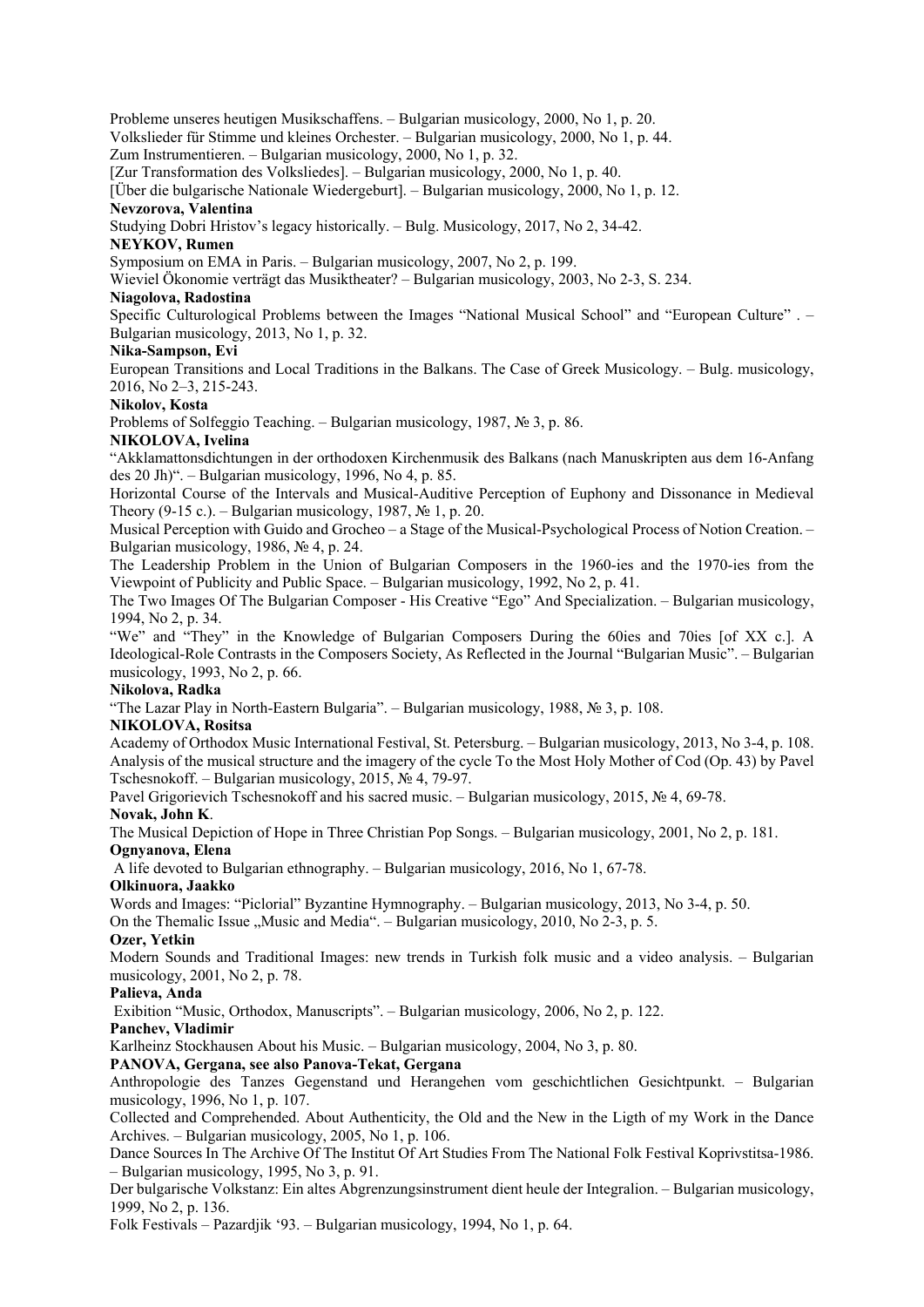Metamorphosen der Deutung des bulgarischen traditionellen Tanzes. – Bulgarian musicology, 2000, No 4, p. 49. Versuch ein Schlangenzeichen in einigen rituellen Tänzen zu identifizieren. – Bulgarian musicology, 1997, No 4, p. 60.

"Wenn ich hätte sagen können hätte ich es nicht getanzt. Über die nonverbale Kommunikation, die nationale Kultur und das Tanztheater von Vazkresia Valchanova. – Bulgarian musicology, 2003, No 2-3, S. 111.

## **PANOVA -TEKAT, Gergana**

An Ethno-choreologist's Perspective of Contemporary Interdisciplinarity in Human Sciences in Germany. – Bulgarian musicology, 2008 , No 3-4, p. 108.

Dance as an Expression of Identity and Interactive Game. – Bulgarian musicology, 2009, No 3-4, p. 108.

"Dancing the Bulgarian way" as a form of traveling towards oneself and the world at large: An attempt to systematize the phenomenon. – Bulgarian musicology, 2015, No 2, 65-82.

Kommunikations-choreologische Forschunge im neuen Europa: Oberdie Identität im Übergang. – Bulgarian musicology, 2005, No 3, p. 37.

On Nonverbal Communicatton and "Folk Dances": as Media. – Bulgarian musicology, 2010, No 2-3, p. 41. **Paskalevski, Spartak** 

On Some Aspects of the Synchretic Phenomenon and its Projections in the Search of a New Artistic Language. – Bulgarian musicology, 1997, No 3, p. 99.

#### **Pasunkova, Hrizanlema**

Solo Violin Sonata and Suite in the Works of Bulgarian Composers. – Bulgarian musicology, 1986, № 1, p. 59. **PAVLOVICH, Theodora** 

Denitsa Mihailova: "The Balckan Eastern Orthodox Monody (XIV-XV c.): Aspects of Performance". – Bulgarian musicology, 2007, No 2, p. 204.

Rolle und Bedeutung der kreativen Einbildungskraft und des Gedächlnisses in der Dirigentenkunst. – Bulgarian musicology, 2000, No 3, p. 41.

The Choral Works of Lyubomir Pipkov and the Present Day. – Bulgarian musicology, 2004, No 4, p. 61.

# **PEICHEVA, Lozanka**

… and Ventsislav Dimov. A life would not suffice for the affectionfor the singing Bulgarian people. – Bulgarian musicology, 2015, No 2, 3-34.

… and Ventsislav Dimov. Ethnomusicology in Bulgaria – Traditions and Perspectives. – Bulgarian musicology, 2009, No 3-4, p. 58.

… and Ventsislav Dimov. To Atlanta and... Forward. Bulgarian Participation in the 50th Annual Conference of the Society for Ethnomusicology in Atlanta, Georgia, USA, November 16-20, 2005. – Bulgarian musicology, 2006, No 4, p. 118.

… and Ventsislav Dimov. Vasil Stoin through the eyes of Todor Todorov (Review). – Bulgarian musicology, 2004, No 1, p. 98

A Singer on the Way Folklore-Modern-Global. – Bulgarian musicology, 2004, No 3, p. 60.

An Example of Applied Ethnomusicology in the Media: Ethno Studio of Darik Radio. – Bulgarian musicology, 2010, No 2-3, p. 74.

*Anatol Anchev*: From the psychological basis of Ivan D. Shishmanov's nation studies to Bulgarian analytical-psychological anthropology. – Bulg. Musicology, 2017, No 2, 87-93.

Folk Singing in Cultural Context. – Bulgarian musicology, 2013, No 3-4, p. 227.

Gegenwärtige Formen zur Aktualisierung des Reigentanzgesangerbes in den Regionen der Städte Kjustendil und Stanke Dimitrov. – Bulgarian musicology, 1991, No 3, p. 63.

Is the "Tacit" Nonverbal Musical Knowledge Tacit ? – Bulgarian musicology, 2008 , No 3-4, p. 116.

Raina Katsarova: The cheerful lady of Bulgarian ethnomusicology and ethnochoreology. – Bulgarian musicology, 2016, No 1, 3-32.

Modern Instruments, Traditional Music (Accordion, Gypsy players and the Transformation of Folklore Music from Bulgaria). – Bulgarian musicology, 2006, No 3, p. 61.

Music along the Silk Road [Theoretical, Historical and Ethnomusicological Studies). – Bulgarian musicology, 2010, No 2-3, p. 204.

Music and Dance in Southeast Europe research group: Living through history. – Bulgarian musicology, 2015, No 2, 98-104.

Romfest – Constructing Identity through Music. – Bulgarian musicology, 2003, No 4, p. 171.

Seeds from Bulgaria in the Field of World Music. – Bulgarian musicology, 2001, No 2, p. 128.

Sin-ology of the Chalga as Culture-and-Antropologic Diagnostics. – Bulgarian musicology, 2004, No 4, p. 128.

Teaching Knowledge of Traditional Music in Bulgarian Higher Educational Institutions. – Bulgarian musicology, 2002, No 3, p. 30.

The Song has no Frontiers. Thc Choice of Foreigners: the Conquering Beauty of Bulgarian Music Folklore. – Bulgarian musicology, 2005, No 3, p. 117.

The Song of Surva Bells. – Bulgarian musicology, 2013, No 2, p. 47.

The Teaching Project of Stoyan Djudjev. – Bulgarian musicology, 2004, No 1, p. 40.

The Tempted Music: The "Chalga"- After the Roma Musicians. – Bulgarian musicology, 1999, No 1, p. 59.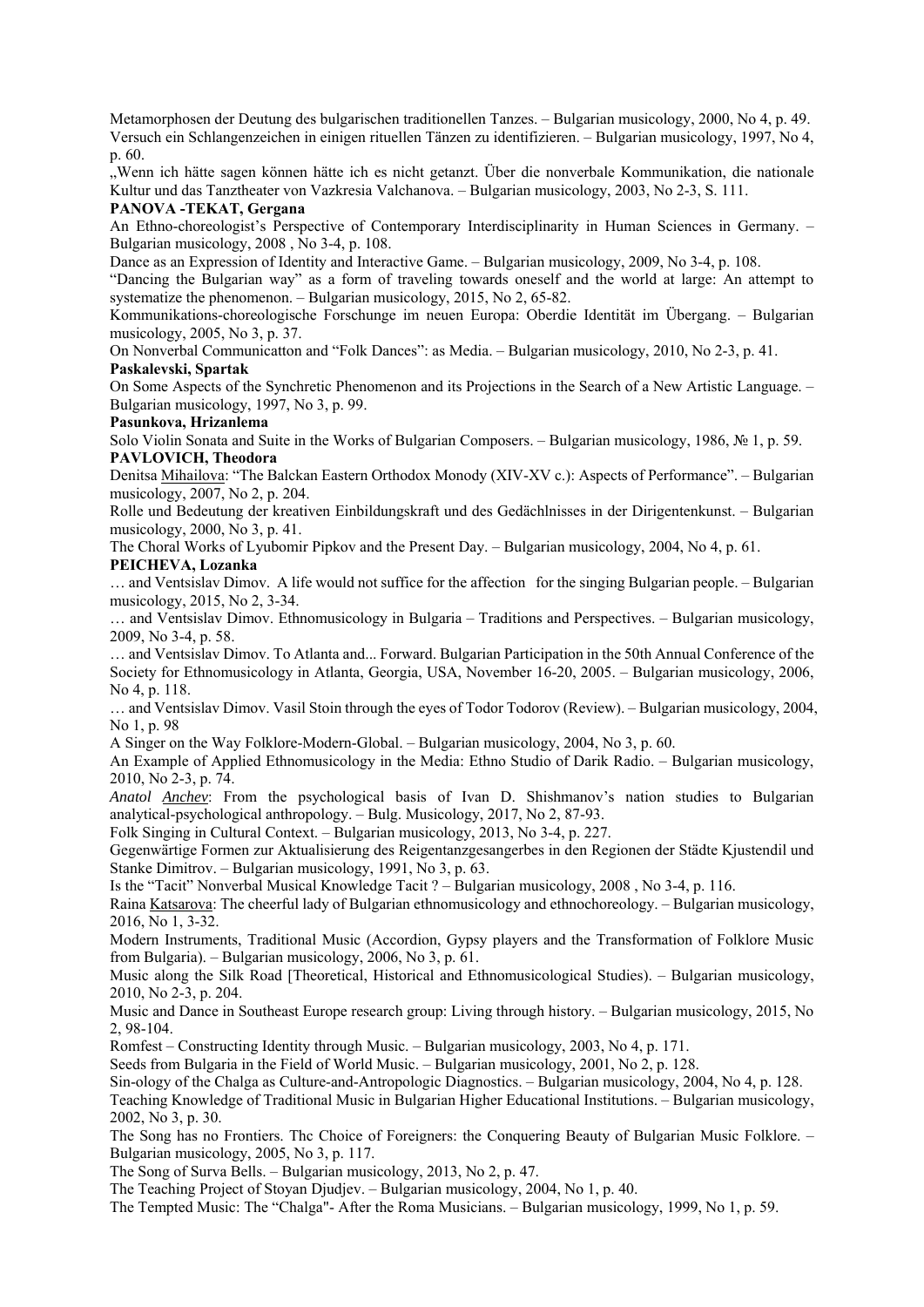## **Peiers, Karen A**

Meter as a Marker of Ethnonational Identity? Metric Controversy, Folk Song Variants, and the Representation of Balkan Cultural Identities. – Bulgarian musicology, 2003, No 4, p. 56.

## **Percovič, Ivana**

Choral Church Music in Serbia before 1914 and Its Sociocultural Context. – Bulgarian musicology, 2003, No 4, p. 92.

# **PERVAZOV, Andrian**

Shamans and Computers: Electroacouslic Music and the Traditional Musical Culture. – Bulgarian musicology, 1998, No 1, p. 24.

The Fugue Theory in the First Half of the 18th Century. – Bulgarian musicology, 1990, No 1, p. 85.

## **PESHEVA, Mira**

An Attempt at a Typological Characterization of the West Rhodope Dances. – Bulgarian musicology, 1989, No 1, p. 99.

Raina Katsarova about the Amateur Folklore Activities, the Fairs — Singing, Competitions and the First Steps of "Filip Kutev" State Folk Song and Dance Ensemble. – Bulgarian musicology, 1984, № 3, p. 83.

"Popular Choreographic Art of the Northeastern Siberia Native Population". – Bulgarian musicology, 1985, № 2, p. 88.

The Rhodope Folk Dances — in the Social and Cultural Layers of Time. –Bulgarian musicology, 1989, No 2, p. 95.

## **Petev, Kamen**

Das Orgelpleno. – Bulgarian musicology, 2011, No 2, p. 50.

## **Petkova, Elisaveta**

Timbre-Texture Organisation of the Form in the Symphonies of Tsvetan Tsvetanov. – Bulgarian musicology, 1991, No 2, p. 71.

## **Petrov, Krasimir**

Bulgarian Folk Dances and Customs in the Videoaichivw, Documented at the Fifth National Fair of Folklore in Kopnvshtiisa in 1986. – Bulgarian musicology, 2005, No 1, p. 186.

## **Petrov, Petâr**

Der charakteristische Tanz als Brücke zwischen dem klassischen und dem Volkstanz. – Bulgarian musicology, 2001, No 3, p. 98.

## **Petrov, Stoyan**

New Evidence about the Dissimination of "Bolgarskij Rospev". – Bulg. musicology, 1982, No 1, 37.

# **PETROVA, Angelina**

A seminar conducted by Prof. Gerald Messner. – Bulg. musicology, 2017, No 1, 117-119.

Die postmoderne Audioerfahrung: musikalische Syntax in der Komposition des letzten Jahrzehntes des XXten und am Anfang des XXI Jahrhunderts. – Bulgarian musicology, 2013, No 3-4, p. 161.

Die Postmoderne und die Metapher des Zerfalls. – Bulgarian musicology, 1999, No 3, p. 27.

Die Tradition als Metapher und die brechung der Tradition: die bulgarische 12-Ton Avantgarde zwischen der Symphonie und des Serialismus. – Bulgarian musicology, 1999, No 2, p. 23.

Early Experiments in Vassil Kazandjiev's Chamber Music. Reflections on Public and Private in Composer's Ideas. – Bulgarian musicology, 2010, No 1, p. 36.

Evidences in Lazar Nikolov's Self-appreciation and their Meaning Today. – Bulgarian musicology, 2012, No 2, p. 31.

Genre Models in Bulgarian Composers' Works During the Lasl Three Decades [of the XX c.] . -Bulgarian musicology, 2002, No 2, p. 113.

Hermeneutic Ideas in the Understanding of Modernity in the Bulgarain 12-tone Music. Lazar Nikolov's Poetics from the Hermeneutic Point of View. – Bulgarian musicology, 1998, No 2, p. 49.

Im Laufe der Zeit. – Bulgarian musicology, 2012, No 1, p. 98.

Maria Kostakeva: Metamorphose und Eruption. Annäherung an die Klangwelten Adriana Hölzskys. – Bulgarian musicology, 2013, No 3-4, p. 94.

Claire Levy: "Musical Parody at the Late  $20^{th}$  and early  $21^{th}$  century" . - Bulgarian musicology,  $2013$ , No 1, p. 81. Musical Time and Its Multilingual Essence: A Poetic Reading of Stefan Dragostinov's Polytempia. – Bulgarian musicology, 2008, No 2, p. 30.

Post-Modern Tendencies in the Creative Activity of Bozidar Spassoff and Stefan Dragostinov at the End of 70ies [of XX c.]. – Bulgarian musicology, 1993, No 2, p. 80.

Reflections Behtwert Cultures in Three Bulgarian Composers: Bozhidar Spassov (Essen), Simeon Pironkoff Jr. (Vienna), Dragomir Yossifov (Sofia). – Bulgarian musicology, 2009, No 3-4, p. 151.

Simeon Pironkoff, Jr. and the Concept of Music Frottage. – Bulgarian musicology, 2011, No 2, p. 10.

Bojidar Spasov: Reflections Upon The Bulgarian Irregular Rhythms in "Pieridi". – Bulgarian musicology, 2009, No 2, p. 65.

Structural Units of the Second Level in Monody and their Formulais Realizations. –Bulgarian musicology, 2002, No 2, p. 116.

The New Music and Bulgarian film of the 1960s and 1970s. Film music by Simeon Pironkoff and Vassil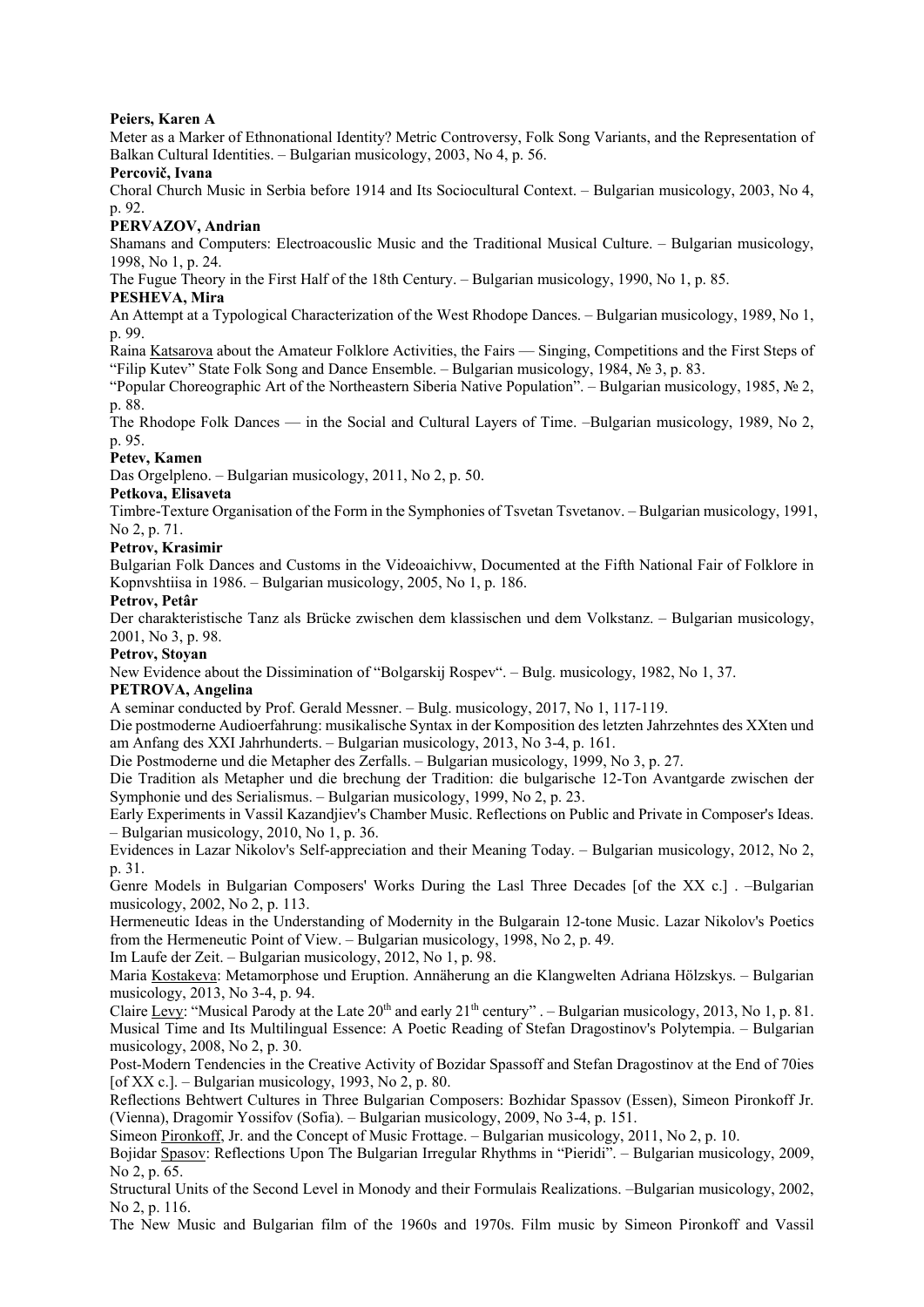Kazandjiev: Strokes in the language of nonconformist film. – Bulg. musicology, 2015, No 3, 41-66.

The Poetics of Lazar Nikolov and the Traditions in Thinking of the Twelve-Tone Composition in West Europe. – Bulgarian musicology, 2002, No 4, p. 38.

The Polyphony In The Aleatorical-Sonorislic Methods Of Vasil Kazandziev, Ivan Spasov And Georgi Minchev (From Their Creativity Of 70-ies). – Bulgarian musicology, 1995, No 1, p. 72.

The Second Half of the 20th century and Methods for Analytic Musical Aural Education. Aural Reflection on Posttonal Music – Michael Friedman. (Analytic Attempt at Solfeggio on Modal, Twelve-lone and Neo-tone Structures). – Bulgarian musicology, 2006, No 1, p. 97.

## **Petrova-Forster, Anna**

Virtuosos or Charlatans. First Travelling Pianists-Virtuosos. – Bulgarian musicology, 2013, No 3-4, p. 116.

# **Petrovič, Danica**

An Attempt To Publish Music in Neumatic Notation in Sremski Karlovci At The Begining of XIX c. – Bulgarian musicology, 1992, No 3, p. 72.

## **Pitev, Hristo**

Quant Octaves and Quant Numbers. – Bulg. musicology, 1983, No 2, p. 81.

#### **Poniatowska, Irena**

Historismus und Tradition in den Musikforschungen (zum Jubiläum der MAEO-Kongress). – Bulgarian musicology, 1995, No 2, p. 88.

# **Popov, Father Kiril**

Church Singing and Spirituality. – Bulgarian musicology, 2007, No 3-4, p. 255.

## **POPOVA, Denitsa**

After Koprivshtitsa 2005. – Bulgarian musicology, 2006, No 4, p. 125.

The Importance and Use of Bulgarian Folk Music and its Authenticity. – Bulg. musicology, 2016, No 2–3, 110-120.

Zur Kombination methodologischer Ansätze am Beispiel "Byzantinische Kirchenmusik. Untersuchungen zum Osterkreis im Backovo-Kloster (Bulgarien)". – Bulgarian musicology, 2004, No 2, p. 154.

#### **POPOVA, Margarita**

Contents of the Verbal Music Folklore Archives and Degree of Their Informational Processing. – Bulgarian musicology, 2005, No 1, p. 117.

"Mit dem Festkalender verbundene Bräuche und Musik im Dorf Kositschino, Region Burgas". – Bulgarian musicology, 1999, No 4, p. 99.

The Forgotten Path. Folk Songs from the Regions of Razlog, Drama and Bitolya from the Fund of Angel Bukureshtliev and Serafim Boyanov. – Bulgarian musicology, 2005, No 1, p. 74.

The Materials of Ivan Kachulev in the Musical-Folklore Archives of the Institute of Art Studies – BAS. – Bulgarian musicology, 2006, No 4, p. 82.

…, Ivanka Vlaeva. On the Inventory of Unpublished Materials ofVassil Stoin from East Upper Thracia, Preserved in the Music Folklore Archives of the Bulgarian Academy of Sciences. – Bulgarian musicology, 2005, No 4, p. 8. **Popova, Maria** 

In Memory of Gencho Gaytandjiev 1935-2010. – Bulgarian musicology, 2010, No 2-3, p. 217.

#### **Protopopov, Vladimir**

Polyphonic Versions of Melodies from "Bolgarskij Rospev" in the Russian Manuscripts from the 17lh Century. -Bulg. musicology, 1982, No 1, 93.

## **Pugev, Petâr**

A Wedding in the Village of Dren. – Bulg. musicology, 1983, No 2, p. 83.

# **RAASTED, Jörgen**

"Bogonachalnim manoveniem" in the Byzantine and in the Bulgarian Chant Practice. – Bulg. musicology, 1982, No 1, 85.

Contents and Authors of the so-called Hagiopolites treatise. – Bulgarian musicology, 1986, № 3, p. 62.

#### **RACHEVA, Iskra**

Bulgarian National Revival Songs. Problems of Melos and Genre. Part 1. – Bulgarian musicology, 2007, No 2, p. 38.

Bulgarian Revival Era Songs: Problems of Melody and Genre. Part II. – Bulgarian musicology, 2008, No 1, p. 3. *Claire Levy*: "Dialogical Music: Blues, Pop Music, Mylhs and Modernity". – Bulgarian musicology, 2006, No 2, p. 102.

Die Musikfolklore in der Zeit der bulgarischen Nationalen Wiedergeburt an der Schwelle zwischen "Altem" und "Neuem". – Bulgarian musicology, 1999, No 2, p. 102.

"In the name of those who come to the science..." (сonversation). – Bulg. musicology, 2017, No 1, 5-19.

Music Folklore and History. – Bulgarian musicology, 1985, № 1, p. 111.

National Revival Songs and Cultural Identity. Introduction to the Problem. Early School Songs. – Bulgarian musicology, 2005, No 2, p. 56.

To the History of the Musical Beginning in Bulgarian Folklore Culture. Introduction in the Typology of the Archaic Layers. – Bulgarian musicology, 1989, No 1, p. 47.

Traditional Folk Culture on the Cross-roads Between the New and the Old in the Period of Bulgarian National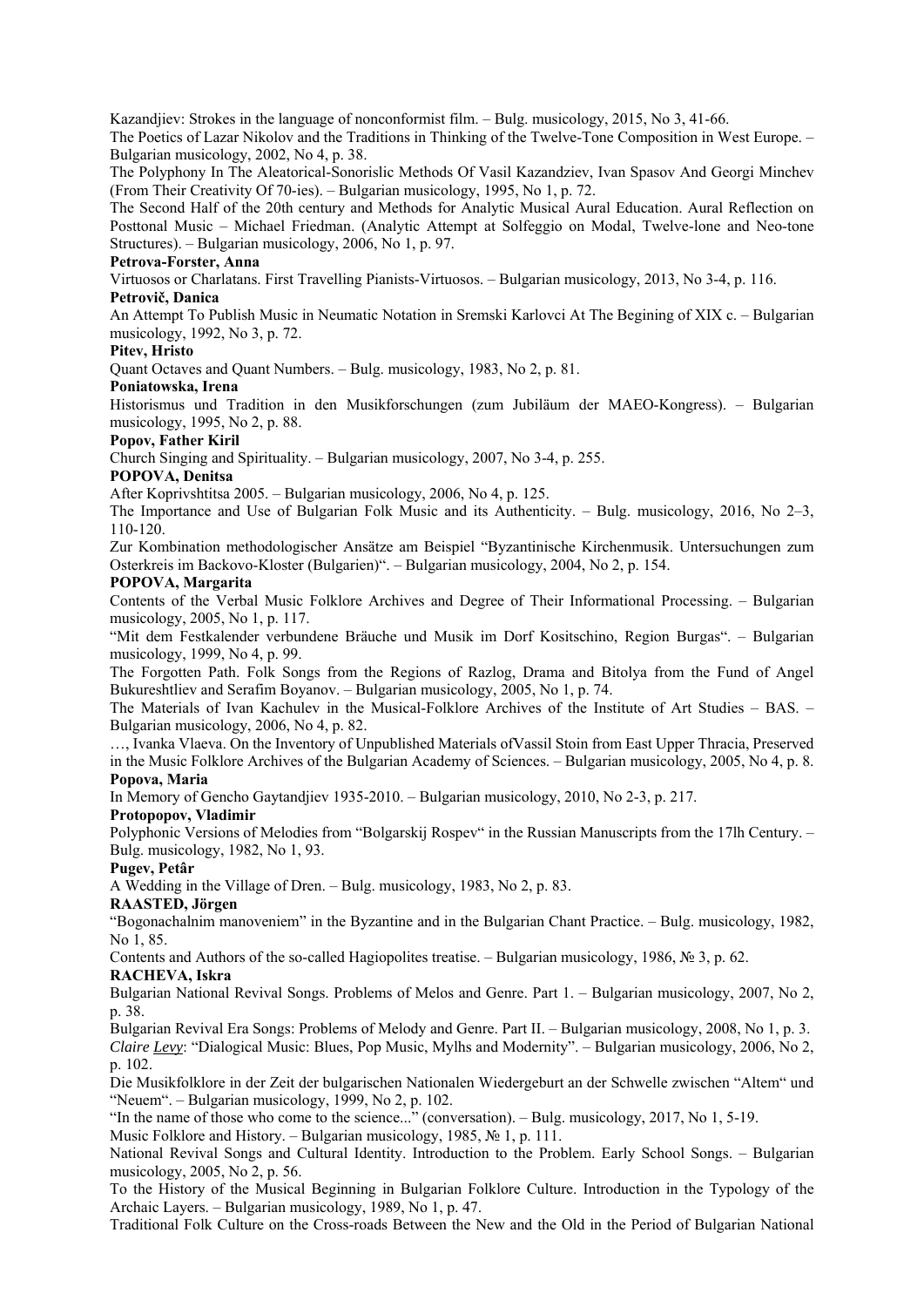Revival. – Bulgarian musicology, 1997, No 4, p. 19.

## **RASHKOVA, Nataliya**

Converging Directions [Vesselka Toncheva: The Folklorist Nikolay Kaufman]. – Bulgarian musicology, 2006, No 3, p. 125.

Internet as a Research Terrain for Ethnomusicology. – Bulgarian musicology, 2009, No 3-4, p. 102.

Musical Expression of Identity in Foreign Ethnic Environment. – Bulgarian musicology, 2003, No 4, p. 109.

Poetry and Rhytmical Types and Teritorial Occurance of St. Lazar's Day in Eastern Bulgaria. – Bulgarian musicology, 1987, № 3, p. 80.

# **RAYKOVA, Maya**

Classification and Music-Catechism Essence of the Christmas Cycle in the Church-Song Repertoire of the Banat Bulgarians. – Bulgarian musicology, 2003, No 1, p. 25

Cultural-Religious Identity of the Banat Bulgarians, Reflected in Their Church-Song Liturgical Repertory. – Bulgarian musicology, 2003, No 4, p. 206.

## **Rice, Timothy**

Multiple Perceptions or Bulgarian Instrumental Folk Music. – Bulgarian musicology, 1990, No 1, p. 38.

## Romanou, Katy

European Transitions and Local Traditions in the Balkans. The Case of Greek Musicology. – Bulg. musicology, 2016, No 2–3, 215-243.

## **Ruseva Mariya**

Multiculturalism in the twentieth- and the twenty-first-century memorial music (on the example of Alexander Kastalsky's Requiem for Fallen Brothers). – Bulgarian musicology, 2014, No 3, 37-54.

## **Schiöd, Nana**

The 741 Final Cadences from the Hymn of the twelve month in the Byzantine Sticherarion Cois1in 42. – Bulgarian musicology, 1991, No 2, p. 21.

## Seebass, Tilman

Introduction. – Bulg. musicology, 2016, No 2–3, 5-10.

#### **Shurbanova, Olga**

In Memory of Gencho Gaytandjiev 1935-2010. – Bulgarian musicology, 2010, No 2-3, p. 217.

# **Simeonova, Snezhana**

More on the Relation Text – Interpretaiion in Bach's Keyboard Works. – Bulgarian musicology, 2002, No 1, p. 63. **Slavova, Tsvetelina** 

A Suggestion for a Dictionary of Conductor Terminology. – Bulgarian musicology, 2013, No 3-4, p. 140.

## **SMILKOV, Romeo**

Nikolay Stoykov's Concerto for Piano and Orchestra op. 60 through the Eyes of the Interpreter. – Bulgarian musicology, 2011, No 2, p. 28.

The first Author's Concert of Dimitâr Nenov in Bulgaria. – Bulgarian musicology, 2011, No 3-4, p. 103.

## **SPASOV, Božidar**

An Attempt for a Comparative Characterization of Some Polyvalent Compositional Principles in Bulgarian and European Music in the First Half of the XX Century. – Bulgarian musicology, 1988,  $\mathbb{N}^2$  2, p. 39.

Of Some Evident and Hidden Freatures of Orchestration in Petko Stajnov's Work. – Bulgarian musicology, 1987, № 2, p. 79.

Some Aspects of Contemporary polyvalency in B. A. Zimmerman's Works. – Bulgarian musicology, 1990, No 3, p. 38.

## **Spohr-Rassidakis, Agn**

Fünf Totenklagemelodien aus Kreta (Griechenland). Eine vergleichende Untersuchung. – Bulgarian musicology, 1990, No 2, p. 65.

## **Staikovsky, Petâr**

Interpretation of Ornamental Signs in Theoretical Handbooks from the 19th and 20th Centuries. – Bulgarian musicology, 2007, No 3-4, p. 230.

## **Stambolov, Vesko**

Forlspinnungstypus Ritornello Form. Basic Conceptsand Terms. The Ideal Concerto Ritornello Form in the Work of Johann Sebastian Bach. – Bulgarian musicology, 2013, No 3-4, p. 99.

## **STATELOVA, Rosemary**

About the Problem of the Essence of the Phenomenon "Musical-Intonational Environment". – Bulg. musicology, 1982, No 3, p. 60.

Academism as a Norm. – Bulgarian musicology, 2002, No 3, p. 13.

An Attempt for Surmounting the Negative Paradigma in the Knowledge for Amusement. – Bulgarian musicology, 1992, No 1, p. 3.

Anthropologie der Ethnopopmusik (Umfrage regelmäßiger Teilnehmer an dieser Aktivität). – Bulgarian musicology, 2000, No 4, p. 85.

Contemporary Parameters of the Intonational Media (New Methodological Approaches to the Problem). – Bulg. musicology, 1983, No 4, p. 17.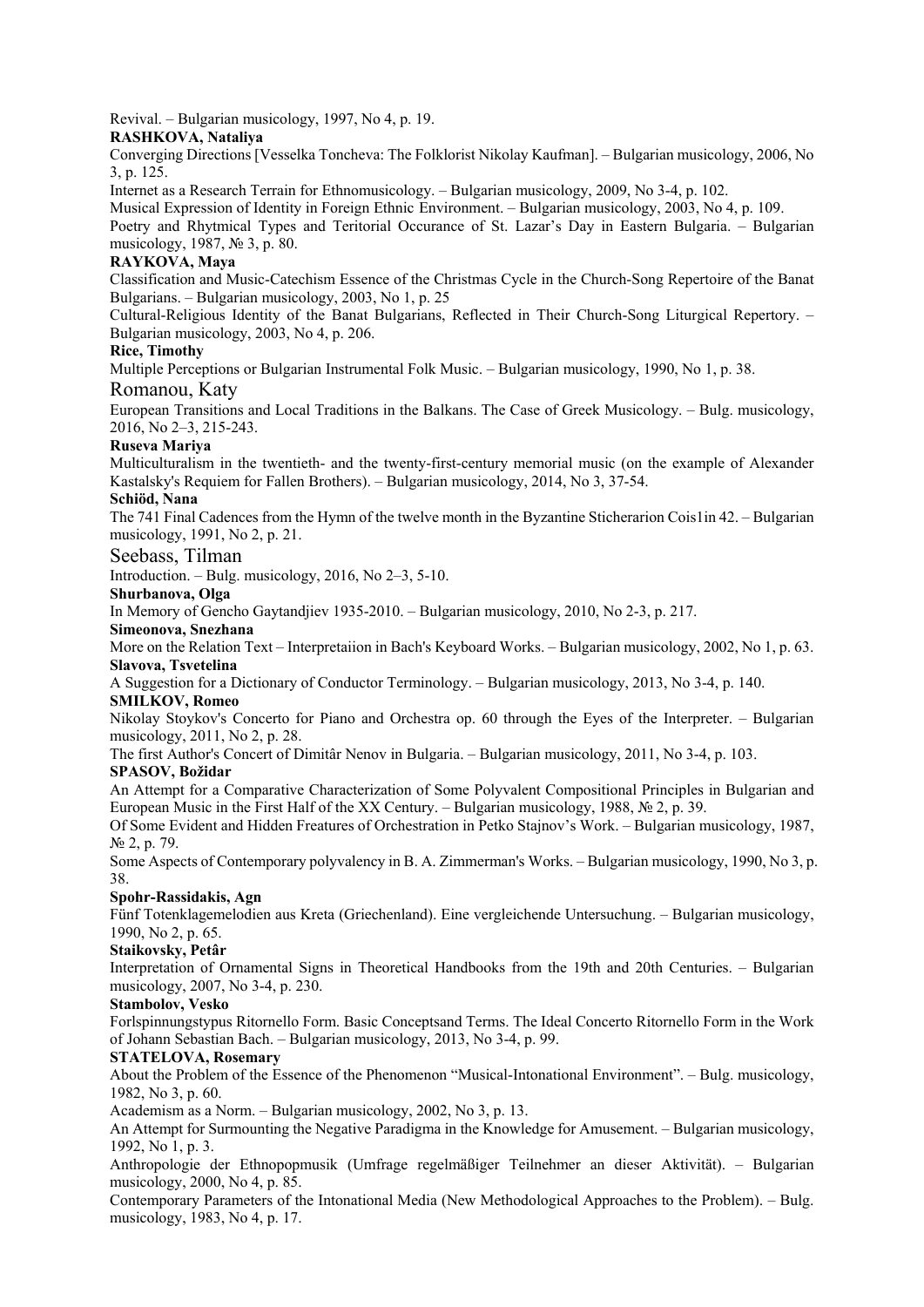Dance Music: To the Problem of Define the Occurrence. – Bulgarian musicology, 1998, No 4, p. 13. Der Komponist Juro Mětšk. Über die Bedeutung seiner Musik. – Bulgarian musicology, 2005, No 3, p. 7. Dinamic In The Development Of Pop Music-Genres In Bulgaria During The First Half Of 90ies [of XX c.]. – Bulgarian musicology, 1995, No 2, p. 87.

Discourses on Ethnopopmusic: Projections and Readings. – Bulgarian musicology, 2004, No 3, p. 117. Fifth Meeting of the ICTM "Music and Minorities" Study Group in Prague, 2008. – Bulgarian musicology, 2008, No 2, p. 167.

Folk: Towards the Nature of ihc Phenomenon and lis Definition. – Bulgarian musicology, 1999, No 1, p. 44. For Some New Directions in Ethnomusicological Research in Bulgarian Academic Music Science. – Bulgarian musicology, 2009, No 3-4, p. 80.

From the History of Pop Music. – Bulgarian musicology, 1989, No 4, p. 73.

Gespräch mit Juro Mětšk. – Bulgarian musicology, 2005, No 3, p. 28.

Group Portrait of a Lady. Marianne Brocker and German-speaking Ethnomusicology. – Bulgarian musicology, 2009, No 1, p. 79.

ICTM – 39th World Conference in Vienna 2007. – Bulgarian musicology, 2008, No 1, p. 129.

Inhaltliche und Wertaspekte der populären Musik in Bulgarien. – Bulgarian musicology, 1996, No 2, p. 91.

Lozanka Peicheva: Between the Village and the Universe: Old Folk Music from Bulgaria in New Times. – Bulgarian musicology, 2009, No 1, p. 96.

Lubomir Kutin: "Bulgarian Festivals. Categories and Evaluation System". – Bulgarian musicology, 2015, No 2, 110-115.

Meaningful Horizons of Contemporary Sorbian Music Culture. – Bulgarian musicology, 2002, No 1, p. 34.

Meditations upon a Topical Book. – Bulg. musicology, 1984, № 1, p. 94

On Ethnomusicology As a Definition/Practice and Other Related Questions. – Bulgarian musicology, 2008 , No 3-4, p. 100.

On the Sociological Approach towards Mass Musical Entertainment Genres. – Bulgarian musicology, 1990, No 4, p. 93.

Populäre Musik und Identität. – Bulgarian musicology, 1999, No 2, p. 83.

Preface by Editor. – Bulgarian musicology, 2002, No 3, p. 4.

Preface of the Editor. – Bulgarian musicology, 2005, No 3, p. 3.

Roma Participation In Producing local Popular Music in Bulgaria Today ethnomusicological approach. – Bulgarian musicology, 2001, No 2, p. 67.

Social and Phsycological Motives for the Pacticipation in Musical Amateur Activities. – Bulgarian musicology, 1988, № 2, p. 106.

The Amateur (An Outline of the Portrait of the Participant in the Musical Amateur Activities). – Bulgarian musicology, 1988, № 3, p. 88.

The Definition of Popular Music as a Process and Structure. – Bulgarian musicology, 1997, No 4, p. 54.

The Lusatian Serbian Song Industry. – Bulgarian musicology, 2007, No 2, p. 102.

The Main Points in the Development of Bulgarian Variety and Jazz (1944-1984)…. 77.

The Radio as a Constructor of Reality. The Role of Music. – Bulgarian musicology, 2010, No 2-3, p. 53.

The Sorbian National Ensemble as a Cultural Institution in the Bilingual Region Lusatia. – Bulgarian musicology, 2010, No 1, p. 59.

To the Problem of the Nature of the Phenomenon of the "Musical-Intonational Environment". – Bulg. musicology, 1982, No 4, p. 49.

# **Staynov, Stefan**

Home "Petko Staynov" – Kazanlâk. – Bulgarian musicology, 2003, No 1, p. 102.

**Stefanov, Vassil** 

Jubilee. – Bulgarian musicology, 2003, No 2-3, p. 7.

**Stefanova, Petya** 

Classification of Baroque Musical Figures. – Bulgarian musicology, 2013, No 3-4, p. 75.

## **Sterev, Nikolay**

Eine Erinnerung an Rajna Katzarova. – Bulgarian musicology, 1991, No 4, p. 96.

## **Stojkova-Serafimovska, Velika**

The Reflection of Social Transition in Traditional Music – Case Study of Republic of Macedonia. – Bulg. musicology, 2016, No 2–3, 121-132.

# **Stoimenov, Stoyan**

Interaction of Image and Music. – Bulgarian musicology, 1987, № 3, p. 30.

## **STOIN, Elena**

Our Work Together with Raina Kacarova. – Bulgarian musicology, 1984, № 3, p. 65.

Second Symposium Bulgarian Musical Culture during the National Revival Period. – Bulgarian musicology, 1990, No 4, p. 94.

# **STOINOVA, Elena**

Die antike Gitarre: ein Rekonstruktionsversuch. Spieltechniken, Funktionen der rechten und der Linken Hand. – Bulgarian musicology, 1997, No 1-2, p. 182; 1999, No 2, p. 35.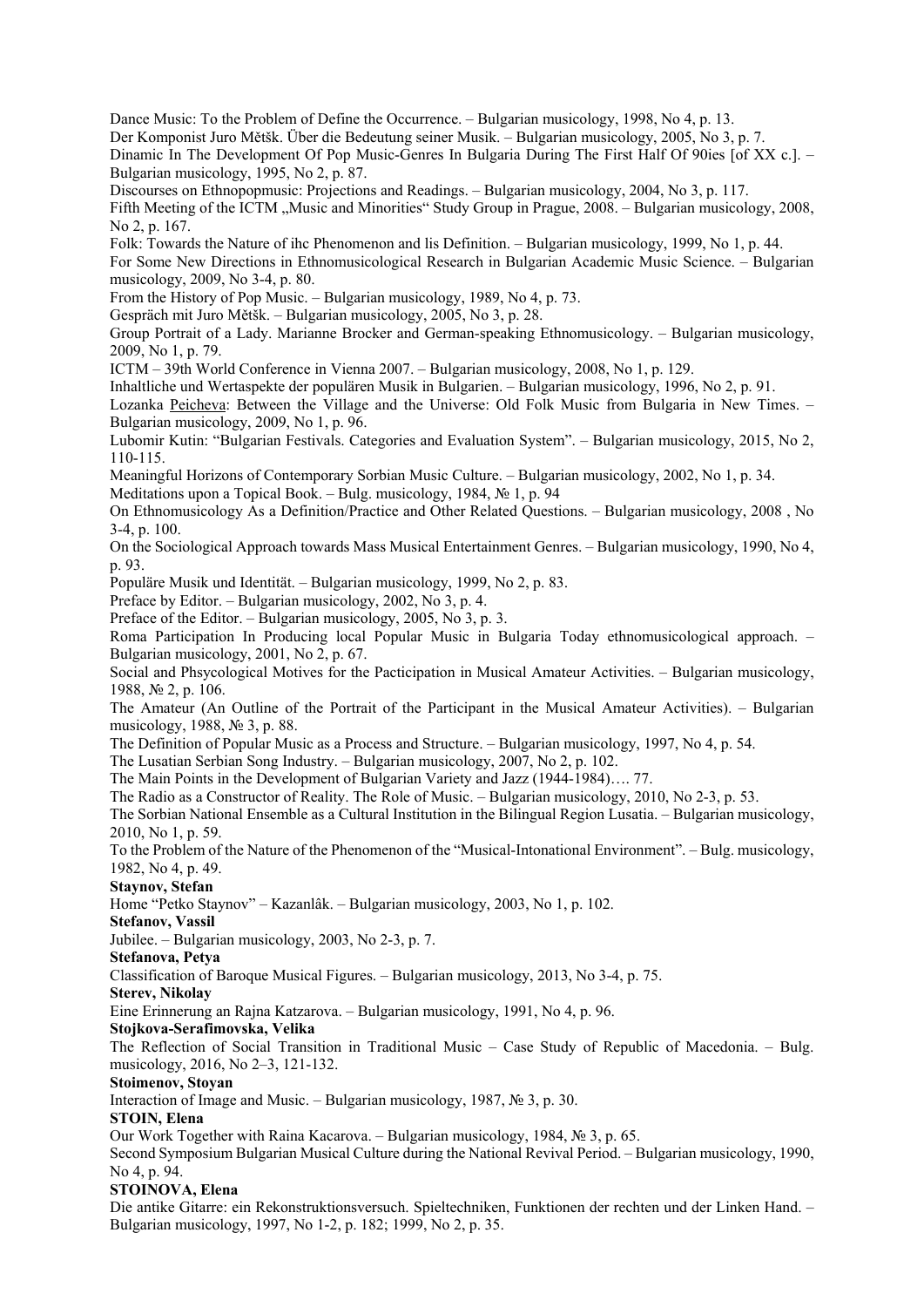Monuments Of Ancient Music In Bulgarian Lands. – Bulgarian musicology, 1993, No 4, p. 76

Pictures of Wind Instrunments on Ancient Vessels Found in the Territory of Bulgaria. – Bulgarian musicology, 1998, No 3, p. 80.

## **STOYANOV, Stoyan**

Bulgarian Symphonic Music.– Bulg. Musicology, 1983, No 3, p. 56.

Work About the Soviet Mass Song. – Bulg. musicology, 1982, No 1, p. 79.

## **STOYANOVA, Elena**

On the Semantics of Means of Expression in Mozart's Instrumental Concerts. – Bulgarian musicology, 1998, No 1, p. 74.

Variational Proceses in A. Rajchev's Symphony No 4. – Bulgarian musicology, 1988, № 4, p. 46.

## **STOYANOVA, Svetla**

Problems of the Big Form in Symphony No 3 "Onsets" by Al. Rajchev. – Bulgarian musicology, 1989, No 1, p. 73. Some Observations on Bulgarian Film Musk During the Period 1944 Up To the End of the 60ies. – Bulgarian musicology, 1990, No 2, p. 15.

The Musical Medium in Bulgaria (1878-1944). – Bulgarian musicology, 1990, No 3, p. 81.

## **Stoynova, Antonina**

The Religious and Empire Sanction on Music in the Light of Early Byzantine Culture. – Bulgarian musicology, 1989, No 1, p. 33

## **Suliteanu, Ghizela**

Intra- and Interdisciplinar Researches in Ethnomusicology. – Bulg. musicology, 1983, No 4, p. 31.

## **Tabakova, Zelka**

The Dance in the Musical Original Choreographic Decisions and their Versions on the Bulgarian Stage (from the Staging Diary). – Bulgarian musicology, 2003, No 2-3, p. 194.

## **Tagg, Philip**

High and Low, Cool and Uncool, aesthetic and historical falsifications about music in Europe. – Bulgarian musicology, 2001, No 2, p. 9.

## **TANEVA-YANEVA, Penka**

Approaches to Professionalizing. The Ballet Art in Plovdiv. (A Documental Chronicle from the National Revival to the End of the Second World War). – Bulgarian musicology, 2003, No 2-3, p. 215.

Steps to Forming a Ballet Company in the City of Stara Zagora. – Bulgarian musicology, 2006, No 2, p. 73. **Tansug, Feza** 

Cross-Border Flow of Popular Culture: redefining cultural boundaries and traditions in Bulgaria and Turkey. – Bulgarian musicology, 2001, No 2, p. 73.

# **TESSARI, Silvia**

The Canons of Photios and the Text-Music Relationship. – Bulgarian musicology, 2012, No 3-4, p. 187.

The Sticherarion Marc. Gr. II, 118 and the Byzantine Musical Culture in Early 14th-Century Thessaloniki. – Bulg. musicology, 2016, No 2–3, 33-49.

## **TODOROV, Todor**

Das berufliche Können der Bettlerrhapsoden in der musikalischen Kultur der slawisch-sprachigen Völker des Balkans. – Bulgarian musicology, 1997, No 1-2, p. 159.

50 Years without Vassil Stoin. – Bulgarian musicology, 1989, No 4, p. 92.

Raina Katsarova's Scientific Contribution. – Bulgarian musicology, 1984, № 3, p. 60.

Franijo Kuhac and Bulgarian Song from the Renaisanse. – Bulgarian musicology, 1992, No 4, p. 33.

Elena Stoin. – Bulgarian musicology, 1985, № 3, p. 89.

Vasil Stoin's Idea of Founding a Slav Research Institute of Music in Prague. – Bulgarian musicology, 1991, No 2, p. 72.

The firedince (Nestinarstvo) in Bulgaria. – Bulgarian musicology, 1992, No 3, p.

The Folk Musical Heritage of K.Vitka. – Bulg. musicology, 1984, № 2, p. 89.

The Interest in the Study of Folk Musical Creativity in Bulgaria (from the 20ies till the end of World War II). – Bulgarian musicology, 1990, No 4, p. 17.

The Introduction of the Subject "Folk Music" in the Syllabus of the State Musical Academy. – Bulgarian musicology, 1988, № 1, p. 20.

Wandering Blind Singers in Bulgarian Popular Professional Musical Tradition. – Bulgarian musicology, 1986, № 3, p. 76.

# Todorova, Rositsa

The Enigma Petko Staynov. – Bulg. musicology, 2016, No 4, 49-64.

## **Tomalevska, Roumyana**

On the Problem of Vasil Stoin's Manuscript Heritage. – Bulgarian musicology, 1991, No 2, p. 87.

## **TOMOVA, Elena Radeva**

A Look al Ihc Manner of Collecting Folklore Materials Nowadays. – Bulgarian musicology, 2005, No 1, p. 142. Contemporary Folk Situation And Her's Models of Communication. – Bulgarian musicology, 1993, No 3, p. 71. Ein Festival wie sich selbst. – Bulgarian musicology, 2001, No 1, p. 45.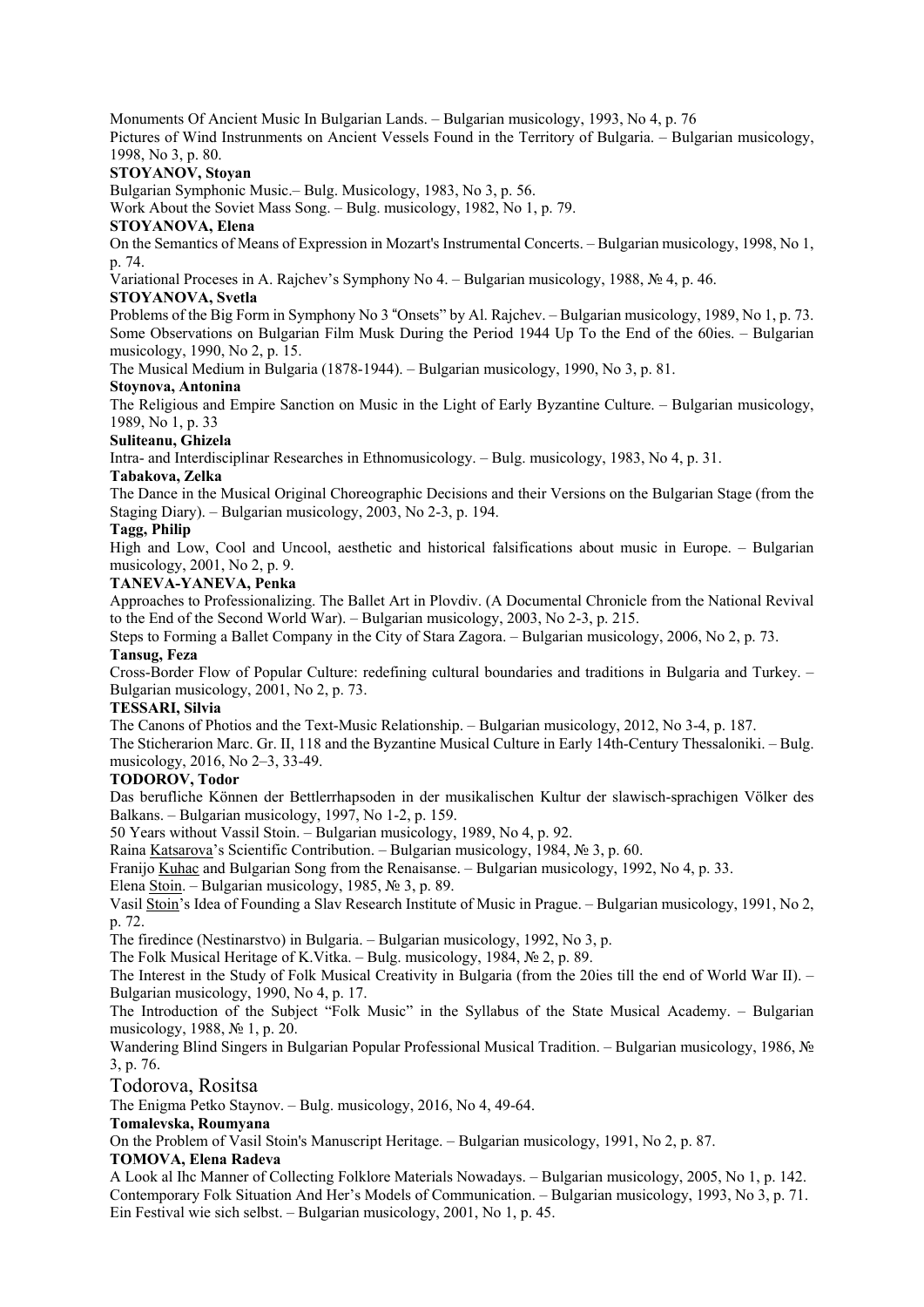## **TONCHEVA, Elena**

A Neuly Founded Monument ol Medieval Music at the Bačkovo Monastery. – Bulgarian musicology, 1984, № 3, p. 44.

A New Bulgarian Publication about Joan Kukuzel in the German language. – Bulgarian musicology, 1986, № 3, p. 81.

A Valuable International Scientific Meething. – Bulgarian musicology, 1988,  $\mathbb{N}_{\geq} 1$ , p. 90.

About the Modal Characteristics during the Post-Byzantine Period: Based on Sources in Slavonic Church Music (Abstract). – Bulgarian musicology, 2012, No 3-4, p. 180.

"Acquiring a Blissful Rhythm in the Soul..." (The Psalmody in Slavic Balkan Church Chanting during the Middle Ages). – Bulgarian musicology, 2003, No 4, p. 44.

"Bolgarskij Rospev" from the Monastery of "Skit Mare". – Bulg. musicology, 1982, No 1, 59.

"Bolgarskij Rospev" ("Napel"). – Bulgarian musicology, 2007, No 3-4, p. 190.

Bulgarian Historical Musicology: Problems and Trends (An Attempt at a Historical and Theoretical Construction). – Bulgarian musicology, 1986,  $\overline{N}$  2, p. 40.

Bulgarian Musical Culture During the National Revival Period. – Bulgarian musicology, 1988, № 3, p. 103.

Bulgarian Polyeleos Settings in Late Byzantinc Sources from the 14th-15th Centuries. – Bulgarian musicology, 2007, No 3-4, p. 89.

Bulgarian Sources of the Ukrainian "Bolgarskij Napel" ("Rospev")? Further on the Problem of the Correlation Between Oral and Written Tradition in Orthodox Singing on the Balkans. – Bulgarian musicology, 2005, No 2, p. 29.

Complex Scientific Session about the Rila Monastery. – Bulg. musicology, 1982, No 1, p. 87.

Contribution international musicological meeting. – Bulgarian musicology, 1987,  $\mathbb{N}_2$  3, p. 98.

Deacon Ivan S. Ivanov. Ortodox Music. Introduction. – Bulgarian musicology, 2007, No 3-4, p. 5.

Die Wechselbeziehung zwischen Osten und Westen in der europäischen Musikkultur: Theologie und Musik (Die osteuropaische Ars Nova). – Bulgarian musicology, 1999, No 2, p. 91.

Eastern Orthodox Liturgical Music Practices and Academism. – Bulgarian musicology, 2002, No 3, p. 83.

Fünfzig Jahre Musik Wissenschaft an der Bulgarischen Akademie der Wissenschaften. – Bulgarian musicology, 1999, No 3, p. 9.

Gabriel Hieromonk and His Treatise on Church Music. A New Valuable Musical Byzantology Series. – Bulgarian musicology, 1986, № 4, p. 55.

Marin Goleminov and Bulgarian Medieval Music. – Bulgarian musicology, 1993, No 2, p. 94.

Half century Musica Antiqua Europae Orientalis – Bydgoszcz (Poland). – Bulgarian musicology, 1988, № 4, p. 81. "I Want to Tell About Philip". – Bulgarian musicology, 2004, No 3, p. 16.

International Symposium to Commemorate Egon Wellesz. – Bulgarian musicology, 1986, № 4, p. 61.

Ison-Practice in the Eastern Ecclesiastical Chant of the Orthodox Balkan Region — Idea of Polyphony. – Bulgarian musicology, 2001, No 3, p. 13.

Kalophonic Verses by Master John Koukouzeles (from the Athene manuscript No 2458 from 1336). – Bulgarian musicology, 1986, № 4, p. 107.

Svetlana Kujumdzhieva: Bulgarian Music in Hilandar. – Bulgarian musicology, 2009, No 1, p. 91.

Musica Anliqua Europe Orientalis '82 in Bidgosczc. – Bulg. Musicology, 1983, No 1, p. 90.

Musical Symposium Within the 12th Byzantologic Congress. – Bulg. musicology, 1982, No 1, p. 82.

Neu gefundene slawische Übersetzungen von Werken Johannes Koukouzelles Polyeleos-Gesänge aus dem 15. Jh. – Bulgarian musicology, 2000, No 2, p. 14.

New Facts and Aspects of Research in the Musical Oldbulgaristics. – Bulg. musicology, 1982, No 4, p. 30.

Of Early Balkan's Polyeleos Practice (On Sources from XII -XIII cc.). – Bulgarian musicology, 1985, № 3, p. 28. "Paths and Bridges East and West". – Bulgarian musicology, 2002, No 1, p. 116.

The Definition "Bulgarian" in the Musical Manuscripts of Byzantine-Slavonic Area. – Bulgarian musicology, 1990, No 2, p. 71.

The Historically Unique in the Musical Figure Petâr Dinev. – Bulgarian musicology, 1990, No 2, p. 83.

The Musical Interpretation (exegsis) of the Balkan Melodies. The Scythian "Bulgarian Chant" (following the problem for the post-Byzantine musical exegesis in the Balkans during the XVII to the XVIII century). – Bulgarian musicology, 1988, № 2, p. 59.

The Polyeleos Psalmos 135 Based On Sources from XII-XIII c.. – Bulgarian musicology, 1993, No 1, p. 3.

The Polyeleos Refrains for St. John of Rila from the 15th c….53 Cenka Yordanova. Semiotics of the aesthetic. – Bulgarian musicology, 1992, No 2, p. 79.

The Problematics of Balkan Studies in Our Historical Study of Music. – Bulgarian musicology, 1990, No 2, p. 113. The Professionalism in Middle-Age Singer's Practice. – Bulgarian musicology, 1988, № 1, p. 95.

The Term Psaltika – Ideas for Transcribing Balkan Orthodox Music (A Post-Byzantine Period). – Bulgarian musicology, 2009, No 3-4, p. 20.

Versuch zur Beschreibung einer Trägerin der traditionellen Volkstümlichen Kultur. – Bulgarian musicology, 1999, No 3, p. 125.

… and Elena Kotseva. Musical Ascriptions from l5th Century in the Rila Monastery. – Bulg. musicology, 1983, No 2, p. 36.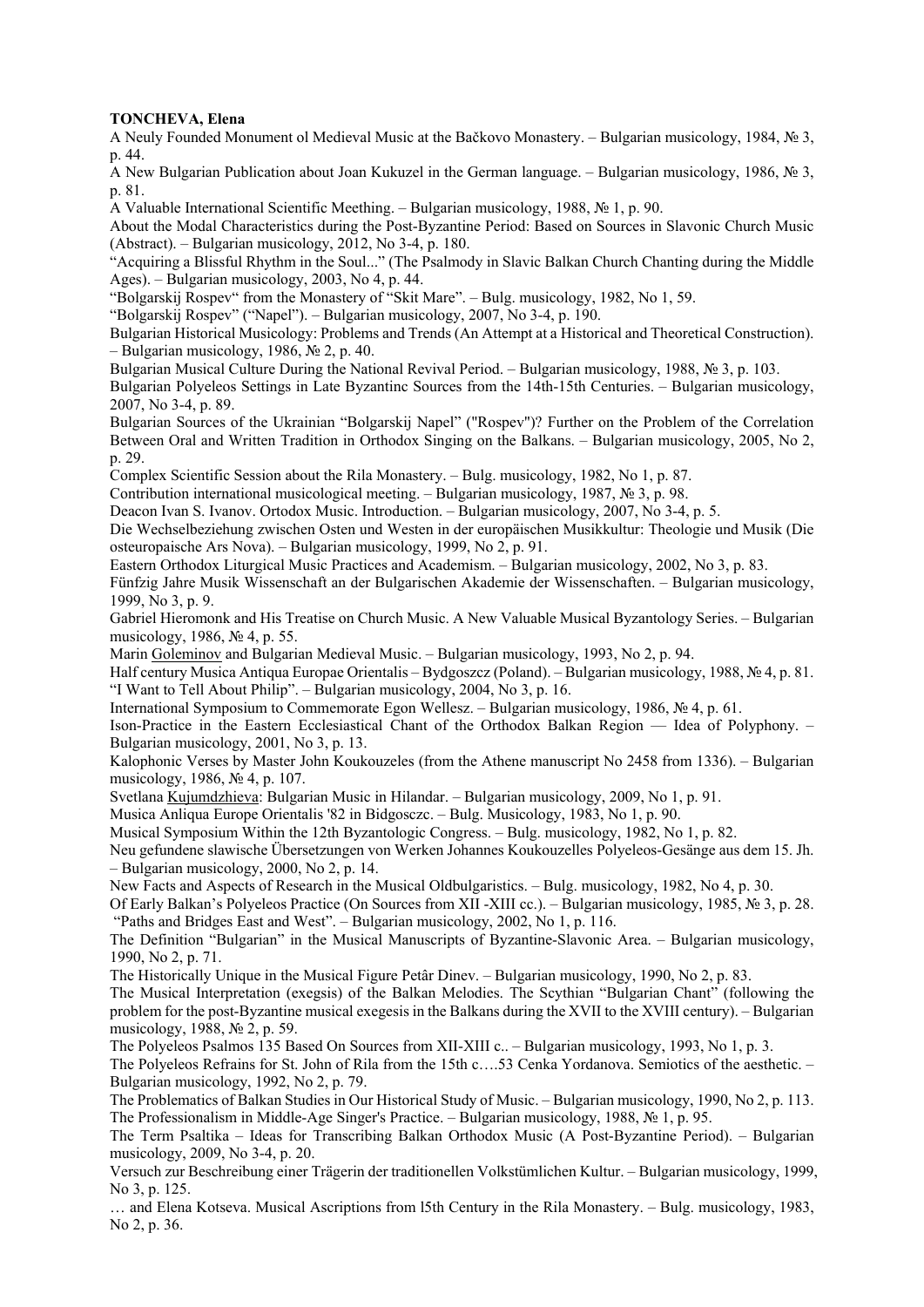## **TONCHEVA, Tsvetana**

Baz Lurman – With Nostalgia for the Movie-Musical not Overcome Yet (With techniques from Radio-Journalism). – Bulgarian musicology, 2003, No 2-3, p. 161.

Stephen Sondhime – Daring, Surprise, Adventure!. – Bulgarian musicology, 2002, No 1, p. 56.

## **TONCHEVA, Veselka**

Anything that goes through the people and among the people, is important to folk studies... Academician Nikolai Kaufman's  $90<sup>th</sup>$  anniversary. – Bulg. musicology, 2015, No 3, 97-106.

Die Instrumentalmusikder islamisierten Bulgaren aus dem Gebiet Teteven (Versuch einer typologischen Analyse). – Bulgarian musicology, 2000, No 4, p. 130.

Folk Songs with Instrumental Acoompanlmemi of Bulgarian Mahometans from Teteven Area. – Bulgarian musicology, 1999, No 1, p. 81.

*Goritza Naidenova*: Elena Stoin's Folk Music Dialects in Sound. – Bulg. musicology, 2016, No 2–3, 269-271.

# **TOSHEVA, Kristina**

A Valuable Work of Documentary Art [Miglena Tzenova: "Bulgarian Musical Theatre (1890-2001). Opera, Ballet, Operetta, Musical.Theatrcs, Troupes, Performances"]. – Bulgarian musicology, 2006, No 2, p. 116.

Anelia Yaneva: "Deutung bulgarischer Sujets". – Bulgarian musicology, 2001, No 1, p. 105.

## **TROELSGÅRD, Christian**

Die Entwicklung des didaktischen Poems. Einige Notizen zum *iàson, o)ligon, o)cei=a* von Johannes Glykys. – Bulgarian musicology, 1996, No 1, p. 98.

The Construction and Dissemination of the Middle Byzantine Musical Notation. – Bulgarian musicology, 2012, No 3-4, p. 153.

…, Svetlana Kujumdzieva. Preliminary Words. – Bulgarian musicology, 2012, No 3-4, p. 5.

## **TSALOVA, Pavlina**

Georgy Dimitrov and the Proletarian Musical Culture. – Bulg. musicology, 1982, No 3, p. 72.

Early Evidence about "Bolgarskij Rospev". – Bulg. musicology, 1982, No 1, 67.

Piano Music from the Middle of the 19th Century, Based Upon Bulgarian Foik Tunes. – Bulg. musicology, 1982, No 1, p. 75.

## **Tschernokoshewa, Elka**

Im Zeitalter der Hybridisierungen: Musiken-Medien-Minderheiten. – Bulgarian musicology, 2010, No 2-3, 7-22; S. 240.

## **Tschokoeva, Bilyana**

Polyphonische Merkmale in den Klaviertokkaten von P. Vladigerov, D. Nenov, D. Christov und V. Kazandzhiev. – Bulgarian musicology, 2001, No 3, p. 58.

#### **Tsenkulovcki, Nikola**

Pena Grozeva and Raina Katsarova - Relationship Between Informant and Researcher (110<sup>th</sup> Birthday Anniversary of Raina Katsarova 1901-1984). – Bulgarian musicology, 2011, No 2, p. 71.

## **TSINANDOVA-HARALAMPIEVA, Veska**

Das musikalische Chronotop in der Synthese von Musik und Literatur. – Bulgarian musicology, 1997, No 1-2, p. 173.

Die kinetische Theorie Hansliks und die Entwicklung einiger ihrer Aspekte im bulgarischen musikästhetischen Gedankengut. – Bulgarian musicology, 1999, No 2, p. 60.

To the Typology of Synthetic Chronotopic Relations. – Bulgarian musicology, 1998, No 1, p. 91.

## **Tsitsishvili, Nino**

Parallels Between South Slavonic and Georgian Music and Ethnography. – Bulgarian musicology, 1991, No 2, p. 20.

#### **Tsvetkova, Svetla**

Triodion for Good Friday by Kosma from Majuma in Early and Round Notation Sources from X-X1V century. – Bulgarian musicology, 2004, No 2, p. 82.

**Turner, Barnard**. America s Band [again]: the mid-seventies beach Boys and pop music as re-positioning. – Bulgarian musicology, 2001, No 2, p. 98.

## **TZENOVA, Miglena see also Tzenova-Nusheva, Miglena**

Choir in Lyubomir Pipkov's Operas. – Bulgarian musicology, 2004, No 4, p. 86.

Chor- und Bühnenveranstaltungen in der musikalischen Vergangenheit der Stadt Pleven. – Bulgarian musicology, 2001, No 3, p. 34.

Choral and Music Stage Tradition in the Culture of Plovdiv. Relations and Influences (from the mid-XIX c. to late-XX c.). – Bulgarian musicology, 2001, No 1, p. 28.

Notions about Carthage in "Salambo" - Opera by Veselin Stojanov and Boris Borosanoff. – Bulgarian musicology, 2002, No 4, p. 96.

Symbolism of the Stage Costume *(XI Fit)* in Peking Opera: Historical, Mythological and Sociocultural Dimensions. – Bulgarian musicology, 2007, No 1, p. 131.

The Town Choral Culture until the Middle of the 1940s as a Prerequisite for the Rise of Musical Theatres in Bulgaria. Trends. – Bulgarian musicology, 2003, No 2-3, p. 91.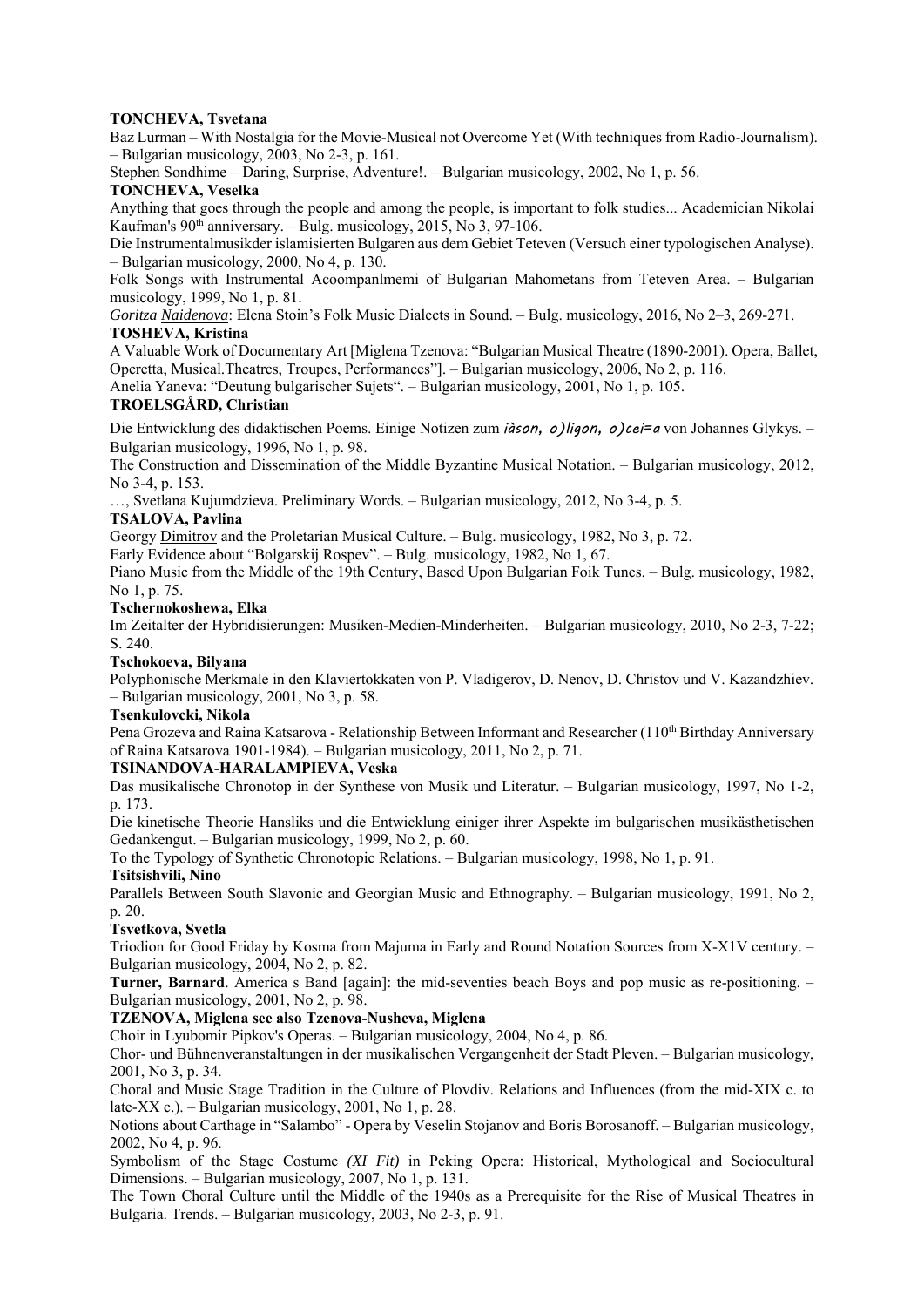Traditional Vietnamese Opera (Vong Ko) Or On the Educational Empire of the First Reality Television Show. – Bulgarian musicology, 2007, No 2, p. 201

**TZENOVA-NUSHEVA, Miglena**. Agapiya Balareva and the Choir in Bulgarian Opera Theatre. – Bulgarian musicology, 2010, No 1, p. 15.

Emergence of music and theatre according to Japanese mythology. Comparisons with the music and symbolism of Kabuki theatre. – Bulg. Musicology, 2017, No 2, 43-57.

## **Tzenova, Valeria**

Ein sanftes Licht in der Dämmerung am Ende des 20. Jahrhunderts. – Bulgarian musicology, 2000, No 3, p. 132. **Tzenova, Vera** 

Polyphonic Devices and Dodecaphonic Compositional Techniqes in the Opera "Ulisse" by Luigi Dallapiccola. – Bulgarian musicology, 2012, No 2, p. 73.

## **Vâlchanov, Nikola**

Musical Thematicism and Figurative Realms in Michail Perkov's Symphonies. – Bulgarian musicology, 2009, No 1, p. 51.

## **Vâlchanova-Lyubenova, Mariya**

Church Music Archives in the Town of Shumen in  $19<sup>h</sup>$  and  $20<sup>h</sup>$  Century. – Bulgarian musicology, 2013, No 2, p. 84.

## **VÂLCHINOVA, Elisaveta, see also Vâlchinova -Chendova, Elisaveta**

About the Repertory of the Military Brass Band in Bulgaria from 1879 until 1944 and the Place of the Bulgarian Musical Creation in it. – Bulg. musicology, 1982, No 3, p. 70.

"Bulgarian Opera Theatre Outside the Capital". – Bulgarian musicology, 1989, No 3, p. 91.

"Chamber and Instrumental Ensembles in the Works of Bulgarian Composers from the 20ies to 1944". – Bulgarian musicology, 1988, № 3, p. 105.

"The Czech Bandmasters in Bulgaria". – Bulgarian musicology, 1984, № 3, p. 89.

City Orchestra Culture in Bulgaria before the Liberation. – Bulgarian musicology, 1989, No 4, p. 38.

On Musical Space and Its Rationalization in Bulgarian Music in the First Half of the 80-ies. – Bulgarian musicology, 1987, № 4, p. 132.

Petko Staynov in Doncho Petkov's Memoirs of the Musical Past of Kazanlâk. – Bulgarian musicology, 1987, № 2, p. 98.

## **VÂLCHINOVA -CHENDOVA, Elisaveta**

About the History of the Institute of Music in the Bulgarian Academy of Science. Papers of Petko Staynov. – Bulgarian musicology, 2013, No 2, p. 37.

Academician Petko Staynov. – Bulg. musicology, 2016, No 4, 3-17.

Boyanka Arnaudova: "Bulgarian Opera – Myth and Modernity". – Bulgarian musicology, 2007, No 2, p. 182.

*Bulgarian Musical Theatre*. Opera. Ballet. Operetta. Musical 1890–2010. Documents. – Bulg. musicology, 2016, No 2–3, 267-268.

Choral Work in Bulgaria as a Culture of the New of Time Through the Eyes of Agapiya Balareva. – Bulgarian musicology, 2010, No 1, p. 11.

Die städtische Laien-Orchesterkultur von den 20-er bis zu den 40-er Jahren des 20. Jh. – Bulgarian musicology, 1991, No 3, p. 42.

Rossitsa Draganova: Music-Making. Aspects. – Bulgarian musicology, 2008 , No 3-4, p. 249.

Dimiter Christoff: "Fundamental Presuppositions in the Imagination of the Composer. As Related to the Situation of the Early 21th Century". – Bulgarian musicology, 2005, No 3, p. 170.

Prof. Dimiter Christoff, DSc (2 October 1933 – 26 February 2017) . – Bulg. Musicology, 2017, No 2, 94-97.

Genre Models in Bulgarian Composers' Works During the Lasl Three Decades [of the XX c.]. – Bulgarian musicology, 2002, No 2, p. 62.

Going to the Opera in old Sofia. – Bulgarian musicology, 2002, No 1, p. 113.

In Memoriam. Božidar Abrashev. – Bulgarian musicology, 2007, No 2, p. 215.

"Inhaltfache und Wertaspekte der populären Musik in Bulgarien". – Bulgarian musicology, 1997, No 1-2, p. 202. Musical Creativity From the Middle of the XIX c. or the Instrumental Practice of a European Type in Bulgarian Music Culture From the Renaissance. – Bulgarian musicology, 1993, No 2, p. 43.

Ganka Nedelcheva: Two editions devoted to Dimiter Christoff's nocturnes for piano. Dimiter Christoff's nocturnes for piano in Bulgarian and international experience. Interpretational polysemy of the technological parallel with Chopin's nocturnes. – Bulgarian musicology, 2016, No 1, 112-117.

Dimitâr Nenoff – Petko Staynov: Unknown Correspondence. – Bulgarian musicology, 2013, No 2, p. 5.

New Music in a Terminological Reading of New Bulgarian Music (fragments). – Bulgarian musicology, 2008 , No 3-4, p. 176.

Gergana Panova-Tekath: "Tanz nach der Wende? Volks' Choreographie als körpersprachliches Mittel der lebensweltlichen Verständigung zwischen Ost- und Westeuropa". – Bulgarian musicology, 2006, No 2, S. 109.

"The Bulgarian Child and School Song. A Historical-theoretical Views". – Bulgarian musicology, 1997, No 4, p. 101.

"The Bulgarian Opera Theater to the Beginning of the 30-es". – Bulgarian musicology, 1997, No 4, p. 98. The City Orchestra Culture From the Liberation to the 20 ies of thе 20 th Century. – Bulgarian musicology, 1990,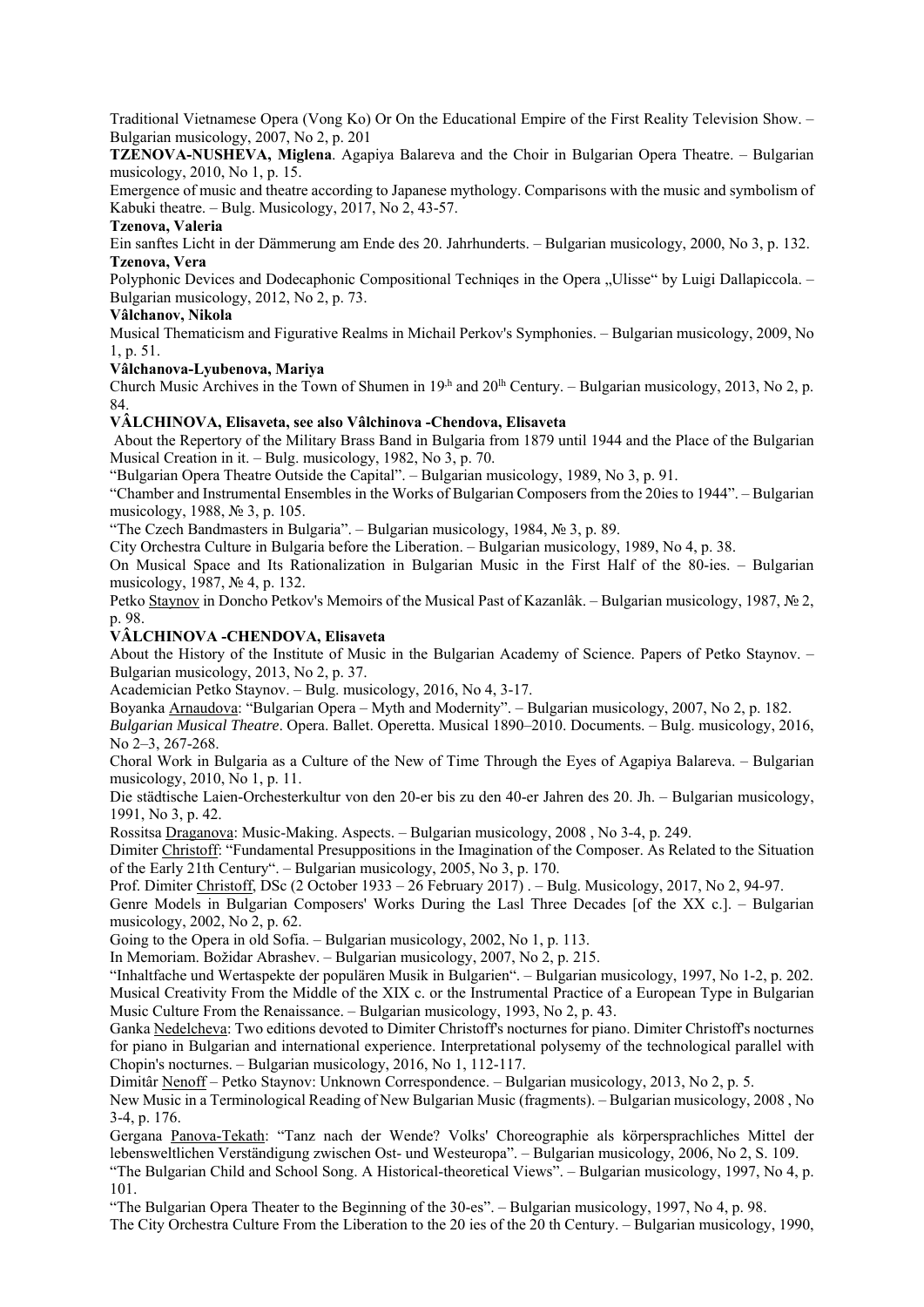## No 3, p. 23.

"The Composer and the Archive. 110th Anniversary of the Birth of Dimitar Nenov". – Bulgarian musicology, 2011, No 3-4, p. 3.

The concerts by the Belgrade Choral Society in Bulgaria in the late 19th and early 20th centuries. – Bulg. musicology, 2015, No 3, 67-78.

The Concept Objective Material as a Tool of Music Innovation in the Creative Work of Dimiter Christoff. – Bulgarian musicology, 2009, No 3-4, p. 123.

The Difficulty of Sot Being Yourself (stage andnrpertory transformations of the wedding orchestras and the Balkan traditional instrumental practice). – Bulgarian musicology, 2001, No 2, p. 118.

The Folk Dances of Diko lliev (to the Problem "Topical-Abroad" in the Balkans Musical Culture. – Bulgarian musicology, 1999, No 1, p. 71.

The Music of Dimiter Christoff as a Suggestive "Imaginary Multi-Iinearity": A Space of Structured and Deployed Sound Archetypes. – Bulgarian musicology, 2013, No 3-4, p. 201.

"Thracian Dances": An Artistic Model and Folklore Code. – Bulgarian musicology, 1997, No 3, p. 37.

Kristina Yapova: Dobri Christov und die Idee von Persönlichkeit und der Gemeinschaft. – Bulgarian musicology, 2000, No 4, p. 143.

 $\ldots$  & Dragomir Yossifov: The Concept of Musical Form of the Second Half of the 20<sup>th</sup> Century. The Effects of Simultaneity, Synchrony and Asynchrony. – Bulgarian musicology, 2006, No 3, p. 115.

… & Todor Petev Milena Shushulova-Pavlova: Music and Audiences.New Concepts of Openness. – Bulgarian musicology, 2016, No 1, 108-111.

#### **Vassileva, Darina**

Music, Emblem and Cultural Identity. – Bulgarian musicology, 2003, No 4, p. 230.

#### **Vasiliu, Laura**

On the International Musicological Conference "Musical Romania and the Neighbouring Cultures: Traditions – Influences – Identities", Iaşi, 4–7 July 2013. New Directions in Romanian Musicological Research. – Bulg. musicology, 2016, No 2–3, 244-250.

## **VELIMIROVIČ, Miloš**

An Italian Musician in Bulgaria in the 18th Century? – Bulgarian musicology, 1989, No 2, p. 97.

The Melodies of the Ninth Century Kanon for St Demetrius. – Bulgarian musicology, 1987,  $\mathbb{N}_2$  1, p. 62. **VENKOVA, Stefka** 

Apostol Nikolaev-Stroumsky (1886 -1971): Biographical Data and Musical Heritage. – Bulgarian musicology, 2013, No 2, p. 65.

Chants Connected with Contemporary East Catholic Saints and Holy Places in Bulgaria. – Bulgarian musicology, 2012, No 1, p. 88.

Nikolay Iv. Nikolaev in favour of 'Old Bulgarian liturgical chant'. – Bulg. Musicology, 2017, No 2, 22-33.

The Development of the Creative Idea in the Variants of *Milost Mira-Tebe Poem* by Apostol Nikolaev-Strumski. – Bulgarian musicology, 2012, No 3-4, p. 198.

Elena Toncheva: "Acquiring a Blissful Rhythm in the Soul... ". Orthodox Church Music" . – Bulgarian musicology, 2013, No 2, p. 104.

West-European, Balkan, and Bulgarian Religious Songs: Influences and Interactions. – Bulg. musicology, 2016, No 2–3, 86-97.

Kristina Yapova: Sound and Ethos, Variations on a Theme by Boethius. – Bulgarian musicology, 2012, No 1, p. 102.

## **Veselinović-Hofman, Mirjana**

The Aspects of European Integration of Serbian Musicology in the Light of the Activity of the Regional Association for Balkan Music – Experiences, Aims and Plans. – Bulg. musicology, 2016, No 2–3, 209-214.

## **Vikárius, László**

A Pleading Father? – Bulgarian musicology, 2011, No 3-4, p. 177.

## **VITANOVA-STALEVA, Lilyana**

Experimental study on the coordination between the musically-aural concepts end the motive activities by music making at early school age (Motives of the specific cognitive and nonspecific-reflective activities). – Bulg. Musicology, 1983, No 1, p. 72.

Music Acts and Activities. – Bulgarian musicology, 1985, № 1, p. 41.

## **Vladishevskaya, Tatyana**

"Bolgarskij Rospev" by the "Oldritualists". – Bulg. musicology, 1982, No 1, 26.

#### **Vladova, Elena**

George Sand – in Her Element of Improvisation. – Bulgarian musicology, 2005, No 3, p. 169.

#### **VLAEVA, Ivanka**

Books of the Year 2013 or on the High Academic Achievements of the Bulgarian Musicology. – Bulgarian musicology, 2013, No 2, p. 114.

Elisaveta Vâlchinova-Chendova: "New Bulgarian Music in the Last Decades: Models and Interpretations". – Bulgarian musicology, 2006, No 2, p. 105.

Fifth Symposium of the ICTM Study Group on Music and Dance in Southeastern Europe. – Bulg. musicology,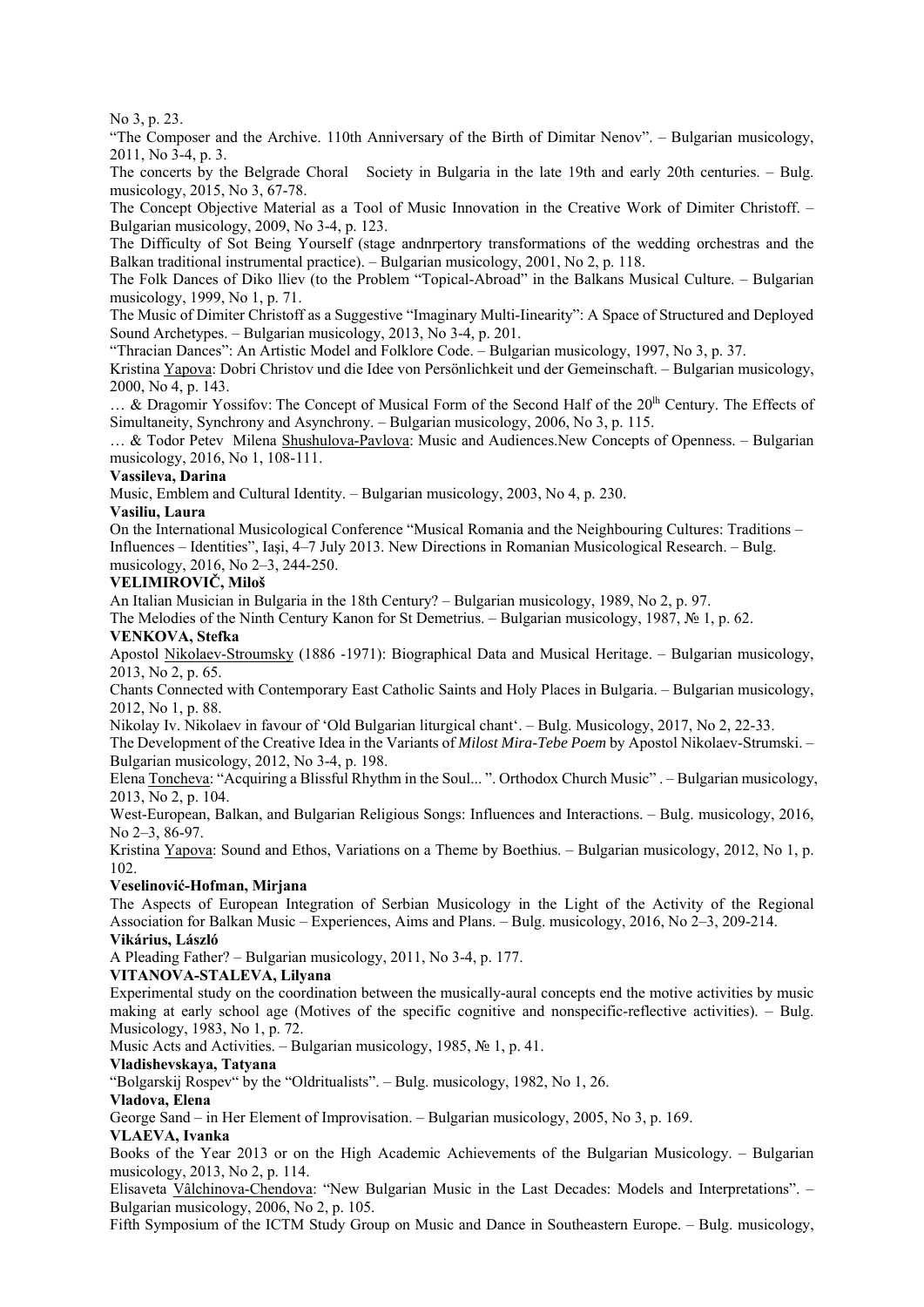2017, No 1, 120-124.

Images of Asia in Internet Music from Iran. – Bulgarian musicology, 2010, No 2-3, p. 115.

In Search for Our Musical Identity. On Some Eastern Musical-Theoretical Systems in the Studies of Stoyan Djoudjev. – Bulgarian musicology, 2003, No 4, p. 198.

Internet Portrait of Ivan Kachulev. – Bulgarian musicology, 2006, No 3, p. 26.

Musik Welt Karte. Der Edison-Phonograph und die musikalische Kartographie der Erde/World Map of Music. The Edison Phonograph and the Musical Cartography of the Earth. – Bulgarian musicology, 2010, No 2-3, p. 210. On "Popular Culture in Turkie Asia and Afghanistan: Performance and Belief" . – Bulgarian musicology, 2013, No 1, p. 91.

On Terminology in Global Music World in the Beginning of the 21<sup>th</sup> Century – Transmission in New Context. – Bulgarian musicology, 2013, No 3-4, p. 151.

On the Question of Modal-Melodic Terminology. – Bulgarian musicology, 2008 , No 3-4, p. 42.

Recordings on Wax Cylinders in Southeast Europe. – Bulgarian musicology, 2013, No 1, p. 85.

Records of Turkish Music in the Archives. – Bulgarian musicology, 2005, No 1, p. 90.

Rossitsa Draganova: Contemporary Terminology and Musical Pedagogical Practice. Dictionary of Music for Pupils. – Bulgarian musicology, 2013, No 3-4, p. 99.

Seminar "New Ideas in Ethnomusicology" – on the Trail of Events. – Bulgarian musicology, 2015, No 2, 105-109. The Concept of Classical Musk in the Context of Sonsc Asian Cultures. – Bulgarian musicology, 2005, No 3, p. 84.

The Fourth "Music and Minorities" Meeting – Varna-2006. – Bulgarian musicology, 2007, No 2, p. 195.

The Music Archives of the Institute of Art Studies. – Bulgarian musicology, 2005, No 1, p. 3.

The Sound of the Original. – Bulgarian musicology, 2010, No 2-3, p. 215.

Todor Djidjev: Folk Songs of Thrace. – Bulgarian musicology, 2014, No 3, 116-118.

Todor Džidžev, the Fieldworker. – Bulgarian musicology, 2009, No 3-4, p. 90.

Ventsislav Dimov: Dobrudja: Memory and Songs. – Bulgarian musicology, 2013, No 3-4, p. 105.

Yildiz Ibrahimova and Music that Unites. – Bulg. musicology, 2016, No 2–3, 98-109.

Workshop Choral Societies and Nationalist Mobilizatio in Nineteenth-Century Europe. – Bulgarian musicology, 2012, No 2, p. 110.

Yet Another View on the 39th ICTM Conference. – Bulgarian musicology, 2008, No 1, p. 133.

## **VRANGOVA, Snezhina**

Bulgarian Piano Concerts and Tendencies within the Genre during the 1970s. – Bulgarian musicology, 2008, No 2, p. 54.

"...that its task is to give pleasure and through its beauty and elegance to raise admiration...". The Form as Esthetic Idea and Music Essence in the Work of Vesselin Stoyanov. – Bulgarian musicology, 2012, No 1, p. 3.

# **Wickes, Lewis**

Untersuchungen zu Franz Schrekers Oper "Die Gezeichneten" (Fünf Thesen zu verschiedenen Aspekten des Werkes). – Bulgarian musicology, 1991, No 3, p. 82.

## **Wolfram, Gerda**

Der Byzantinische Chor wie er sich in den Typika des l0. - 12. Jh. darstellt. – Bulgarian musicology, 1994, No 3, p. 51

## **Yanakiev, Ivan K.**

The Second Congress of the Music Theory Society. – Bulgarian musicology, 2015, № 4, 106-110.

**Yanev, Nikola** 

Worker's Choirs and Orchestras. – Bulgarian musicology, 1985, № 2, p. 76.

## **YANEVA, Anеliya**

Denica Ancheva: "The Ballet of Ruse and Asen Manolov (First steps, formation, development)". – Bulgarian musicology, 2012, No 2, p. 116.

Anregungen zur Schaffung eines neuen nationalen Ballettwerkes. Der "Margarita Arnaudova"-Preis und das Ballett "Arabesk". – Bulgarian musicology, 2000, No 3, p. 68.

Ballet Education in Bulgaria between the Artistic Institution and the Established Pedagogical System. – Bulgarian musicology, 2003, No 2-3, p. 58.

Ballet-Performances by Bulgarian Autors. – Bulgarian musicology, 1999, No 3, p. 71.

Lilly Beron — die erste bulgarische Giselle. – Bulgarian musicology, 1996, No 2, p. 103.

Dance-theatre, Dancing Theater, and Dram-ballet (Observations and Comparisons between the Dance-Attacks of "Arabesque" and the Dancing Theater of Neshka Robeva). – Bulgarian musicology, 2003, No 2-3, p. 129.

Die Darstellerin und Choreographin Nina Kiradshieva. – Bulgarian musicology, 1996, No 1, p. 75.

Formation of the Dance-Symphony as a New Ballet Genre. – Bulgarian musicology, 1992, No 4, p. 44.

Violeta Konsulova has gone. – Bulgarian musicology, 1993, No 3, p. 78.

Realizations oflhe Dance Drama "Nestinarka" as Various Projections of Identity in Our National Music-Stage Culture. – Bulgarian musicology, 2003, No 4, p. 146.

The Seasons Of "Arabesque". – Bulgarian musicology, 1994, No 2, p. 96.

Tsvetana Toncheva: "The Musical in Bulgarian National Radio Programming". – Bulgarian musicology, 2007, No 2, p. 207.

Nadya Vinarova – The Frist Bulgarian Primebalerine. – Bulgarian musicology, 1994, No 1, p. 63.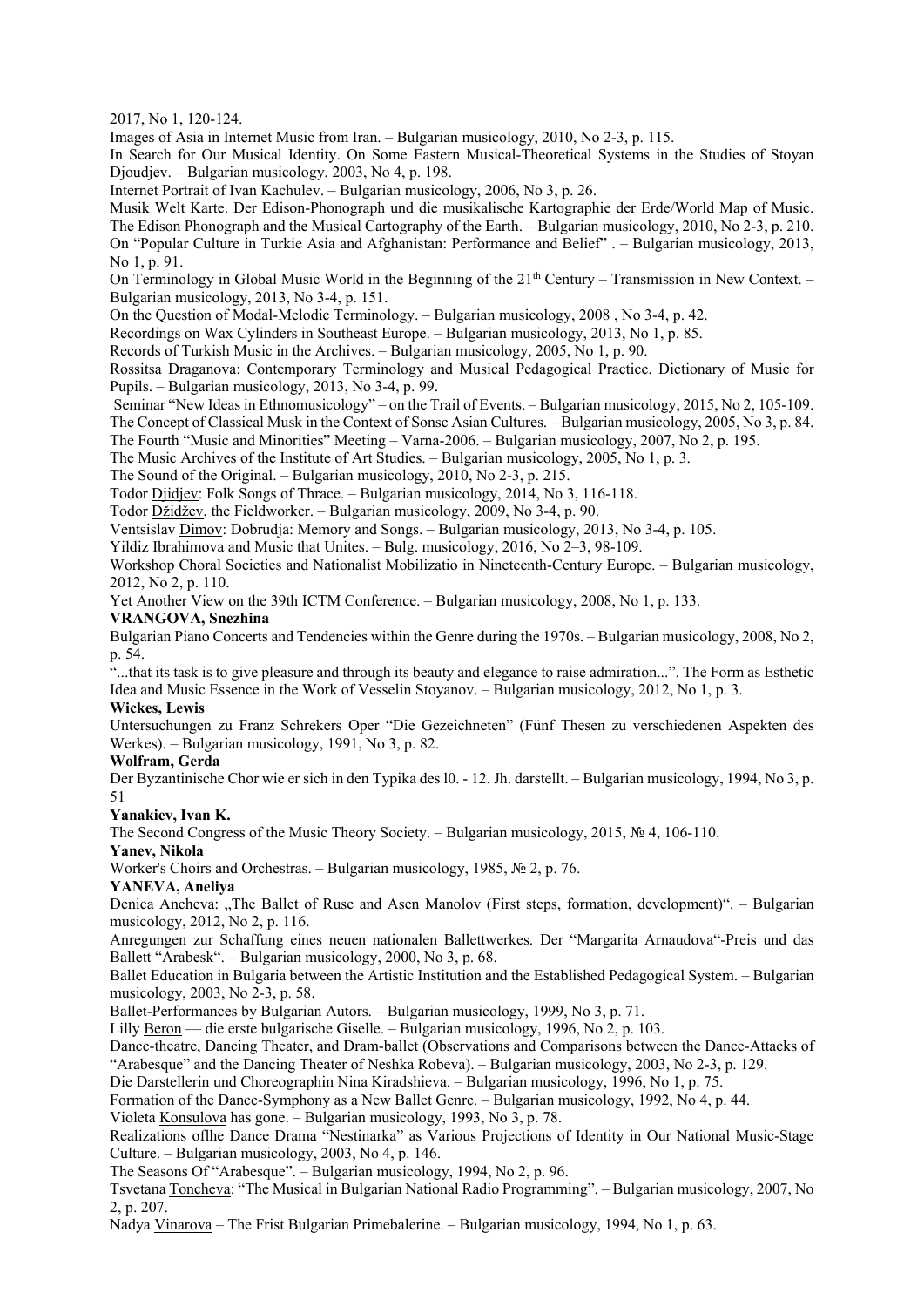## **YAPOVA, Kristina**

A Challenge to Dialogic Ability. – Bulgarian musicology, 2006, No 1, p. 125.

"Bulgarisches Musiktheater". – Bulgarian musicology, 2000, No 3, p. 136.

Bulgarian Musicology from 20ies till the Middle of the 40ies [of XX c.]. An Attempt for Historical and Theoretical Construction. – Bulgarian musicology, 1992, No 4, p. 20.

Bulgarian Chamber Music from the 20ies to 1944. – Bulgarian musicology, 1987, № 3, p. 25.

Chamber-Instrumental Ensembles in Pancho Vladigerov's Work by 1944 (On the Issue of Interpreting the Genre). – Bulgarian musicology, 1987,  $\mathcal{N}$  1, p. 44.

"Chants on the All-Nigih Vigil" by Dobri Hristov and the Idea of *Appropriate* Church Music. – Bulgarian musicology, 2007, No 3-4, p. 249.

Der bulgarische Komponist und seine Gemeinschaft. – Bulgarian musicology, 1999, No 2, p. 124.

"Der Summer der bulgarischen Kultur". – Bulgarian musicology, 1997, No 1-2, p. 199.

Die Entwicklung der bulgarischen Musikwissenschaft in dem Zeitraum von den 20-er bis zu den 40-er Jahren des 20. Jh. – Bulgarian musicology, 1996, No 2, p. 63.

Dobry Christov on Church Music. – Bulgarian musicology, 2007, No 1, p. 82.

*Yavor Genov*'s Latin Chant for Saints, Venerated both in Western and Eastern Churches (SS Cyril and Methodius, St Nicholas of Mira, St George, SS Cosmas and Damian. – Bulg. musicology, 2016, No 4, 95-100.

"General Principles of Mode Formation in Bulgarian Folk Songs and the Works of Contemporary Compositors". – Bulgarian musicology, 1989, No 3, p. 96.

Andrei Diamandiev: "Theoretical Aspects of Functional Harmony" . – Bulgarian musicology, 2014, No 2, p. 105. In the Place of a Commentary [Miglena Tzenova: "Bulgarian Musical Theatre (1890-2001). Opera, Ballet, Operetta, Musical.Theatrcs, Troupes, Performances"]. – Bulgarian musicology, 2006, No 2, p. 117.

Music and Its "Personalities" (On the Problem of "Music for Church"). – Bulgarian musicology, 2003, No 4, p. 214.

Musicology as a Philosophical Discipline. – Bulg. Musicology, 2017, No 2, 3-21.

Problems of the Thematism in the Symphonic and Instrumental-Chamber Creative Work of the Bulgarian Composers from the Period of the Twenties and the Forties. – Bulg. musicology, 1983, No 2, p. 104.

Andrey Stoyanov And The Musical Aesthetic Ideas In Bulgaria (20ies – 40ies [of XX century]). – Bulgarian musicology, 1994, No 1, p. 31.

The Archives as a Work of Art. – Bulgarian musicology, 2011, No 3-4, p. 195.

The Chamber Music of Marin Goleminov. – Bulgarian musicology, 1993, No 2, p. 105.

The Formation of Bulgarian Musical Science – End of  $19<sup>th</sup>$ - 20ies of the  $20<sup>th</sup>$  Century. – Bulgarian musicology, 1989, No 4, p. 16.

The Musical Criticism and Pubblicism in Bulgaria in the Period 1900-1920. – Bulgarian musicology, 1990, No 4, p. 76.

The Notion of the "New" in the Bulgarian Composer's Church Music (End of the 19<sup>th</sup> -Beginning of the  $20^{th}$  c.). – Bulgarian musicology, 2003, No 1, p. 15.

The Polyeleos Melodies. Marked As Bulgarians In The Balkan Singer Practice (Psalm 135 Based On Sources From The 12th-13th - 14th-15th Century). – Bulgarian musicology, 1993, No 3, p. 75.

The Problem Composer – Folklore during the 1920ies and 1930ies as a Projection of the Cultural Relations Between Man and Community. – Bulgarian musicology, 1997, No 3, p. 82.

*Tsenka Yordanova*: The Musical Idea 1. – Bulg. musicology, 2015, No 3, 107-122.

Zur Methodologie der ästhetischen Sinngebung der liturgischen Musik. – Bulgarian musicology, 2005, No 2, p. 70.

## **YAPOVA, Natascha**

A Origin of Music-Historical Consciousness. – Bulgarian musicology, 1993, No 4, p. 41.

About the Musical Culture Meaning of the Dobri Christov's Church Music. – Bulgarian musicology, 1998, No 1, p. 33.

Die Serie wählen. – Bulgarian musicology, 1999, No 2, p. 134.

## **Yordanova, Lozinka**

The privilege to be close to Raina Katsarova. – Bulgarian musicology, 2016, No 1, 79-86.

## **YORDANOVA, Tsenka**

"Musical Work and Asociativeness". – Bulgarian musicology, 1985, № 3, p. 99.

About Truth and Method in New Music of the 20th century. (Some General Considerations). – Bulgarian musicology, 2010, No 4, p. 3.

An Attempt of a Typological Analysis of the Sound Medium in the Rituals. – Bulgarian musicology, 1985, № 2, p. 75.

An Unparallele Book On Bulgarian Folk Music. – Bulgarian musicology, 1995, No 1, p. 99.

Dichotomies and Polarizations in Schoenberg's Holistic Autonomous Conceptual and Terminological System. – Bulgarian musicology, 2008 , No 3-4, p. 139.

Local Taxonomies and Genres in a Traditional Musical Culture. – Bulgarian musicology, 2013, No 3-4, p. 241.

National Conference on Folklore. – Bulg. musicology, 1984, № 2, p. 94.

National Conference on Folklore. – Bulgarian musicology, 1984, № 2, p. 94.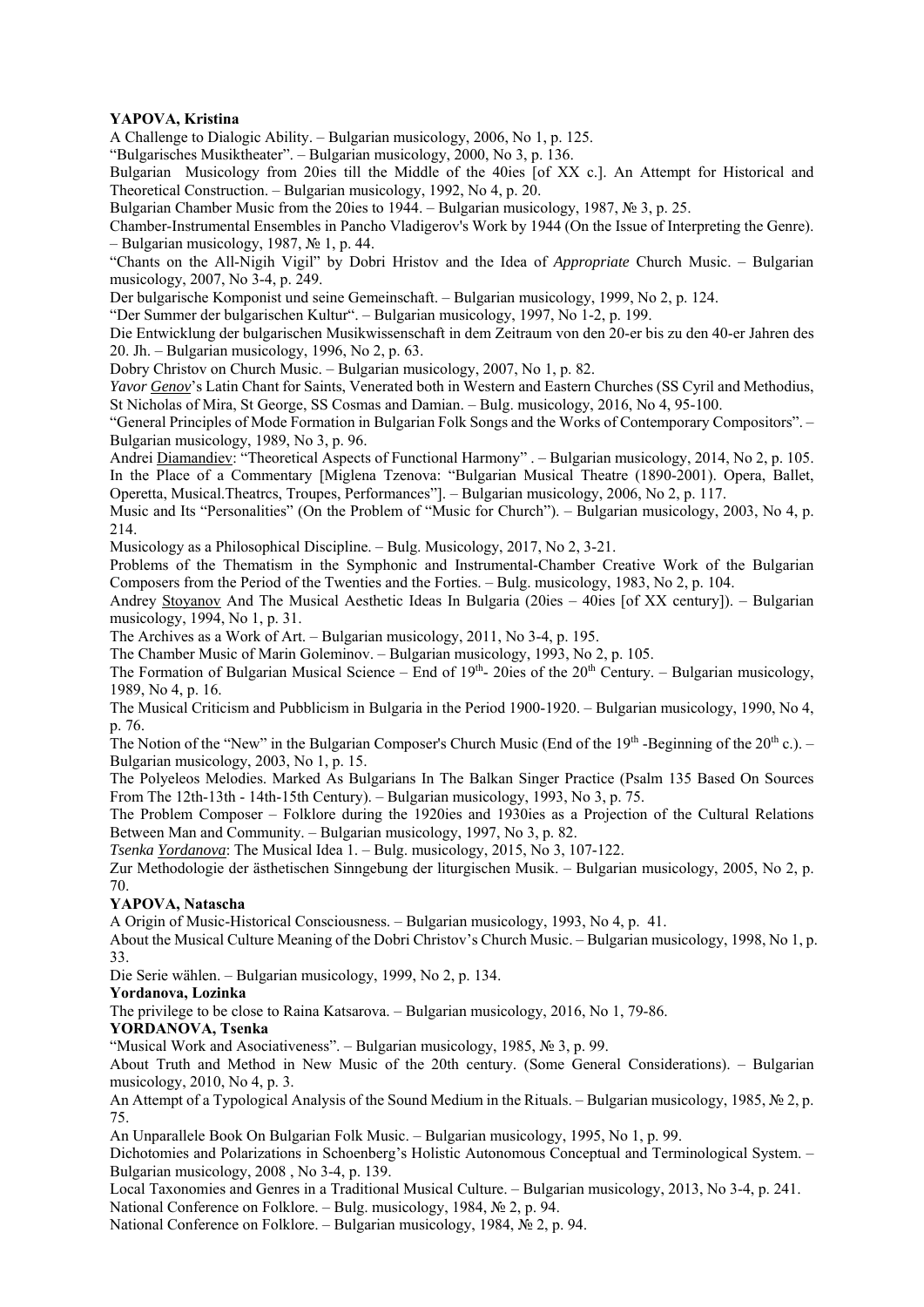New Music on the Horizon of Two Leading Thematic Projects of Modernity: Fragments. – Bulgarian musicology, 2008, No 1, p. 62.

Goritza Naydenova: "From Philosophy to Folkloristics. The Unknown Stoyan Djoudjeff" . – Bulgarian musicology, 2013, No 2, p. 108.

On Signification in Music. – Bulgarian musicology, 1991, No 1, p. 80.

The Affective Vocalization of the Rituals. – Bulgarian musicology, 1988, № 2, p. 98.

The Concept Musical Idea (imisikalischer Gedanke) in Schoenberg: An Attempt for Interpretative Reading. – Bulgarian musicology, 2009, No 3-4, p. 132.

The deeper Genesis of the New Music of the  $20<sup>lh</sup>$  century: about the substantial in it. – Bulg. musicology, 2015, No 3, 3-24.

The Faramusical Sphere As A Subject Field Of Semiotics. – Bulgarian musicology, 1995, No 3, p. 43.

The Professionalism in Folk Music Practice. – Bulgarian musicology, 1988, № 1, p. 93.

# **YORDANOVA, Zheni**, **see also Yordanova, Tsenka**

 "Cultural and Historic Problems or the Bulgarian Ritual System – the Lazar Dances in South-West Bulgaria". – Bulgarian musicology, 1989, No 3, p. 94.

Time As a Cultural System. – Bulgarian musicology, 1989, No 1, p. 66.

#### **YOSSIFOV, Dragomir**

Milena Bozhikova: 20th Century Music as "Late Style". – Bulgarian musicology, 2010, No 4, p. 104.

Diana Danova-Damyanova: "Musica Nova in Bulgarian Musical Culture". – Bulgarian musicology, 2010, No 1, p. 132.

From Play to the Catastrophe. Preliminary Sketches of One's Image (About Konstantin Iliev). – Bulgarian musicology, 2011, No 1, p. 30.

Konstantin Iliev // Fragments. – Bulgarian musicology, 2014, No 3, 3-16.

Mask, Allegory And Choice As Instruments Of The Plot Narrativity. – Bulgarian musicology, 2009, No 2, p. 84. More on the Question of Musical Narrativity (about the musical sujets). – Bulgarian musicology, 2008 , No 3-4, p. 159.

Lazar Nikolov and Konstantin Iliev: Parrhesia and Symphony. – Bulgarian musicology, 2012, No 2, p. 3.

On Some Trealmcnls of the Phenomenon of Temporality in New Music. Approaches to "The New Narraiivity". – Bulgarian musicology, 2007, No 1, p. 116.

Sonate, que me veux-tu? For the Sonata Resistance in Later Vassil Kazandzhiev. – Bulgarian musicology, 2010, No 1, p. 42.

Spoken in Secret. – Bulgarian musicology, 2010, No 4, p. 23.

Temporal Indexes of Form. Some Manifestations of Polyvalent Composition Thinking in Bulgarian Music. – Bulgarian musicology, 2006, No 2, p. 55.

Elisaveta Vâlchinova-Chendova: "New Bulgarian Music in the Last Decades: Models and Interpretations". – Bulgarian musicology, 2006, No 1, p. 138.

… & Peter Kerkelov. Do you remember the living Ivan Spassov. – Bulgarian musicology, 2014, No 4, 3-18.

## **YOVCHEV, Rostislav**

Influence of late Romantic traditions on an early Bulgarian cycle "Lyrical Pieces for Piano" Op. 6 by Andrey Stoyanov. – Bulgarian musicology, 2014, No 4, 38-54.

Binka Karaivanova: Works by Bulgarian Classical Composers in Compulsory Piano Lessons. – Bulgarian musicology, 2013, No 3-4, p. 102.

# **Yunusova, Violetta**

Easlem Classcal Music in Conditions of Mass Media Development. – Bulgarian musicology, 2010, No 2-3, p. 138. **ZAHARIEVA, Svetlana**

"...Armed With Guitars...". – Bulgarian musicology, 1994, No 3, p. 9.

"Auch wir, Bulgaren ..." (Überlegungen über zwei Aufsätze von Karel Mahan). – Bulgarian musicology, 1999, No 4, p. 72.

"Bulgarian Folk Music". – Bulgarian musicology, 1989, No 4, p. 10

"Einführung in die Ethnomusik Wissenschaft". – Bulgarian musicology, 1996, No 3, p. 80,

A Book about Music and the Man Creating it. – Bulgarian musicology, 1986, № 4, p. 51.

A Look at the Present. – Bulg. musicology, 1984,  $\mathbb{N}^2$  2, p. 86.

A Systematic View at White-Russian Song Folklor. – Bulgarian musicology, 1988, № 1, p. 87.

About the Vocal-Instrumental "Dialogue" in the Traditional Bulgarian Folklore Wedding. – Bulg. musicology, 1982, No 1, p. 24.

An Eternal Presence [Todor Ivanov Zhivkov]. – Bulgarian musicology, 2002, No 3, p. 163.

At the Forefront of Science. – Bulg. musicology, 1982, No 3, p.76.

Die Idee vom Volkslied und seinen Transformationen. – Bulgarian musicology, 1997, No 1-2, p. 23.

Die Ungleichieiligkeit -eine nationale Festung der bulgarischen Musik-folkloristik (über Texten von Dobri Christov). – Bulgarian musicology, 2000, No 4, p. 108.

Discoveries and Authorihip. – Bulgarian musicology, 1987, № 1, p. 9.

Ethnomusicology – History, Definitions And Scope. – Bulgarian musicology, 1994, № 4, p. 99.

Folklore – Contemporaneity – History. – Bulgarian musicology, 1986, № 2, p. 50.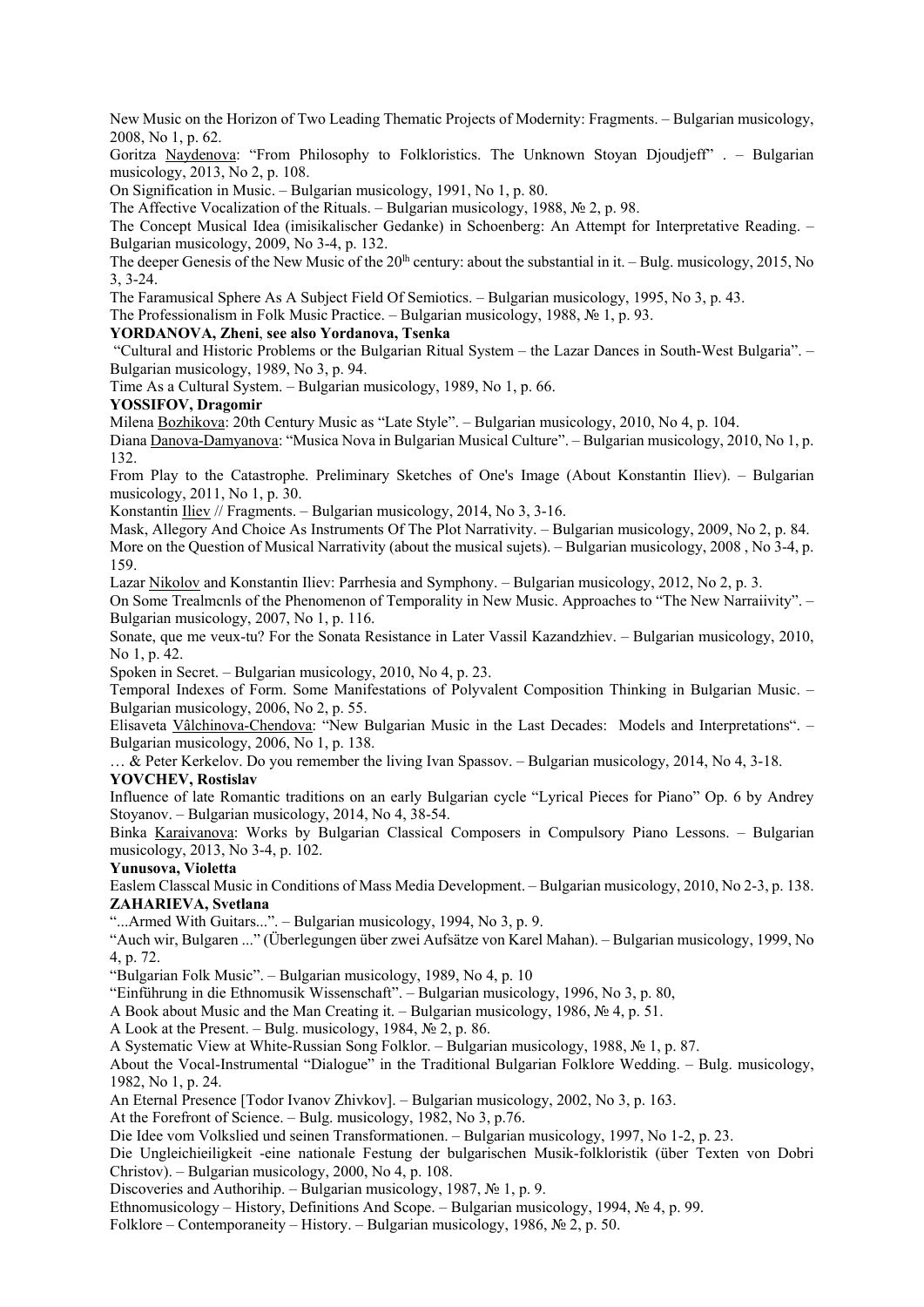Folklore and Contemporary Ecological Consience science. – Bulgarian musicology, 1988, № 1, p. 12.

Folklore Art and Functioning. – Bulgarian musicology, 1986, № 1, p. 15.

Folklore Music and the Creative Work of Composers (Parallels and Perspectives). – Bulg. Musicology, 1983, No 1, p. 96.

Hommage A. – Bulgarian musicology, 1993, No 1, p. 93.

Important Theoretical Study. – Bulgarian musicology, 1987, № 1, p. 84.

In Search of a Proper Object of Study. – Bulgarian musicology, 1989, No 2, p. 16.

Institute ol Folklore Celebrates It's Tenth Anniversary. – Bulg. musicology, 1983, No 4, p. 102.

Let Us Listen, Think and Work like [Boris] Asafiev. – Bulgarian musicology, 1985, № 1, p. 102.

Modulheit und Tradition.. – Bulgarian musicology, 1998, No 4, p. 77.

Musical Folklorislics and Ethnomusicology. – Bulgarian musicology, 2007, No 1, p. 33.

Musical Folkloristics Study And Nationalism. A Scope To The Past With Mind For The Present. – Bulgarian musicology, 1995, No 1, p. 38.

Goritsa Naydenova: The Year-Life-History. The Life and Decline of a Traditional Culture as Seen Through the Eyes of an Ethnomusicologist. – Bulgarian musicology, 2008, No 1, p. 151.

New Trends in the Development of Bulgarian Musical Theoretical Thought. – Bulgarian musicology, 1986, № 2, p. 60.

Shock from the Present. – Bulgarian musicology, 2002, No 3, p. 147.

Studies in Musical Folklore: Problems of History and Methodology. – Bulgarian musicology, 1991, No 2, p. 107. Teaching and Style. – Bulgarian musicology, 1989, No 3, p. 54.

The Bagpipe In Macedonia. – Bulgarian musicology, 1994, No 2, p. 103.

The Bulgarian Folk-Instrumental Tradition As A Phenomenon Of Culture. – Bulgarian musicology, 1994, No 1, p. 21.

The Concept of Folk Song – from Music-Folkloristic to Specified Scientific Thinking. – Bulgarian musicology, 2004, No 1, p. 19.

The Folk Song in Petko Staynov's Views. – Bulgarian musicology, 1997, No 3, p. 69.

The Musical-Theoretical Publications In The Bulgaian Musicology. An View In Retro. – Bulgarian musicology, 1995, No 2, p. 33.

The Sonic Face of the Big Change (A Conversation by Conespondence with Mariela Hristova). – Bulgarian musicology, 2002, No 1, p. 93.

Third International Symposium on the Questions of the Folklore Dance. – Bulgarian musicology, 1989, No 3, p. 89.

To the Question about the Origin of the Polyphony. – Bulg. musicology, 1984, № 1, p. 75.

Überlegungen zur Geschichte der bulgarischen Musikfolkloristik. – Bulgarian musicology, 2000, No 3, p. 24.

With a Humanitarian Approach to Folklore. – Bulgarian musicology, 1987, № 2, p. 27.

Your Soul Cries — Out Comes a Song. – Bulgarian musicology, 2001, No 3, p. 99.

## **Zaimov, Velislav**

Leopold Mozart: A Treatise on the Fundamental Principles of Violin Playing (Versuch einer gründlichen Violinschule) . – Bulgarian musicology, 2015, No 1, 105-111.

## **Zakharina, Nina**

On the Reforms ("Ispravlenie") of Russian Liturgical Chant Books from the  $11<sup>th</sup>$  to the 19<sup>th</sup> Century. – Bulgarian musicology, 2012, No 3-4, p. 161.

## **ZEMCOVSKII, Izalij**

B. V. Asafiev's Ethnomusicological Conception. – Bulgarian musicology, 1985, № 1, p. 95.

Intonation as a Way of Homo Musician's Thinking. – Bulgarian musicology, 1988, № 3, p. 61.

Reconstruction of the Concepts of the Folklore Genre Integrity (Method an Examples). – Bulgarian musicology, 1986, № 1, p. 23.

## **ZENGINOV, Dimitâr**

Chamber and Solo Piano Pieces by Veselin Stojanov. – Bulgarian musicology, 2002, No 4, p. 106.

On Atanass Bojadjiev's Songs. – Bulgarian musicology, 1988, № 3, p. 26.

The string quartet in the Bulgarian music until 1944 (Materials to a research work on the genre). – Bulg. musicology, 1983, No 1, p. 53.

## **Zhabeva-Papazova, Juliyana**

The Influence of the Yugoslav Alternative Rock Music on the Cultural Life in Macedonia, Serbia and Croatia Since 1991. – Bulgarian musicology, 2013, No 1, p. 48.

## **Zhordania, Yosif**

The Caucasus, the Balkans, the Alps. Northern Europe: Musical and Ethnographic Parallels. – Bulgarian musicology, 1991, No 2, p. 9.

## **Zlatanova, Petya**

On the Culturological Typology of Bulgarian Eleclronic Music. Four Profiles. – Bulgarian musicology, 2002, No 2, p. 158.

\* \* \* Abstracts in Bulgarian. – Bulg. musicology, 2016, No 2–3, 272-298.